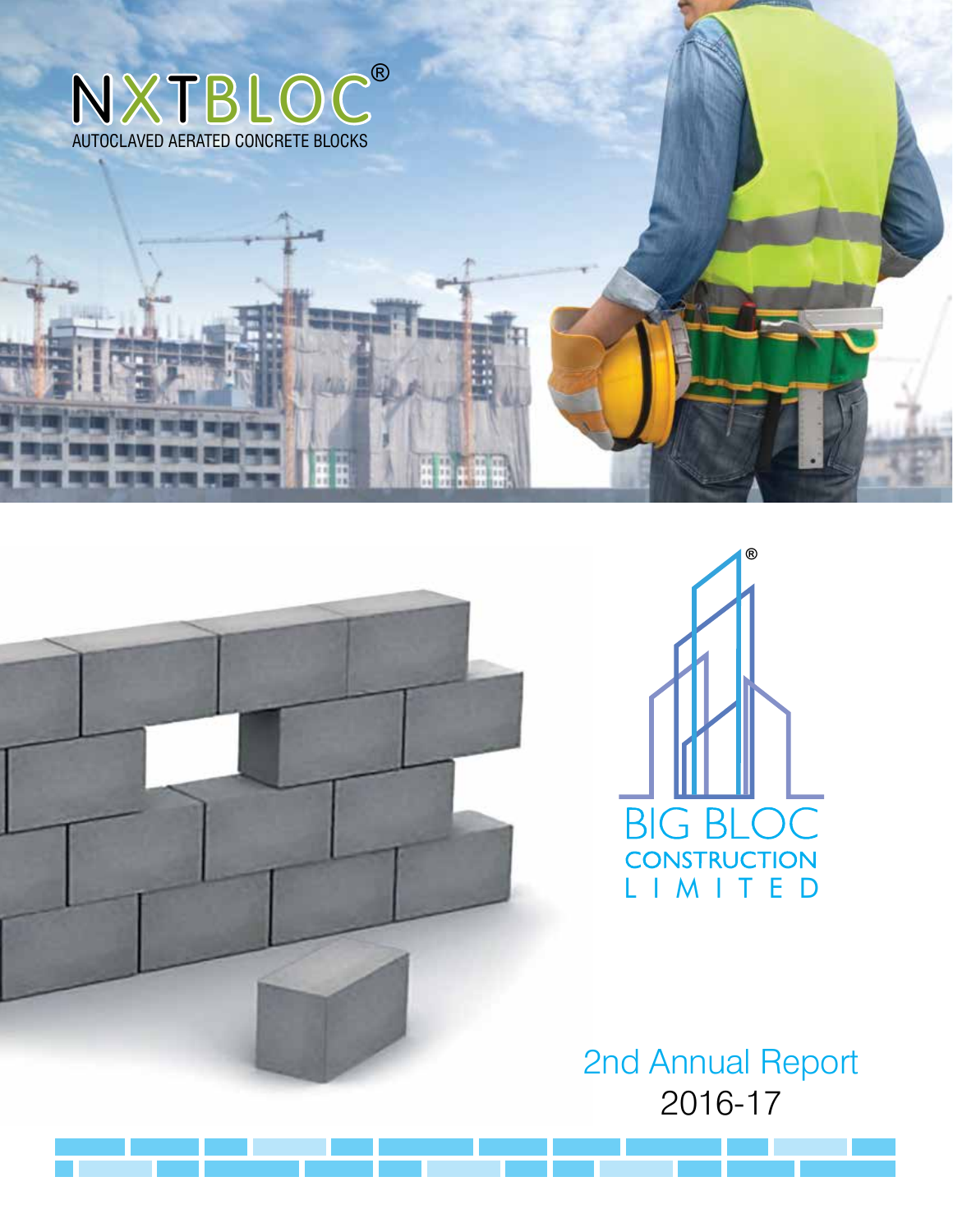



It gives me immense pleasure to write to you at the end of another landmark year for Bigbloc Construction Limited.

I am pleased to inform you that your company has completed successfully financial year 2016-17 with Net profit after Tax for the vear recorded  $\bar{\tau}$ . 292.61 Lakhs.

The Board of Directors of the company has proposed a final dividend of  $\bar{\tau}$ .0.25 per equity share of face value of  $\bar{\tau}$ . 10 each. The board has planned to expand its manufacturing capacity at various geographic region.

We witnesses the rollout of India's groundbreaking fiscal reform i.e. GST which will transform India into single marketplace. This is good news for organized players like us. The Government in its efforts to preserve the environment has taxed AAC (Autoclaved Aerated Concrete) at 12% which is significantly lower than the earlier tax regime. Traditional bricks which were earlier not taxable are now taxed at 5%. This shall greatly benefit us in the coming future.

# **Let me brief you the growth outlook of Real Estate/Infrastructure Sector:**

Contribution of Real Estate to India's GDP is estimated to increase to about 13% by 2028. Increasing share of real estate in the GDP would be supported by increasing industrial activity, improving income level, and urbanization. Mumbai and Bengaluru have been rated as the top real investment destination in Asia.

With the implementation of the RERA, 2016, the interest of the consumers is going to be protected. RERA is going to make home buying process simpler and easier as well as transparent for the buyers. One can expect an increase in the demand due to this but that will take some time. It all depends on when the government constitutes the RERA."

As of now 90 smart cities have been added to the Centre's programme. Thirty new cities were added to the Centre's Smart Cities Mission and total investment of  $\bar{\tau}$ . 57,393 crore was announced by Union Urban Development Minister M. Venkaiah Naidu, taking the total number of smart cities to 90.

Housing price are likely to fall by up to 5% following the implementation of Goods and Services Tax (GST) after the Centre and states decided to peg the levy at 12% on finished houses or apartments. For a normal houses (up to  $\bar{\tau}$ . 6,000 per sq ft), 12% GST on a finished house or an apartment will be effectively reduced to near zero as the developer will take the credit for taxes he paid on inputs. At the same time, the buyer will not have to pay the service tax 4.5% of the price of the house.

Also, with the government having focus on infrastructure Development and Housing for All, we expect the demand for AAC Blocks to increase multi-fold in the future.

Looking at all the above factors, I am quite sure that the Company's future is very bright. We look forward to continuing along our successful path together with you.

I would like to thank all our consumer, employees, Suppliers who are directly or indirectly associated with the company for their support and commitment, which helped us to reach where we are now.

I would like to thank our shareholders for their trust and encouragement and assure to serve strong, Profitable and Sustainable Growth.

> With Warms regards **Mr. Narayan Sitaram Saboo** Chairman Bigbloc Construction Limited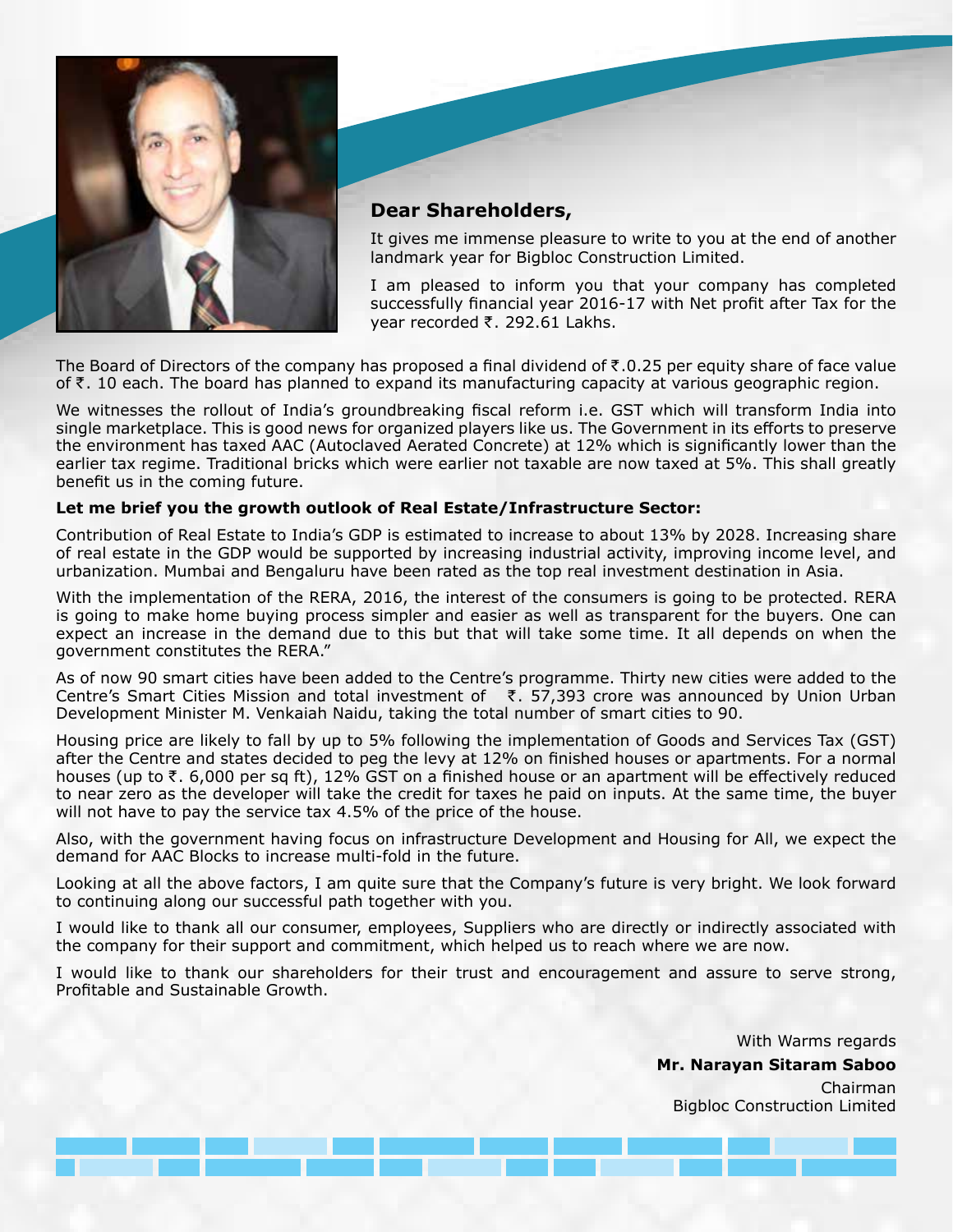# **BRIEF PROFILE OF DIRECTORS**

#### **Mr. Narayan Sitaram Saboo – Executive Chairman of the Company**

Born on 12th December, 1961, Mr. Narayan Saboo has 30 years of experience in management and operation of Textile Business and 7 years of experience in AAC Block Business. He holds a degree of Bachelor of Laws (LLB). Providing industry wise leadership and Management strategy are his key area of expertise. He is the co-founder and Managing Director of Mohit Industries Limited and invaluable contribution in the growth of company. He is actively associated with various social welfare and charitable trusts. He is also member of Surat Textile Association.

# **Mr. Naresh Sitaram Saboo - Managing Director of the company**

Born on 14th November, 1973, Mr. Naresh Saboo has experience of 20 years in Textile Business and 7 years of experience in AAC Block Business. He has vast experience in providing strategic direction in selection of technology and machineries in setting up new manufacturing facilities, improvement of production processes and new ventures. Having international exposure, he is well aware of the latest trends in the manufacturing industry. He also has wide experience in dealing with international companies and agencies. He is a Director in Mohit Industries Limited since 1998 and currently working as Managing Director in our Company.

# **Mr. Mohit Narayan Saboo – Director & CFO of the Company**

Born on 19th July, 1988, Mr. Mohit Saboo is a young and dynamic person and Chartered Accountant by qualification. He is associated with the company since 2012. He is a people person who has a way of reaching out to the hearts and minds of his colleagues. Mr. Mohit Saboo sincerely believes in capability development, ethics and joy at the workplace. He is responsible for handling work related to Corporate Finance and Accounting, Secretarial and legal issues. Mr. Mohit Saboo is also striving to build Bigbloc Construction Limited into a trusted corporate brand with total excellence.

#### **Mr. Manish Narayan Saboo – Non-Executive & Additional Director**

Born on 13th November, 2017, Mr. Manish Saboo has done his Masters in finance from Nottingham University, London. He has an experience of more than 5 years in AAC (Aerate Autoclave Concrete Blocks) and textile Industry being associated with Mohit Industries Ltd, currently holding position of CFO in Mohit Industries ltd. He has expertise in company's financial planning, credit Management, Strategic Management and well aware about International Market.

#### **Mr. Dishant Kaushikbhai Jariwala – Non-Executive Independent Director**

Born on 05th July, 1988, is graduated in Chemical Engineering. He has 2 years of experience in field of textile and designing of ornaments. His expertise lies in graphic design and publishing system.

# **Mr. Rashesh Dilipbhai Shah – Non-Executive and Independent Director**

Born on 16th October, 1974, is graduate in Commerce. He has 7 years of experience in field of transport activities and in field of spinning, weaving and finishing of textiles.

#### **Ms. Payal Loya – Non-Executive and Independent Director**

Born on 18th October, 1984, has diploma in Architecture and has 2 years of experience in designing of building.

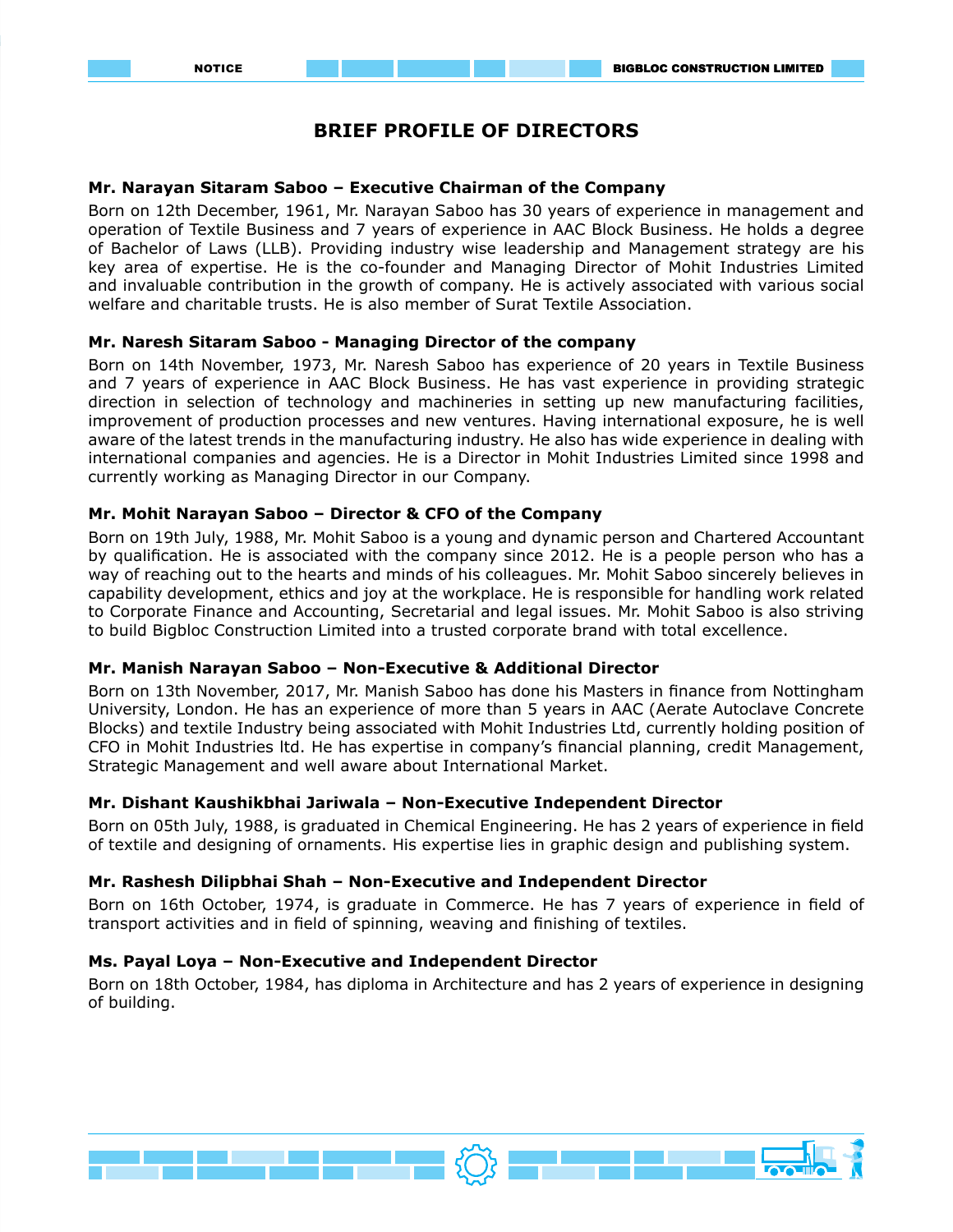# **CORPORATE INFORMATION**

| <b>Board of Directors</b>                              | : Mr. Narayan Sitaram Saboo<br>Mr. Naresh Sitaram Saboo<br>Mr. Mohit Narayan Saboo<br>Mr. Manish Narayan Saboo<br>Mr. Rashesh Dilipbhai Shah<br>Mr. Dishant Kaushikbhai Jariwala<br>Mr. Payal Loya                                                             | Chairman of the Board & Executive Director<br>Managing Director<br>Director & CFO<br>Non-Executive Director<br>Independent Director<br>Independent Director<br>Independent Director |  |  |  |  |
|--------------------------------------------------------|----------------------------------------------------------------------------------------------------------------------------------------------------------------------------------------------------------------------------------------------------------------|-------------------------------------------------------------------------------------------------------------------------------------------------------------------------------------|--|--|--|--|
| <b>Company Secretary</b>                               | : Mrs. Anjana Ankur Sanghavi                                                                                                                                                                                                                                   |                                                                                                                                                                                     |  |  |  |  |
| <b>Statutory Auditors</b>                              | : M/s. R.K.M & Co., Chartered Accountant                                                                                                                                                                                                                       |                                                                                                                                                                                     |  |  |  |  |
| <b>Bankers</b>                                         | : State Bank of Travancore<br>Central bank of India                                                                                                                                                                                                            | The Shamrao Vithal Co-operative Bank Limited                                                                                                                                        |  |  |  |  |
| <b>Registered Office</b>                               | : A-601/ B, International Trade Centre, Majura Gate,<br>Ring Road, Surat-395002, Gujarat, India<br>E: bigblockconstructionltd@gmail.com                                                                                                                        | Ph: +91-261-2463261, 2463262, 2463263 Fax: +91-261-2463264                                                                                                                          |  |  |  |  |
| <b>Branch Office</b>                                   | Ph: +91-022-40042241                                                                                                                                                                                                                                           | : 420 & 421, 4th Floor, Corporate Avenue, CTS No.488, Village Pahadi,<br>Sonawala Road, Goregaon (East), Mumbai - 400063, India                                                     |  |  |  |  |
| <b>Plants</b>                                          | : Umargaon Plant                                                                                                                                                                                                                                               | Survey No. 279/7, Paikee 1, 2, Manda Khatalwada Rd.<br>Khatalwada, Umargaon, Dist. Valsad, (Gujarat) India                                                                          |  |  |  |  |
| <b>Registrar &amp; Share</b><br><b>Transfer Agents</b> | : Adroit Corporate Services Private Limited"<br>17-20, Jafferbhoy, Industrial Estate,<br>1stFloor, Makwana Road, Marol Naka, Andheri (E)<br>Mumbai-400059, India Ph: +91-022-42270400, 28596060.<br>E: pratapp@adroitcorporate.com or info@adroitcorporate.com |                                                                                                                                                                                     |  |  |  |  |
| <b>Company Website</b>                                 | : www.bigblocconstruction.com / www.nxtbloc.in                                                                                                                                                                                                                 |                                                                                                                                                                                     |  |  |  |  |

| <b>CONTENTS</b>                           | <b>PAGE NO.</b> |
|-------------------------------------------|-----------------|
| Notice                                    | 1               |
| Directors' Report                         | 7               |
| Annexures to Directors Report             | 11              |
| Corporate Governance Report               | 25              |
| Management Discussion and Analysis Report | 34              |
| Independent Auditor's Report              | 37              |
| <b>Balance Sheet</b>                      | 41              |
| Statement of Profit and Loss A/c          | 42              |
| Cash Flow Statement                       | 43              |
| Notes to Financial Statements             | 44              |
| Attendance Slip & Proxy Form              | 53              |
|                                           |                 |

<u>i ska med er Ø</u>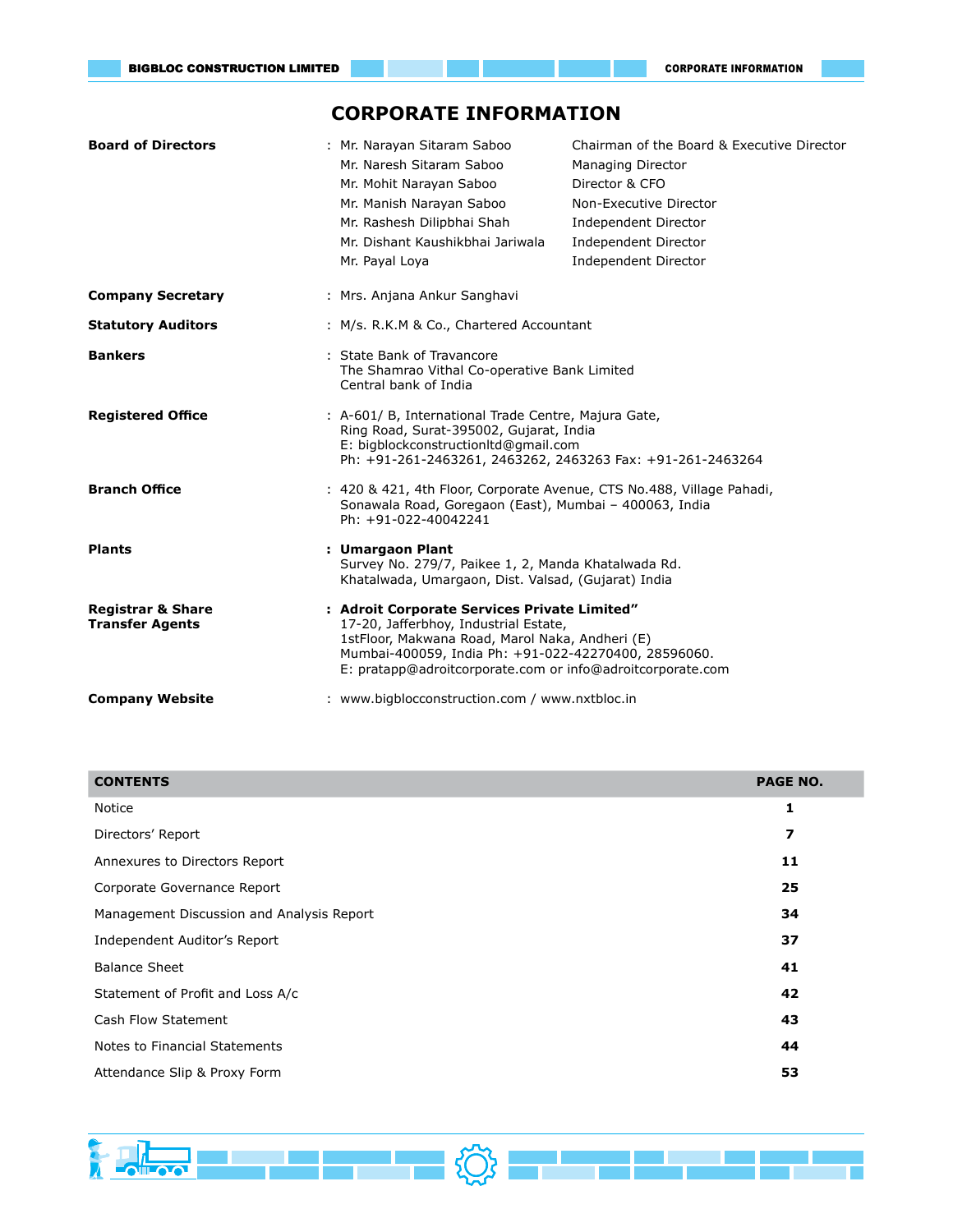# **NOTICE**

**NOTICE** is hereby given that the Second Annual General Meeting of the members of **BIGBLOC CONSTRUCTION LIMITED** will be held on Monday 18th September, 2017 at registered office of the Company at 6th Floor, A-601/B, International Trade Centre, Majura Gate, Ring Road, Surat-395002, Gujarat at 10.30 A.M. to transact the following Business:

#### **ORDINARY BUSINESS**

- 1. To receive, consider and adopt the Audited Standalone Financial Statements of the Company for the financial year ended 31st March 2017, together with the Report of Board of Directors' and Auditors' Report thereon.
- 2. To declare the final dividend of ₹ 0.25 per equity share & to confirm the payment of interim dividend of ₹ 0.25 per equity share, already paid during the year, for the year ended 31st march 2017.
- 3. To appoint a Director in the place of Mr. Mohit Saboo (DIN No. 02357431), who retire by rotation and being eligible, offers himself for re-appointment.
- 4. Ratification of the Appointment of Statutory Auditors and in this regard to consider and if thought fit, to pass, with or without modification(s), the following resolution as an **Ordinary Resolution:**

**"RESOLVED THAT** pursuant to Sections 139, 141, 142 and other applicable provisions, if any, of the Companies Act, 2013 (the "Act") and the Companies (Audit and Auditors) Rules, 2014 ("Rules") (including any statutory modification or re-enactment thereof, for the time being in force), the appointment of M/s R.K.M & CO, Chartered Accountants, (Firm Registration No. 108553W) who were appointed as Statutory Auditors of the Company by the Members at the First Annual General Meeting to hold office for a term of Four years from the Conclusion of 01st Annual General Meeting till the Conclusion of Fifth Annual General Meeting subject to ratification of appointment at every Annual General Meeting, be and is hereby by ratified for the financial year ended 31st March, 2018 and the Board of Directors / audit Committee of the Company be and is hereby authorized to fix the remuneration plus out of pocket expenses (if any) as may be mutually agreed between the Board of Directors of the company and the Auditor"

#### **SPECIAL BUSINESS:**

5. To consider and if thought fit, to pass the following Resolution as an Ordinary Resolution:

**"RESOLVED THAT** Shri Manish Narayan Saboo (holding DIN: 01576187), who was appointed as an additional Director of the Company by the Board of Directors with effect from 11.04.2017 in terms of Section 161 (1) of the Companies Act, 2013 and Article 134 of the Articles of Association of the Company and whose term of office expires at the Annual General Meeting and in respect of whom the Company has received a notice in writing from a member proposing his candidature for the office of Director be and is hereby appointed as Non-Executive Director of the Company, liable to retire by rotation.

6. To appoint Mr. Premil Jatinkumar Shah (DIN: 07881941) as an Independent Director and in this regard to consider and if thought fit, to pass, with or without modification(s), the following resolution as a Ordianary Resolution:

**"RESOLVED THAT** pursuant to the provisions of Sections 149, 152 read with Schedule IV and all other applicable provisions of the Companies Act, 2013 and the Companies (Appointment and Qualification of Directors) Rules, 2014 (including any statutory modification(s) or re-enactment thereof for the time being in force) and listing regulation, Mr. Premil Jatinkumar Shah (DIN: 07881941), who has submitted a declaration to the effect that he meets the criteria of independence as provided under section 149(6) of the act and in respect of whom the Company has received a notice in writing under section 160 of the Companies act, 2013 from a member proposing his candidature for the office of Director, be and is hereby appointed as an Independent director of the Company to hold office for 5(five) consecutive years with effect from 18th September, 2017 upto 16th September, 2022, and whose office shall not be liable to determination by retirement of directors by rotation"

> **By order of the Board For Bigbloc Construction Limited**

> > **Anjana Sanghavi Company secretary**

**Regd. Office:** 6th Floor, A-601/B, ITC, Majura Gate, Ring Road,Surat-395002, Gujarat 07th July, 2017

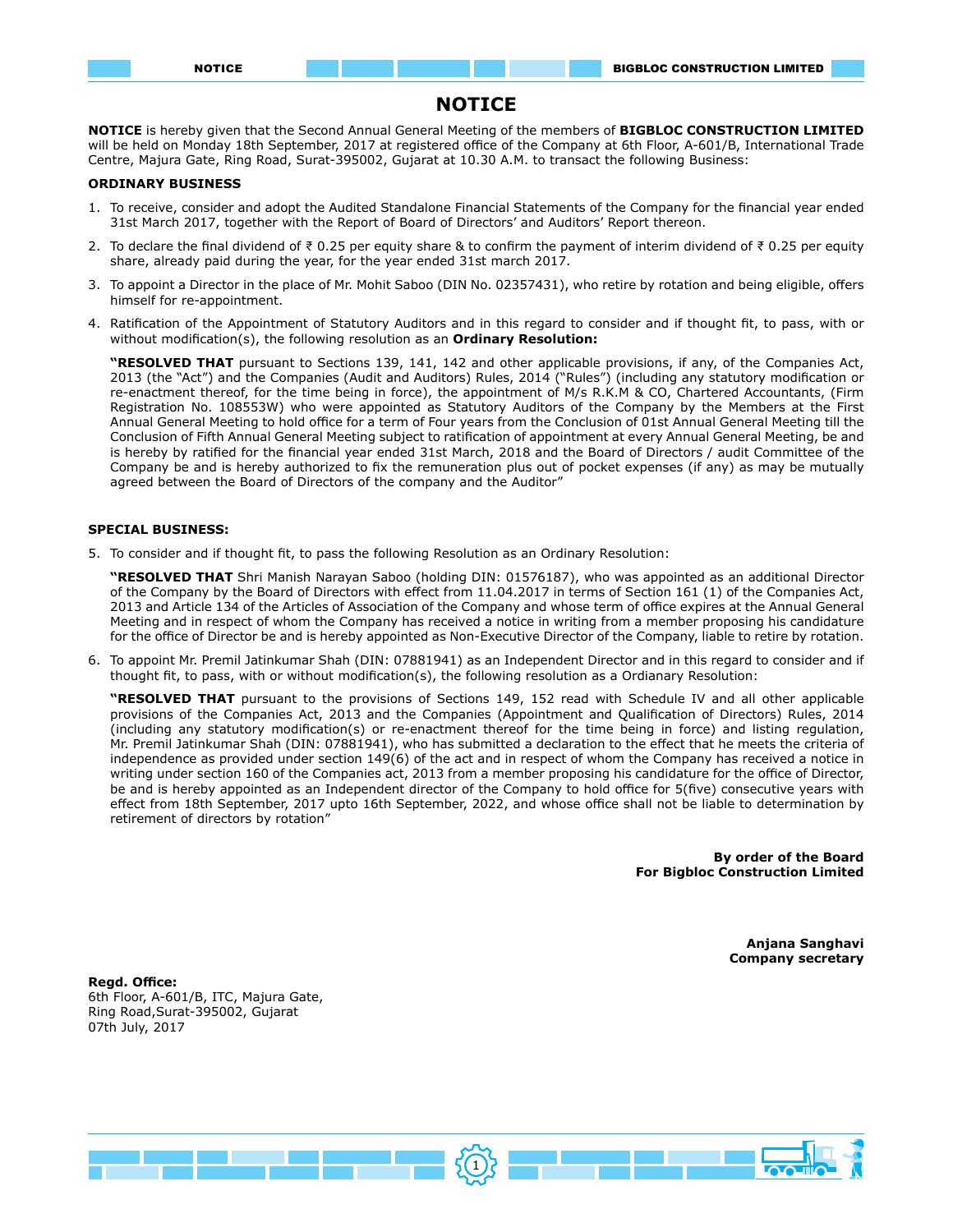#### **NOTES :**

- 1. The Route Map of venue of AGM and relevant explanatory statement pursuant to Section 102 of the Companies Act, 2013 in respect of item no. 5 and 6 of the notice set out above is annexed herewith.
- 2. A member entitled to attend and vote at the meeting is entitled to appoint a proxy to attend and on a poll to vote instead of himself/herself and the proxy need not be a member of the company. A blank form of proxy is enclosed herewith and, if intended to be used, it should be returned duly completed at the registered office of the company not less than Forty-Eight hours before the scheduled time of the commencement of 02nd Annual General Meeting (AGM).
- 3. A person can act as proxy on behalf of members not exceeding Fifty in number and holding in the aggregate not more than 10% of the total share capital of the company carrying voting rights. However, a member holding more than 10% of the total share capital of the company carrying voting rights may appoint a single person as proxy and such person shall not act as proxy for any other person or shareholder.
- 4. Corporate members intending to send their authorized representatives to attend the Meeting are requested to send to the Company a certified copy of the Board Resolution authorizing their representative to attend and vote on their behalf at the Meeting.
- 5. Members are requested to bring the attendance slip at the AGM. Members who hold shares in dematerialized form are requested to write their client ID and DP ID and those who hold shares in physical form are requested to write their folio number in the attendance slip. Duplicate Attendance Slip and/or Copies of the Annual report shall not be issued/ available at the venue of the meeting.
- 6. The Register of Members and share Transfer Book shall remain closed from **Tuesday 12th September, 2017 to Monday 18th September, 2017 (Both days inclusive)** for purpose of payment of Dividend for financial year ended 31st March, 2017 and the 02nd AGM of the company. The record date for determining the name of the members eligible for Dividend on Equity share, if declared at this meeting, is Monday, 11th September, 2017.
- 7. In case of Members holding shares in physical form, whose names appear in the Register of Members of the company on the cut-off date i.e. Monday, 11th September, 2017;
- 8. In case of Members holding shares in electronic form, to all Beneficial Owners as per the details furnished by National Securities Depository Limited (NSDL) and Central Depository Services (India) Limited (CDSL) at the close of business hours on Monday, 11th September, 2017.
- 9. Dividend for financial year ended 31st March, 2017, as recommended by the Board of Directors, if approved at this meeting, will be paid/dispatched on due dates to those shareholders whose names appear in the Register of Members on Monday, 11th September, 2017.
- 10. Members holding shares in demat form are hereby informed that bank particulars registered with their respective Depository Participants, with whom they maintain their demat accounts; will be used by the Company for the payment of dividend. The Company or its Registrar cannot act on any request received directly from the Members holding shares in demat form for any change of bank particular Such changes are to be intimated only to the Depository Participants of the Member Members holding shares in demat form are requested to intimate any change in their address and / or bank mandate immediately to their Depository Participants.
- 11. Members holding shares in physical form are requested to advise any change in their address or bank mandates immediately to the Company / Adroit Corporate Service Pvt Ltd (RTA).
- 12. Payment of Dividends through Electronic mode
	- a. The SEBI (Listing Obligations and Disclosure Requirements) Regulations, 2015 have directed that listed companies shall mandatorily make all payments to investors including dividend to shareholders, by using any RBI approved electronic mode of payment viz. ECS, LECS (Local ECS), RECS (Regional ECS), NECS (National ECS), direct credit, RTGS, NEFT, etc.
	- b. In order to receive the dividend without loss of time, all the eligible shareholders holding shares in demat mode are requested to update with their respective Depository Participants before 11th September, 2017, their correct Bank Account Number, including 9 Digit MICR Code and 11 digit IFSC Code, E- Mail ID and Mobile No(s). This will facilitate the remittance of the dividend amount as directed by SEBI in the Bank Account electronically.
	- c. Shareholders holding shares in physical form may communicate details relating to their Bank Account, 9 Digit MICR Code, 11 digit IFSC Code, E- Mail ID and Mobile No(s) to the Registrar and Share Transfer Agents viz. Adroit Corporate Services Private Limited before 11th September, 2017 by quoting the reference folio number and attaching a photocopy of the Cheque leaf of their Active Bank account and a self-attested copy of their PAN card.
	- d. In case dividend payment by electronic mode is returned or rejected by the corresponding bank due to some reason, then the Bank will issue a dividend warrant and print the Bank account details available on its records on the said dividend warrant to avoid fraudulent encashment of the warrants.
- 13. The shares of the Company are under compulsory Demat trading. Members holding shares in physical form are requested to convert their shares into dematerialized form in their own interest and convenience purpose.
- 14. Brief profile and other relevant information about Director seeking re-appointment, in accordance with Regulation 36 of the SEBI (Listing Obligations and Disclosure Requirements) Regulations, 2015, are attached to this Notice forming part of the Annual Report.
- 15. Members must quote their Folio Number/ Demat Account Number and Contact number etc in all correspondence with the Company/ RTA. Members are requested to address all correspondences, including dividend matters to the Registrar share Transfer Agents, "Adroit Corporate Services Private Limited" 17-20, Jafferbhoy, Industrial Estate, 1st Floor, Makwana Road, Marol Naka, Andheri (E)Mumbai-400059, India Ph:+91-022-42270400,28596060.E: info@adroitcorporate.com

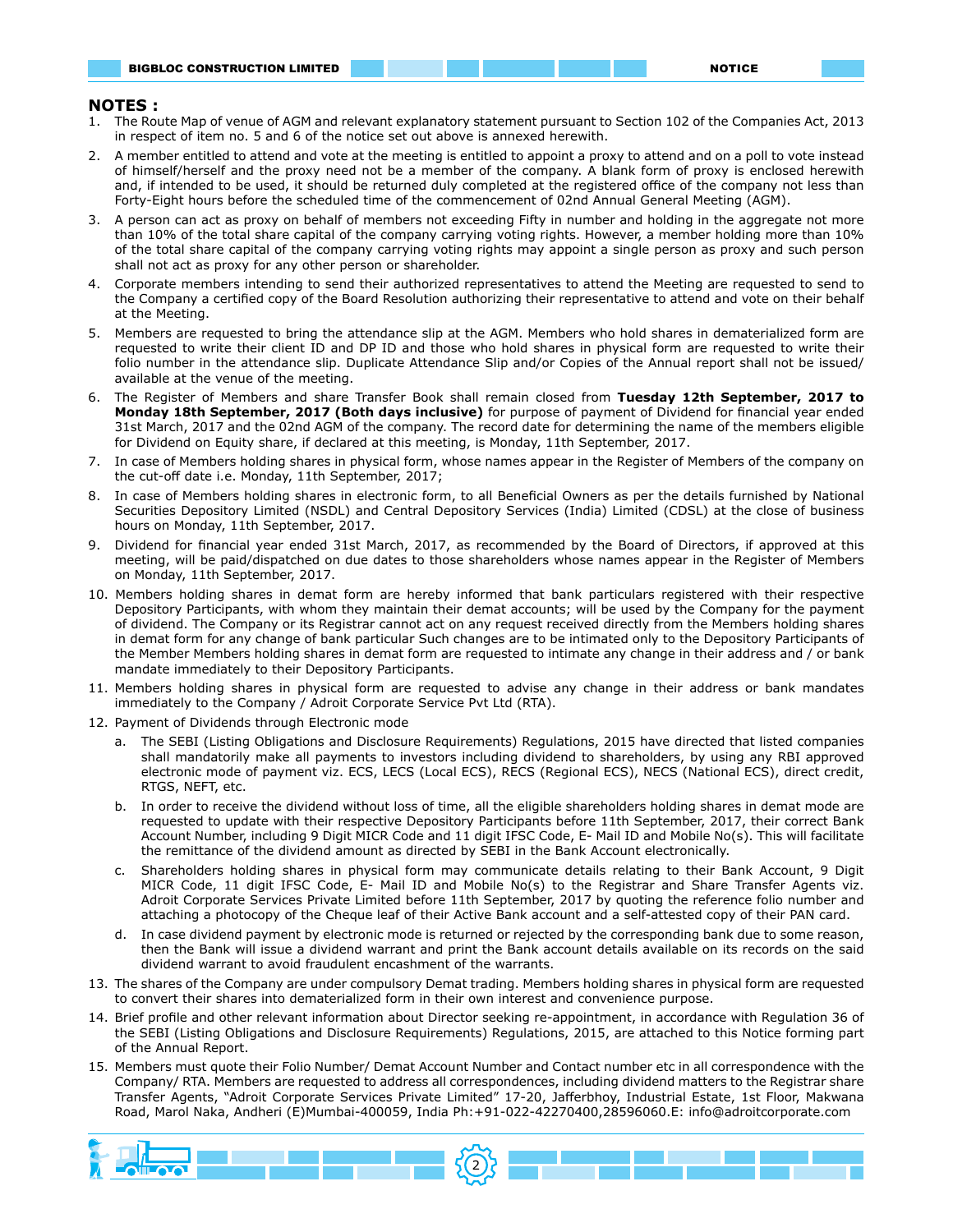16. All members who have either not claimed or have not yet encashed their dividend warrant(s) for the Financial year 2015- 16 or interim dividend for the financial year 2016-17, can submit the dividend warrant(s) if any available with them for revalidation to the Company/RTA. Shareholders are requested to ensure that they claim the dividend(s) from the Company before transfer of said dividend amount to the IEPF. The details of unclaimed dividends for the financial year 2015-16 onwards and the last date for claiming such dividend are given below:

| <b>Financial Year</b>        | Date of declaration<br>of Dividend | Unclaimed amount as<br>on 31st March, 2017 | Last year for claiming<br>unpaid Dividend | Due Date for<br>transfer to IEPF |
|------------------------------|------------------------------------|--------------------------------------------|-------------------------------------------|----------------------------------|
| 2015-2016 (final Dividend)   | 27/09/2016                         | ₹ 11.489.60                                | 25/09/2023                                | 25/10/2023                       |
| 2016-2017 (Interim Dividend) | 28/10/2016                         | ₹18.119.75                                 | 26/10/2023                                | 26/11/2023                       |

- 17. Non- Resident Indian members are requested to inform directly to the RTA quoting reference of their Folio Number or their Client Id number with DP ID Number as the case may be immediately:
	- a. The Change in the residential status on return to India for permanent Settlement.
	- b. Particulars of their bank account maintained in India with complete name, branch, account type, account number and address of the bank with pin code number, if not furnished earlier.
- 18. Pursuant to Section 101 and Section 136 of the Companies Act, 2013 read with rules made there under, Soft copy of the Notice of AGM along with the copy of Annual Report has been sent to those shareholders who have registered their e-mail IDs with the company or whose e-mail IDs have been made available by the Depositories. The aforesaid documents can also be accessed on the Company's website: www.bigblocconstruction.com / www.nxtbloc.in.
- 19. To support the "Green Initiative", Shareholders who have not registered their e-mail addresses can also register the same along with the contact numbers with the company by sending details to bigblockconstructionltd@gmail.com or with Adroit Corporate Services Pvt. Ltd. at info@adroitcorporate.com for receiving all communication including Annual Report, Notices, Circulars, etc. from the Company electronically.
- 20. For Members who have not registered their e-mail addresses, physical copies of the Annual Report along with the AGM Notice inter alia indicating, the process and manner of Remote e-Voting along with Attendance Slip and Proxy Form are being sent in the permitted mode. Further, Shareholders who have registered their e-mail addresses and wish to avail physical copies of the Notice / Annual Report will be provided the same upon request.
- 21. Members Seeking any information relating to the Accounts may write to the company at least 7 days before the date of the Meeting, so as to enable the Company to keep the information ready at following address: Accounts Department, Bigbloc Construction Limited, 6th Floor, A-601/B, International Trade Centre, Majura Gate, Ring Road, Surat 395002 Ph: (0261) 2463261 / 62 / 63 Fax: (0261) 2463264 or bigblockconstructionltd@gmail.com.

#### **ANNEXURE TO THE NOTICE**

# **Explanatory Statement as required by Section 102 of the Companies Act, 2013**

#### **Item No.5**

The Board of Directors of the Company appointed Shri Manish Narayan Saboo aged 33 years as an Additional Director w.e.f. 11.04.2017 in accordance with the provisions of Section 161 of the Companies Act, 2013 and Article 134 of the Articles of Association of the Company to hold office up to this Annual General Meeting. In terms of Section 149, 152, and any other applicable provisions of the Companies Act, 2013, Shri Manish Narayan Saboo is proposed to be appointed as a Non-Executive Director whose office is liable to retire by rotation in the Annual General Meeting. Notice has been received from a member proposing his candidature for the office of Director of the Company. Brief profile and disclosure pursuant to regulation 36 of Listing Regulation provided under Annexure A to this AGM notice.

The Board recommends the Ordinary Resolution set out at Item No. 5 for the approval of Member.

#### **Item No. 6:**

The Company has received notice under section 160 of the Companies Act, 2013 from a member proposing candidature of Mr. Premil Jatinkumar Shah as an Independent Director of the Company in ensuing Annual General Meeting of the Company. Accordingly it is proposed to appoint Mr. Premil Jatinkumar Shah as an Independent Director under section 149 of the Act and applicable regulation of Listing Regulation for a term of five year Pursuant to provision of section 152(6) of the Act, an Independent director shall not be liable to retire by rotation. The company has received, from Mr. Premil Shah, Declarations that he is not disqualified to act as Director under Section 164(2) of the Companies Act, 2013 and that he meets the criteria of independence as provided under section 149(6) of the Act. In the opinion of the Board, Mr. Premil Shah fulfils the condition for appointment as an Independent Director as specified under the Companies Act, 2013 and under the Listing Regulations and is an Independent of the Management. Copy of the draft letter for appointment of Mr. Premil Shah, setting out the terms and conditions of his appointment is available for inspection by members at the registered office of the Company during working hours on working days. None of the Directors and Key Managerial Personnel of the Company or their relatives are concerned or interested in the said resolution. Brief profile and disclosure pursuant to regulation 36 of Listing Regulation provided under Annexure A to this AGM notice.

The Board recommends the Ordinary Resolution set out at Item No. 6 for the approval of Member

**By order of the Board**  For Bigbloc Construction Limited

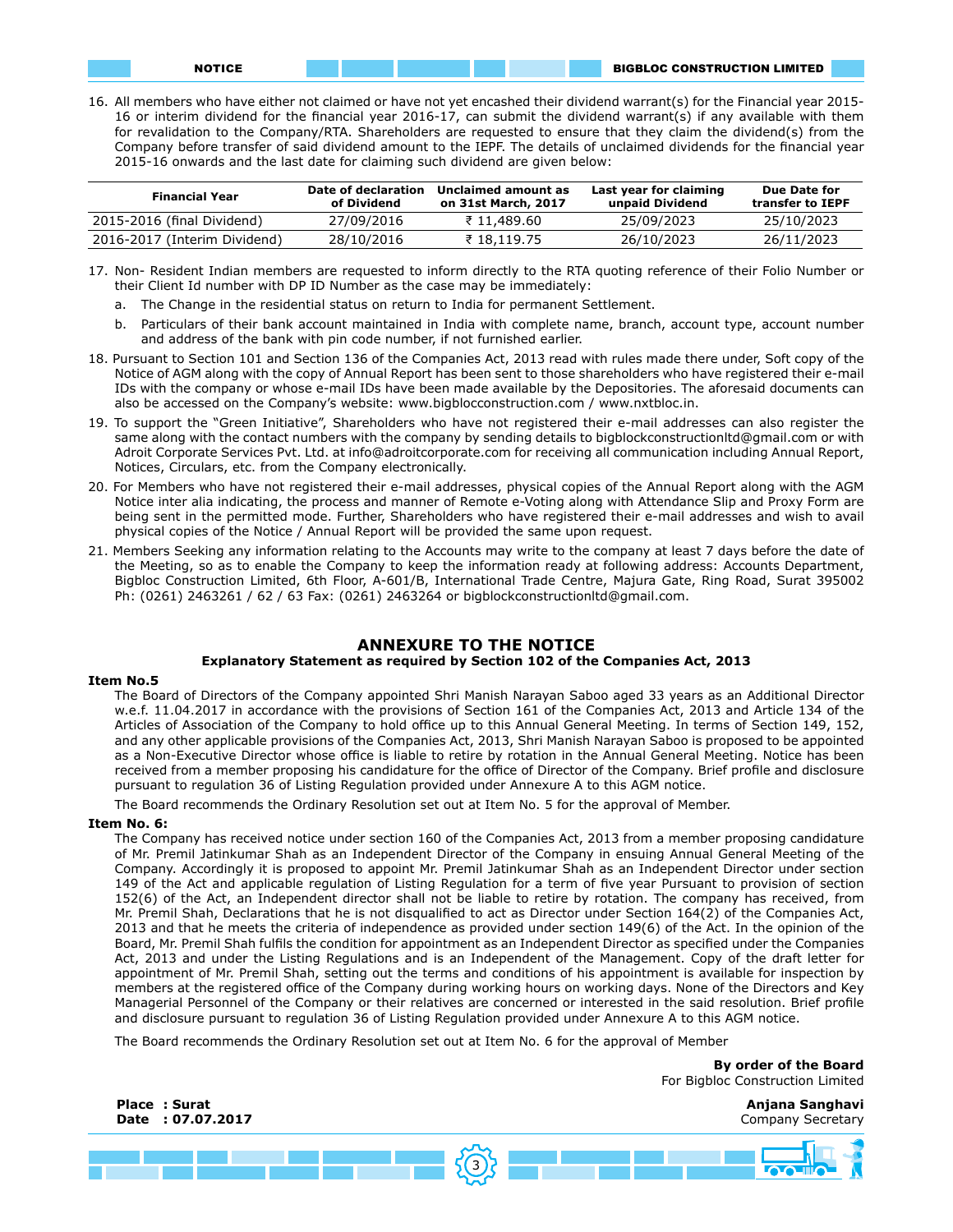# **Annexure-A**

#### **DISCLOSURE PURSUANT TO REGULATION 36 OF THE SEBI (LISTING OBLIGATIONS AND DISCLOSURE REQUIREMENTS) REGULATIONS, 2015, RELATING TO DIRECTORS SEEKING APPOINTMENT RE-APPOINTMENT AT THE ANNUAL GENERAL MEETING**

| <b>Particulars</b>                                                            | <b>Mr. Mohit Saboo</b>                                                                                                                                                  |                                    |  |  |  |  |  |
|-------------------------------------------------------------------------------|-------------------------------------------------------------------------------------------------------------------------------------------------------------------------|------------------------------------|--|--|--|--|--|
| <b>Date of Birth</b>                                                          | 19/07/1988                                                                                                                                                              |                                    |  |  |  |  |  |
| <b>Date of First Appointment</b>                                              | 11/04/2016                                                                                                                                                              |                                    |  |  |  |  |  |
| <b>Expertise in Specific General</b>                                          | He is associated with the company since 2012.<br>$\bullet$                                                                                                              |                                    |  |  |  |  |  |
| <b>Functional Area</b>                                                        | He sincerely believes in capability development, ethics and joy at the workplace.<br>$\bullet$                                                                          |                                    |  |  |  |  |  |
|                                                                               | He is responsible for handling work related to Corporate Finance and Accounting,                                                                                        |                                    |  |  |  |  |  |
|                                                                               | Secretarial and legal issues.                                                                                                                                           |                                    |  |  |  |  |  |
|                                                                               | Mr. Mohit Saboo is also striving to build Bigbloc Construction Limited into a trusted                                                                                   |                                    |  |  |  |  |  |
|                                                                               | corporate brand with total excellence.                                                                                                                                  |                                    |  |  |  |  |  |
| Qualification                                                                 | <b>Chartered Accountant</b>                                                                                                                                             |                                    |  |  |  |  |  |
| Directorship held in other                                                    | <b>Bigbloc Construction Limited</b><br>$\bullet$                                                                                                                        |                                    |  |  |  |  |  |
| public limited Companies                                                      | Mohit Yarns Limited<br>$\bullet$                                                                                                                                        |                                    |  |  |  |  |  |
|                                                                               | Mohit Texport Private Limited                                                                                                                                           |                                    |  |  |  |  |  |
|                                                                               | Maxum Metals Private Limited<br>٠                                                                                                                                       |                                    |  |  |  |  |  |
| Membership/ Chairmanship<br>of Committees of other<br><b>Public Companies</b> | <b>NIL</b>                                                                                                                                                              |                                    |  |  |  |  |  |
| No. Of Shares held in the                                                     | 3,02,836                                                                                                                                                                |                                    |  |  |  |  |  |
| company                                                                       |                                                                                                                                                                         |                                    |  |  |  |  |  |
| <b>Relationship between</b><br>directors interse                              | Mr. Mohit Saboo, Director & CFO of the Company is the Son of Mr. Narayan Saboo,<br>Director & Chairman of the company, Nephew of Mr. Naresh Saboo, Managing Director of |                                    |  |  |  |  |  |
|                                                                               | the Company and Brother of Mr. Manish Narayan Saboo, Additional and Non-Executive                                                                                       |                                    |  |  |  |  |  |
|                                                                               | Director of the Company.                                                                                                                                                |                                    |  |  |  |  |  |
| <b>Particulars</b>                                                            | Mr. Manish Saboo                                                                                                                                                        | Mr. Premil Jatinkumar Shah         |  |  |  |  |  |
| <b>Date of Birth</b>                                                          | 13/11/1984                                                                                                                                                              | 30/11/1990                         |  |  |  |  |  |
| <b>Date of First Appointment</b>                                              | 11/04/2017                                                                                                                                                              |                                    |  |  |  |  |  |
| <b>Expertise in Specific General</b>                                          | He has an experience of more than 5 years in $\bullet$<br>$\bullet$                                                                                                     | He has an experience of 1 year in  |  |  |  |  |  |
| <b>Functional Area</b>                                                        | AAC (Aerate Autoclave Concrete Blocks) and                                                                                                                              | diamond industry.                  |  |  |  |  |  |
|                                                                               | textile Industry being associated with Mohit                                                                                                                            | From last one and half year, he is |  |  |  |  |  |
|                                                                               | Industries Ltd, currently holding positon of<br>CFO in Mohit Industries Itd.                                                                                            | engaged in wholesale dealing of    |  |  |  |  |  |
|                                                                               | He has more than Five years' experience<br>$\bullet$                                                                                                                    | Embroidery spare parts.            |  |  |  |  |  |
|                                                                               | in AAC Block Business will contribute and                                                                                                                               |                                    |  |  |  |  |  |
|                                                                               | accelerate the growth in AAC Block Business                                                                                                                             |                                    |  |  |  |  |  |
|                                                                               | of the company.                                                                                                                                                         |                                    |  |  |  |  |  |
|                                                                               | He has expertise in company's financial<br>$\bullet$                                                                                                                    |                                    |  |  |  |  |  |
|                                                                               | planning, credit Management, Strategic<br>Management and well aware about                                                                                               |                                    |  |  |  |  |  |
|                                                                               | <b>International Market.</b>                                                                                                                                            |                                    |  |  |  |  |  |
| Qualification                                                                 | Masters in finance from Nottingham University,                                                                                                                          | M.B.A (Marketing)                  |  |  |  |  |  |
|                                                                               | London.                                                                                                                                                                 |                                    |  |  |  |  |  |
| Directorship held in other                                                    | <b>Bigbloc Construction Limited</b><br>$\bullet$                                                                                                                        |                                    |  |  |  |  |  |
| public limited Companies                                                      | Mohit Industries Limited<br>$\bullet$                                                                                                                                   | NIL                                |  |  |  |  |  |
|                                                                               | Mohit Overseas Limited<br>$\bullet$                                                                                                                                     |                                    |  |  |  |  |  |
| Membership/ Chairmanship<br>of Committees of other                            | <b>NIL</b>                                                                                                                                                              | <b>NIL</b>                         |  |  |  |  |  |
| <b>Public Companies</b>                                                       |                                                                                                                                                                         |                                    |  |  |  |  |  |
| No. Of Shares held in the                                                     |                                                                                                                                                                         |                                    |  |  |  |  |  |
| company                                                                       | <b>NIL</b><br>2,65,440                                                                                                                                                  |                                    |  |  |  |  |  |
| <b>Relationship between</b>                                                   | Mr. Manish Saboo, Non-Executive Director of                                                                                                                             | NOT APPLICABLE                     |  |  |  |  |  |
| directors inter-se                                                            | the Company is the Son of Mr. Narayan Saboo,                                                                                                                            |                                    |  |  |  |  |  |
|                                                                               | Director & Chairman of the company, Nephew<br>of Mr. Naresh Saboo, Managing Director of the                                                                             |                                    |  |  |  |  |  |
|                                                                               | Company and Brother of Mr. Mohit Narayan                                                                                                                                |                                    |  |  |  |  |  |
|                                                                               | Saboo, Director & CFO of the Company.                                                                                                                                   |                                    |  |  |  |  |  |

4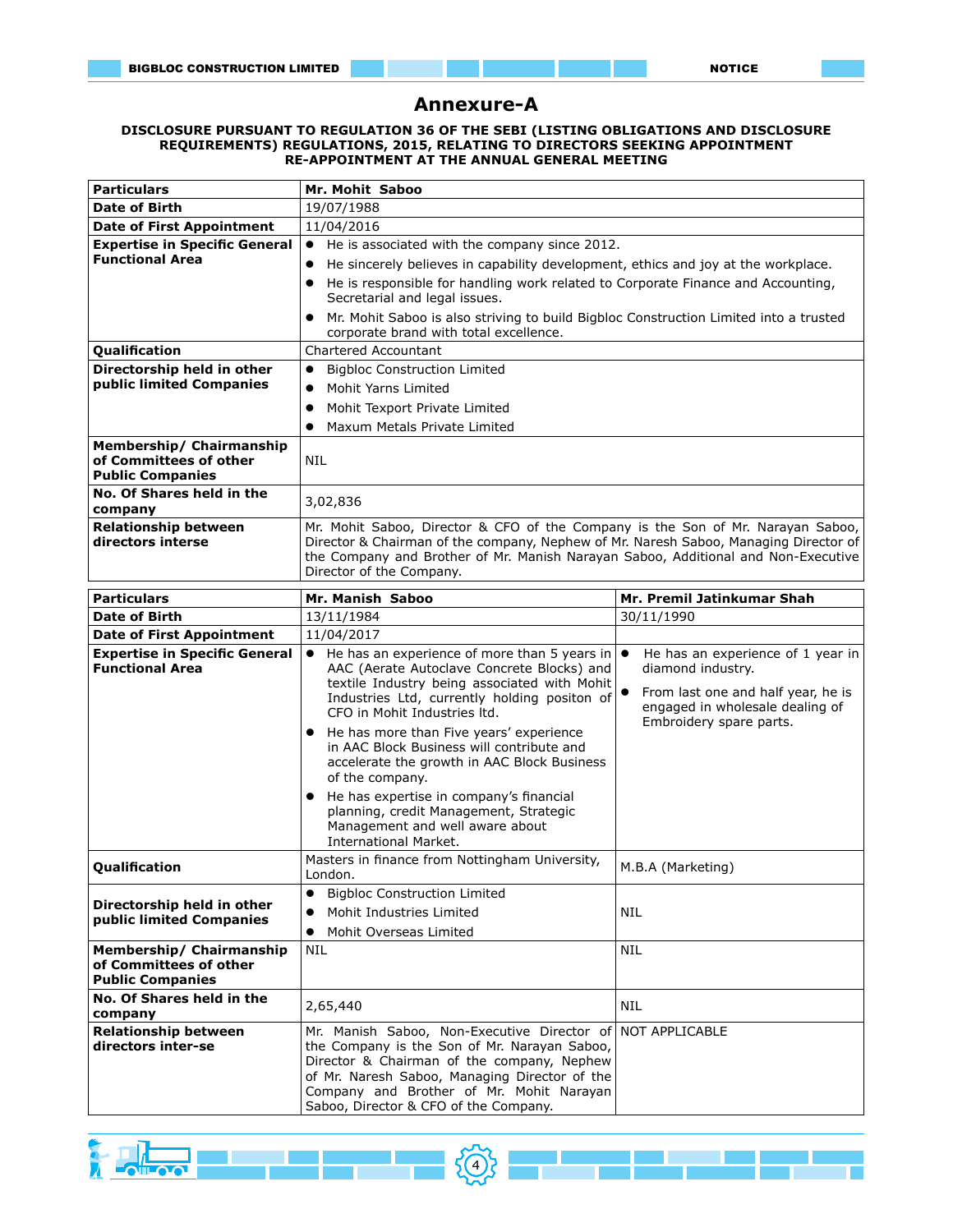#### **E-VOTING FACILITY:**

In compliance with the provisions of Section 108 of the Companies Act, 2013 and Rule 20 of the Companies (Management and Administration) Rules, 2014 and in terms of Regulation 44 of SEBI (Listing Obligations and Disclosure Requirements) Regulations, 2015 ("SEBI Listing Regulations"), the Company is pleased to provide members facility to exercise their right to vote on resolutions proposed to be considered at the General Meeting by electronic means and the business may be transacted through e voting Services. The facility of casting the votes by the members using an electronic voting system from a place other than venue of the General Meeting ("remote e-voting") will be provided by National Securities Depository Limited (NSDL).

- 1. The facility for voting through ballot paper shall be made available at the General Meeting and the members attending the meeting who have not cast their vote by remote e-voting shall be able to exercise their rights at the meeting through ballot paper
- 2. The members who have cast their vote by remote e-voting prior to the General Meeting may also attend the General Meeting but shall not be entitled to cast their vote again.
- 3. The remote e-voting period commences on Thursday, 14th September, 2017 (9:00 am) and ends on Sunday, 17th September, 2017 (5:00 pm). During this period members of the Company, holding shares either in physical form or in dematerialized form, as on the cut-off date of Monday, 11th September, 2017, may cast their vote by remote e-voting. The remote e-voting module shall be disabled by NSDL for voting thereafter. Once the vote on a resolution is cast by the member, the member shall not be allowed to change it subsequently.
- 4. The instructions for e-voting are as under:
- **A. Members whose shareholding is in the dematerialized form and whose email addresses are registered with the Company/Depository Participants(s) will receive an email from NSDL informing the User-ID and Password.**
	- I. Open email and open PDF file viz "BCL remote E-Voting.pdf" with your Client ID or Folio No. as Password. The said PDF file contains your User ID and Password for e-voting. Please note that the Password is an initial password.
	- II. Launch the internet browser by typing the following URL: https://www.evoting.nsdl.com
	- III. Click on "Shareholder Login".
	- IV. Put User ID and Password as initial Password noted in step (i) above. Click Login. If you are already registered with NSDL for e-voting, then you can use your existing User ID and Password for Login.
	- V. If you are logging in for the first time, Password change menu appear Change the Password with new Password of your choice with minimum 8 digits/characters or combination thereof. Please note the new Password for all the future e-voting cycles offered on NSDL e-voting platform. It is strongly recommended not to share your password with any other person and take utmost care to keep your password confidential.
	- VI. Home page of "remote e-voting" opens. Click on "remote e-Voting": Active Voting Cycles.
	- VII. Select "EVEN (E-Voting Event Number)" of Bigbloc Construction Limited.
	- VIII. Now you are ready for "remote e-voting" as "Cast Vote" page opens.
	- IX. Cast your vote by selecting appropriate option and click on "Submit" and also "Confirm" when prompted.
	- X. Upon confirmation, the message "Vote cast successfully" will be displayed
	- XI. Once you have voted on the resolution, you will not be allowed to modify your vote.
	- XII. Institutional shareholders (i.e. other than individuals, HUF, NRI etc.) are required to send scanned copy (PDF/JPG Format) of the relevant Board Resolution/ Authority letter etc. together with attested specimen signature of the duly authorized signatory(ies) who are authorized to vote, to the Scrutinizer through e-mail to drd@drdcs.net with a copy marked to evoting@nsdl.co.in

#### **B. In case a Member receives physical copy of the Notice of AGM [for members whose email IDs are not registered with the Company/Depository Participants(s) or requesting physical copy]:**

I. Initial password will be provided separately

|                                     | <b>USER ID</b>                                                                    | <b>PASSWORD</b>                                                                           |
|-------------------------------------|-----------------------------------------------------------------------------------|-------------------------------------------------------------------------------------------|
| <b>EVEN (E Voting Event Number)</b> | Your user ID has been printed<br>on the Separate Sheet along<br>with this Notice. | Your unique Password has been<br>printed on the Separate sheet along<br>with this Notice. |

\*Details of the process and manner of e-voting along with the User ID and Password is being sent to all the Members along with the Notice Separately

II. Please follow all steps from Sl. No. 4. A (ii) to Sl. No. 4. A (xii) above, to cast your vote.

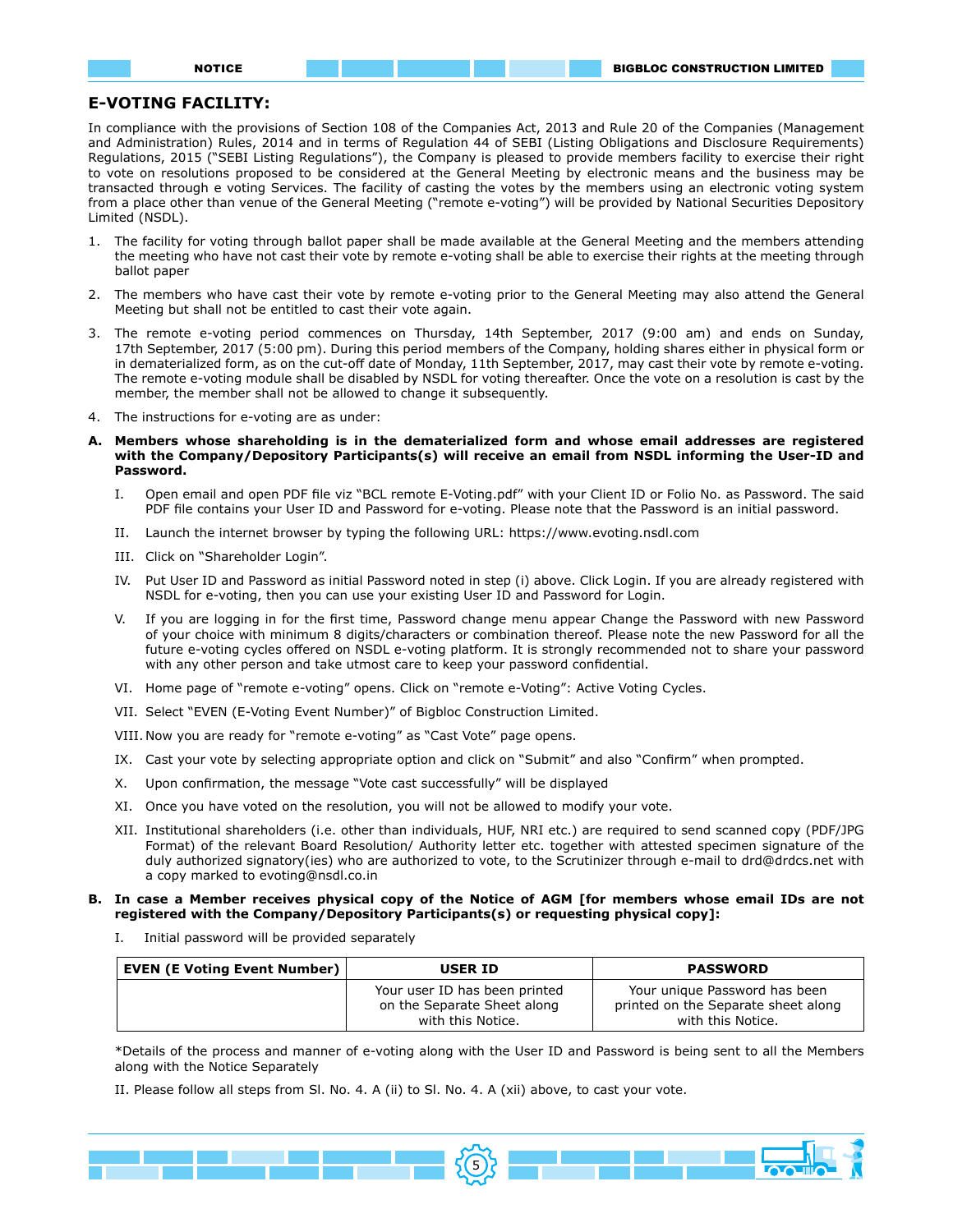- 5. In case of any queries, you may refer the Frequently Asked Questions (FAQs) for Members and remote e-voting user manual for Members available at the download section of www.evoting.nsdl.com or call on toll free no.: 1800-222- 990 or contact Mr. Amit Vishal, Senior Manager, National Securities Depository Ltd., Trade World, 'A' Wing, 4th Floor, Kamala Mills Compound, Senapati Bapat Marg, Lower Parel, Mumbai – 400 013, at the designated email IDs: evoting@ nsdl.co.in or AmitV@nsdl.co.in or at telephone nos. +91-22-24994600/24994360 who will also address the grievances connected with the voting by electronic means. Members may also write to the Company Secretary at the email ID: cs\_anjana@nxtbloc.in or contact at telephone no. 0261-2463261.
- 6. The voting rights of members shall be in proportion to their shares of the paid up equity share capital of the Company as on the cutoff date of 11th September, 2017.
- 7. Any person, who acquires shares of the Company and becomes member of the Company after dispatch of the notice and holds shares as of the cut-off date i.e. 11th September, 2017, may obtain the login ID and password by sending a request at evoting@nsdl.co.in or Issuer/RTA. However, if you are already registered with NSDL for remote e-voting then you can use your existing user ID and password for casting your vote. If you forgot your password, you can reset your password by using "Forgot User Details/Password" option available on www.evoting.nsdl.com or contact NSDL at the following toll free no.: 1800-222-990.
- 8. A member may participate in the General Meeting even after exercising his right to vote through remote e-voting but shall not be allowed to vote again at the General Meeting.
- 9. A person, whose name is recorded in the register of members or in the register of beneficial owners maintained by the depositories as on the cut-off date only shall be entitled to avail the facility of remote e-voting as well as voting at the General Meeting through ballot paper. A person who is not a Member as on the cut-off date should treat this Notice as for information purpose only.
- 10. Mr. Dhiren R Dave., Practicing Company Secretaries, FCS 4889, CP No. 2496, has been appointed as the Scrutinizer to scrutinize the voting at general meeting and remote e-voting process in a fair and transparent manner.
- 11. The Chairman shall, at the General Meeting, at the end of discussion on the resolutions on which voting is to be held, allow voting with the assistance of scrutinizer, by use of "Ballot Paper" for all those members who are present at the General Meeting but have not cast their votes by availing the remote e-voting facility.
- 12. The Scrutinizer shall after the conclusion of voting at the general meeting, first count the votes cast at the meeting and thereafter unblock the votes cast through remote e-voting in the presence of at least two witnesses not in the employment of the Company and shall make, not later than three days of the conclusion of the General Meeting, a consolidated scrutinizer's report of the total votes cast in favour or against, if any, to the Chairman or a person authorized by him in writing, who shall countersign the same and declare the result of the voting forthwith.
- 13. The Results declared along with the report of the Scrutinizer shall be placed on the website of the Company www.bigblocconstruction.com and on the website of NSDL immediately after the declaration of result by the Chairman or a person authorized by him in writing. The results shall also be immediately forwarded to the stock exchanges at which the shares of the Company are listed.



**ROUTE MAP to the venue of the 02nd Annual General Meeting of Bigbloc Construction Ltd.**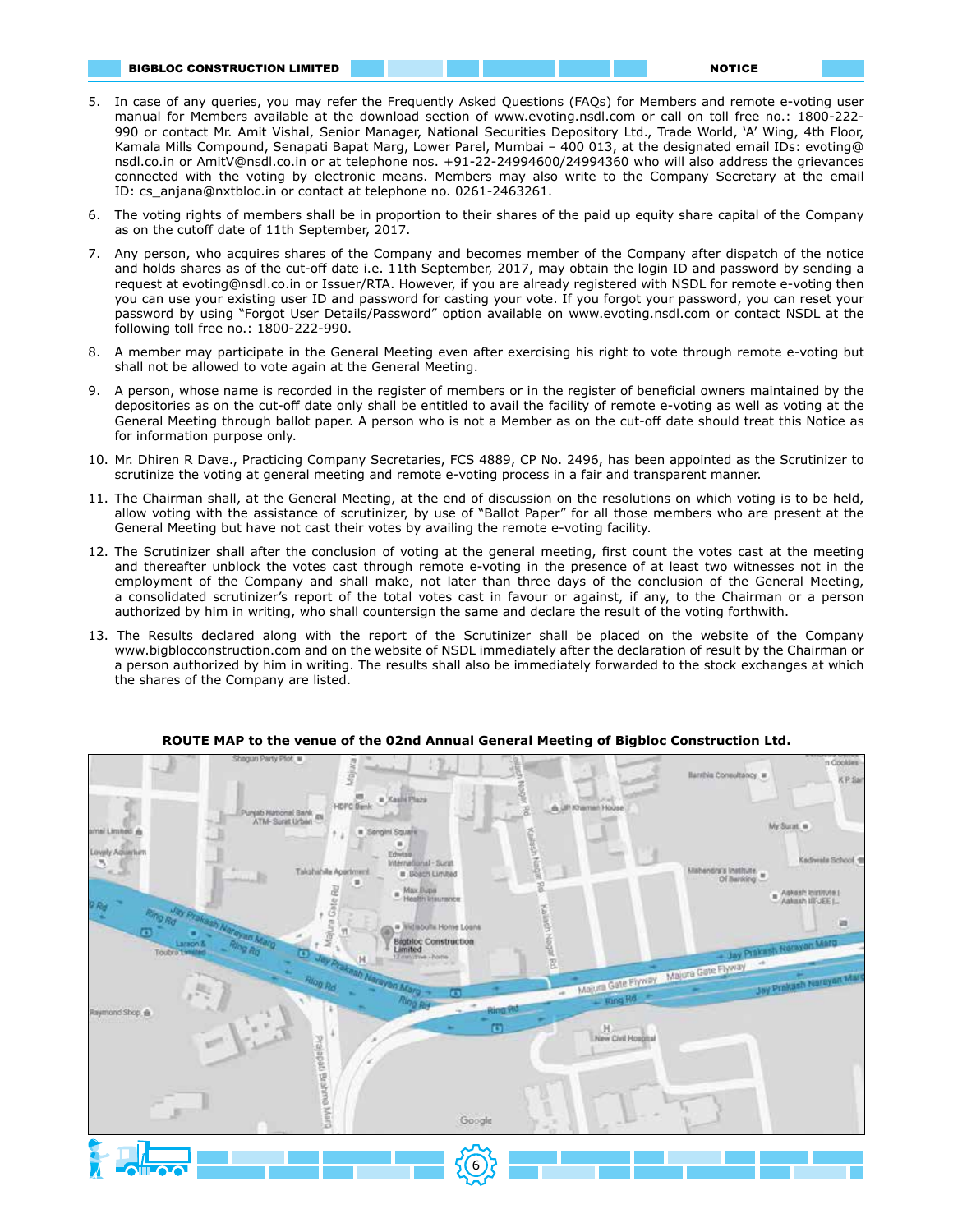# **DIRECTOR'S REPORT**

#### To

The Members

#### **BIGBLOC CONSTRUCTION LIMITED**

Your Directors have pleasure in presenting the 02nd Annual Report together with the Audited Financial Statements for the year ended 31st March, 2017.

| <b>FINANCIAL RESULT AND PERFORMANCE:</b><br>1. |                       | (Amt. in lakhs)       |
|------------------------------------------------|-----------------------|-----------------------|
| <b>PARTICULARS</b>                             | Year Ended 31/03/2017 | Year Ended 31/03/2016 |
| <b>Sales</b>                                   | 6282.67               | 6035.48               |
| Other income                                   | 4.87                  | 9.58                  |
| Profit Before Interest & Depreciation          | 1041.51               | 649.67                |
| (-)Finance Cost                                | 321.91                | 351.44                |
| (-) Depreciation                               | 244.41                | 228.06                |
| Profit before tax & Exceptional items          | 475.19                | 70.17                 |
| (+)Exceptional Items                           | 0                     | $\Omega$              |
| Profit Before Tax                              | 475.19                | 70.17                 |
| (-) Tax Expense                                | 182.59                | 23.52                 |
| Profit for the year after tax                  | 292.61                | 46.65                 |

The basic and diluted earnings per share (EPS) computed in accordance with the Accounting Standard- was ₹ 2.07 per share respectively as against ₹ 0.33 per share (basic & diluted) for the previous year.

#### **2. DIVIDEND:**

Your Directors are pleased to recommend a dividend of 2.5% i.e. ₹ 0.25/- per equity share on face value of ₹ 10 each aggregating to 35.39 lakhs.

#### **3. TRANSFER TO RESERVES:**

The Board considering the Company's performance and financial position for the year under review, has not transfer any amount to Reserves.

#### **4. SHARE CAPITAL:**

The Paid up equity share capital as on March 31, 2017 was ₹ 1415.76 Lakhs. During the year under review, the Company has neither issued any shares/convertible warrant nor has granted any stock options and nor sweat equity. However, the Company has allotted 1,41,57,575 equity shares of ₹ 10 each, being fully paid up, to the shareholder of Mohit Industries Ltd. in accordance with the Scheme of Demerger on 30th April, 2016. Also as per terms of Scheme, the existing share capital of the Resulting Company of ₹ 7,00,000/- stands cancelled on Allotment (issuance) of shares of Resulting company to shareholders of the Demerged company.

| <b>Particulars</b>                                     | As at 31st March,<br>2017 (Number) | As at 31st March,<br>2016 (Number) $ $ |
|--------------------------------------------------------|------------------------------------|----------------------------------------|
| Shares Outstanding at the Beginning of the Year        | 70,000                             |                                        |
| (+) Shares Allotted during Year on account of Demerger | 141,57,575                         | 70,000                                 |
| (-) Cancellation of Shares on Demerger                 | 70,000                             |                                        |
| Shares Outstanding at the End of the year              | 141,57,575                         | 70,000                                 |

#### **5. BUSINESS DEVELOPMENT & EXPANSION:**

Your Company has Autoclaved Aerated Concrete (AAC) blocks manufacturing unit of capacity 300,000 m3/annum in Umargaon, Gujarat. Your Company's AAC Blocks are marketing in Brand Name of "NXTBLOC", Block Joint Mortar, Ready mix plaster and Tile Adhesive.

The AAC block industry is only viable if the manufacturing facilities are located within 250 kms from the client/place of construction. Our manufacturing facilities are strategically located at Umargaon, which caters to Mumbai, Pune and Surat where the major construction activities take place. Your Company has reputed clients like Lodha, Kanakia, Mahindra Lifespaces, Raheja, Agarwal group and many other big construction Companies. Looking at the market demand and the current utilization levels, the Company has announced expansion plans at Umargaon and Banglore.

#### **6. SUBSIDIARIES, ASSOCIATES AND JOINT VENTURE COMPANIES:**

The Company has no Subsidiary, Associate, or Joint Venture company as on March 31, 2017. Thus, Form AOC-1 is not applicable to your Company as on 31st March, 2017.

#### **7. CORPORATE GOVERNANCE & MANAGEMENT DISCUSSION & ANALYSIS REPORT:**

As per Regulation 34(3) read with Schedule V of the SEBI (Listing Obligations and Disclosure Requirements) Regulations, 2015, a separate section on corporate governance practices followed by the Company, together with a certificate from

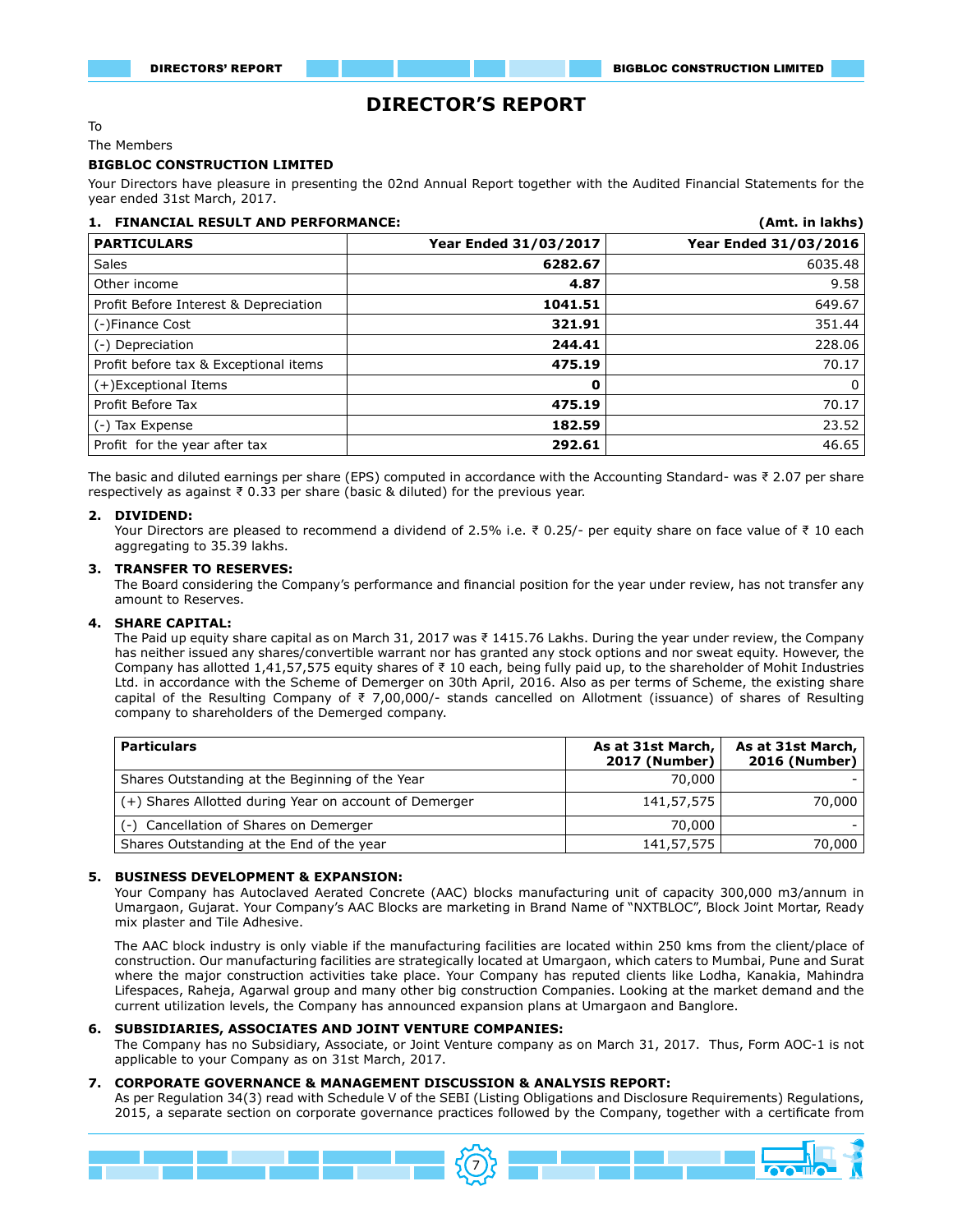Mr. Dhiren Dave, Company Secretary in practice, confirming compliance and Management Discussion and Analysis Report forms an integral part of this Annual Report.

#### **8. FIXED DEPOSITS:**

During the year under review the company has not accepted any deposits within the meaning of section 73 of the Companies Act, 2013 and the rules made there under.

#### **9. DIRECTORS:**

In accordance with the provisions of Section 152 of the Companies Act, 2013 and the Company's Articles of Association, Mr. Mohit Narayan Saboo, Director (DIN: 02357431) will retire by rotation at the ensuing Annual General Meeting and, being eligible, has offered himself for re-appointment.

The Board of directors has appointed Mr. Manish Saboo as an Additional Director on the Board of the Company in the category of Non-Executive Director, who is liable to retire by rotation. The Company has received a notice under section 160 of the Companies Act, 2013, from a member signifying an intention to propose Mr. Manish Saboo as a candidature for the office of Non-Executive Director at the forth-coming Annual General Meeting.

The Company has received requisition in writing from a member proposing candidature of Mr. Premil Jatinkumar Shah as an Independent Director of the Company in ensuing Annual General Meeting of the Company. In terms of Section 149 of the Act, it is proposed to appoint Mr. Premil Shah as an Independent Director for a term of five years, not liable to retire by rotation. During the financial year, other than as stated above no changes have been occurred in the Directors of the Company. The details of the aforesaid directors, his expertise in various functional areas as required to be disclosed under Regulation 36(3) of the Listing Regulations, form part of the Notice of the ensuing Annual General Meeting.

#### **10. DECLARATION FROM INDEPENDENT DIRECTORS:**

The Independent Directors have submitted their declaration to the Board that they fulfill all the requirements as stipulated in Section 149(6) of the Companies Act, 2013 read with rules framed thereunder.

#### **11. BOARD EVALUATION:**

Pursuant to the provisions of Section 134 (3) (p), 149(8) and Schedule IV of the Companies Act, 2013 and Regulation 17 of the SEBI Listing Regulations, Annual Performance evaluation of the Directors as well as that of the Audit Committee, Nomination and Remuneration Committee and Stakeholders relationship Committee has been carried out.

The Performance Evaluation of the Independent Directors was carried out by the entire Board and the Performance Evaluation of the Chairman and Non-Independent Directors was carried out by the Independent Director.

#### **12. NUMBER OF MEETINGS HELD:**

The Board met Seven times during the financial year ended 31st March, 2017, the details of which are given in the Corporate Governance Report that forms part of this Annual Report. The intervening gap between any two meetings was within the period prescribed by the Companies Act, 2013 and the Listing Regulations.

#### **13. POLICY ON DIRECTOR'S APPOINTMENT, REMUNERATION INCLUDING CRITERIA FOR DETERMINING QUALIFICATIONS, POSITIVE ATTRIBUTES, INDEPENDENCE OF A DIRECTOR AND OTHER MATTERS:**

The Board has, on the recommendation of the Nomination & Remuneration Committee framed a policy for selection and appointment of Directors, Senior Management and their remuneration including criteria for determining qualifications, positive attributes and other matters provided under sub section (3) of section 178 of the Companies Act 2013. The Company's Nomination and Remuneration Policy for Directors, Key Managerial Personnel and other employees is attached below in Annexure-5, and is also available on Company's website www.bigblocconstruction.com/www.nxtbloc.in.

#### **14. VIGIL MECHANISM / WHISTLE BLOWER POLICY:**

In order to ensure that the activities of the Company and its employees are conducted in a fair and transparent manner by adoption of highest standards of professionalism, honesty, integrity and ethical behavior, the Company has adopted a Vigil Mechanism / Whistle Blower Policy. This policy can be accessed on the Company's website at www.bigblocconstruction.com/www.nxtbloc.in.

#### **15. FAMILIARISATION PROGRAMME FOR INDEPENDENT DIRECTORS:**

The Company has formulated a familiarization program for the Independent Directors to provide insights into the Company to enable the Independent Directors to understand its business in depth and contribute significantly to the Company. The details of such program are available on the Company's website at www.bigblocconstruction.com/www. nxtbloc.in.

#### **16. COMPOSITION OF KEY MANAGERIAL PERSONNEL:**

The Company has the following KMP;

| Name of KMP                       | <b>Designation</b> | Date of Appointment in<br>current Designation | <b>Date of Resignation</b> |
|-----------------------------------|--------------------|-----------------------------------------------|----------------------------|
| Mr. Naresh Saboo                  | Managing Director  | 11/04/2016                                    | N.A                        |
| Mr. Mohit Saboo<br>Director & CFO |                    | 11/04/2016                                    | N.A                        |
| M₹ Anjana Sanghavi                | Company Secretary  | 10/09/2016                                    | N.A                        |

#### **17. COMPOSITION OF AUDIT AND NOMINATION & REMUNEARTION COMMITTEE:**

The Audit Committee comprises of Mr. Dishant Jariwala (Chairman), Mr. Rashesh Shah (Member) and Mr. Naresh Saboo (Member). The Nomination and Remuneration Committee comprises of Mr. Rashesh Shah (Chairman), Mr. Dishant Jariwala (Member) and Ms. Payal Loya (Member). Brief details on the committee are given in the Corporate Governance Report. All the recommendations of the audit committee are accepted by the Board.

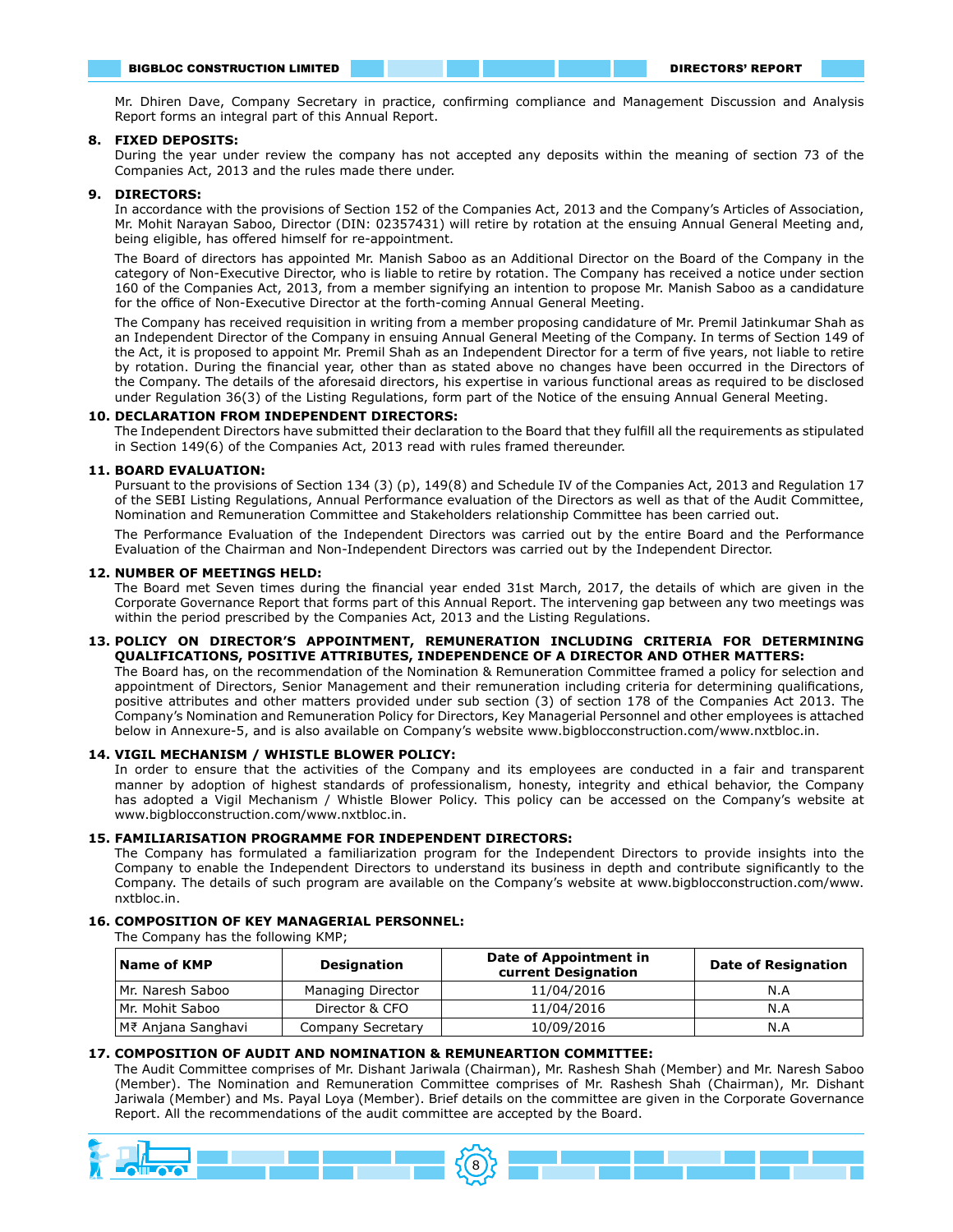#### **18. DIRECTORS' RESPONSIBILITY STATEMENT:**

Pursuant to the requirement under section 134(5) of the Companies Act, 2013 with respect to Director's Responsibility Statement, it is hereby confirmed that:

- a) in the preparation of the annual accounts, the applicable accounting standards have been followed along with proper explanation relating to material departures;
- b) the directors had selected such accounting policies and applied them consistently and made judgments and estimates that are reasonable and prudent so as to give a true and fair view of the state of affairs of the Company as at 31st March, 2017 and of the profit of the Company for year ended on that date;
- c) the directors have taken proper and sufficient care for the maintenance of adequate accounting records in accordance with the provisions of this Act for safeguarding the assets of the Company and for preventing and detecting fraud and other irregularities;
- d) the directors have prepared the annual accounts on a going concern basis; and
- e) the directors had laid down internal financial controls to be followed by the Company and that such internal financial controls are adequate and were operating effectively;
- f) the directors had devised proper systems to ensure compliance with the provisions of all applicable laws and that such systems were adequate and operating effectively.

#### **19. STATUTORY AUDITORS:**

At the 01st AGM of your Company, the Members approved the appointment of M/s. R.K.M & Co., Chartered Accountant, Surat (Firm Registration Number. 108553W), to hold the office from the conclusion of the 01st Annual General Meeting until the conclusion of 05th AGM of your Company, subject to ratification at every Annual General Meeting. The Company has received a certificate from the auditors to the effect that their re-appointment if made, would be in accordance with the provisions of section 139 and 141 of the Companies Act, 2013. Resolution seeking your approval on these item is included in the Notice convening the AGM.

#### **AUDITORS' REPORT:**

Members' attention is invited to the observation made by the Auditors under "Qualified Opinion" appearing in Auditors Reports. The Company has not provided for Long Term Employee Benefits such as Gratuity and Leave Encashment on accrual basis but provides the same as and when they become due for payment. This method of accounting of Long Term Employee Benefits is in deviation with Accounting Standard-15 on Employee Benefits in respect of provision for Long Term Employee Benefit & Defined Benefit plans. As there is no actuarial report or basis of calculation available with the management of such long term employee benefits, the quantum of deviation cannot be determined. If the company had followed the method accounting as per AS – 15, then employee benefit expense would have increased and correspondingly long-term provision would have also increased for such employee benefits.

"The Board is of the opinion that the Provision for the Long term Employees are determined on the basis of actuarial Valuation Method & technique prescribed in the Accounting Standard. The company has decided to pay the Long term benefits as and when it becomes due as the amount is negligible and it is not going to make any impact on the financial Position of the company. Considering the size of the company and negligible liability, the company has not made provisions for Long term employee benefits & Defined benefits plan"

#### **20. SECRETARIAL AUDIT:**

In terms of the provisions of Section 204 of the Companies Act, 2013 read with the Companies (Appointment and Remuneration of Managerial Personnel) Rules, 2014, the Board has appointed Mr. Dhiren R Dave, Surat, Practising Company Secretaries to conduct the secretarial audit of the Company for the financial year 2016-17. The Secretarial Audit Report for FY 2016-17 is annexed as Annexure-4 to the Director's Report.

The Secretarial Audit Report does not contain any qualification, reservation or adverse remark.

#### **21. PARTICULARS OF LOANS, GUARANTEES OR INVESTMENTS MADE:**

Loans, Guarantees and Investments covered under Section 186 of the Companies Act, 2013 form part of the notes to the financial statements provided in this Annual Report.

#### **22. CONTRACTS AND ARRANGEMENTS WITH RELATED PARTIES:**

All transactions entered with Related Parties for the year under review were on arm's length basis and in the ordinary course of business and that, the provisions of Section 188 of the Companies Act, 2013 and the Rules made thereunder are not attracted. Thus, disclosure in form AOC-2 in terms of Section 134 of the Companies Act, 2013 is not required. Further, there are no material related party transactions during the year under review with the Promoters, Directors or Key Managerial Personnel. All Related Party Transactions were placed before the Audit Committee as also to the Board for approval. Omnibus approval was obtained for the transactions, which are of repetitive nature. The policy on Related Party Transactions as approved by the Audit Committee and Board of Directors has been uploaded on the website of the Company. The web-link of the same has been provided in the Corporate Governance Report. None of the Directors has any pecuniary relationship or transactions vis-à-vis the Company.

#### **23. DEVELOPMENT AND IMPLEMENTATION OF A RISK MANAGEMENT POLICY:**

The company has laid down procedures to inform board members about the risk assessment and minimization procedures. These procedures are periodically reviewed to ensure that executive management controls risk through means of properly defined framework. The company has also devised a Risk Management Policy for identification of elements of risks and procedures for reporting the same to the Board.

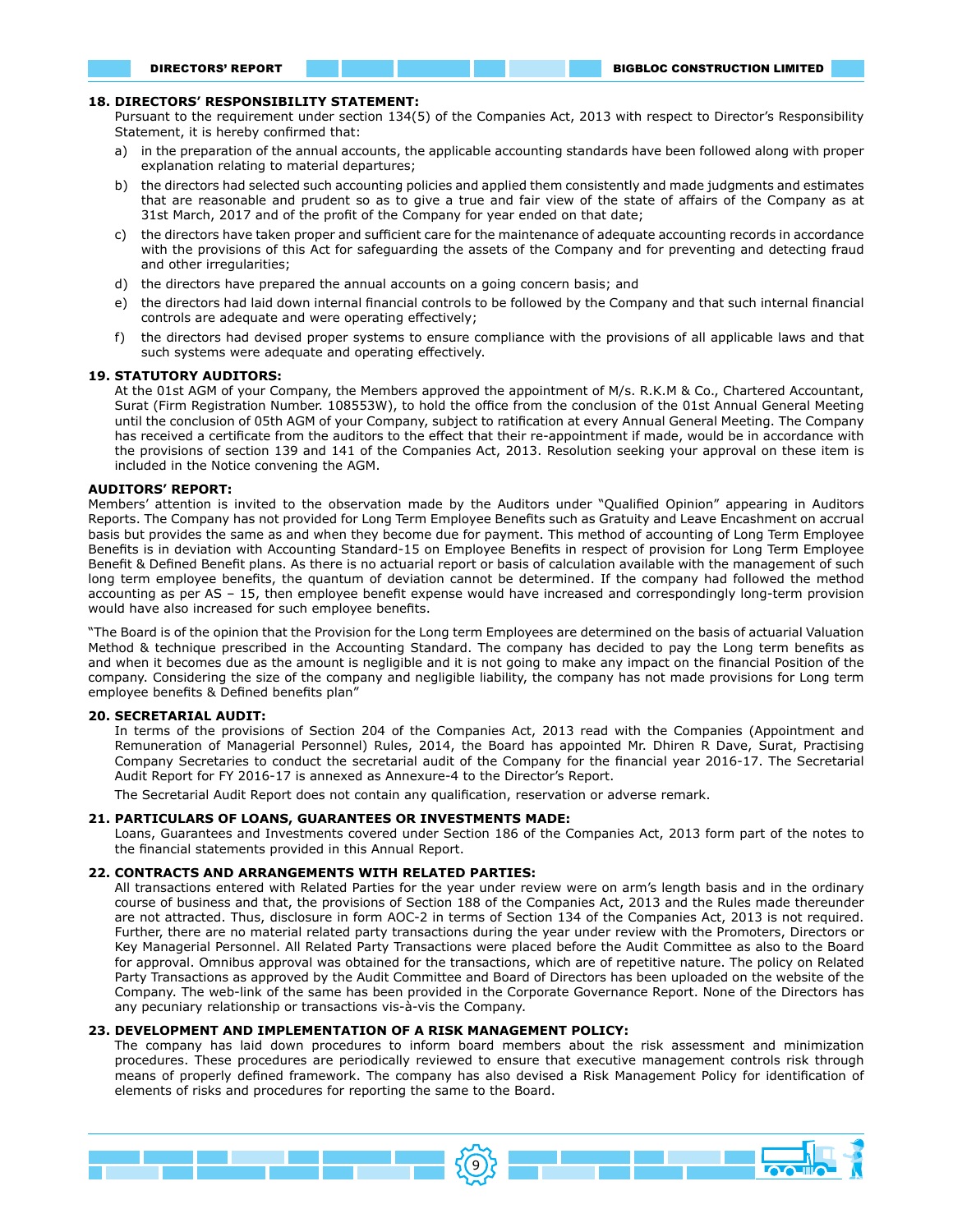#### **24. MATERIAL CHANGES AND COMMITMENTS, IF ANY AFFECTING THE FINANCIAL POSITION OF THE COMPANY OCCURRED BETWEEN THE END OF THE FINANCIAL YEAR TO WHICH THESE FINANCIAL STATEMENTS RELATE AND THE DATE OF THE REPORT:**

There are no material changes or commitments affecting the financial position of the Company which have occurred between the end of the financial year and the date of this Report.

#### **25. LISTING OF SHARES AND LISTING FEES:**

The Equity Shares of your Company are listed and actively traded on the Bombay Stock Exchange Limited (BSE) and the National Stock Exchange of India Limited (NSE). The Company has paid annual listing fees to the both stock exchanges for the financial year 2017-18.

#### **26. INTERNAL FINANCIAL CONTROLS:**

The Company has in place adequate internal financial controls with reference to financial statements. The Company's internal control system is commensurate with its size, scale and complexities of its operations. During the year, such controls were tested and no reportable material weaknesses in the design or operation were observed.

#### **27. INSURANCE:**

The Company's building, plant and machineries, Stocks and other properties wherever necessary and to the extent required have been adequately insured.

#### **28. EXTRACT OF ANNUAL RETURN:**

In accordance with Section 134(3) (a) of the Companies Act, 2013, an extract of the annual return in the prescribed format is appended as Annexure- 1 to the Director's Report.

#### **29. REMUNERATION AND PARTICULARS OF EMPLOYEES:**

The information in accordance with the provisions of Section 197(12) of the Companies Act, 2013 read with rule 5 of The Companies (Appointment and Remuneration of Managerial Personnel) Rules, 2014 is annexed as Annexure- 2 to the Director's Report. Since there is no employee receiving remuneration of ₹ 60 lakh or more, or employed for part of the year and in receipt of ₹ 5 lakh or more a month, there is no information requires to be given under Rule 5(2) of the Companies (Appointment and Remuneration of Managerial Personnel) Rules, 2014

#### **30. INDUSTRIAL RELATIONS:**

The Company maintained healthy, cordial and harmonious industrial relations at all levels.

#### **31. TRANSFER OF UNPAID/UNCLAIMED AMOUNTS TO IEPF:**

Since the Company was incorporated on June, 2015, there were no amount of Unclaimed dividend and interest thereon, which remained unpaid/unclaimed for a period of 7 years, required to be transferred by the Company to the Investor Education and Protection Fund (IEPF) established by the Central government pursuant to provision of Section 125 of the Companies Act, 2013.

#### **32. CONSERVATION OF ENERGY, TECHNOLOGY ABSORPTION AND FOREIGN EXCHANGE EARNINGS AND OUTGO:**

As required under Section 134(3)(m) of the Companies Act, 2013 read with Rule 8 of the Companies (Accounts) Rules, 2014 the particulars relating to conservation of energy, technology, absorption and foreign exchange earnings and outgo is appended as Annexure- 3 to the Director's Report.

#### **33. DISCLOSURE UNDER SEXUAL HARASSMENT OF WOMEN AT WORKPLACE (PREVENTION, PROHIBITION AND REDRESSAL), ACT, 2013:**

Your Directors further state that during the year under review, there were no cases filed pursuant to the Sexual Harassment of Women at Workplace (Prevention, Prohibition and Redressal) Act, 2013.

#### **34. DETAILS OF SIGNIFICANT AND MATERIAL ORDERS PASSED BY THE REGULATORS OR COURTS:**

During the year under review, there are not any significant and material orders passed by the Regulators or Courts to the Company.

#### **35. ACKNOWLEDGMENT:**

The Board of Directors wishes to place on record its appreciation for the commitment, dedication and hard work done by the employees in the Company and the cooperation extended by Banks, Government authorities, customers and shareholders of the Company and looks forward to a continued mutual support and co-operation.

> **For and on behalf of the Board FOR BIGBLOC CONSTRUCTION LIMITED**

> > **NARAYAN SABOO (Chairman) DIN: 00223324**



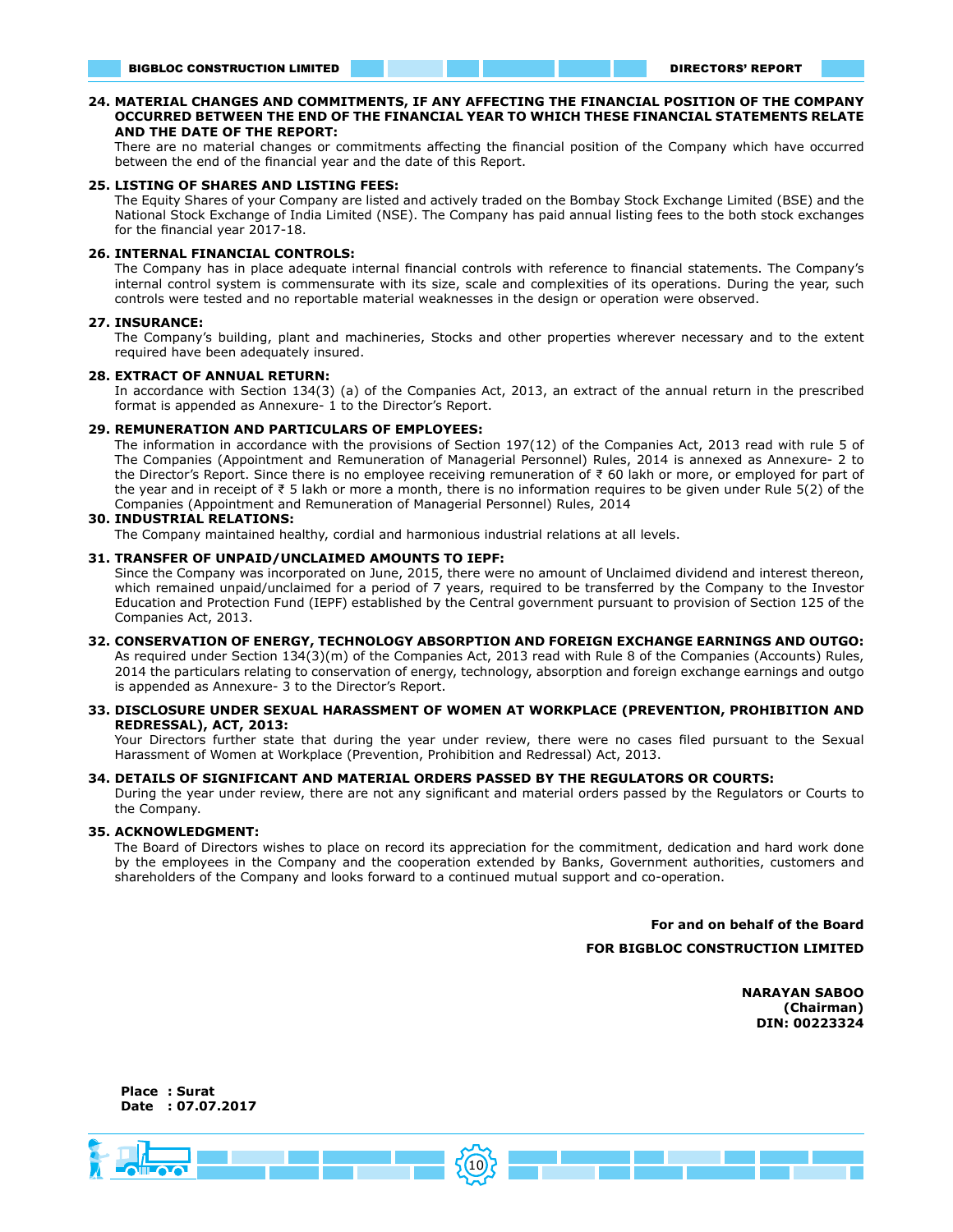# **ANNEXURE-1 TO DIRECTORS REPORT**

# **FORM NO. MGT 9**

EXTRACT OF ANNUAL RETURN AS ON FINANCIAL YEAR ENDED ON 31.03.2017

[Pursuant to Section 92 (3) of the Companies Act, 2013 and rule 12(1) of the Company (Management & Administration) Rules, 2014]

#### **I. REGISTRATION & OTHER DETAILS:**

٦

|    | <b>CIN</b>                                                                       | L45200GJ2015PLC083577                                                                                                                           |  |  |  |  |
|----|----------------------------------------------------------------------------------|-------------------------------------------------------------------------------------------------------------------------------------------------|--|--|--|--|
| 2. | <b>Registration Date</b>                                                         | 17/06/2015                                                                                                                                      |  |  |  |  |
| 3. | Name of the Company                                                              | <b>BIGBLOC CONSTRUCTION LIMITED</b>                                                                                                             |  |  |  |  |
| 4. | Category/Sub-category of the<br>Company                                          | Company Limited by Shares/Indian Non-Government Company.                                                                                        |  |  |  |  |
| 5. | Address of the Registered office &<br>contact details                            | BIGBLOC CONSTRUCTION LIMITED, 6th Floor, A/601-B, International Trade<br>Centre, Majura Gate, Ring Road, Surat 395002, Gujarat, India           |  |  |  |  |
|    |                                                                                  | Ph: +91 -261 2463261/62/63 F: +91 -261 2463264                                                                                                  |  |  |  |  |
|    |                                                                                  | E: bigblockconstructionltd.com                                                                                                                  |  |  |  |  |
| 6. | Whether listed company                                                           | Yes.                                                                                                                                            |  |  |  |  |
| 7. | Name, Address & contact details<br>of the Registrar & Transfer Agent,<br>if any. | ADROIT CORPORATE SERVICES PVT.LTD.,<br>17-20, Jafferbhoy Ind. Estate, 1st Floor, Makwana Road, Marol Naka,<br>Andheri (E), Mumbai 400059, India |  |  |  |  |
|    |                                                                                  | Tel: +91 22 42270400/ 42270423 F: +91 22 28503748                                                                                               |  |  |  |  |
|    |                                                                                  | Email: info@adroitcorporate.com                                                                                                                 |  |  |  |  |

# **II. PRINCIPAL BUSINESS ACTIVITIES OF THE COMPANY**

(All the business activities contributing 10 % or more of the total turnover of the company shall be stated)

| S.<br>No. | <b>Name and Description of</b><br>main products / services | NIC Code of the Product/<br>service | % to total turnover of the company |
|-----------|------------------------------------------------------------|-------------------------------------|------------------------------------|
|           | AAC BLOCKS                                                 | 2395                                | 100.00%                            |

# **III. PARTICULARS OF HOLDING, SUBSIDIARY & ASSOCIATE COMPANIES**

| SI No | <b>Name &amp; Address</b><br>of the Company | CIN/GLN | HOLDING/<br>SUBSIDIARY/<br><b>ASSOCIATE</b> | % OF SHARES<br><b>HELD</b> | <b>APPLICABLE</b><br><b>SECTION</b> |  |
|-------|---------------------------------------------|---------|---------------------------------------------|----------------------------|-------------------------------------|--|
|       |                                             |         |                                             |                            |                                     |  |
|       |                                             |         |                                             |                            |                                     |  |
|       |                                             |         |                                             |                            |                                     |  |
|       |                                             |         |                                             |                            |                                     |  |
|       |                                             |         | NOT APPLICABLE                              |                            |                                     |  |
|       |                                             |         |                                             |                            |                                     |  |
|       |                                             |         |                                             |                            |                                     |  |
|       |                                             |         |                                             |                            |                                     |  |
|       |                                             |         |                                             |                            |                                     |  |

 $(11)$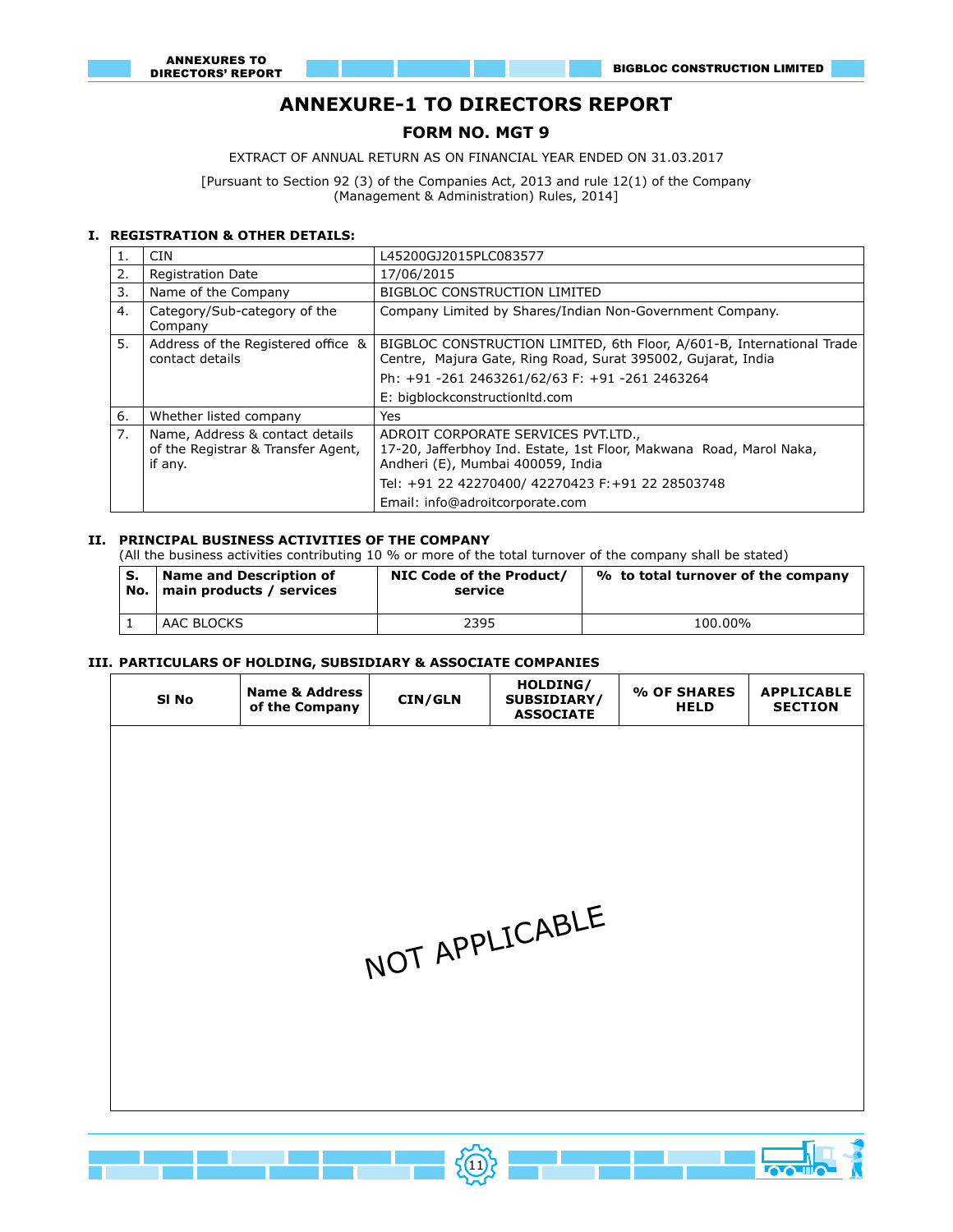$\sqrt{1-\cos^2}$ 

ا ہے۔

#### ANNEXURES TO DIRECTORS' REPORT

#### **IV. SHARE HOLDING PATTERN (Equity Share Capital Breakup as percentage of Total Equity) i) Category-wise Share Holding**

|                | Category of Shareholders                                     |                          |                 | No. of Shares held ON 31/03/2016 |                      | No. of Shares held at 31/03/2017 |                | % Change    |                      |                    |
|----------------|--------------------------------------------------------------|--------------------------|-----------------|----------------------------------|----------------------|----------------------------------|----------------|-------------|----------------------|--------------------|
|                |                                                              | Physical                 | Demat           | Total                            | % of Total<br>Shares | Physical                         | Demat          | Total       | % of Total<br>Shares | during the<br>year |
|                | <b>Shareholding of Promoter</b>                              |                          |                 |                                  |                      |                                  |                |             |                      |                    |
| (A)            | <b>&amp;Promoter Group</b>                                   |                          |                 |                                  |                      |                                  |                |             |                      |                    |
| 1              | Indian                                                       |                          |                 |                                  |                      |                                  |                |             |                      |                    |
| (a)            | Individuals/ HUF                                             |                          |                 |                                  | 0.00                 |                                  |                |             | 0.00                 | 0.00               |
| (b)            | Central Govt./State Govt.(s)                                 |                          |                 |                                  | 0.00                 |                                  |                |             | 0.00                 | 0.00               |
| (c)            | <b>Bodies Corporate</b>                                      | 70,000                   |                 | 70,000                           | 0.00                 |                                  | 57,65,010      | 57,65,010   | 40.72                | 40.72              |
| (d)            | Financial Institutions/ Banks                                |                          |                 |                                  | 0.00                 |                                  |                |             | 0.00                 | 0.00               |
| (e)            | Any Others(Specify)                                          |                          |                 |                                  | 0.00                 |                                  |                |             | 0.00                 | 0.00               |
| $(e-i)$        | Directors Relatives                                          |                          |                 |                                  | 0.00                 |                                  | 25,74,142      | 25,74,142   | 18.18                | 18.18              |
| (e-ii)         | Directors                                                    |                          |                 |                                  | 0.00                 |                                  | 16,41,936      | 16,41,936   | 11.60                | 11.60              |
|                | Sub Total(A)(1)                                              | 70,000                   |                 | 70,000                           | 0.00                 |                                  | 99,81,088      | 99,81,088   | 70.50                | 70.50              |
| 2              | Foreign                                                      |                          |                 |                                  |                      |                                  |                |             |                      |                    |
| a              | Individuals (NRI/Foreign<br>Individuals)                     |                          |                 |                                  | 0.00                 |                                  |                |             | 0.00                 | 0.00               |
| b              | <b>Bodies Corporate</b>                                      |                          |                 |                                  | 0.00                 |                                  |                |             | 0.00                 | 0.00               |
| $\mathsf{C}$   | Institutions                                                 |                          |                 |                                  | 0.00                 |                                  |                |             | 0.00                 | 0.00               |
| d              | Qualified Foreign Investor                                   |                          |                 |                                  | 0.00                 |                                  |                |             | 0.00                 | 0.00               |
| e              | Any Others(Specify)                                          |                          |                 |                                  | 0.00                 |                                  |                |             | 0.00                 | 0.00               |
|                | Sub Total(A)(2)                                              |                          | $\overline{a}$  | $\overline{a}$                   | 0.00                 |                                  | $\overline{a}$ |             | 0.00                 | 0.00               |
|                | <b>Total Shareholding of</b><br><b>Promoter and Promoter</b> |                          | $\overline{a}$  |                                  |                      |                                  |                |             |                      | 70.50              |
|                | Group (A)= $(A)(1)+(A)(2)$                                   | 70,000                   |                 | 70,000                           | 0.00                 | $\blacksquare$                   | 99,81,088      | 99,81,088   | 70.50                |                    |
| (B)            | <b>Public shareholding</b>                                   |                          |                 |                                  |                      |                                  |                |             |                      |                    |
| 1              | <b>Institutions</b>                                          |                          |                 |                                  |                      |                                  |                |             |                      |                    |
| (a)            | Mutual Funds/ UTI                                            |                          |                 |                                  | 0.00                 |                                  |                |             | 0.00                 | 0.00               |
| (b)            | Financial Institutions / Banks                               |                          |                 |                                  | 0.00                 |                                  |                |             | 0.00                 | 0.00               |
| (c)            | Central Government/ State<br>Government(s)                   |                          |                 |                                  | 0.00                 |                                  |                |             | 0.00                 | 0.00               |
| (d)            | Venture Capital Funds                                        |                          |                 |                                  | 0.00                 |                                  |                |             | 0.00                 | 0.00               |
| (e)            | <b>Insurance Companies</b>                                   |                          |                 |                                  | 0.00                 |                                  |                |             | 0.00                 | 0.00               |
| (f)            | Foreign Institutional Investors                              |                          |                 |                                  | 0.00                 |                                  |                |             | 0.00                 | 0.00               |
|                | Foreign Venture Capital                                      |                          |                 |                                  | 0.00                 |                                  |                |             | 0.00                 | 0.00               |
| (g)            | Investors                                                    |                          |                 |                                  |                      |                                  |                |             |                      |                    |
| (h)            | Qualified Foreign Investor                                   |                          |                 |                                  | 0.00                 |                                  |                |             | 0.00                 | 0.00               |
| (i)            | Any Other (specify)<br>Sub-Total (B)(1)                      |                          |                 | $\overline{a}$                   | 0.00<br>0.00         |                                  |                |             | 0.00<br>0.00         | 0.00<br>0.00       |
| $\mathbf{z}$   | <b>Non-institutions</b>                                      |                          |                 |                                  |                      |                                  |                |             |                      |                    |
| (a)            | <b>Bodies Corporate</b>                                      |                          |                 |                                  |                      |                                  |                |             |                      |                    |
| $(a-i)$        | Indian                                                       |                          |                 |                                  | 0.00                 | 1,500                            | 16,07,192      | 16,08,692   | 11.36                | 11.36              |
| $(a-ii)$       | Overseas                                                     |                          |                 |                                  | 0.00                 |                                  |                | 0.00        | 0.00                 | 0.00               |
| (b)            | Individuals                                                  |                          |                 |                                  |                      |                                  |                |             | 0.00                 | 0.00               |
| $(b-i)$        | Ind-Hold nominal shr capital                                 |                          |                 |                                  | 0.00                 | 36,532                           | 6,80,009       | 7,16,541    | 5.06                 | 5.06               |
|                | upto ₹1L<br>Ind-Hold nominal shr capital in                  |                          |                 |                                  |                      |                                  |                |             |                      |                    |
| $(b-ii)$       | excess of ₹1L                                                |                          |                 |                                  | 0.00                 | 0.00                             | 18,24,811      | 18,24,811   | 12.89                | 12.89              |
| (c)            | Qualified Foreign Investor                                   |                          |                 |                                  | 0.00                 |                                  |                |             | 0.00                 | 0.00               |
| (d)            | Any Other (specify)                                          |                          |                 |                                  |                      |                                  |                |             | 0.00                 | 0.00               |
| $(d-i)$        | Clearing member                                              |                          |                 |                                  | 0.00                 |                                  | 21,581         | 21,581      | 0.15                 | 0.15               |
| (d-iii)        | NRIs                                                         |                          |                 |                                  | 0.00                 |                                  | 4,861          | 4,861       | 0.03                 | 0.03               |
| $(d-iv)$       | Trusts                                                       |                          |                 |                                  | 0.00                 |                                  | 1              | 1           | 0.00                 | 0.00               |
| (c)            | Sub-Total (B)(2)<br>Qualified Foreign Investor               | $\overline{\phantom{0}}$ |                 | $\qquad \qquad \blacksquare$     | 0.00<br>0.00         | 38,032                           | 41,38,455      | 41,76,487   | 29.50<br>0.00        | 29.50<br>0.00      |
| (d)            | Any Other (specify)                                          |                          |                 |                                  |                      |                                  |                |             | 0.00                 | 0.00               |
| $(d-ii)$       | Clearing member                                              |                          |                 |                                  | 0.00                 |                                  | 21,581         | 21,581      | 0.15                 | 0.15               |
| $(d-iii)$      | <b>NRIs</b>                                                  |                          |                 |                                  | 0.00                 |                                  | 4,861          | 4,861       | 0.03                 | 0.03               |
| $(d-iv)$       | Trusts                                                       |                          |                 |                                  | 0.00                 |                                  | 1              | 1           | 0.00                 | 0.00               |
|                | Sub-Total (B)(2)                                             |                          | $\overline{a}$  | $\overline{a}$                   | 0.00                 | 38,032                           | 41,38,455      | 41,76,487   | 29.50                | 29.50              |
|                | <b>Total Public Shareholding</b>                             |                          |                 |                                  | 0.00                 | 38,032                           | 41,38,455      | 41,76,487   | 29.50                | 29.50              |
|                | $(B) = (B)(1)+(B)(2)$<br>TOTAL (A)+(B)                       | 70,000                   |                 | 70,000                           | 0.00                 | 38,032                           | 1,41,19,543    | 1,41,57,575 | 100.00               | 100.00             |
|                | <b>Shares held by Custodians</b>                             |                          |                 |                                  |                      |                                  |                |             |                      |                    |
| (C)            | and against which                                            |                          |                 |                                  |                      |                                  |                |             |                      |                    |
|                | <b>Depository Receipts have</b><br>been issued               |                          |                 |                                  |                      |                                  |                |             |                      |                    |
| $\mathbf{1}$   | Promoter and Promoter Group                                  |                          |                 |                                  | 0.00                 |                                  |                |             | 0.00                 | 0.00               |
| $\overline{2}$ | Public                                                       |                          |                 |                                  | 0.00                 |                                  |                |             | 0.00                 | 0.00               |
|                | Sub-Total (C)                                                |                          |                 |                                  | 0.00                 |                                  |                |             | 0.00                 | 0.00               |
|                | <b>GRAND TOTAL <math>(A)+(B)+(C)</math></b>                  | 70,000                   | $\qquad \qquad$ | 70,000                           | 0.00                 | 38,032                           | 1,41,19,543    | 1,41,57,575 | 100.00               | 100.00             |

12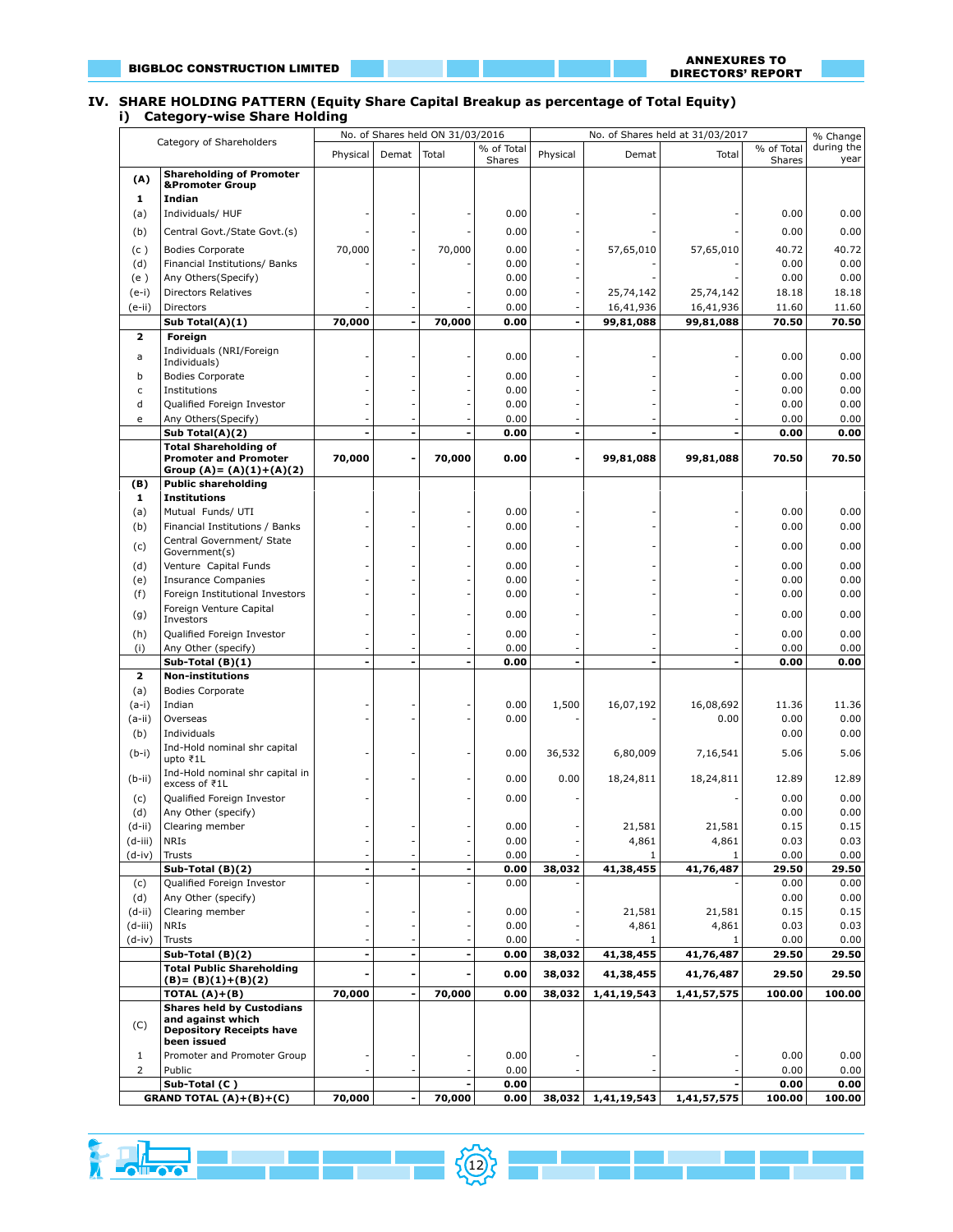# **(ii) Shareholding of Promoters**

| Sr.<br>No. |                                      |                            | No. of Shares held at<br>31/03/2016              |                                                                     | No. of Shares held at | %<br>Change                                      |                                                                     |                    |
|------------|--------------------------------------|----------------------------|--------------------------------------------------|---------------------------------------------------------------------|-----------------------|--------------------------------------------------|---------------------------------------------------------------------|--------------------|
|            | <b>Shareholder's Name</b>            | <b>Number</b><br>of shares | % of total<br><b>Shares</b><br>of the<br>company | <b>%of Shares</b><br>Pledged /<br>encum-bered<br>to total<br>shares | Number of<br>shares   | % of total<br><b>Shares</b><br>of the<br>company | <b>%of Shares</b><br>Pledged /<br>encum bered<br>to total<br>shares | during<br>the year |
| 1          | MOHIT INDUSTRIES LTD                 | 70,000                     | 100.00                                           | 0.00                                                                | 23073                 | 0.16                                             | 0.00                                                                | $-99.84$           |
| 2          | MANISH N. SABOO                      |                            | 0.00                                             | 0.00                                                                | 265440                | 1.87                                             | 0.00                                                                | 1.87               |
| 3          | MOHIT NARAYAN SABOO                  |                            | 0.00                                             | 0.00                                                                | 302836                | 2.14                                             | 0.00                                                                | 2.14               |
| 4          | MOHIT EXIM PRIVATE LIMITED           |                            | 0.00                                             | 0.00                                                                | 600000                | 4.24                                             | 0.00                                                                | 4.24               |
| 5          | AYUSHI MANISH SABOO                  |                            | 0.00                                             | 0.00                                                                | 200000                | 1.41                                             | 0.00                                                                | 1.41               |
| 6          | NARESH SITARAM SABOO                 |                            | 0.00                                             | 0.00                                                                | 268424                | 1.90                                             | 0.00                                                                | 1.90               |
|            | NARAYAN SITARAM SABOO                |                            | 0.00                                             | 0.00                                                                | 1070676               | 7.56                                             | 0.00                                                                | 7.56               |
| 8          | NARAYAN SITARAM SABOO (Karta of HUF) |                            | 0.00                                             | 0.00                                                                | 272866                | 1.93                                             | 0.00                                                                | 1.93               |
| 9          | MADHU NARAYAN SABOO.                 |                            | 0.00                                             | 0.00                                                                | 935815                | 6.61                                             | 0.00                                                                | 6.61               |
| 10         | SITARAM NANDLAL SABOO                |                            | 0.00                                             | 0.00                                                                | 550021                | 3.88                                             | 0.00                                                                | 3.88               |
| 11         | SITARAM NANDLAL SABOO (HUF)          |                            | 0.00                                             | 0.00                                                                | 150000                | 1.06                                             |                                                                     | 1.06               |
| 12         | MASK INVESTMENTS LIMITED             |                            | 0.00                                             | 0.00                                                                | 1502706               | 10.61                                            | 0.00                                                                | 10.61              |
| 13         | SONIA N SABOO                        |                            | 0.00                                             | 0.00                                                                | 200000                | 1.41                                             | 0.00                                                                | 1.41               |
| 14         | MOHIT YARNS LIMITED                  |                            | 0.00                                             | 0.00                                                                | 2040609               | 14.41                                            | 0.00                                                                | 14.41              |
| 15         | MOHIT OVERSEAS LIMITED               |                            | 0.00                                             | 0.00                                                                | 1598622               | 11.29                                            | 0.00                                                                | 11.29              |
|            | <b>TOTAL</b>                         | 70,000                     | 100                                              |                                                                     | 99,81,088             | 70.50                                            |                                                                     | -29.50             |

# **(iii) Change in Promoters' Shareholding**

|                |                                                |                     | Shareholding at 01/04/2016                    | <b>Cumulative Shareholding</b><br>during the year |                                               |  |
|----------------|------------------------------------------------|---------------------|-----------------------------------------------|---------------------------------------------------|-----------------------------------------------|--|
| Sr.<br>No.     | Name of the shareholder                        | Number of<br>shares | % of total<br><b>Shares of the</b><br>company | <b>Number of</b><br>shares                        | % of total<br><b>Shares of the</b><br>company |  |
| $\mathbf{1}$   | <b>MOHIT INDUSTRIES LIMITED</b>                |                     |                                               |                                                   |                                               |  |
|                | At the beginning of the year                   | 70,000              | 100.00                                        | 70,000                                            | 100.00                                        |  |
|                | 30-Apr-2016                                    | (70,000)            | $-100.00$                                     |                                                   | 0.00                                          |  |
|                | 24-Mar-2017                                    | 8,013               | 0.06                                          | 8,013                                             | 0.06                                          |  |
|                | 27-Mar-2017                                    | 5,244               | 0.04                                          | 13,257                                            | 0.09                                          |  |
|                | 29-Mar-2017                                    | 9,816               | 0.07                                          | 23,073                                            | 0.16                                          |  |
|                | At the end of the year 31/03/2017              |                     |                                               | 23,073                                            | 0.16                                          |  |
| $\overline{2}$ | <b>NARAYAN SITARAM SABOO</b>                   |                     |                                               |                                                   |                                               |  |
|                | At the beginning of the year                   |                     |                                               |                                                   |                                               |  |
|                | 30/04/2016                                     | 9,29,440            | 6.56                                          | 9,29,440                                          | 6.56                                          |  |
|                | 09/09/2016                                     | 3,522               | 0.02                                          | 9,32,962                                          | 6.59                                          |  |
|                | 23/09/2016                                     | 199                 | 0.00                                          | 9,33,161                                          | 6.59                                          |  |
|                | 30/09/2016                                     | 9,260               | 0.07                                          | 9,42,421                                          | 6.66                                          |  |
|                | 07/10/2016                                     | 4,256               | 0.03                                          | 9,46,677                                          | 6.69                                          |  |
|                | 21/10/2016                                     | 335                 | 0.00                                          | 9,47,012                                          | 6.69                                          |  |
|                | 28/10/2016                                     | 12,615              | 0.09                                          | 9,59,627                                          | 6.78                                          |  |
|                | 18/11/2016                                     | 19,500              | 0.14                                          | 9,79,127                                          | 6.92                                          |  |
|                | 25/11/2016                                     | 7,879               | 0.06                                          | 9,87,006                                          | 6.97                                          |  |
|                | 02/12/2016                                     | 83,670              | 0.59                                          | 10,70,676                                         | 7.56                                          |  |
|                | At the end of the year 31/03/2017              |                     |                                               | 10,70,676                                         | 7.56                                          |  |
| 3              | <b>NARAYAN SITARAM SABOO</b><br>(Karta of HUF) |                     |                                               |                                                   |                                               |  |
|                | At the beginning of the year                   |                     |                                               |                                                   |                                               |  |
|                | 30-Apr-2016                                    | 2,72,866            | 1.93                                          | 2,72,866                                          | 1.93                                          |  |
|                | At the end of the year 31/03/2017              |                     |                                               | 2,72,866                                          | 1.93                                          |  |
| 4              | <b>NARESH SITARAM SABOO</b>                    |                     |                                               |                                                   |                                               |  |
|                | At the beginning of the year                   |                     |                                               |                                                   |                                               |  |
|                | 30-Apr-2016                                    | 2,68,424            | 1.90                                          | 2,68,424                                          | 1.90                                          |  |
|                | At the end of the year 31/03/2017              |                     |                                               | 2,68,424                                          | 1.90                                          |  |

<u> 13 Martin 1998 - John School (8) - Anna Martin 1998 - John School (1998 - 1998 - 1998 - 1998 - 1999 - 1999 - 1</u>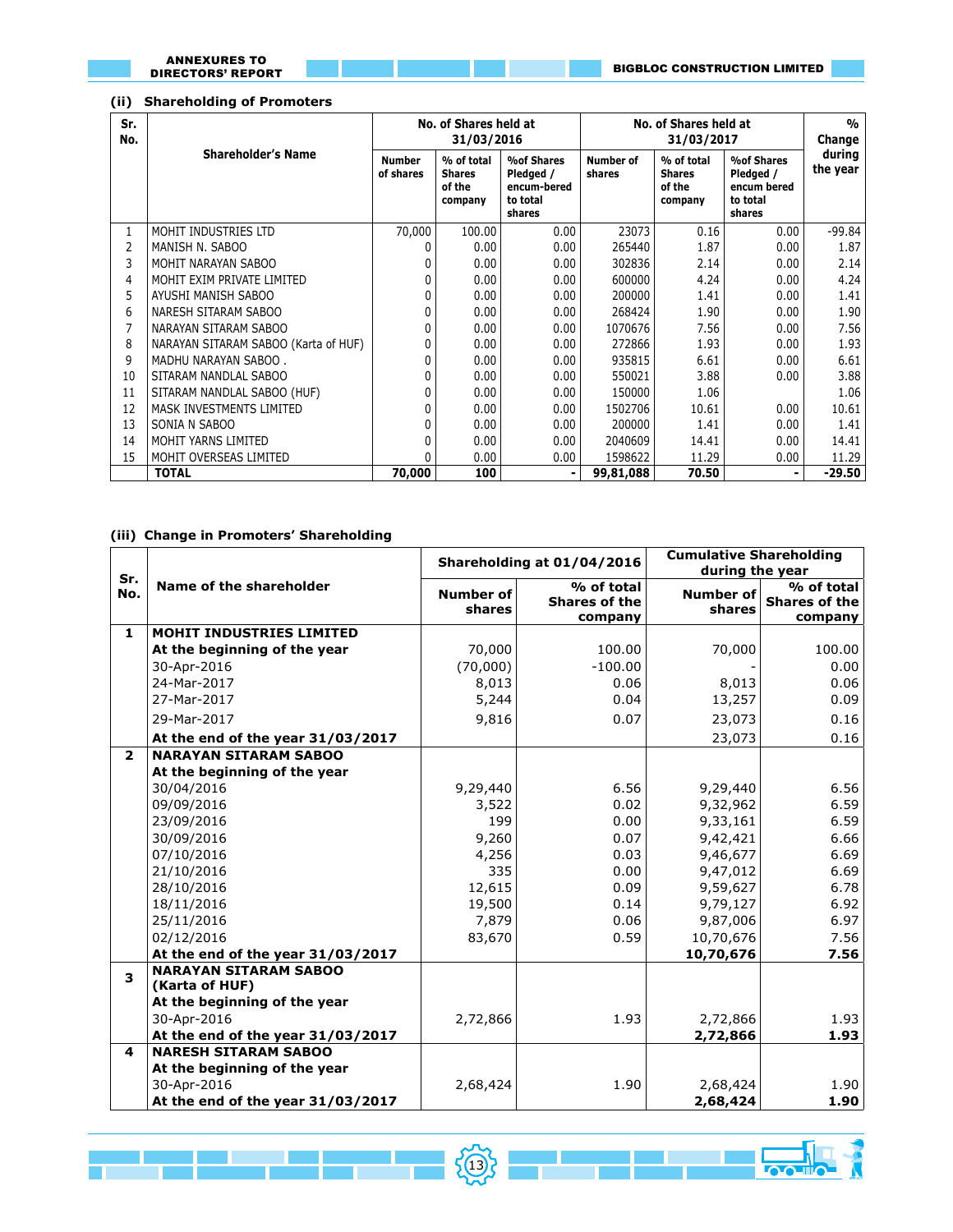ANNEXURES TO DIRECTORS' REPORT

a<br>Ma

| 5                       | <b>SITARAM NANDLAL SABOO</b>                |           |       |           |       |
|-------------------------|---------------------------------------------|-----------|-------|-----------|-------|
|                         | At the beginning of the year                |           |       |           |       |
|                         | 30-Apr-2016                                 | 5,50,021  | 3.88  | 5,50,021  | 3.88  |
|                         | At the end of the year 31/03/2017           |           |       | 5,50,021  | 3.88  |
| 6                       | <b>SITARAM NANDLAL SABOO</b>                |           |       |           |       |
|                         | (Karta of HUF)                              |           |       |           |       |
|                         | At the beginning of the year                |           |       |           |       |
|                         | 30-Apr-2016                                 | 1,50,000  | 1.06  | 1,50,000  | 1.06  |
|                         | At the end of the year 31/03/2017           |           |       | 1,50,000  | 1.06  |
| $\overline{\mathbf{z}}$ | <b>MANISH NARAYAN SABOO</b>                 |           |       |           |       |
|                         | At the beginning of the year                |           |       |           |       |
|                         | 30-Apr-2016                                 | 2,65,440  | 1.87  | 2,65,440  | 1.87  |
|                         | At the end of the year 31/03/2017           |           |       | 2,65,440  | 1.87  |
| 8                       | <b>MOHIT NARAYAN SABOO</b>                  |           |       |           |       |
|                         | At the beginning of the year                |           |       |           |       |
|                         | 30-Apr-2016                                 | 3,02,836  | 2.14  | 3,02,836  | 2.14  |
|                         | At the end of the year 31/03/2017           |           |       | 3,02,836  | 2.14  |
| 9                       | <b>MADHU NARAYAN SABOO</b>                  |           |       |           |       |
|                         | At the beginning of the year                |           |       |           |       |
|                         | 30-Apr-2016                                 | 8,25,651  | 5.83  | 8,25,651  | 5.83  |
|                         | 14/Sep/2016                                 | 399       | 0.00  | 8,26,050  | 5.83  |
|                         | 14/Sep/2016                                 | 1,463     | 0.01  | 8,27,513  | 5.85  |
|                         | 15/Sep/2016                                 | 650       | 0.00  | 8,28,163  | 5.85  |
|                         | 16/Sep/2016                                 | 3,930     | 0.03  | 8,32,093  | 5.88  |
|                         | 16/Sep/2016                                 | 250       | 0.00  | 8,32,343  | 5.88  |
|                         | 19/Sep/2016                                 | 8,154     | 0.06  | 8,40,497  | 5.94  |
|                         | 19/Sep/2016                                 | 5,770     | 0.04  | 8,46,267  | 5.98  |
|                         | 23/Sep/2016                                 | 2,500     | 0.02  | 8,48,767  | 6.00  |
|                         | 23/Sep/2016                                 | 4,100     | 0.03  | 8,52,867  | 6.02  |
|                         | 30/Sep/2016                                 | 4,293     | 0.03  | 8,57,160  | 6.05  |
|                         | 3/Oct/2016                                  | 750       | 0.01  | 8,57,910  | 6.06  |
|                         | 7/Nov/2016                                  | 21,411    | 0.15  | 8,79,321  | 6.21  |
|                         | 7/Nov/2016                                  | 56,494    | 0.40  | 9,35,815  | 6.61  |
|                         | At the end of the year 31/03/2017           |           |       | 9,35,815  | 6.61  |
| 10                      | <b>SONIA NARESH SABOO</b>                   |           |       |           |       |
|                         | At the beginning of the year                |           |       |           |       |
|                         | 30-Apr-2016                                 | 2,00,000  | 1.41  | 2,00,000  | 1.41  |
|                         | At the end of the year                      |           |       | 2,00,000  | 1.41  |
| 11                      | <b>AYUSHI MANISH SABOO</b>                  |           |       |           |       |
|                         | At the beginning of the year                |           |       |           |       |
|                         | 30-Apr-2016                                 | 2,00,000  | 1.41  | 2,00,000  | 1.41  |
|                         | At the end of the year                      |           |       | 2,00,000  | 1.41  |
| 12                      | MOHIT EXIM PRIVATE LIMITED                  |           |       |           |       |
|                         | At the beginning of the year                |           |       |           |       |
|                         | 30-Apr-2016                                 | 6,00,000  | 4.24  | 6,00,000  | 4.24  |
|                         | At the end of the year 31/03/2017           |           |       | 6,00,000  | 4.24  |
| 13                      | <b>MOHIT YARNS LIMITED</b>                  |           |       |           |       |
|                         | At the beginning of the year                |           |       |           |       |
|                         | 30-Apr-2016                                 | 20,40,609 | 14.41 | 20,40,609 | 14.41 |
|                         | At the end of the year 31/03/2017           |           |       | 20,40,609 | 14.41 |
| 14                      | <b>MASK INVESTMENTS LIMITED</b>             |           |       |           |       |
|                         | At the beginning of the year                |           |       |           |       |
|                         | 30-Apr-2016                                 |           |       |           |       |
|                         |                                             | 15,02,706 | 10.61 | 15,02,706 | 10.61 |
|                         | At the end of the year 31/03/2017           |           |       | 15,02,706 | 10.61 |
| 15                      | MOHIT OVERSEAS LIMITED                      |           |       |           |       |
|                         | At the beginning of the year<br>30-Apr-2016 | 15,98,622 | 11.29 | 15,98,622 | 11.29 |
|                         | At the end of the year 31/03/2017           |           |       | 15,98,622 | 11.29 |
|                         |                                             |           |       |           |       |

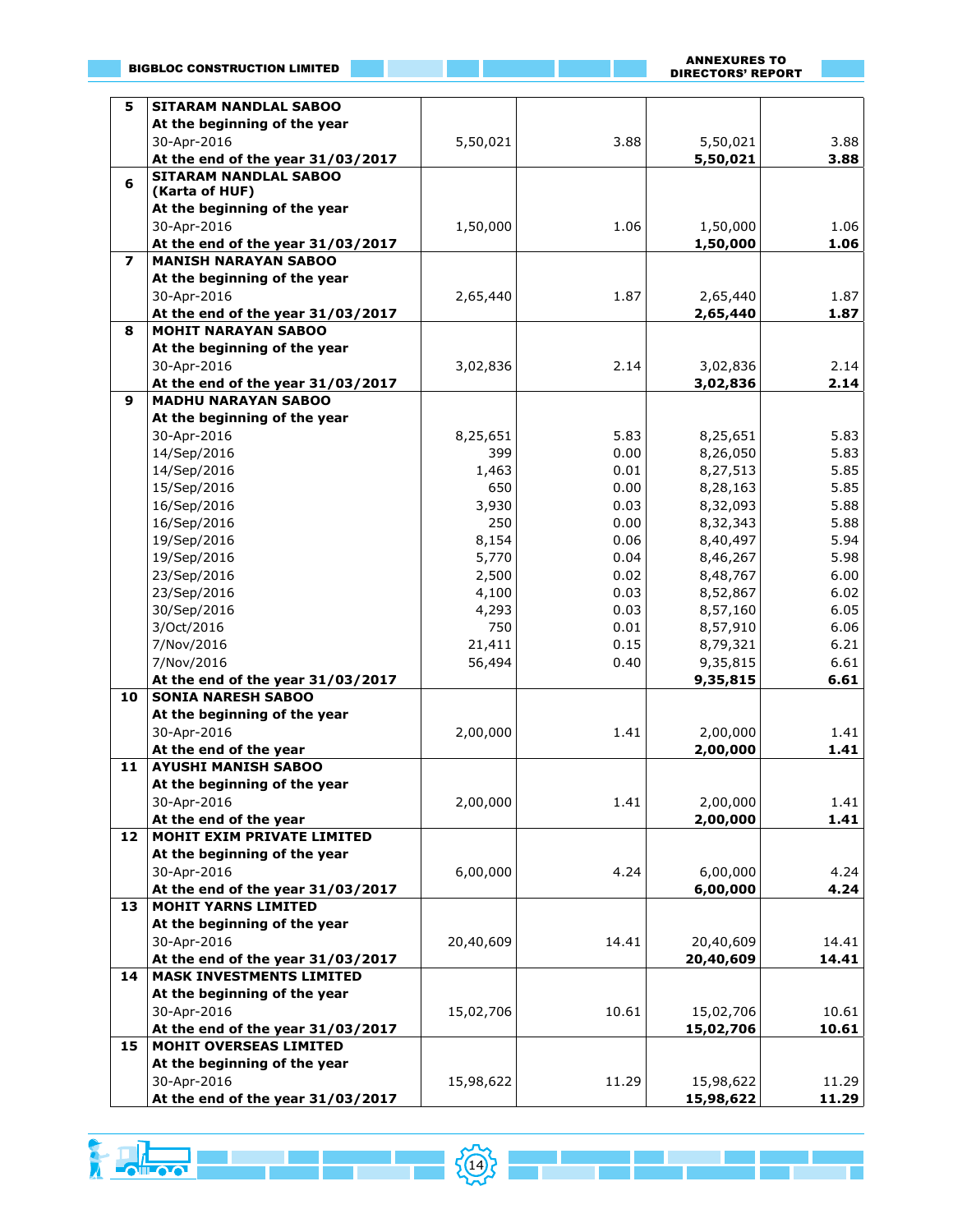**(iv) Shareholding Pattern of top ten Shareholders (other than Directors, Promoters and Holders of GDRs and ADRs):**

| Sr.<br>No.              | For Each of the<br><b>Top 10 Shareholders</b>   |                     | Shareholding at 17/06/2015 | <b>Cumulative Shareholding</b><br>during the year |                      |  |
|-------------------------|-------------------------------------------------|---------------------|----------------------------|---------------------------------------------------|----------------------|--|
|                         |                                                 | <b>Number of</b>    | $\frac{1}{2}$ of total     | <b>Number of</b>                                  | % of total           |  |
|                         |                                                 | shares              | <b>Shares of the</b>       | shares                                            | <b>Shares of the</b> |  |
| $\mathbf{1}$            | <b>NXT FAB PRIVATE LIMITED</b>                  |                     | company                    |                                                   | company              |  |
|                         | At the beginning of the year                    |                     |                            |                                                   |                      |  |
|                         | 30/04/2016                                      | 5,84,654            | 4.13                       | 5,84,654                                          | 4.13                 |  |
|                         | 09/12/2016                                      | 1,50,000            | 1.06                       | 7,34,654                                          | 5.19                 |  |
|                         | At the end of the year 31/03/2017               |                     |                            | 7,34,654                                          | 5.19                 |  |
| $\overline{\mathbf{2}}$ | <b>NXT POLYESTER PRIVATE LIMITED</b>            |                     |                            |                                                   |                      |  |
|                         | At the beginning of the year                    |                     |                            |                                                   |                      |  |
|                         | 30/04/2016                                      | 6,34,773            | 4.48                       | 6,34,773                                          | 4.48                 |  |
|                         | 09/09/2016                                      | 315                 | 0.00                       | 6,35,088                                          | 4.49                 |  |
|                         | 16/09/2016                                      | 1,385               | 0.01                       | 6,36,473                                          | 4.50                 |  |
|                         | At the end of the year 31/03/2017               |                     |                            | 6,36,473                                          | 4.50                 |  |
| 3                       | <b>SIMMI RAJESH NANDWANI</b>                    |                     |                            |                                                   |                      |  |
|                         | At the beginning of the year                    |                     |                            |                                                   |                      |  |
|                         | 30/04/2016                                      | 4,42,538            | 3.13                       | 4,42,538                                          | 3.13                 |  |
|                         | 02/09/2016                                      | 3,000               | 0.02                       | 4,45,538                                          | 3.15                 |  |
|                         | 19/09/2016                                      | 5,100               | 0.04                       | 4,50,638                                          | 3.18                 |  |
|                         | 30/09/2016                                      | 27,125              | 0.19                       | 4,77,763                                          | 3.37                 |  |
|                         | 07/10/2016                                      | 16,101              | 0.11                       | 4,93,864                                          | 3.49                 |  |
|                         | 18/10/2016                                      | 8,504               | 0.06                       | 5,02,368                                          | 3.55                 |  |
|                         | 26/10/2016                                      | $-1,31,018$         | $-0.93$                    | 3,71,350                                          | 2.62                 |  |
|                         | 25/11/2016                                      | 2,510               | 0.02                       | 3,73,860                                          | 2.64                 |  |
|                         | 15/12/2016                                      | 5,649               | 0.04                       | 3,79,509                                          | 2.68                 |  |
|                         | 29/12/2016                                      | 14,431              | 0.10                       | 3,93,940                                          | 2.78                 |  |
|                         | 13/01/2017                                      | 9,630               | 0.07                       | 4,03,570                                          | 2.85                 |  |
|                         | 24/01/2017                                      | 5,101               | 0.04                       | 4,08,671                                          | 2.89                 |  |
|                         | 14/02/2017                                      | 4,429               | 0.03                       | 4,13,100                                          | 2.92                 |  |
|                         | 15/03/2017                                      | 9,600               | 0.07<br>0.12               | 4,22,700                                          | 2.99                 |  |
|                         | 31/03/2017<br>At the end of the year 31/03/2017 | 17,604              |                            | 4,40,304<br>4,40,304                              | 3.11<br>3.11         |  |
| 4                       | <b>INDRA SUDHIR JAIN</b>                        |                     |                            |                                                   |                      |  |
|                         | At the beginning of the year                    |                     |                            |                                                   |                      |  |
|                         | 30/04/2016                                      | 3,70,000            | 2.61                       | 3,70,000                                          | 2.61                 |  |
|                         | 21/10/2016                                      | $-65,451$           | $-0.46$                    | 3,04,549                                          | 2.15                 |  |
|                         | 28/10/2016                                      | $-92,560$           | $-0.65$                    | 2,11,989                                          | 1.50                 |  |
|                         | At the end of the year 31/03/2017               |                     |                            | 2,11,989                                          | 1.50                 |  |
| 5                       | <b>KAMLESH RAJESH NANDWANI</b>                  |                     |                            |                                                   |                      |  |
|                         | At the beginning of the year                    |                     |                            |                                                   |                      |  |
|                         | 30/04/2016                                      | 1,40,831            | 0.99                       | 1,40,831                                          | 0.99                 |  |
|                         | 09/09/2016                                      | 3,800               | 0.03                       | 1,44,631                                          | 1.02                 |  |
|                         | At the end of the year 31/03/2017               |                     |                            | 1,44,631                                          | 1.02                 |  |
| 6                       | <b>VIJAYA P. DHOOT</b>                          |                     |                            |                                                   |                      |  |
|                         | At the beginning of the year                    |                     |                            |                                                   |                      |  |
|                         | 30/04/2016                                      | 70,299              | 0.50                       | 70,299                                            | 0.50                 |  |
|                         | 23/09/2016                                      | 15,410<br>$-85,709$ | 0.11                       | 85,709                                            | 0.61                 |  |
|                         | 30/09/2016<br>30/09/2016                        | 16,360              | $-0.61$<br>0.12            | 16,360                                            | 0.00<br>0.12         |  |
|                         | 6-Oct-2016                                      | $-12,931$           | $-0.09$                    | 3,429                                             | 0.02                 |  |
|                         | 13-Oct-2016                                     | 21,076              | 0.15                       | 24,505                                            | 0.17                 |  |
|                         | 17-Oct-2016                                     | $-22,681$           | $-0.16$                    | 1,824                                             | 0.01                 |  |
|                         | 28/10/2016                                      | 72,517              | 0.51                       | 74,341                                            | 0.53                 |  |
|                         | 30-Nov-2016                                     | 11,927              | 0.08                       | 86,268                                            | 0.61                 |  |
|                         | 7-Dec-2016                                      | $-825$              | $-0.01$                    | 85,443                                            | 0.60                 |  |
|                         | 30-Dec-2016                                     | 19,954              | 0.14                       | 1,05,397                                          | 0.74                 |  |
|                         | 06/01/2017                                      | 1,400               | 0.01                       | 1,06,797                                          | 0.75                 |  |

<u> 1955 - John Harry (ö. 1955 - John Harry Golf, </u>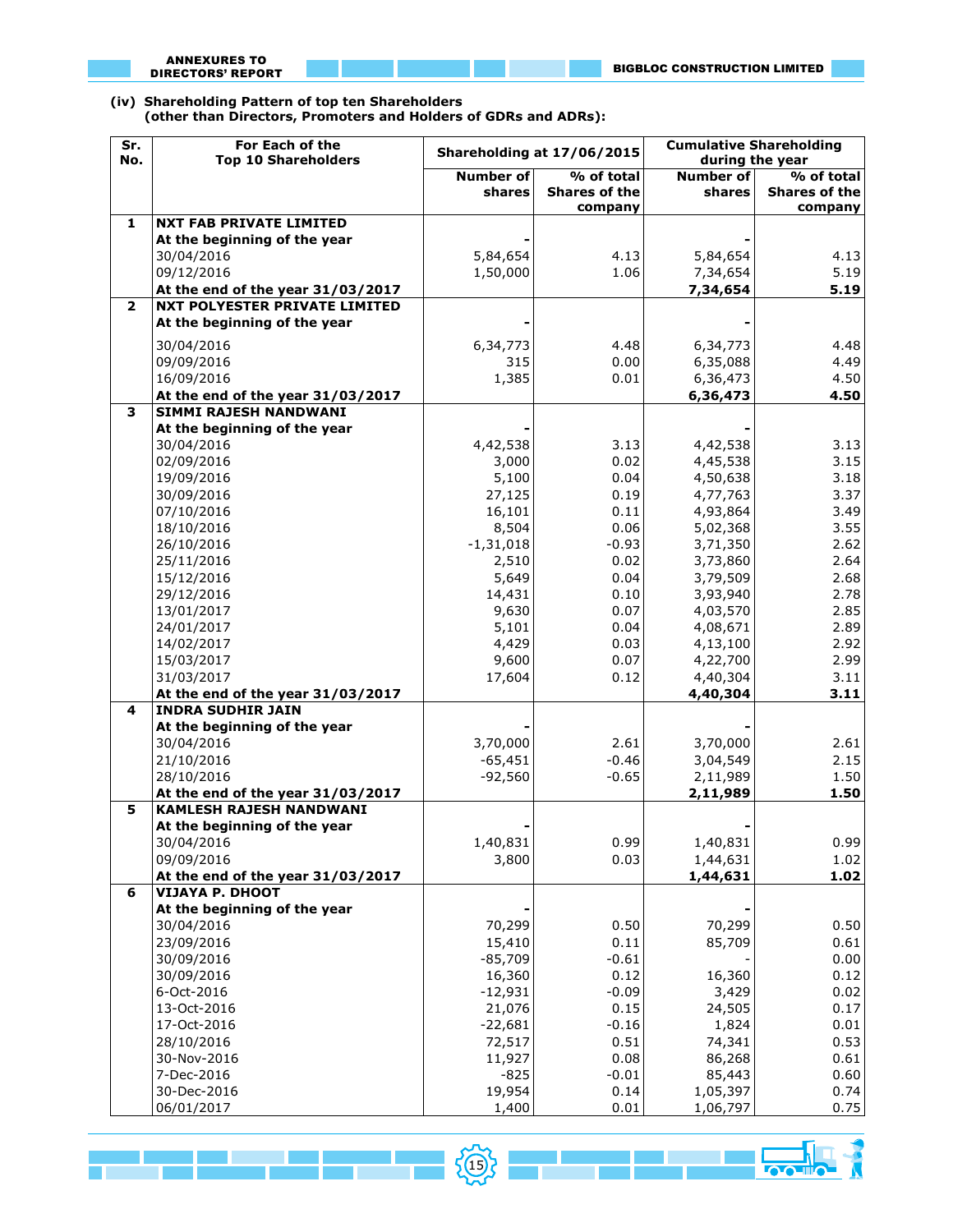|                | <b>BIGBLOC CONSTRUCTION LIMITED</b> |          |              | <b>ANNEXURES TO</b><br><b>DIRECTORS' REPORT</b> |              |
|----------------|-------------------------------------|----------|--------------|-------------------------------------------------|--------------|
|                |                                     |          |              |                                                 |              |
|                | 17-Jan-2017                         | $-9,778$ | $-0.07$      | 97,019                                          | 0.69         |
|                | 23-Jan-2017                         | 2,300    | 0.02         | 99,319                                          | 0.70         |
|                | 14-Feb-2017                         | 3,200    | 0.02         | 1,02,519                                        | 0.72         |
|                | 17/03/2017                          | 9,588    | 0.07         | 1,12,107                                        | 0.79         |
|                | 24/03/2017                          | 12,194   | 0.09         | 1,24,301                                        | 0.88         |
|                | At the end of the year 31/03/2017   | 3,400    | 0.02         | 1,27,701                                        | 0.90         |
| $\overline{ }$ | <b>ABHISHEK VINOD JAIN</b>          |          |              |                                                 |              |
|                | At the beginning of the year        |          | 0.00         |                                                 | 0.00         |
|                | 30-Apr-2016                         | 66,874   | 0.47         | 66,874                                          | 0.47         |
|                | 2-Sep-2016                          | (1,000)  | $-0.01$      | 65,874                                          | 0.47         |
|                | 19-Sep-2016                         | 5,235    | 0.04         | 71,109                                          | 0.50         |
|                | 21-Sep-2016                         | (815)    | $-0.01$      | 70,294                                          | 0.50         |
|                | 5-Oct-2016                          | (2,000)  | $-0.01$      | 68,294                                          | 0.48         |
|                | 26-Oct-2016                         | 22,805   | 0.16         | 91,099                                          | 0.64         |
|                | 23-Nov-2016                         | 8,852    | 0.06         | 99,951                                          | 0.71         |
|                | 15-Dec-2016                         | 4,500    | 0.03         | 1,04,451                                        | 0.74         |
|                | 15-Dec-2016                         | (5,600)  | $-0.04$      | 98,851                                          | 0.70         |
|                | 30-Dec-2016                         | 1,202    | 0.01         | 1,00,053                                        | 0.71         |
|                | 24-Jan-2017                         | 2,000    | 0.01         | 1,02,053                                        | 0.72         |
|                | 3-Feb-2017                          | 1,000    | 0.01         | 1,03,053                                        | 0.73         |
|                | 30-Mar-2017                         | 5,400    | 0.04         | 1,08,453                                        | 0.77         |
|                | At the end of the year 31/03/2017   |          |              | 1,08,453                                        | 0.77         |
| 8              | <b>GITABEN DALAL</b>                |          |              |                                                 |              |
|                | At the beginning of the year        |          |              |                                                 |              |
|                | 14-May-2016                         | 1,07,115 | 0.76         | 1,07,115                                        | 0.76         |
|                | At the end of the year 31/03/2017   |          |              | 1,07,115                                        | 0.76         |
| 9              | <b>DIPAK RAMNIKLAL SHAH</b>         |          |              |                                                 |              |
|                | At the beginning of the year        |          |              |                                                 |              |
|                | 14-May-2016                         | 1,02,000 | 0.72         | 1,02,000                                        | 0.72         |
|                | 16/09/2016                          | (183)    | 0.00         | 1,01,817                                        | 0.72         |
|                | 20/09/2016                          | (1,000)  | $-0.01$      | 1,00,817                                        | 0.71         |
|                | 23/09/2016                          | (500)    | 0.00         | 1,00,317                                        | 0.71         |
|                | At the end of the year 31/03/2017   |          |              | 1,00,317                                        | 0.71         |
| 10             | <b>BALHAANS VINTRADE PVT. LTD.</b>  |          |              |                                                 |              |
|                | At the beginning of the year        | 26,980   |              |                                                 |              |
|                | 19-Oct-2016<br>28-Oct-2016          | 50,415   | 0.19<br>0.36 | 26,980<br>77,395                                | 0.19<br>0.55 |
|                | 29-Dec-2016                         | 11,778   | 0.08         | 89,173                                          | 0.63         |
|                | 12-Jan-2017                         | 3,607    | 0.03         |                                                 | 0.66         |
|                | 21-Mar-2017                         | 839      | 0.01         | 92,780<br>93,619                                | 0.66         |
|                | At the end of the year 31/03/2017   |          |              | 93,619                                          | 0.66         |
|                |                                     |          |              |                                                 |              |

**(v) Shareholding of Directors and Key Managerial Personnel:**

| Sr. |                                        |                     | Shareholding at 17/06/2015                    | <b>Cumulative Shareholding</b><br>during the year |                                        |
|-----|----------------------------------------|---------------------|-----------------------------------------------|---------------------------------------------------|----------------------------------------|
| No. | <b>Each of Directors &amp; KMP</b>     | Number of<br>shares | % of total<br><b>Shares of the</b><br>company | Number of<br>shares                               | % of total<br>Shares of the<br>company |
| 1   | Mr. Narayan Saboo (Executive Director) |                     |                                               |                                                   |                                        |
|     | At the beginning of the year           |                     |                                               |                                                   |                                        |
|     | 30/04/2016                             | 9,29,440            | 6.56                                          | 9,29,440                                          | 6.56                                   |
|     | 09/09/2016                             | 3,522               | 0.02                                          | 9,32,962                                          | 6.59                                   |
|     | 23/09/2016                             | 199                 | 0.00                                          | 9,33,161                                          | 6.59                                   |
|     | 30/09/2016                             | 9,260               | 0.07                                          | 9,42,421                                          | 6.66                                   |
|     | 07/10/2016                             | 4,256               | 0.03                                          | 9,46,677                                          | 6.69                                   |
|     | 21/10/2016                             | 335                 | 0.00                                          | 9,47,012                                          | 6.69                                   |
|     | 28/10/2016                             | 12,615              | 0.09                                          | 9,59,627                                          | 6.78                                   |
|     | 18/11/2016                             | 19,500              | 0.14                                          | 9,79,127                                          | 6.92                                   |
|     | 25/11/2016                             | 7,879               | 0.06                                          | 9,87,006                                          | 6.97                                   |
|     | 02/12/2016                             | 83,670              | 0.59                                          | 10,70,676                                         | 7.56                                   |
|     | At the end of the year                 |                     |                                               | 10,70,676                                         | 7.56                                   |

<u> 1946 - Johann Marie (18) - Anna Maria Maria Maria III</u>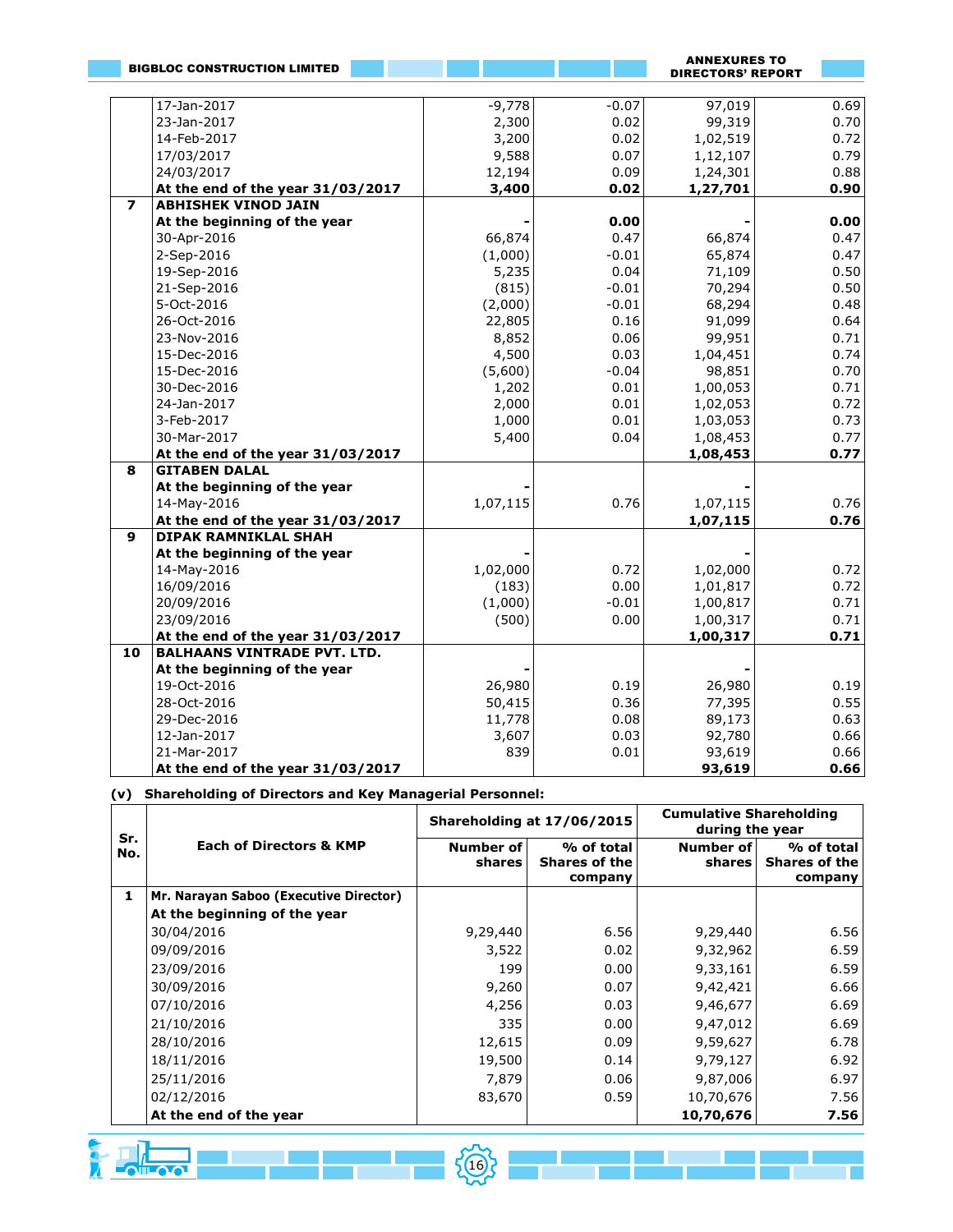| <b>ANNEXURES TO</b> |  |
|---------------------|--|
| DIRECTORS' REPORT   |  |

**REA** 

╎┝

| $\overline{2}$ | Mr. Naresh Saboo (Director)                                                  |             |              |          |      |
|----------------|------------------------------------------------------------------------------|-------------|--------------|----------|------|
|                | At the beginning of the year                                                 |             |              |          |      |
|                | 30-Apr-2016                                                                  | 2,68,424    | 1.90         | 2,68,424 | 1.90 |
|                | At the end of the year 31/03/2017                                            |             |              | 2,68,424 | 1.90 |
| 3              | <b>MOHIT NARAYAN SABOO</b><br>(Executive Director & CFO)                     |             |              |          |      |
|                | At the beginning of the year                                                 |             |              |          |      |
|                | 30-Apr-2016                                                                  | 3,02,836    | 2.14         | 3,02,836 | 2.14 |
|                | At the end of the year 31/03/2017                                            |             |              | 3,02,836 | 2.14 |
| 4              | Mr. Rashesh Dilipbhai Shah (Non-<br><b>Executive, Independent Director)</b>  |             |              |          |      |
|                | At the beginning of the year                                                 |             | 0.00         |          | 0.00 |
|                | No changes                                                                   |             | 0.00         |          | 0.00 |
|                | At the end of the year                                                       | $\mathbf 0$ | 0            |          | 0.00 |
| 5              | Mr. Dishant Kaushikbhai Jariwala<br>(Non-Executive, Independent<br>Director) |             |              |          |      |
|                | At the beginning of the year                                                 |             | 0.00         |          | 0.00 |
|                | No changes                                                                   |             | 0.00         |          | 0.00 |
|                | At the end of the year                                                       |             |              |          | 0.00 |
| 6              | Ms. Payal Loya (Non-Executive,<br><b>Independent Director)</b>               |             |              |          |      |
|                | At the beginning of the year                                                 |             | 0.00         |          | 0.00 |
|                | No changes                                                                   |             | 0.00         |          | 0.00 |
|                | At the end of the year                                                       | $\mathbf 0$ | $\mathbf{0}$ |          | 0.00 |
| $\overline{ }$ | M₹ Anjana Sanghavi<br>(Company Secretary)                                    |             |              |          |      |
|                | At the beginning of the year                                                 |             | 0.00         |          | 0.00 |
|                | No changes                                                                   |             | 0.00         |          | 0.00 |
|                | At the end of the year                                                       |             |              |          | 0.00 |
|                |                                                                              |             |              |          |      |

# **V) INDEBTEDNESS**

 $\Box$ 

(Indebtedness of the Company including interest outstanding/accrued but not due for payment)

|                                                        | <b>Secured Loans</b><br>excluding<br>deposits | <b>Unsecured</b><br>Loans | <b>Deposits</b> | Total<br><b>Indebtedness</b> |
|--------------------------------------------------------|-----------------------------------------------|---------------------------|-----------------|------------------------------|
| Indebtedness at the beginning of the<br>financial year |                                               |                           |                 |                              |
| i) Principal Amount                                    | 24,40,23,731.87                               | 3,35,28,130.00            |                 | 277551861.87                 |
| ii) Interest due but not paid                          |                                               |                           |                 | 0                            |
| iii) Interest accrued but not due                      | 19,09,074.00                                  |                           |                 | 1909074                      |
| Total (i+ii+iii)                                       | 24,59,32,805.87                               | 3,35,28,130.00            |                 | 279460935.87                 |
| Change in Indebtedness during the<br>financial year    |                                               |                           |                 |                              |
| * Addition                                             | 4,39,86,185.21                                | 15,76,90,810.00           |                 | 201676995.21                 |
| * Reduction                                            | 6,25,75,544.22                                | 12,87,28,433.50           |                 | 191303977.72                 |
| Net Change                                             | (1,85,89,359.01)                              | 2,89,62,376.50            |                 | 10373017.49                  |
| Indebtedness at the end of the<br>financial year       |                                               |                           |                 |                              |
| i) Principal Amount                                    | 22,54,34,372.85                               | 6,24,90,506.50            |                 | 287924879.35                 |
| ii) Interest due but not paid                          |                                               |                           |                 | 0                            |
| iii) Interest accrued but not due                      | 8,29,122.00                                   |                           |                 | 829122                       |
| Total (i+ii+iii)                                       | 22,62,63,494.85                               | 6,24,90,506.50            |                 | 288754001.35                 |

17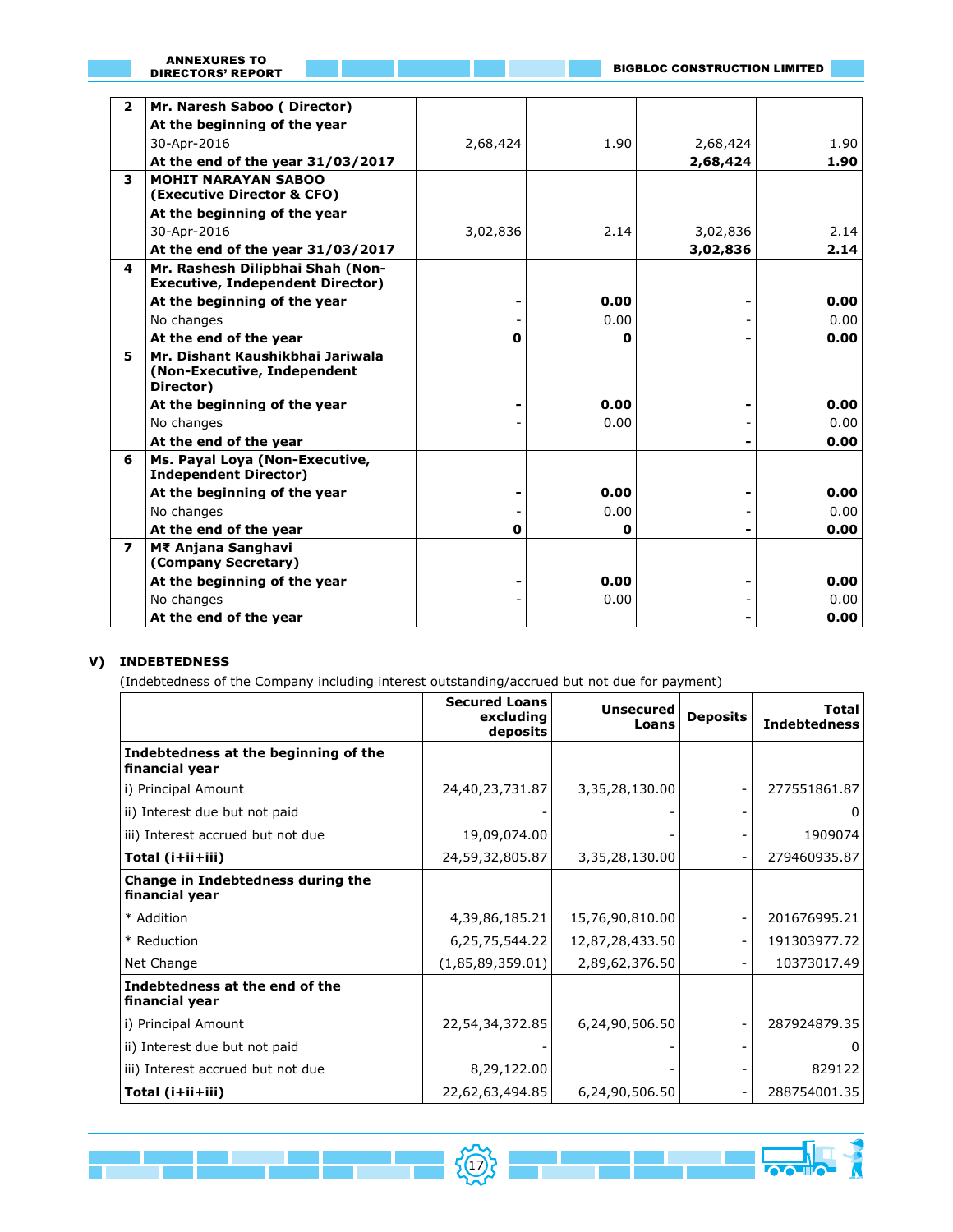#### **VI REMUNERATION OF DIRECTORS AND KEY MANAGERIAL PERSONNEL**

**A. Remuneration to Managing Director, Whole time director and/or Manager:**

| SI. | <b>Particulars of Remuneration</b>                                                    |                                                                                                                                                  | Name of MD/WTD/Manager         |                                      | <b>Total</b> |  |  |
|-----|---------------------------------------------------------------------------------------|--------------------------------------------------------------------------------------------------------------------------------------------------|--------------------------------|--------------------------------------|--------------|--|--|
| No. |                                                                                       | Mr. Naryan Saboo  <br>(Director)                                                                                                                 | Mr. Naresh Saboo<br>(Director) | <b>Mr. Mohit Saboo</b><br>(Director) | Amount       |  |  |
| 1   | <b>Gross salary</b>                                                                   |                                                                                                                                                  |                                |                                      |              |  |  |
|     | (a) Salary as per provisions contained in<br>section 17(1) of the Income Tax. 1961.   | 2,40,000                                                                                                                                         | 2,40,000                       | 2,40,000                             | 7,20,000     |  |  |
|     | Value of perquisites $u/s$ 17(2) of the<br>(b)<br>Income tax Act, 1961                |                                                                                                                                                  |                                |                                      |              |  |  |
|     | Profits in lieu of salary under section<br>(c)  <br>17(3) of the Income Tax Act, 1961 |                                                                                                                                                  |                                |                                      |              |  |  |
| 2   | Stock option                                                                          |                                                                                                                                                  |                                |                                      |              |  |  |
| 3   | Sweat Equity                                                                          |                                                                                                                                                  |                                |                                      |              |  |  |
| 4   | Commission                                                                            |                                                                                                                                                  |                                |                                      |              |  |  |
|     | as % of profit                                                                        |                                                                                                                                                  |                                |                                      |              |  |  |
|     | others (specify)                                                                      |                                                                                                                                                  |                                |                                      |              |  |  |
| 5.  | Others, please specify                                                                |                                                                                                                                                  |                                |                                      |              |  |  |
|     | Total (A)                                                                             | 2,40,000                                                                                                                                         | 2,40,000                       | 2,40,000                             | 7,20,000     |  |  |
|     | Ceiling as per the Act                                                                | ₹ 48.24 Lacs (being 10 % of the net profit of the company as per<br>section 198 of the Companies Act, 2013) for the year ended on<br>31/03/2017. |                                |                                      |              |  |  |

#### **B. Remuneration to other directors:**

| SI.          | <b>Particulars of Remuneration</b>     | Name of Directors (Non-Executive, Independent Directors)                    |                     |                                                               |          |  |
|--------------|----------------------------------------|-----------------------------------------------------------------------------|---------------------|---------------------------------------------------------------|----------|--|
| No.          |                                        | <b>Dishant Jariwala</b>                                                     | <b>Rashesh Shah</b> | Payal Loya                                                    | Total    |  |
| 1            | <b>Independent Directors</b>           |                                                                             |                     |                                                               |          |  |
|              | (a) Fee for attending board            | Nil                                                                         | Nil                 | Nil                                                           | Nil      |  |
|              | committee meetings                     |                                                                             |                     |                                                               |          |  |
|              | Commission<br>(b)                      |                                                                             |                     |                                                               |          |  |
|              | Others, please specify<br>(c)          |                                                                             |                     |                                                               |          |  |
|              | Total $(1)$                            |                                                                             |                     |                                                               |          |  |
| $\mathbf{2}$ | <b>Other Non Executive Directors</b>   |                                                                             |                     |                                                               |          |  |
|              | (a) Fee for attending board            | Nil                                                                         | Nil                 | Nil                                                           | Nil      |  |
|              | committee meetings                     |                                                                             |                     |                                                               |          |  |
|              | Commission<br>(b)                      |                                                                             |                     |                                                               |          |  |
|              | Others, please specify.<br>(c) -       |                                                                             |                     |                                                               |          |  |
|              | Total (2)                              |                                                                             |                     |                                                               |          |  |
|              | Total $(B)=(1+2)$                      |                                                                             |                     |                                                               |          |  |
|              | <b>Total Managerial</b>                | 2,40,000                                                                    | 2,40,000            | 2,40,000                                                      | 7,20,000 |  |
|              | <b>Remuneration (A+B)</b>              |                                                                             |                     |                                                               |          |  |
|              | <b>Overall Ceiling as per the Act:</b> | ₹53.06 Lacs (being 11 % of the net profit of the company as per section 198 |                     |                                                               |          |  |
|              |                                        |                                                                             |                     | of the Companies Act, 2013) for the year ended on 31/03/2017. |          |  |

# **C. REMUNERATION TO KEY MANAGERIAL PERSONNEL OTHER THAN MD/MANAGER/WTD**

| SI.<br>No. | <b>Particulars of Remuneration</b>                                                         | Key managerial personnel* |             |                                                               |                         |  |
|------------|--------------------------------------------------------------------------------------------|---------------------------|-------------|---------------------------------------------------------------|-------------------------|--|
|            | <b>Gross Salary</b>                                                                        | $CEO*$                    | <b>CFO</b>  | <b>Company Secretary</b><br>(Mohit Saboo)   (Anjana Sanghavi) | <b>Total</b>            |  |
|            | Salary as per provisions contained in<br>(a)<br>section 17(1) of the Income Tax Act, 1961. |                           | 2,40,000.00 | 2,05,954.00                                                   | 4,45,954.00             |  |
|            | Value of perquisites $u/s$ 17(2) of the<br>(b)<br>Income Tax Act, 1961                     |                           |             |                                                               |                         |  |
|            | Profits in lieu of salary under section 17(3)<br>(c)<br>of the Income Tax Act, 1961        |                           |             |                                                               |                         |  |
| 2          | <b>Stock Option</b>                                                                        |                           |             |                                                               |                         |  |
| 3.         | Sweat Equity                                                                               |                           |             |                                                               |                         |  |
| 4          | Commission                                                                                 |                           |             |                                                               |                         |  |
|            | as % of profit                                                                             |                           |             |                                                               |                         |  |
|            | others, specify                                                                            |                           |             |                                                               |                         |  |
| 5.         | Others, please specify                                                                     |                           |             |                                                               |                         |  |
|            | <b>Total</b>                                                                               |                           | 2,40,000.00 |                                                               | 2,05,954.00 4,45,954.00 |  |

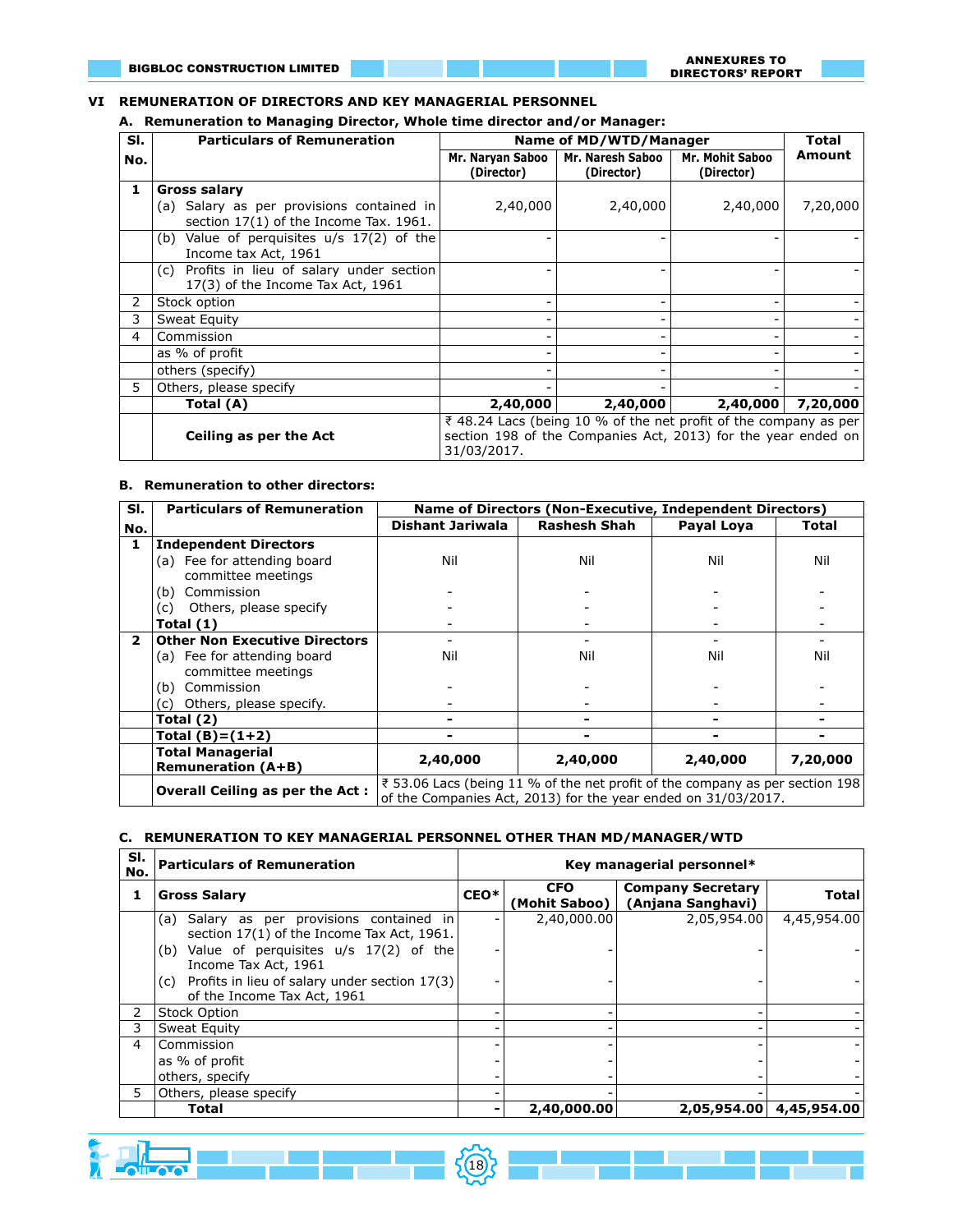#### **VIII PENALTIES/PUNISHMENT/COMPPOUNDING OF OFFENCES**

| <b>Type</b>                         | <b>Section</b><br>of the<br><b>Companies</b><br>Act | <b>Brief</b><br><b>Description</b> | <b>Details of</b><br>Penalty/<br>Punishment/<br><b>Compounding</b><br>fees imposed | <b>Authority</b><br>(RD/NCLT/<br>Court) | Appeal made<br>if any<br>(give details) |
|-------------------------------------|-----------------------------------------------------|------------------------------------|------------------------------------------------------------------------------------|-----------------------------------------|-----------------------------------------|
| A. COMPANY                          |                                                     |                                    |                                                                                    |                                         |                                         |
| Penalty                             | <b>NIL</b>                                          | <b>NIL</b>                         | <b>NIL</b>                                                                         | N.A                                     | N.A                                     |
| Punishment                          | <b>NIL</b>                                          | <b>NIL</b>                         | NIL                                                                                | N.A                                     | N.A                                     |
| Compounding                         | <b>NIL</b>                                          | <b>NIL</b>                         | <b>NIL</b>                                                                         | N.A                                     | N.A                                     |
| <b>B. DIRECTORS</b>                 |                                                     |                                    |                                                                                    |                                         |                                         |
| Penalty                             | <b>NIL</b>                                          | <b>NIL</b>                         | <b>NIL</b>                                                                         | N.A                                     | N.A                                     |
| Punishment                          | <b>NIL</b>                                          | NIL                                | NIL                                                                                | N.A                                     | N.A                                     |
| Compounding                         | <b>NIL</b>                                          | <b>NIL</b>                         | <b>NIL</b>                                                                         | N.A                                     | N.A                                     |
| <b>C. OTHER OFFICERS IN DEFAULT</b> |                                                     |                                    |                                                                                    |                                         |                                         |
| Penalty                             | <b>NIL</b>                                          | <b>NIL</b>                         | <b>NIL</b>                                                                         | N.A                                     | N.A                                     |
| Punishment                          | <b>NIL</b>                                          | <b>NIL</b>                         | <b>NIL</b>                                                                         | N.A                                     | N.A                                     |
| Compounding                         | <b>NIL</b>                                          | NIL                                | NIL                                                                                | N.A                                     | N.A                                     |

# **ANNEXURE-2 TO DIRECTORS' REPORT**

Part A- Particulars of Employee pursuant to Section 197 of the Companies Act, 2013 read with Rules 5 (1) of the Companies (Appointment and Remuneration of Managerial Personnel) Rules, 2014

| The ratio of the remuneration of each director to the median<br>remuneration of the employees of the company for the<br>financial year; 31st March 2017                                                                                                                                                                                                            | Name of Directors                                                                                                                                                                                                                                                                                                                                                                                    | Ratio of director's<br>remuneration to the<br>median |                                                                                                                                                                                                                                                                                                                                                                       |  |  |
|--------------------------------------------------------------------------------------------------------------------------------------------------------------------------------------------------------------------------------------------------------------------------------------------------------------------------------------------------------------------|------------------------------------------------------------------------------------------------------------------------------------------------------------------------------------------------------------------------------------------------------------------------------------------------------------------------------------------------------------------------------------------------------|------------------------------------------------------|-----------------------------------------------------------------------------------------------------------------------------------------------------------------------------------------------------------------------------------------------------------------------------------------------------------------------------------------------------------------------|--|--|
|                                                                                                                                                                                                                                                                                                                                                                    | Narayan Saboo                                                                                                                                                                                                                                                                                                                                                                                        | 2,40,000                                             | 0.97                                                                                                                                                                                                                                                                                                                                                                  |  |  |
|                                                                                                                                                                                                                                                                                                                                                                    | Naresh Saboo                                                                                                                                                                                                                                                                                                                                                                                         | 2,40,000                                             | 0.97                                                                                                                                                                                                                                                                                                                                                                  |  |  |
|                                                                                                                                                                                                                                                                                                                                                                    | Mohit Saboo                                                                                                                                                                                                                                                                                                                                                                                          | 2,40,000                                             | 0.97                                                                                                                                                                                                                                                                                                                                                                  |  |  |
| The percentage increase in remuneration of each director,<br>Chief Financial Officer, Chief Executive Officer, Company<br>Secretary or Manager, if any, in the financial year; ended<br>31st March 2017                                                                                                                                                            | and KMP in the financial year.                                                                                                                                                                                                                                                                                                                                                                       |                                                      | Since the Company was incorporated on 17/06/2015, none<br>of the directors was paid remuneration during financial year<br>2015-16. The Company Secretary & CFO was appointed<br>during the current financial year i.e. 2016-17. The Directors<br>and KMP has been paid Remuneration in the financial year<br>2016-17. Thus 100% increase in remuneration of directors |  |  |
| The percentage increase in the median remuneration of<br>employees in the financial year; ended 31st March 2017                                                                                                                                                                                                                                                    | There is increase of 19% in the median remuneration of<br>employees in the financial year 2016-17 as compare to<br>financial year 2015-16.                                                                                                                                                                                                                                                           |                                                      |                                                                                                                                                                                                                                                                                                                                                                       |  |  |
| The number of permanent employees on the rolls of<br>company;                                                                                                                                                                                                                                                                                                      | 137 Employees as on 31.03.2017                                                                                                                                                                                                                                                                                                                                                                       |                                                      |                                                                                                                                                                                                                                                                                                                                                                       |  |  |
| average percentile increase already made in the salaries of<br>employees other than the managerial personnel in the last<br>financial year and its comparison with the percentile increase<br>in the managerial remuneration and justification thereof<br>and point out if there are any exceptional circumstances for<br>increase in the managerial remuneration; | There was increase of 19% in the salaries of employees<br>other than the managerial personnel in the last financial<br>year.<br>The Company Secretary & CFO was appointed during the<br>current financial year i.e. 2016-17. The Directors and KMP<br>has been paid Remuneration in the financial year 2016-17.<br>Thus 100% increase in remuneration of directors and KMP<br>in the financial year. |                                                      |                                                                                                                                                                                                                                                                                                                                                                       |  |  |
| We affirm that the remuneration paid is as per remuneration policy of the company.                                                                                                                                                                                                                                                                                 |                                                                                                                                                                                                                                                                                                                                                                                                      |                                                      |                                                                                                                                                                                                                                                                                                                                                                       |  |  |

No remuneration / sitting fees paid to independent director during financial year 2016-2017.

**Part-B** Particulars of Employee pursuant to Section 197 of the Companies Act, 2013 read with Rules 5 (2) of the Companies (Appointment and Remuneration of Managerial Personnel) Rules, 2014

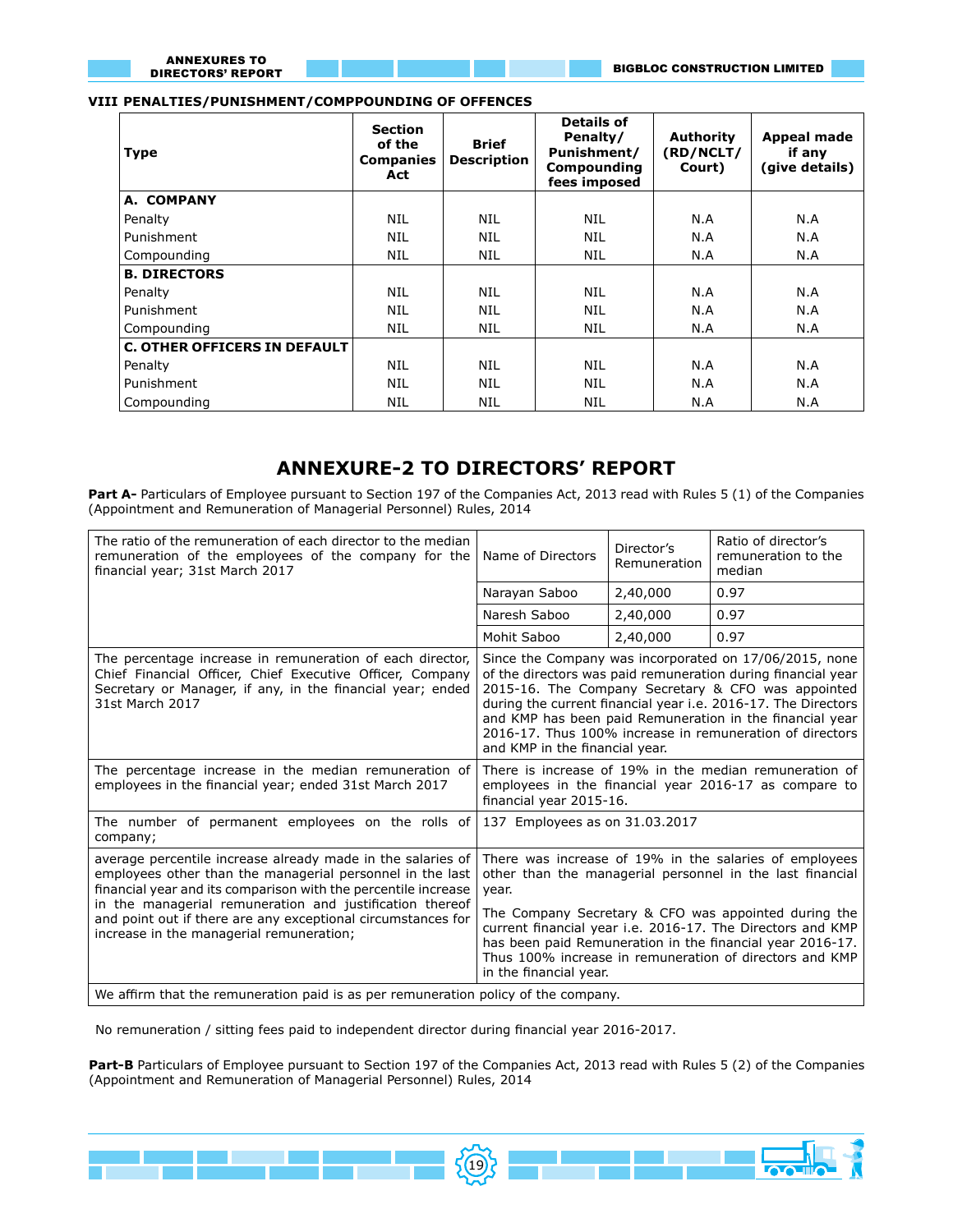# **a)** Details of top ten employee in terms of gross remuneration paid during the year ended 31/03/2017:

| Particulars                           | Shailendra<br><b>Dikshit</b>                   | Nirupama<br>Dikshit | Tejas Dhoot                     | Kalikapratap<br>Sivpratap<br>Singh         | Paritosh H.<br>Gajjar                          | K. Sambasiva<br>Rao             | Manish Modi               | Gautam<br>Maity            | Shamsher<br>Kumar Pal                   | Amresh<br>Ojha                       |
|---------------------------------------|------------------------------------------------|---------------------|---------------------------------|--------------------------------------------|------------------------------------------------|---------------------------------|---------------------------|----------------------------|-----------------------------------------|--------------------------------------|
| Designation of<br>Employee            | Ceo<br>Production                              | Senior<br>Executive | Senior<br>Executive             | Maintenance<br>Head                        | $Gm -$<br>Marketing                            | Prod. Head                      | Senior Sales<br>Executive | Commercial<br>Manager      | Senior<br>Marketing<br>Executive        | Area Sales<br>Manager                |
| Remuneration 2016-17                  | 24,00,000                                      | 9,00,000            | 9,00,000                        | 8,06,000                                   | 7.80.000                                       | 7.74.800                        | 4,49,500                  | 6,11,000                   | 6,00,000                                | 5,64,000                             |
| Nature of Employment                  | Permanent                                      | Permanent           | Permanent                       | Permanent                                  | Permanent                                      | Permanent                       | Permanent                 | Permanent                  | Permanent                               | Permanent                            |
| Qualification &<br>Experience         | <b>BE Chemical</b><br>& 33 vears<br>experience | BSC.MA<br>(ECO)     | <b>MBA MKT &amp;</b><br>10 YEAR | <b>DIPLOMA</b><br>Electrical &<br>38 years | PG IN<br>MARKETING<br>management<br>& 34 Years | Diploma in<br>EC &<br>15 Years  | B COM &<br>25 Year        | <b>BA &amp;</b><br>22 Year | 9 year                                  | <b>MBA</b><br>Marketing &<br>7 Years |
| Date of commencement<br>of employment | 01/11/2015                                     | 01/11/2015          | 12/03/2013                      | 07/04/2015                                 | 01/10/2010                                     | 26/07/2013                      | 30/11/1992                | 06/12/2012                 | 10/05/2012                              | 21/04/2016                           |
| Age                                   | 55 YEAR                                        | 54 YEAR             | 34 YEAR                         | 59 YEAR                                    | 55 YEAR                                        | 36 YEAR                         | 45 YEAR                   | 38 YEAR                    | 39 YEAR                                 | 38 YEAR                              |
| Last employment                       | HIL LTD                                        | N.A                 | Personal<br><b>Business</b>     | Ashwani<br>Construction                    | Ashwani<br>Construction                        | Chandra<br>Proteco<br>Pvt. Ltd. | N.A                       | <b>GP TEX</b><br>PVT LTD   | <b>JVS</b><br>Comatsco<br>Ind Pvt. Ltd. | Bloom<br>Dekor Ltd.                  |
| % of Equity shares held               | <b>NIL</b>                                     | <b>NIL</b>          | 6990                            | NIL                                        | NIL                                            | NIL                             | NIL                       | NIL                        | <b>NIL</b>                              | NIL                                  |
| Relation with Director<br>or Manager  | N.A                                            | N.A                 | N.A                             | N.A                                        | N.A                                            | N.A                             | N.A                       | N.A                        | N.A                                     | N.A                                  |

**b)** Employed throughout the financial year, was in receipt of remuneration for that year which, in the aggregate, was not less than One crore and two lakh rupees: **(NIL) hence, Not Applicable**

- **c)** Employed for a part of the financial year, was in receipt of remuneration for any part of that year, at a rate which, in the aggregate, was not less than eight lakh and fifty thousand rupees per month: **(NIL) hence Not applicable.**
- **d)** Employed throughout the financial year or part thereof, was in receipt of remuneration in that year which, in the aggregate, or as the case may be, at a rate which, in the aggregate, is in excess of that drawn by the managing director or whole time director or manager and holds by himself or along with his spouse and dependent children, not less than 2% of the equity shares of the company: **(NIL) hence Not Applicable.**

# **ANNEXURE-3 TO DIRECTORS' REPORT**

Information on conservation of Energy, Technology absorption, Foreign Exchange earnings and outgo required to be disclosed under Section 134 of the Companies Act, 2013 read with companies (Accounts) Rules, 2014 are provided hereunder

#### **A. CONSERVATION OF ENERGY:**

Energy Conservation is an ongoing process in the Company. The Company continued its efforts to improve energy usage efficiencies and increase the share of renewable energy. Various key performance indicators like specific energy (energy consumed per unit of production), specific energy costs and renewable energy contributions were continuously tracked to monitor alignment with the Company's overall sustainability approach.

#### **I. Steps taken or impact on conservation of energy:**

To conserve and optimize the use of energy, the Company has been installing energy efficient blowers, vaccum pumps, backwater pumps and other equipment in all its plants. Energy efficient lighting system and modernized mechanical devices/systems were also installed for optimum usage of power. Strict controls are exercised in operation of the plants for optimum usage of Power and Fuel.

#### **II. Steps taken for utilizing alternate sources of energy:**

No alternative source of energy was used during the period under review.

#### **III. Capital investment on energy conservation equipment during the year: NIL**

#### **B. TECHNOLOGY ABSORPTION:**

Your company is continuously endeavouring to upgrade its technology from time to time in all aspects primarily aiming at reduction of cost of production and improving the quality of the product.

#### **I. Efforts made towards technology absorption: NIL**

- **II. Benefits derived: NIL**
- **III. In case of imported technology (imported during the last three years reckoned from the beginning of the financial year): N.A.**
	- a. Details of Technology: N.A.
	- b. Year of Import: (Nil) hence, N.A.
	- c. Whether the technology has been fully absorbed: (Nil) hence, N.A.
	- d. If not fully absorbed, areas where absorption has not taken place, and the reasons thereof N. A.

#### **IV. Expenditure incurred on Research and Development: NIL**

#### **C. FOREIGN EXCHANGE EARNINGS AND OUTGO:**

The Company has not entered into any transaction outside the country during the year under review.

| <b>Particulars</b>       | 31/03/2017               |
|--------------------------|--------------------------|
| Foreign Exchange Earning | $\overline{\phantom{a}}$ |
| Foreign Exchange Outgo   |                          |
|                          |                          |

 $5(20)$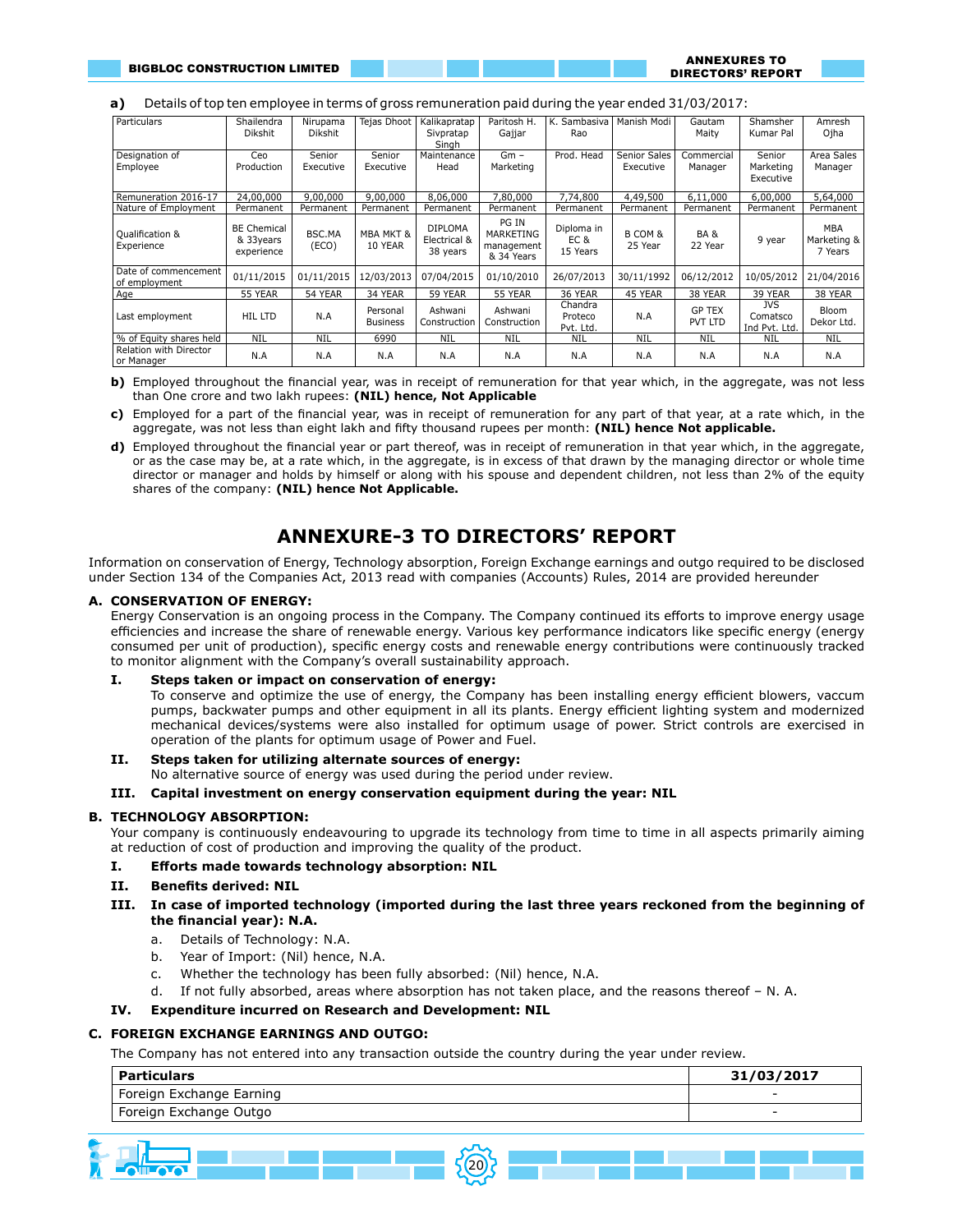# **ANNEXURE-4 TO DIRECTORS REPORT**

# **Form No. MR-3**

#### **Secretarial Audit Report For the financial year ended March 31, 2017**

**[Pursuant to Section 204(1) of the Companies Act, 2013 and Rule No. 9 of the Companies (Appointment and Remuneration of Managerial Personnel) Rules, 2014]**

To, The Members

# **Bigbloc Construction Limited**

6th Floor, A-601/B, International Trade Centre,

Majura Gate, Ring Road, Surat – 395 002

I have conducted the secretarial audit of the compliance of applicable statutory provisions and the adherence to good corporate practices by **BIGBLOC CONSTRUCTION LIMITED** (hereinafter called the Company). Secretarial Audit was conducted in a manner that provided me a reasonable basis for evaluating the corporate conducts/statutory compliances and expressing my opinion thereon.

Based on my verification of the books, papers, minute books, forms and returns filed and other records maintained by the Company and also the information and representation provided by the Company, its officers, agents and authorized representatives during the conduct of secretarial audit, I hereby report that, in my opinion, the Company has, during the audit period covering the financial year ended on 31.03.2017, complied with the statutory provisions listed hereunder and also that the Company has proper Board-processes and compliance-mechanism in place to the extent, in the manner and subject to the reporting made hereinafter:

- 1. I have examined the books, papers, minute books, forms and returns filed and other records maintained by the company for the financial year ended on 31.03.2017 according to the provisions of:
	- (i) The Companies Act, 2013 **(the Act)** and the Rules made there under;
	- (ii) The Securities Contracts (Regulation) Act, 1956 **('SCRA')** and the Rules made there under;
	- (iii) The Depositories Act, 1996 and the Regulations and Bye-laws framed thereunder;
	- (iv) Foreign Exchange Management Act, 1999 and the Rules and Regulations made thereunder to the extent of Foreign Direct Investment, Overseas Direct Investment and External Commercial Borrowings; - There are no events occurred during the year which attracts provisions of these Act, Rules and Regulations and hence not applicable.
	- (v) The following Regulations and Guidelines prescribed under the Securities and Exchange Board of India Act, 1992 ('SEBI Act') to the extent applicable to the Company :
		- a. The Securities and Exchange Board of India (Substantial Acquisition of Shares and Takeovers) Regulations, 2011;
		- b. The Securities and Exchange Board of India (Prohibition of Insider Trading) Regulations, 2015;
		- c. The Securities and Exchange Board of India (Issue of Capital and Disclosure Requirements) Regulations, 2009; There are no events occurred during the year which attracts provisions of these regulations hence not applicable.
		- d. The Securities and Exchange Board of India (Employees Stock Option Scheme and Employee Stock Purchase Scheme) Guidelines, 1999; - There are no events occurred during the year which attracts provisions of these regulations hence not applicable
		- e. The Securities and Exchange Board of India (Issue and Listing of Debt Securities) Regulations, 2008; There are no events occurred during the year which attracts provisions of these regulations hence not applicable
		- f. The Securities and Exchange Board of India (Registrars to an Issue and Share Transfer Agents) Regulations, 1993 regarding the Companies Act and dealing with client;
		- g. The Securities and Exchange Board of India (Delisting of Equity Shares) Regulations, 2009; There are no events occurred during the year which attracts provisions of these regulations hence not applicable.
		- h. The Securities and Exchange Board of India (Buyback of Securities) Regulations, 1998; There are no events occurred during the year which attracts provisions of these regulations hence not applicable.
		- i. The Securities and Exchange Board of India (Listing Obligations and Disclosure Requirements) Regulations, 2015;

21

- (vi) Factories Act, 1948
- (vii) Industrial Disputes Act, 1947
- (viii) The Payment of Wages Act, 1936
- (ix) The Minimum Wages Act, 1948
- (x) Employees State Insurance Act, 1948
- (xi) The Employees Provident Fund and Miscellaneous Provisions Act, 1952
- (xii) The Payment of Bonus Act, 1965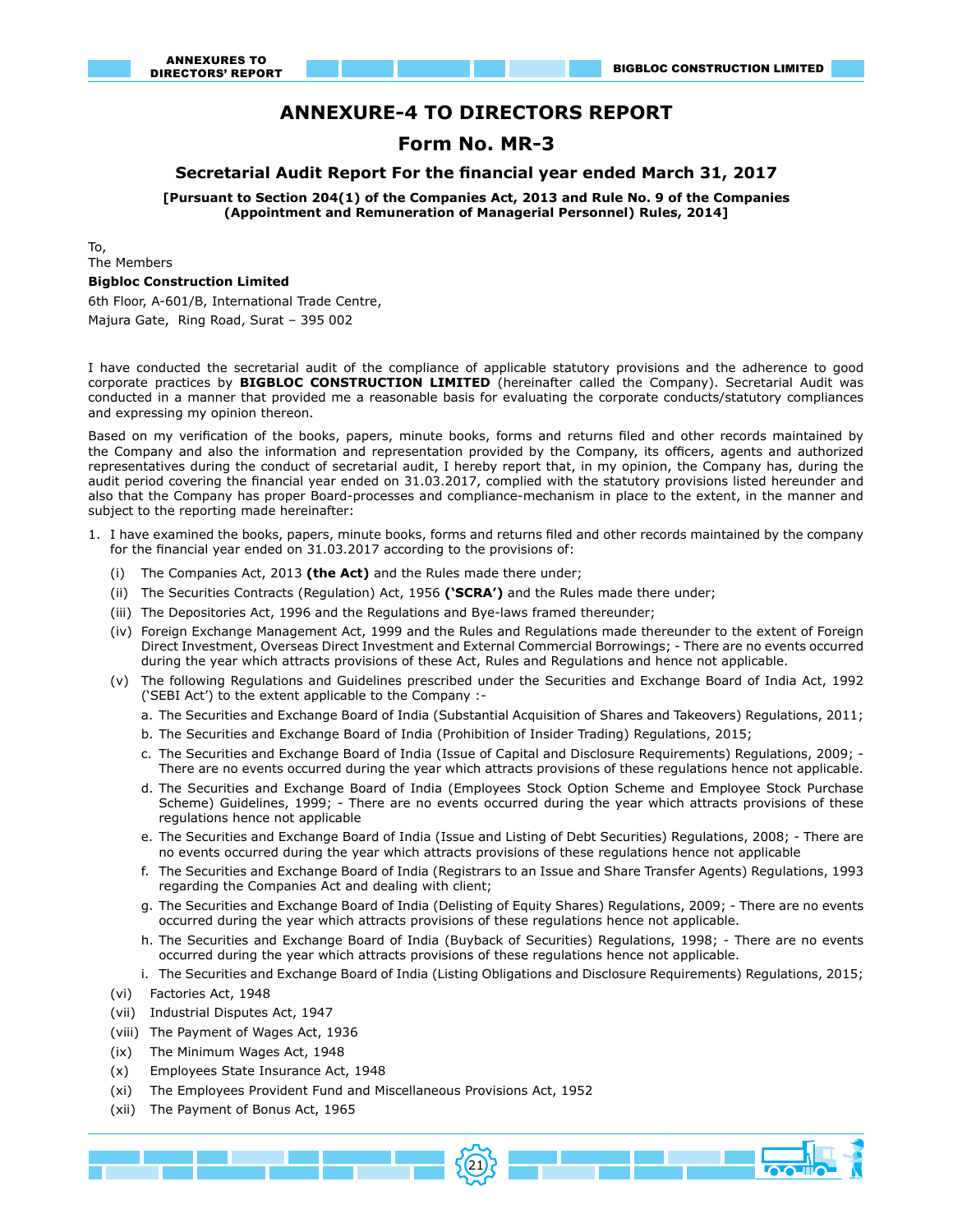**Dhiren R. Dave Company Secretary**

- (xiii) The Payment of Gratuity Act, 1972
- (xiv) The Contract Labour (Regulation and Abolition) Act, 1970
- (xv) The Maternity Benefit Act, 1961
- (xvi) The Child Labour (Prohibition and Regulation) Act, 1986
- (xvii) The Employees Compensation Act, 1923
- (xviii) The Apprentices Act, 1961
- (xix) The Employment Exchange (Compulsory Notification of Vacancies) Act, 1959
- (xx) The Environment (Protection) Act, 1986 (read with The Environment (Protection) Rules, 1986)
- (xxi) The Hazardous Waste (Management, Handling and Transboundary Movement) Rules, 2008.
- (xxii) The Water (Prevention and Control of Pollution) Act, 1974 (read with Water (Prevention and Control of Pollution) Rules, 1975)
- (xxiii) The Air (Prevention and Control of Pollution) Act, 1981 (read with Air (Prevention and Control of Pollution) Rules, 1982)

I have also examined compliance with the applicable clauses Secretarial Standards issued by The Institute of Company Secretaries of India.

During the period under review the Company has generally complied with the provisions of the Act, Rules, Regulations, Guidelines, Standards, Listing Agreements etc mentioned above.

2. I further report that:

The Board of Directors of the Company is duly constituted with proper balance of Executive Directors, Non-Executive Directors and Independent Directors. The changes in the composition of the Board of Directors that took place during the period under review were carried out in compliance with the provisions of the Act. Adequate notice is given to all directors to schedule the Board Meetings, agenda and detailed notes on agenda were sent at least seven days in advance, and a system exists for seeking and obtaining further information and clarifications on the agenda items before the meeting and for meaningful participation at the meeting.

Majority decision is carried through while the dissenting members' views are captured and recorded as part of the minutes.

- 3. I further report that, there are adequate systems and processes in the Company commensurate with the size and operations of the Company to monitor and ensure compliance with applicable laws, rules, regulations and guidelines.
- 4. I further report that during the audit period the company has not taken major steps or enter into events having a major bearing on the company's affairs in pursuance of the above referred laws, rules, regulations, guidelines, standards etc.

#### **My report of even date is to be read along with this letter.**

- 1. Maintenance of secretarial record is the responsibility of the management of the company. My responsibility is to express an opinion on these secretarial records based on my audit.
- 2. I have followed the audit practices and processes as were appropriate to obtain reasonable assurance about the correctness of the contents of the Secretarial records. The verification was done on test basis to ensure that correct facts are reflected in secretarial records. I believe that the processes and practices, I followed provide a reasonable basis for my opinion.
- 3. I have not verified the correctness and appropriateness of financial records and Books of Accounts of the company.
- 4. Wherever required, I have obtained the Management representation about the compliance of laws, rules and regulations and happening of events etc.
- 5. The compliance of the provisions of Corporate and other applicable laws, rules, regulations, standards is the responsibility of management. My examination was limited to the verification of procedures on test basis.
- 6. The Secretarial Audit report is neither an assurance as to the future viability of the company nor of the efficacy or effectiveness with which the management has conducted the affairs of the company.

 $5(22)$ **M. No. FCS 4889 C.P. No. 2496 Place : Surat Date : 07.07.2017**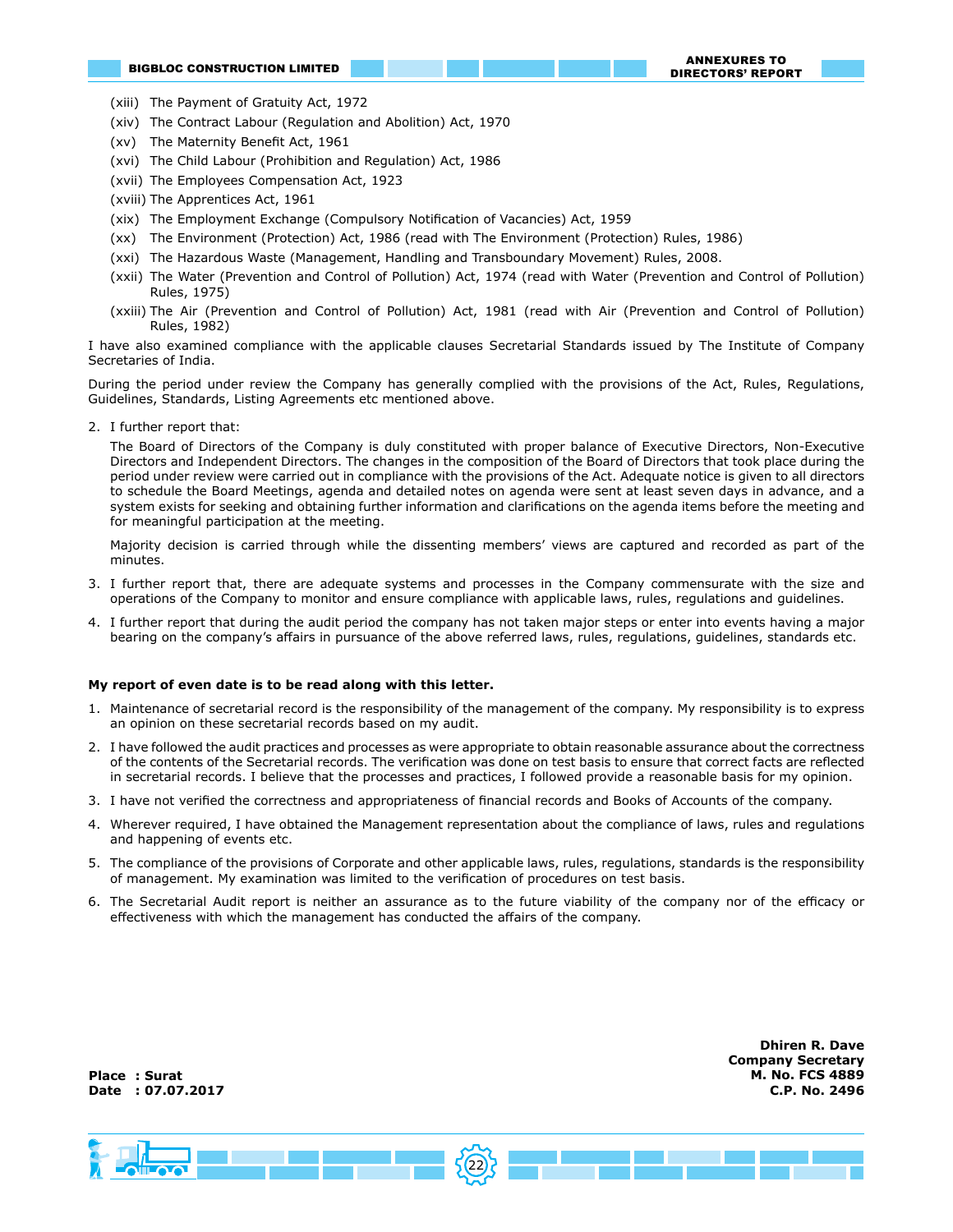# **ANNEXURE - 5 TO DIRECTORS REPORT**

#### **NOMINATION AND REMUNERATION POLICY**

[Under Section 178 of the Companies Act, 2013 and Regulation 19(4) & Schedule II Part D (A) of SEBI (Listing Obligations and Disclosure Requirements) Regulations, 2015]

#### **COMPLIANCE**

The Nomination and Remuneration Committee and this Policy shall be in compliance with Section 178 of the Companies Act, 2013 read with applicable rules thereto and Regulation 19(4) & Schedule II Part D (A) of SEBI (Listing Obligations and Disclosure Requirements) Regulations, 2015.

#### **OBJECTIVE**

The key objective of the Committee shall be:

- 1. To guide the board in relation to appointment and removal of Directors, Key Managerial Personnel and Senior Management.
- 2. To evaluate the performance of the members of the Board and provide necessary report to the Board for further evaluation of the Board.
- 3. To recommend to the Board on remuneration payable to the Directors, Key Managerial Personnel and Senior Management.
- 4. To provide to Key Managerial Personnel and Senior Management reward linked directly to their effort, performance, dedication and achievement relating to the Company's operations.
- 5. To retain, motivate and promote talent and to ensure long term sustainability of talented managerial persons and create competitive advantage.
- 6. To devise a policy on Board diversity.
- 7. To ensure the policy includes the following guiding principles:
	- l The level and composition of remuneration is reasonable and sufficient to attract, retain and motivate directors of the quality required to run the company successfully;
	- Relationship of remuneration to performance is clear and meets appropriate performance benchmarks; and
	- l Remuneration to directors, key managerial personnel and senior management involves a balance between fixed and incentive pay reflecting short and long-term performance objectives appropriate to the working of the company and its goals.

#### **DEFINITIONS**

- l 'Act' means the Companies Act, 2013 and Rules framed thereunder, as amended from time to time.
- 'Board' means the Board of Directors of the Company.
- 'Key Managerial Personnel' means:
	- I. Managing Director, or Chief Executive Officer or Manager and in their absence, a Whole-time Director;
	- II. Chief Financial Officer;
	- III. Company Secretary; and
	- IV. Such other officer as may be prescribed.
- l 'Senior Managerial Personnel' means Personnel of the company who are members of its core management team excluding Board of Director Normally, this would comprise all members of management, of rank equivalent to General Manager and above, including all functional heads.

#### **ROLE OF THE COMMITTEE**

The role of the committee will be the following:

- a) To formulate criteria for determining qualifications, positive attributes and independence of a Director and recommend to the board of directors a policy relating to, the remuneration of the directors, key managerial personnel and other employees;
- b) To formulate criteria for evaluation of performance Independent Directors and the Board of Director.
- c) To devise a policy on diversity of board of director.
- d) To identify persons who are qualified to become Directors and who may be appointed in Senior Management in accordance with the criteria laid down, and recommended to the board of directors their appointment and removal.
- e) To recommend to the Board whether to extend or continue the term of appointment of the independent director, on the basis of the report of performance evaluation of independent director.
- f) Succession planning for replacing Key Executives and overseeing.
- g) To carry out any other function as is mandated by the Board from time to time and / or enforced by any statutory notification, amendment or modification, as may be applicable.
- h) To perform such other functions as may be necessary or appropriate for the performance of its duties.

#### **APPOINTMENT AND REMOVAL OF DIRECTOR, KEY MANAGERIAL PERSONNEL AND SENIOR MANAGEMENT**

- a) The Committee shall identify and ascertain the integrity, qualification, expertise and experience of the person for appointment as Director, KMP or at Senior Management level and recommend his / her appointment, as per Company's Policy.
- b) A person should possess adequate qualification, expertise and experience for the position he / she is considered for appointment. The Committee has authority to decide whether qualification, expertise and experience possessed by a person are sufficient / satisfactory for the position.
- c) The Company shall not appoint or continue the employment of any person as Whole-time Director who has attained the age of seventy yea₹ Provided that the term of the person holding this position may be extended beyond the age of seventy years with the approval of shareholders by passing a special resolution.
- d) A person shall be considered for appointment as an Independent Director on the Board of the company, only if he/she discloses in writing his/her independence in terms of section 149 of the Companies Act, 2013.

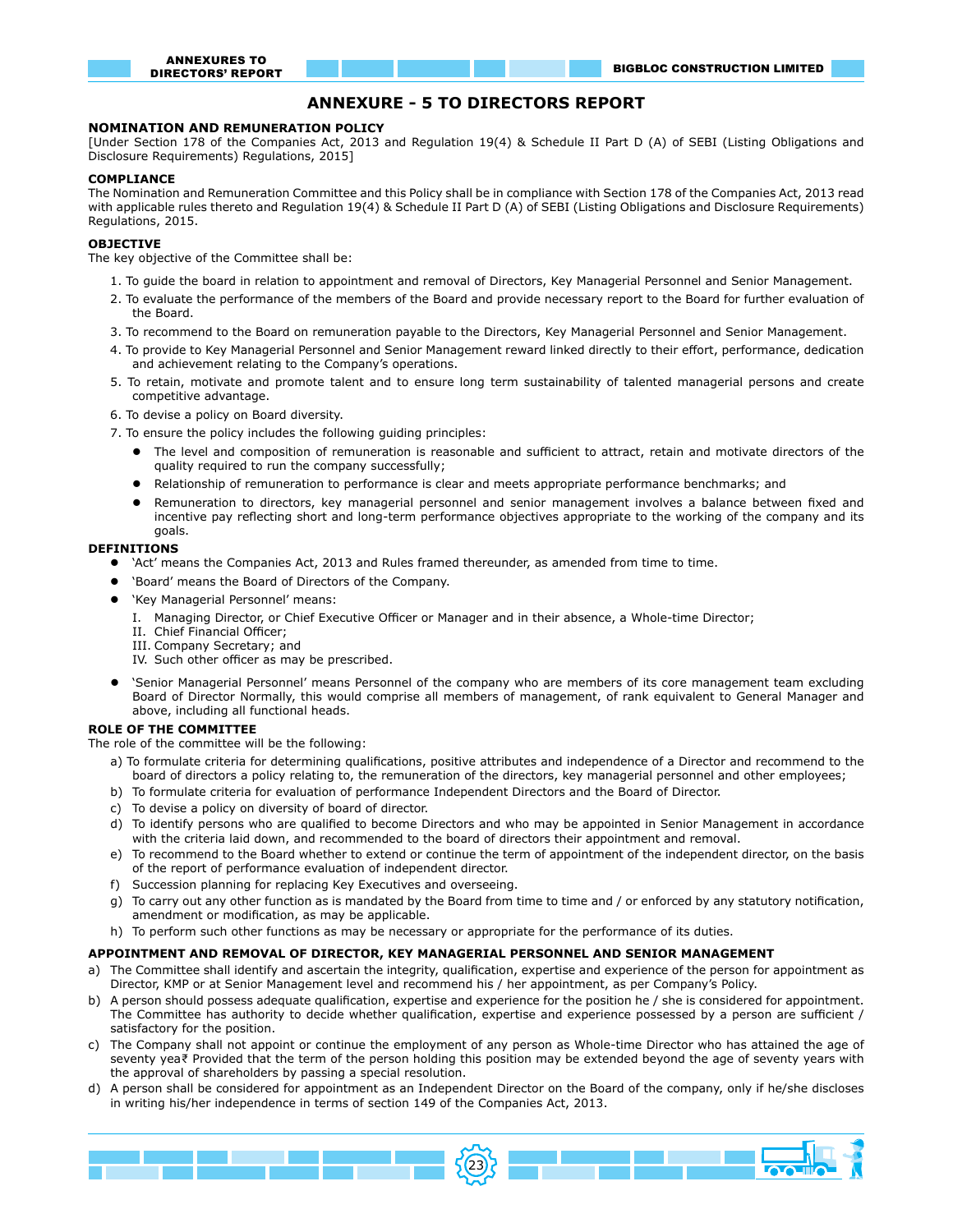#### **TERM / TENURE**

a) Managing Director/Whole-time Director:

The Company shall appoint or re-appoint any person as its Executive Chairman, Managing Director or Executive Director for a term not exceeding five years at a time. No re-appointment shall be made earlier than one year before the expiry of term.

b) Independent Director:

An Independent Director shall hold office for a term up to five consecutive years on the Board of the Company and will be eligible for re-appointment on passing of a special resolution by the Company and disclosure of such appointment in the Board's report.

No Independent Director shall hold office for more than two consecutive terms of upto maximum of 5 years each, but such Independent Director shall be eligible for appointment after expiry of three years of ceasing to become an Independent Director.

Provided that an Independent Director shall not, during the said period of three years, be appointed in or be associated with the Company in any other capacity, either directly or indirectly.

At the time of appointment of Independent Director, it should be ensured that number of Boards on which such Independent Director serves is restricted to seven listed companies as an Independent Director and three listed companies as an Independent Director in case such person is serving as a Whole-time Director of a listed company or such other number as may be prescribed under the Act.

#### **EVALUATION**

The Committee shall carry out evaluation of performance of every Director, KMP and Senior Management Personnel yearly or at such intervals as may be considered necessary.

#### **REMOVAL**

The Committee may recommend with reasons recorded in writing, removal of a Director, KMP or Senior Management Personnel subject to the provisions and compliance of the Companies Act, 2013, rules and regulations and the policy of the Company.

#### **RETIREMENT**

The Director, KMP and Senior Management Personnel shall retire as per the applicable provisions of the Act and the prevailing policy of the Company. The Board will have the discretion to retain the Director, KMP, Senior Management Personnel in the same position/ remuneration or otherwise even after attaining the retirement age, for the benefit of the Company.

#### **POLICY FOR REMUNERATION TO DIRECTORS / KMP / SENIOR MANAGEMENT PERSONNEL**

- 1. Remuneration to Managing Director / Whole-time Directors
	- a. The Remuneration/ Commission etc. to be paid to Managing Director / Whole-time Directors, etc. shall be governed as per provisions of the Companies Act, 2013 and rules made there under or any other enactment for the time being in force and the approvals obtained from the Members of the Company.
	- b. The Nomination and Remuneration Committee shall make such recommendations to the Board of Directors, as it may consider appropriate with regard to remuneration to Managing Director / Whole time Director.
- 2. Remuneration to Non-Executive/Independent Directors:

The Non-Executive/ Independent Directors may receive sitting fees as per the provisions of Companies Act, 2013. The amount of sitting fees, as recommended by the Nomination and Remuneration Committee and approved by the Board of Directors, shall be subject to ceiling/ limits as provided under Companies Act, 2013 and rules made there under or any other enactment for the time being in force

3. Remuneration to Key Managerial Personnel and Senior Management:

The remuneration to Key Managerial Personnel and Senior Management, shall consist of fixed pay and incentive pay, in compliance with the provisions of the Companies Act, 2013 and in accordance with the Company's Policy.

#### **RITERIA FOR DETERMINING REMUNERAION:**

While determining remuneration of the directors, the committee shall ensure that the level and composition of remuneration are reasonable and sufficient to attract, retain and motivate such directors of the quality required to run the Company successfully; the relationship of remuneration to performance is clear and meets appropriate performance benchmarks; and the remuneration to directors, key managerial personnel and senior management involves a balance between fixed and incentive pay reflecting short and long term performance objectives appropriate to the working of the Company and its goal.

#### **MINIMUM MEMBERS:**

The Committee shall consist of minimum 3 non-executive directors, majority of them shall be independent director.

#### **QUORUM**

Minimum 2 members out of which at least 1 Independent Director shall constitute a quorum for the committee meeting.

#### **CHAIRPERSON / CHAIRMAN:**

- l The chairman of the Nomination and Remuneration committee shall be an Independent director elected amongst themselves at the time of first meeting of the Committee and he shall preside over all the meetings of the committee until and unless decided otherwise.
- l Chairman of the Company may be appointed as a member of the Committee but shall not be a chairman of the Committee.
- In the absence of the Chairperson, the members of the Committee present at the meeting shall choose one amongst them to act as Chairperson.

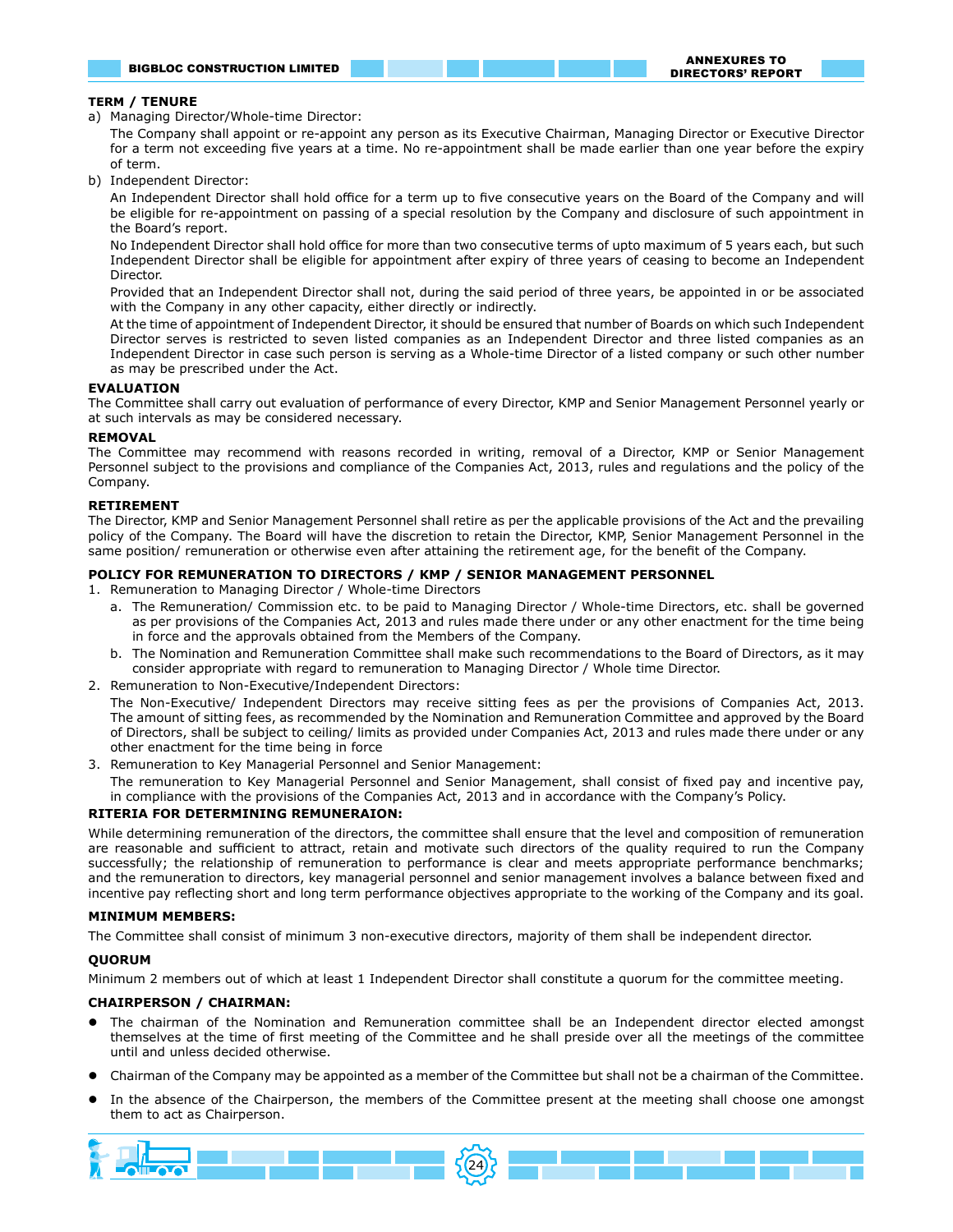# **CORPORATE GOVERNANCE REPORT**

The Directors present the Company's Report on Corporate Governance for the year ended March 31, 2017, in terms of Regulation 34(3) read with schedule V of the SEBI (Listing Obligations and Disclosure Requirements) Regulations, 2015 ("Listing Regulation").

#### **1. CORPORATE GOVERNANCE PHILOSOPHY:**

Your Company follows the principles of fair representation and full disclosure in all its dealings and communications. The Company's annual report, results presentations and other forms of corporate and financial communications provide extensive details and convey important information on a timely basis. Your company's philosophy on corporate governance envisages the attainment of the highest levels of transparency, accountability and equity, in all facets of its operations and in all its interactions with its stakeholders, employees, government and lender The Company believes that all its operations and actions must serve the underlying goal of enhancing overall shareholders value, over a sustained period of time.

#### **2. THE BOARD OF DIRECTORS:**

#### **(a) Board Composition:**

The composition of the Board is in conformity with the provisions of the companies Act, 2013 and Regulation 17 of the Listing Regulations which inter alia stipulates that the board should have an optimum combination of Executive and Non-Executive Directors, with at least one woman director and not less than fifty per cent of the Board comprising of Non- Executive Directors and at least one-half comprising of Independent Directors for a Board Chaired by Executive Chairman.

| Category                                                          | <b>No. of Directors</b> |
|-------------------------------------------------------------------|-------------------------|
| Chairman & Executive Director (Promoter Director)                 |                         |
| Managing & Executive Director (Promoter Director)                 |                         |
| Whole-time Director & CFO                                         |                         |
| Non-Executive & Independent Director's including a Woman Director |                         |

 The Chairman of the Board of Directors is an Executive Director. The composition of the Board of Directors is in conformity with the Regulation 17 of the SEBI Listing Regulations.

The Board of Directors at its Board Meeting held on April 11, 2017, appointed Mr. Manish Narayan Saboo (DIN: 01576187) as an Additional Director on the Board of Directors of the Company in the category of Non-Executive Director with immediate effect, who is liable to retire by rotation in accordance with section 161 of the Companies Act, 2013 read with Article 134 of the Articles of Association of the Company.

Pursuant to his appointment, the Company has received notice under section 160 of the Companies Act, 2013 from a member proposing candidature of Mr. Premil Jatinkumar Shah

All the directors possess the requisite qualifications and experience in general corporate management, finance, banking, insurance and other allied fields enabling them to contribute effectively in their capacity as Directors of the Company.

Mr. Narayan Sitaram Saboo, Chairman and Mr. Naresh Sitaram Saboo, Managing Director are brother. Mr. Manish Narayan Saboo, Non-executive Director and Mr. Mohit Narayan Saboo, Director and CFO are son of Mr. Narayan Saboo, Chairman & Executive Director and nephew of Mr. Naresh Saboo, Managing Director of the Company. The other directors of the Company are not related to each other.

#### **(b) Number of Board Meetings:**

The Board meets at regular intervals to discuss and decide on business strategies/policies and review the financial performance of the Company.

During the Financial year ended 31st March, 2017, Board of Directors met Seven times on 11/04/2016, 30/04/2016, 24/05/2016, 16/08/2016, 10/09/2016, 28/10/2016, 13/02/2017.

The maximum time gap between any two meetings did not exceed one hundred twenty days.

#### **(c) Directors' Attendance Record and Directorships held:**

Details of attendance of directors at Meeting of Board and number of Directorships and Chairmanships/ Memberships of Committee(s) in other companies are given below:

| Sr.<br>No. | <b>Name of Directors</b> | Category #                 | Attendance<br>at the Board                   |                                                 | No. of Other Directorship *              | No. of<br><b>Committees</b>                           | No. of<br><b>Committees</b>                            | Whether<br>attended<br>last AGM |
|------------|--------------------------|----------------------------|----------------------------------------------|-------------------------------------------------|------------------------------------------|-------------------------------------------------------|--------------------------------------------------------|---------------------------------|
|            |                          |                            | Meetings<br>(No. of<br>Meetings<br>Attended) | Indian<br><b>Public</b><br>Limited<br>companies | Other<br><b>Companies</b><br><b>LLPs</b> | of other<br>companies<br>in which<br>Member<br>$$96*$ | of other<br>companies<br>in which<br>Chairman<br>$$%*$ |                                 |
|            | Naresh Saboo             | Managing<br>Director/PD/ED | 7/7                                          | 3                                               | 5                                        | 2                                                     | 0                                                      | No.                             |
| 2          | Narayan Saboo            | PD/ED                      | 7/7                                          | 4                                               | 3                                        | $\overline{2}$                                        | 0                                                      | <b>Yes</b>                      |
| 3          | Manish Saboo**           | PD/ED                      | N.A.                                         | 3                                               |                                          |                                                       | -                                                      | N.A                             |
| 4          | Mohit Saboo              | ED/CFO                     | 7/7                                          | 2                                               | $\mathcal{P}$                            | 0                                                     | 0                                                      | Yes                             |
| 5          | Rashesh Shah             | ID/NED                     | 7/7                                          |                                                 | 0                                        | $\overline{2}$                                        | 0                                                      | No                              |
| 6          | Dishant Jariwala         | ID/NED                     | 7/7                                          |                                                 | 0                                        | $\overline{2}$                                        | 2                                                      | Yes                             |
| 7          | Payal Loya               | ID/NED                     | 7/7                                          | 2                                               | 0                                        | 2                                                     | 1                                                      | No                              |



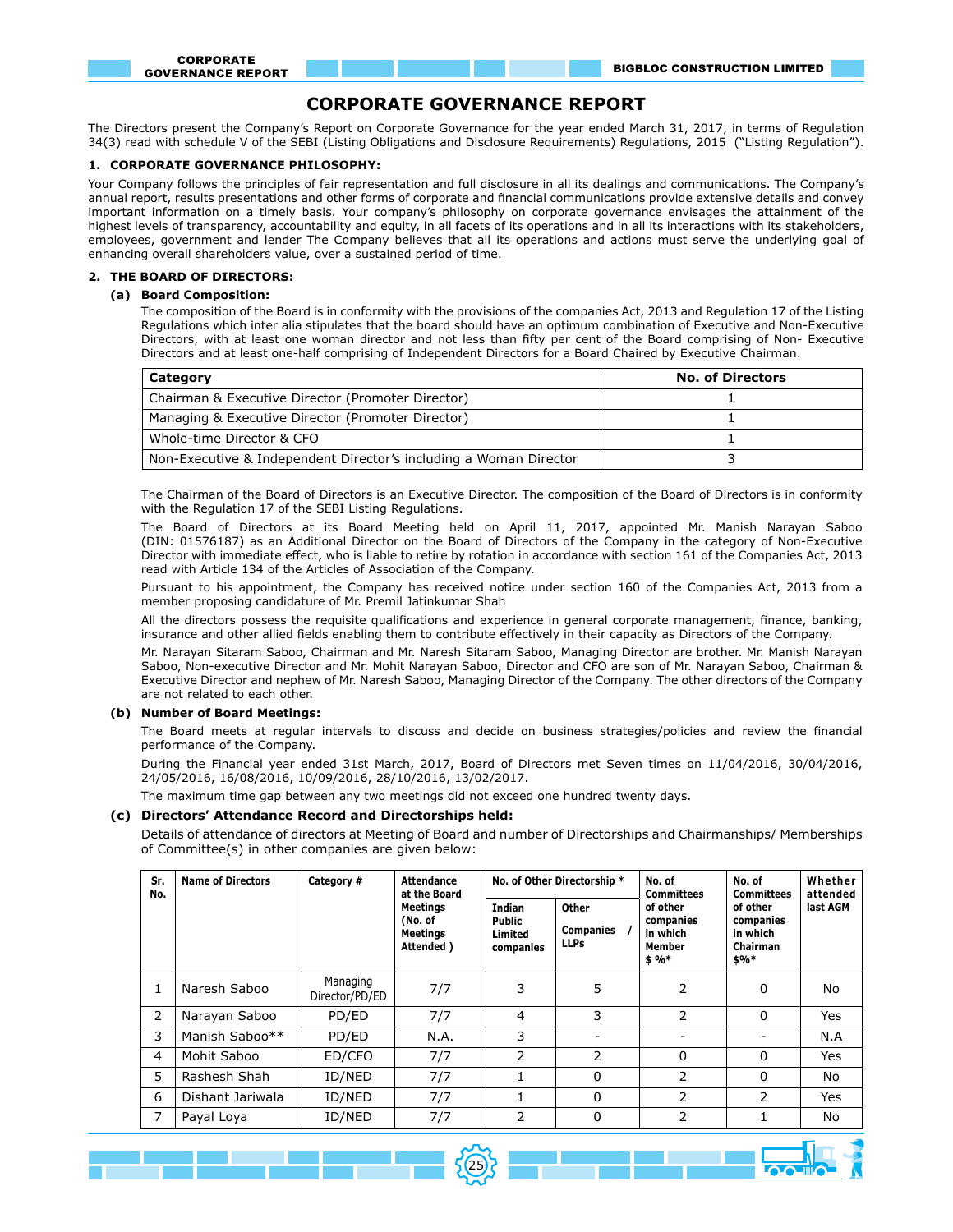# PD – Promoter Director; NED – Non-Executive Director; ID – Independent Non-Executive Director; ED – Executive Director, CFO – Chief Financial Officer.

- \$ Pursuant to Regulation 26 of Listing Regulation, for purpose of considering the limit of the committee in which directors are members/ chairman, all public limited companies, whether listed or not, are included, Private Limited companies, foreign companies and companies under section 8 of the Companies Act, 2013 are excluded.
- % For the purpose of determination of the number of committees of other companies, chairpersonship and membership of only the Audit committee and the stakeholders Relationship committee have been considered.
- \* Including directorship in Bigbloc Construction Ltd / chairpersonship and membership of the Audit committee and the stakeholders Relationship Committee in Bigbloc Construction Ltd.
- \*\* **Mr. Manish Saboo** Ceased to be Director of the Company w.e.f 11/04/2016.

None of the Directors on the Board is a Director in more than 20 Companies and member of more than 10 Committees and Chairman of more than 5 committees as specified in the Companies Act, 2013 and SEBI Listing Regulation, 2015.

#### **(d) Director Seeking appointment/reappointment:**

In terms of Section 152 of the Companies Act, 2013, Mr. Mohit Narayan Saboo shall retire by rotation at the 02nd Annual General Meeting and being eligible, offer himself for re-appointment.

Mr. Manish Narayan Saboo (DIN: 01576187) proposed to be appointed as a Non-Executive Director in the 02nd AGM and whose office is liable to retire by rotation in the Annual general Meeting.

The company has received requisite in writing from a member proposing candidature of Mr. Premil Jatinbhai Shah as Independent Director of the company in ensuing Annual General Meeting of the company. In terms of Section 149 of the Act it is proposed to appoint Mr. Premil Jatinbhai shah as Independent Director for term of five years, not be liable to retire by rotation. The Board recommends their appointment to the Shareholders of the Company.

#### **(e) Board Independence:**

Our definition of 'Independence' of Directors is derived from, Regulation 16 of Listing Regulations and Section 149(6) of the Companies Act, 2013. Based on the confirmation / disclosures received from the Directors and on evaluation of the relationships disclosed, all Non-Executive Directors are Independent in terms of Regulation 16 of Listing Regulations and Section 149(6) of the Companies Act, 2013.

#### **(f) Details of Equity shares held by Non-Executive Directors:**

Mr. Manish Narayan Saboo, proposed to be appointed as Non-Executive director in the ensuing Annual General Meeting hold 2,65,440 equity shares of the Company.

The Non-Executive & Independent director do not hold any shares in the Company.

#### **3. CODE OF CONDUCT:**

The Company has laid down a code of conduct for all Board members and Senior Management personnel of the Company. The Code of Conduct is available on the website of the Company viz. www.bigblocconstruction.com/www.nxtbloc.in. The Board members and Senior Management personnel have affirmed compliance with the Code. A declaration to that effect signed by Mr. Narayan Saboo, (MD) and Mr. Mohit Saboo (CFO) forms part of this Report.

#### **4. COMMITTEES OF THE BOARD:**

The Board Committees play a crucial role in the governance structure of the Company and have been constituted to deal with specific areas / activities which concern the Company and need a closer review. The Board Committees are set up under the formal approval of the Board to carry out clearly defined roles which are considered to be performed by members of the Board, as a part of good governance practice. The Chairman of the respective Committee informs the Board about the summary of the discussions held in the Committee Meetings. The Board has currently established the following statutory Committees.

#### I. Audit Committee

- II. Nomination and Remuneration Committee
- III. Stakeholders Relationship Committee

Details on the role and composition of these committees, including the number of meetings held during the financial year and the related attendance, are provided below:

#### **I. Audit Committee**

#### **a. Composition**

An Audit Committee Comprise of Three Director They are as follows

| Sr. No.   Name |                      | <b>Status</b> |
|----------------|----------------------|---------------|
|                | Mr. Dishant Jariwala | Chairman      |
|                | Mr. Rashesh Shah     | Member        |
|                | Mr. Naresh Saboo     | Member        |

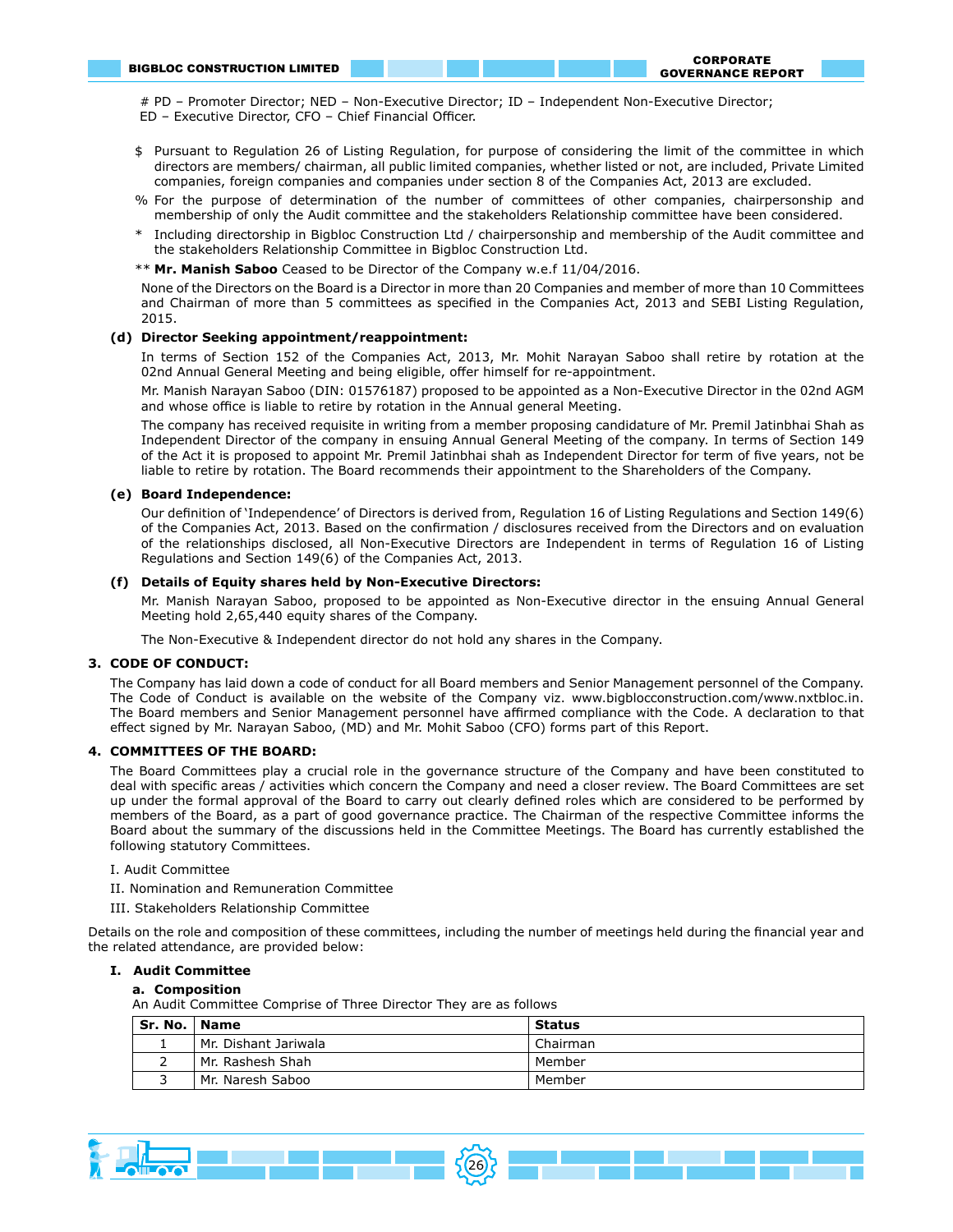#### **b. Committee Meetings:**

Audit Committee met Five times during the financial year 2016-17 as under:

(1) 24/05/2016 (2) 29/07/2016 (3) 03/09/2016 (4) 28/10/2016 (5) 13/02/2017

#### **c. Attendance Record:**

| Sr. No. | <b>Name of Members</b> | <b>Status</b> | No. of Meetings held   No. of Meetings Attended |
|---------|------------------------|---------------|-------------------------------------------------|
|         | Mr. Dishant Jariwala   | Chairman      |                                                 |
|         | Mr. Rashesh Shah       | Member        |                                                 |
|         | Mr. Naresh Saboo       | Member        |                                                 |

The Company Secretary acted as the Secretary of the Committee. The maximum time gap between any two consecutive meetings did not exceed one hundred twenty days.

#### **d. Terms of Reference:**

The terms of reference of Audit Committee include overseeing the Company's financial reporting process and disclosure of financial information, reviewing with the management, the quarterly and annual financial statements before submission to the Board for approval; reviewing with the management, the performance of Statutory and Internal Auditors and adequacy of internal control systems and all other roles specified under Regulation 18 of Listing regulations and as per Section 177 of the Companies Act, 2013 read with rules framed thereunder.

#### **II. Nomination & Remuneration Committee**

#### **a. Composition**

Nomination & Remuneration Committee Comprise of three Director They are as follows

| Sr No. | <b>Name</b>          | <b>Status</b> |
|--------|----------------------|---------------|
|        | Mr. Rashesh Shah     | Chairman      |
|        | Mr. Dishant Jariwala | Member        |
|        | Ms. Payal Loya       | Member        |

#### **b. Meeting**

Nomination and Remuneration Committee met Five times during the financial year 2016-17 as under:

|  |  |  |  |  |  | (1) 24/05/2016 (2) 29/07/2016 (3) 03/09/2016 (4) 28/10/2016 (5) 13/02/2017 |  |  |  |  |
|--|--|--|--|--|--|----------------------------------------------------------------------------|--|--|--|--|
|--|--|--|--|--|--|----------------------------------------------------------------------------|--|--|--|--|

#### **c. Attendance Record:**

| Sr. No. | <b>Name of Members</b> |          | <b>No. of Meetings held</b><br>Status |  | <b>No. of Meetings Attended</b> |  |  |
|---------|------------------------|----------|---------------------------------------|--|---------------------------------|--|--|
|         | Mr. Rashesh Shah       | Chairman |                                       |  |                                 |  |  |
|         | Mr. Dishant Jariwala   | Member   |                                       |  |                                 |  |  |
|         | Ms. Payal Loya         | Member   |                                       |  |                                 |  |  |

#### **d. Term of Reference:**

- l Determine/ recommend the criteria for appointment of Executive, Non-Executive and Independent Directors to the Board and Identify candidates who are qualified to become Directors and who may be appointed in the Committee and recommend to the Board their appointment and removal;
- l Review and determine all elements of remuneration package of all the Executive Directors, i.e. salary, benefits, bonuses, stock options, pension etc;
- Review and determine fixed component and performance linked incentives for Directors, along with the performance criteria;
- Determine policy on service contracts, notice period, severance fees for Directors and Senior Management;
- l Formulate criteria and carry out evaluation of each Director's performance and performance of the Board as a whole;
- **•** Structure and design a suitable retaining Policy for board and senior management team.

#### **e. Remuneration Policy:**

The detailed Remuneration Policy of the Company has been provided in the Board's Report, which forms part of the Annual report.

#### **f. Details of Remuneration paid to the Directors during financial year 2016-17:**

During the financial year ended 31st March, 2017, the Directors of the Company.

| Sr. No. | <b>Name of Director</b>   | Salary & Perguisites $(3)$ | Commission $(3)$ | Total Remuneration $(3)$ |
|---------|---------------------------|----------------------------|------------------|--------------------------|
|         | Mr. Narayan Sitaram Saboo | 2,40,000.00                | 0.00             | 2,40,000.00              |
|         | Mr. Naresh Sitaram Saboo  | 2,40,000.00                | 0.00             | 2,40,000.00              |
|         | Mr. Mohit Naravan Saboo   | 2,40,000.00                | 0.00             | 2,40,000.00              |

No commission has been paid to the non-executive director

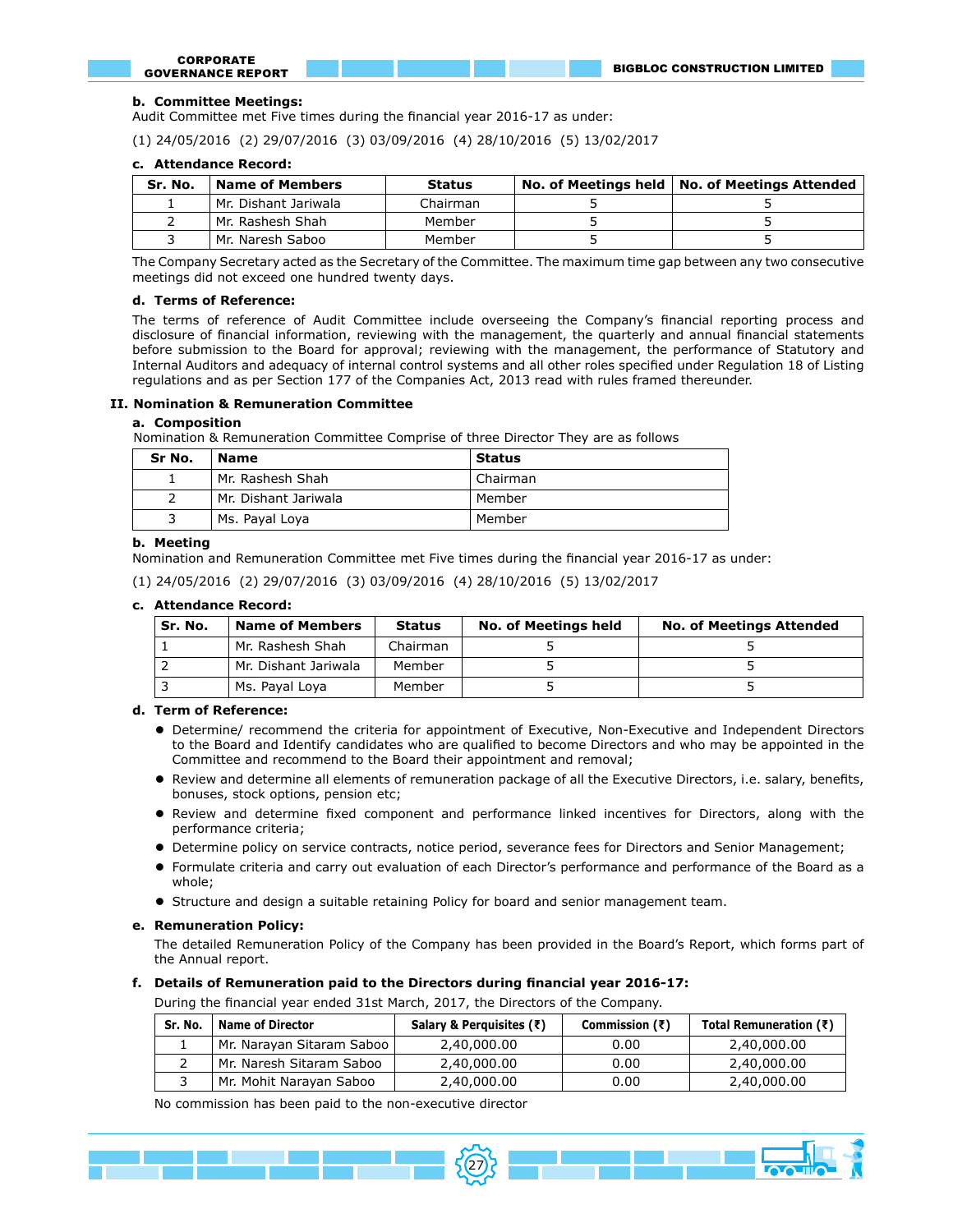There has been no material pecuniary relationship or transactions between the company and Non-Executive Directors and Independent Directors during financial year 2016-17.

#### **III. Stakeholders Relationship Committee**

#### **a. Composition:**

The Shareholders/Investors Grievance & Stakeholders Relationship Committee Comprise of three Director

| Sr No. | <b>Name</b>          | Status   |
|--------|----------------------|----------|
|        | Mr. Dishant Jariwala | Chairman |
|        | Mr. Rashesh Shah     | Member   |
|        | Mr. Naresh Saboo     | Member   |

#### **b. Meeting & Attendance:**

Shareholders/Investors Grievance & Stakeholders Relationship Committee held Five Meeting during Financial Year 2016-17 which as follows:

(1) 24/05/2016 (2) 29/07/2016 (3) 02/09/2016 (4) 28/10/2016 (5) 13/02/2017

#### **c. Attendance Record:**

Attendance Record of each member of Shareholders/Investors Grievance & Stakeholders Relationship Committee during Financial Year 2016-17

|  | Sr. No.   Name of Members | <b>Status</b> | <b>No. of Meetings held</b> | No. of Meetings Attended |
|--|---------------------------|---------------|-----------------------------|--------------------------|
|  | Mr. Dishant Jariwala      | Chairman      |                             |                          |
|  | Mr. Rashesh Shah          | Member        |                             |                          |
|  | Mr. Naresh Saboo          | Member        |                             |                          |

#### **Name & Designation of Compliance Officer:**

Mrs. Anjana Ankur Sanghavi, Company Secretary of the Company acts as the Compliance Officer of the Company.

#### **d. Terms of Reference:**

The Committee ensures cordial investor relations and oversees the mechanism for redressal of investors' grievances. The Committee specifically looks into redressing shareholders'/ investors' complaints/ grievances pertaining to share transfers, non-receipt of annual reports, non-receipt of dividend and other allied complaints. This Committee delegated most of its functions to Registrar and Transfer Agents i.e. "Adroit Corporate Service Private Limited and has periodic interaction with the representatives of the Registrar and Transfer Agent of the Company. The Committee performs the following functions:-

- **•** Noting Transfer/Transmission of shares.
- **•** Review of Dematerialization/ Rematerialization of shares.
- **.** Issue of new and duplicate share certificates.
- l Registration of Power of Attorneys, Probate, Letters of Transmission or similar other documents.
- l Monitor expeditious redressal of investor grievance matters received from Stock Exchange(s), SEBI, ROC, etc;
- l Monitors redressal of queries/complaints received from members relating to transfers, non-receipt of Annul Report, dividend, etc.
- All other matters related to shares.

| Sr.<br><b>No</b> | <b>Nature of Complaint</b>                                     | Pending as on<br>02/09/2016 | <b>Received</b><br>during the year | Redressed<br>during the year | Pending as on<br>31/03/2017 |
|------------------|----------------------------------------------------------------|-----------------------------|------------------------------------|------------------------------|-----------------------------|
|                  | Transfer/Transmission/Issue of<br>Duplicate share certificates | <b>NIL</b>                  | NIL                                | NIL                          | <b>NIL</b>                  |
| 2                | Non-receipt of Dividend                                        | <b>NIL</b>                  | <b>NIL</b>                         | <b>NIL</b>                   | <b>NIL</b>                  |
| 3                | Dematerialization/<br>Rematerialization of shares              | <b>NIL</b>                  | NIL                                | NIL                          | <b>NIL</b>                  |
| $\overline{4}$   | Non-receipt of Annual report                                   | <b>NIL</b>                  | NIL                                | NIL                          | NIL                         |
| 5                | Other Grievance Received<br>through SCORES                     | <b>NIL</b>                  | NIL                                | NIL                          | NIL                         |
|                  | <b>TOTAL</b>                                                   | <b>NIL</b>                  | <b>NIL</b>                         | <b>NIL</b>                   | <b>NIL</b>                  |

#### **Status of share holders complaints During the Financial year 2016-17**

There were no complaints, which were pending as on March 31, 2017

#### **IV. INDEPENDENT DIRECTORS' MEETING:**

l During the year under review, the Independent Directors met on 13th February, 2017, inter alia, to discuss: Evaluation of performance of Independent Directors and the Board of Directors as a whole;

28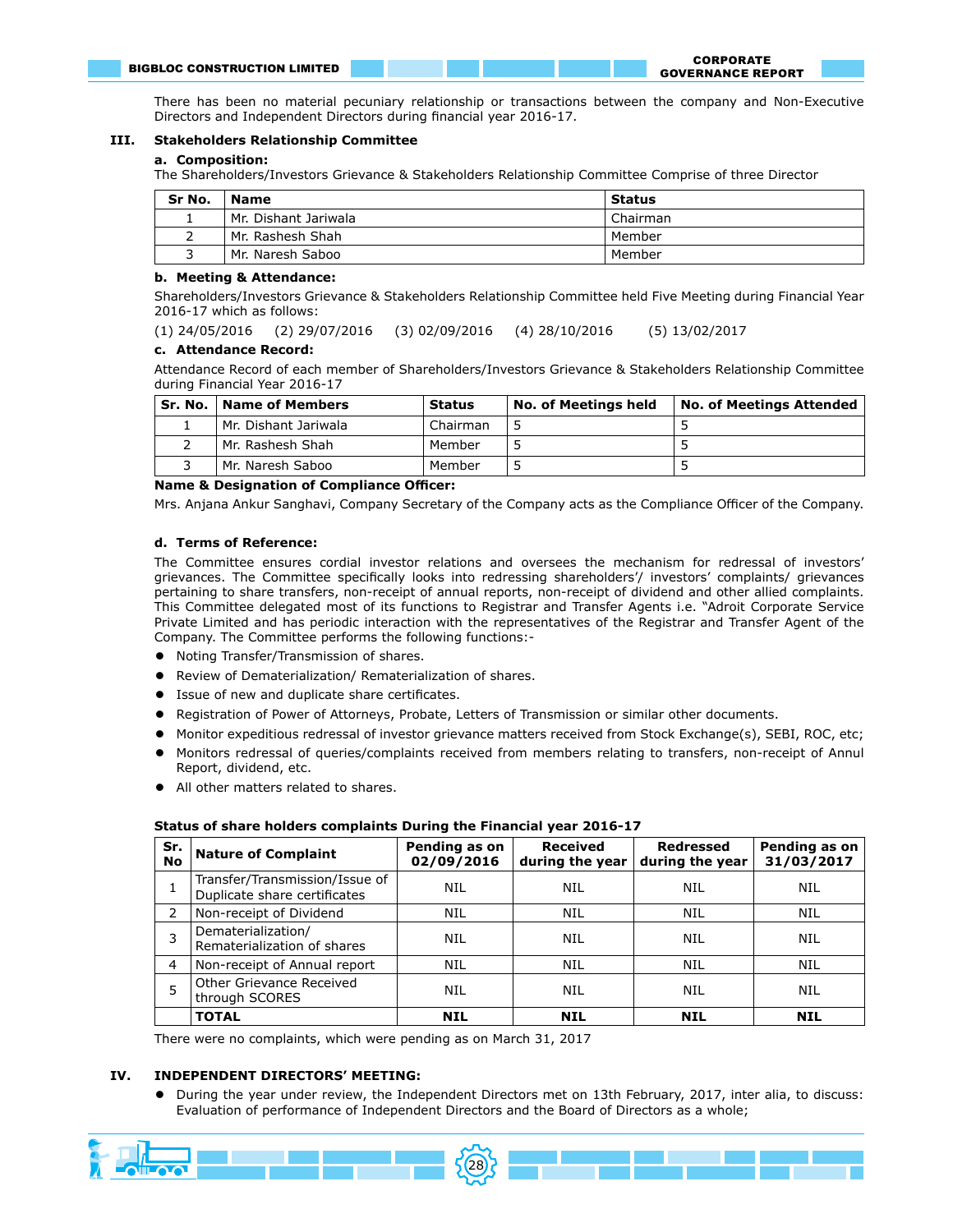- Evaluation of performance of Chairman of the Company, taking into account the views of the Executive and Non-Executive Directors
- l Evaluation of the quality, content and timelines of flow of information between the Management and the Board that is necessary for the Board to effectively and reasonably perform its duties.

All the Independent Directors were present at the Meeting.

#### **5. GENERAL BODY MEETING:**

Location and time of First Annual General Meeting is as under:

| Year | Date | Venue                                                                                        | Time       |            | <b>Special Business Transacted</b>                                                                                                                                                                                                                  |
|------|------|----------------------------------------------------------------------------------------------|------------|------------|-----------------------------------------------------------------------------------------------------------------------------------------------------------------------------------------------------------------------------------------------------|
| 2016 |      | 27.09.2016   A/601-B, International<br>Trade Centre, Majura Gate,<br>Ring Road, Surat 395002 | 11.00 a.m. | (1)<br>(2) | Service of documents u/s 20 of the Companies<br>Act, 2013 for delivery of documents in a<br>particular mode.<br>To adopt new set of Articles of Association<br>of the Company containing regulations in<br>conformity with the Companies Act, 2013. |
|      |      |                                                                                              |            |            |                                                                                                                                                                                                                                                     |

In the ensuing Annual General Meeting of the Company, two special resolution for appointment of Manish Narayan Saboo as a Non-Executive director and to appoint Mr. Premil Shah as an Independent Director of the Company shall be proposed to be pass thereat.

#### **Postal Ballot**

During the year under review, no resolution was put through by postal ballot.

#### **Extra-Ordinary General Meeting:**

During the year under review, one Extra-ordinary General Meeting was held.

| Date       | Venue                                                       | Time       |     | <b>Special Business Transacted</b>                                                                                    |
|------------|-------------------------------------------------------------|------------|-----|-----------------------------------------------------------------------------------------------------------------------|
| 11.04.2016 | A/601-B, International Trade  <br>Centre, Majura Gate, Ring | 11.00 a.m. | (1) | To increase authorize capital of the Company to<br>$15,00,00,000/-.$                                                  |
|            | Road, Surat 395002                                          |            | (2) | To appoint Mr. Naresh Saboo as a Managing Director of<br>the company.                                                 |
|            |                                                             |            | (3) | To appoint Ms. Payal Loya as an Independent Director.                                                                 |
|            |                                                             |            | (4) | To appoint Mr. Rashesh Shah as an Independent Director.                                                               |
|            |                                                             |            | (5) | To appoint Mr. Dishant Jariwala as an Independent<br>Director.                                                        |
|            |                                                             |            | (6) | To appoint Mr. Mohit Saboo as an Executive Director.                                                                  |
|            |                                                             |            | (7) | To increase borrowing power of the Company of the<br>Board upto ₹ 150.00 lakhs.                                       |
|            |                                                             |            | (8) | To authorize board to create security on the assets of<br>the Company in respect of borrowings of the company.        |
|            |                                                             |            | (9) | To authorize board to give loans/guarantees or to<br>provide securities and/or make investments upto<br>100.00 Crore. |

#### **6. DISCLOSURE:**

#### **a) Related Party Transaction**

All transactions entered into with the Related Parties as defined under the Companies Act, 2013 during the financial year were in the ordinary course of business and on arm's length basis and do not attract the provisions of Section 188 of the Companies Act, 2013. There were no materially significant related party transactions made by the Company with its Promoters, Directors or Management, their relatives, etc. that may have potential conflict with the interest of the Company at large. The transactions with related parties as per requirements of Accounting Standard (AS-18) – 'Related Party Disclosures' are disclosed in Note No. 31 of Notes to Accounts in the Annual Report. As required under Regulation 23(1) of the Listing Regulation, the Company has formulated a policy on dealing with Related Party Transactions. The Policy is available on the website of the Company viz. www.bigblocconstruction.com / www.nxtbloc.in. None of the transactions with Related Parties were in conflict with the interest of the Company.

#### **b) Statutory Compliances by the Company:**

There has been no instance of non-compliance by your Company on any matter related to capital markets during the year under review and hence no strictures/penalties have been imposed on your Company by the Stock Exchanges or the SEBI or any statutory authority.

#### **c) Accounting Treatment:**

The company has followed the guidelines of accounting standards laid down by the Institute of Chartered Accountants of India (ICAI) in preparation of its financial statements.

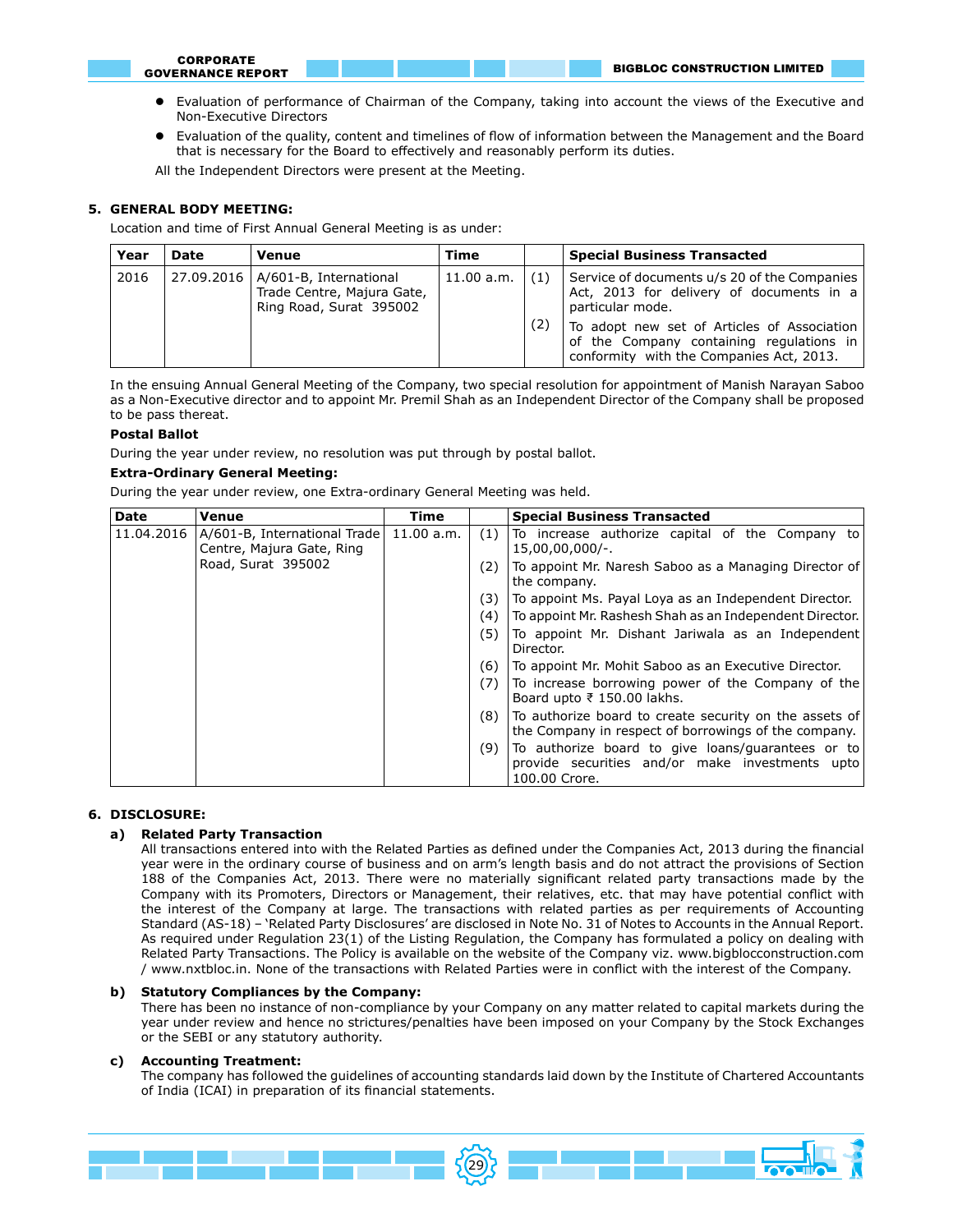# **d) Risk Management:**

The Company has in place mechanism to inform Board members about the risk assessment and minimization procedures and periodical reviews to ensure that risk is controlled by the executive management through the means of a properly defined framework. The Audit Committee, which has been designated by the Board for the purpose, reviews the adequacy of the risk management framework of the Company, the key risks associated with the Businesses of the Company and the measures and steps in place to minimize the same, and Thereafter the details are presented to and discussed at the Board Meeting.

# **e) Whistle blower policy:**

Pursuant to Section 177(9) and (10) of the Companies Act, 2013, and Regulation 22 of the Listing Regulation, the Board of Directors of the Company has formulated a Whistle Blower Policy for vigil mechanism of Directors and employees to report to the management about the unethical behavior, fraud or violation of Company's Code of Conduct. The mechanism provides for adequate safeguards against victimization of employees and Directors who use such mechanism and makes provision for direct access to the chairperson of the Audit Committee in exceptional cases. None of the personnel of the Company has been denied access to the Audit Committee. The Whistle Blower Policy is displayed on the Company's website viz. www.bigblocconstruction.com/www.nxtbloc.in.

# **7. MEANS OF COMMUNICATION:**

| Half Yearly report sent to each of shareholders                                            | No                                           |
|--------------------------------------------------------------------------------------------|----------------------------------------------|
| <b>Quarterly Result</b>                                                                    |                                              |
| Which newspapers normally published                                                        | <b>Financial Express</b>                     |
| Any website, where displayed                                                               | www.bigblocconstruction.com / www.nxtbloc.in |
| Presentation made to Institutional Investors or to Analyst                                 | Yes                                          |
| Whether Management Discussion and Analysis Report is a Yes<br>Part of Annual Report or not |                                              |

# **8. GENERAL SHAREHOLDERS INFORMATION:**

**(i)** 

| <b>ANNUAL GENERAL MEETING</b>                                                              |                                                                                                         |  |  |  |
|--------------------------------------------------------------------------------------------|---------------------------------------------------------------------------------------------------------|--|--|--|
| Day, Date and Time                                                                         | Monday, 18/09/2017 at 10.30 A.M.                                                                        |  |  |  |
| Venue(Registered Office of the company)                                                    | A-601/B, International Trade Centre, Majura Gate, Ring Road, Surat-395002                               |  |  |  |
| Financial year                                                                             | April 01, 2016 to March 31, 2017                                                                        |  |  |  |
| Date of Book Closure                                                                       | Tuesday September 12, 2017 to Monday September 18, 2017 (Both days<br>inclusive)                        |  |  |  |
|                                                                                            | <b>Tentative Calendar for Financial Year ending March 31, 2018</b>                                      |  |  |  |
|                                                                                            | The tentative dates for Board Meetings for consideration of quarterly financial results are as follows: |  |  |  |
| First Quarter Result (30th June 2017)                                                      | On or before Second week of August, 2017                                                                |  |  |  |
| Second Quarter Result (30th Sept. 2017)                                                    | On or before Second week of November 2017                                                               |  |  |  |
| Third Quarter Result (31st Dec 2017)                                                       | On or before Second week of February 2017                                                               |  |  |  |
| Fourth Quarter and Year Ended result<br>(31st March 2018)                                  | On or before Fourth week of May 2018                                                                    |  |  |  |
| Listing of Equity                                                                          | (1) Bombay Stock Exchange Limited (BSE)                                                                 |  |  |  |
|                                                                                            | (2) National Stock Exchange of India Limited (NSE)                                                      |  |  |  |
| Bombay Stock Exchange (BSE)                                                                | 540061                                                                                                  |  |  |  |
| National Stock Exchange (NSE)                                                              | <b>BIGBLOC</b>                                                                                          |  |  |  |
| ISIN for CDSL & NSDL                                                                       | INE412U01017                                                                                            |  |  |  |
| The listing fee for the financial year 2016-17 has been paid to the above Stock Exchanges. |                                                                                                         |  |  |  |

DIVIDEND

The Board of Directors at their meeting held on 17th May 2017, recommended dividend payout, subject to approval of the shareholders at the ensuing Annual General Meeting of ₹ 0.25/- per share, on equity shares of the Company for the Financial Year 2016-17. The Dividend shall be paid to the members whose names appear on Company's Register of Members on 11th September, 2017 in respect of physical shareholders and whose name appear in the list of Beneficial Owner on 11th September, 2017 furnished by NSDL and CDSL for this purpose. The dividend if declared at the Annual General Meeting shall be paid on due date to the Shareholder.

# **(ii) Stock Market Price Data:**

The monthly high and low prices and volumes of shares of the Company at BSE Limited (BSE) and the National Stock Exchange of India Limited (NSE) for the year ended 31st March, 2017 are as under:

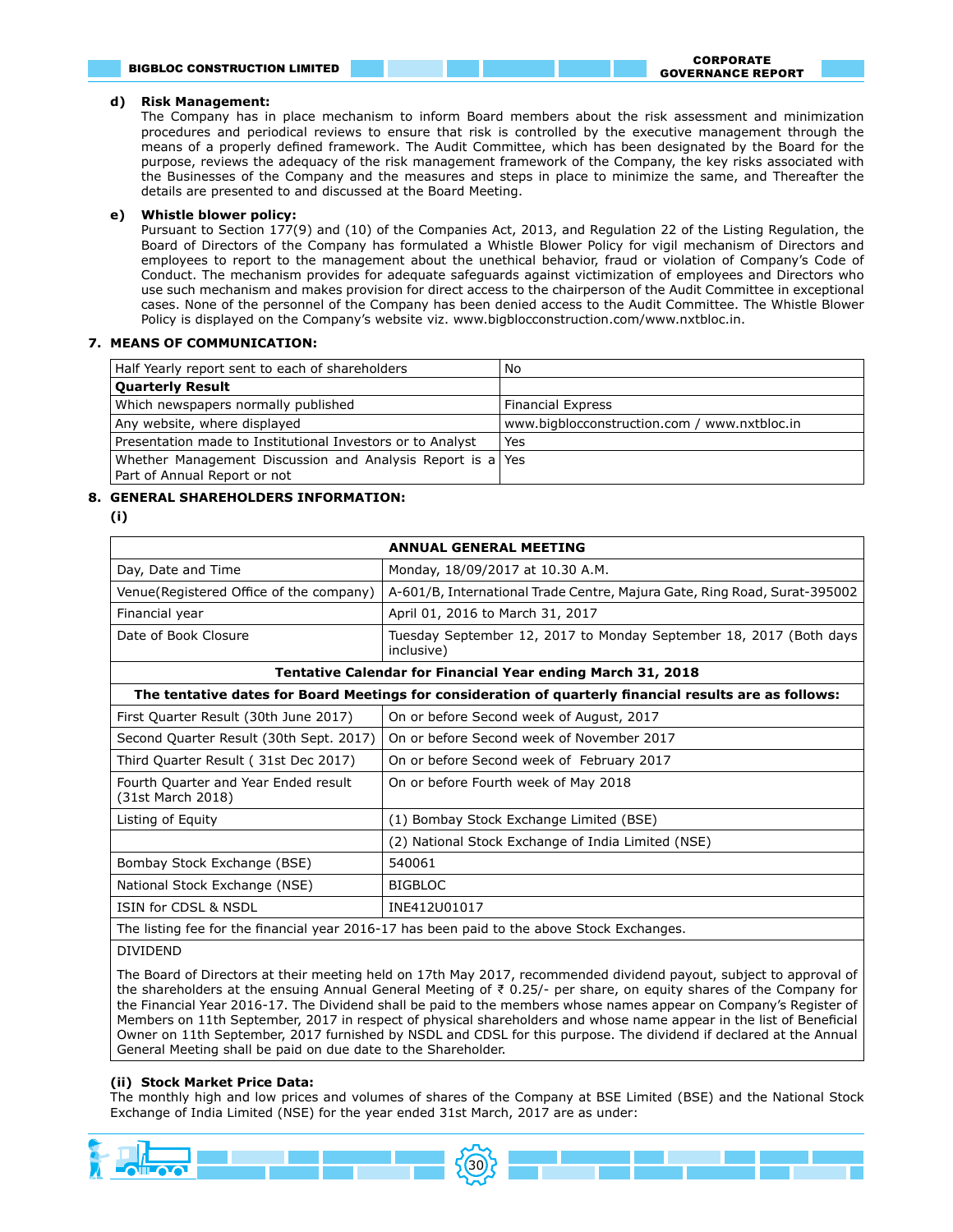BIGBLOC CONSTRUCTION LIMITED

| Month    | <b>Bombay Stock Exchange Limited</b> |                  |                                  | National Stock Exchange of India Ltd. |                  |                                  |  |
|----------|--------------------------------------|------------------|----------------------------------|---------------------------------------|------------------|----------------------------------|--|
|          | <b>High Price</b>                    | <b>Low Price</b> | <b>No. of Shares</b><br>(Volume) | <b>High Price</b>                     | <b>Low Price</b> | <b>No. of Shares</b><br>(Volume) |  |
| Sep 2016 | 53.60                                | 29.00            | 5,95,638                         | 53.60                                 | 28.60            | 10,59,594                        |  |
| Oct 2016 | 74.75                                | 45.00            | 5,63,150                         | 74.50                                 | 43.65            | 13,76,248                        |  |
| Nov 2016 | 58.35                                | 34.65            | 1,61,045                         | 58.35                                 | 34.25            | 3,32,815                         |  |
| Dec 2016 | 53.50                                | 44.00            | 2,12,557                         | 53.00                                 | 43.75            | 2,87,189                         |  |
| Jan 2017 | 63.75                                | 52.80            | 3,86,194                         | 65.25                                 | 52.00            | 4,30,248                         |  |
| Feb 2017 | 69.50                                | 59.00            | 5,81,253                         | 69.95                                 | 58.10            | 5,82,396                         |  |
| Mar 2017 | 70.00                                | 62.00            | 7,66,927                         | 69.90                                 | 60.50            | 6,36,318                         |  |

#### **(iii) Registrar and Share Transfer Agent:**

#### **Adroit Corporate Service Private Limited**

17-20, Jaferbhoy Industrial Estates, Makwana Road, Marol naka, Andheri (East) Mumbai- 400059. In-House Share Transfer Registered with SEBI as Category I Share Transfer Agent vide Reg. No. INR000002227 Phone: +91 22 42270400, Fax: +91 22 28503748, Email: info@adroitcorporate.com

#### **(iv) Share Transfer system:**

All share transfer and other communications regarding share certificates, change of address, dividends, etc should be addressed to Registrar and Transfer Agents.

Shareholders/Investor Grievance Committee is authorized to approve transfer of shares in the physical segment. The Shareholders/Investor Grievance and Share Transfer Committee have delegated the authority for approving transfer and transmission of shares and other related matters to the Managing Director of the Company. Such transfers take place on fortnightly basis. A summary of all the transfers/ transmissions etc. so approved by Managing Director of the Company is placed at every Committee meeting. All share transfers are completed within statutory time limit from the date of receipt, provided the documents meet the stipulated requirement of statutory provisions in all respects. The Company obtains from a Company Secretary in practice half yearly certificate of compliance with the share transfer formalities as required under regulation 40(9) & (10) of the listing regulation, and files a copy of the same with the Stock Exchanges.

| No. of equity shares<br>held | No. of<br><b>Shareholders</b> | % of shareholders | No. of shares held | % Shareholding |
|------------------------------|-------------------------------|-------------------|--------------------|----------------|
| Upto-500                     | 1291                          | 77.54             | 195023             | 1.38           |
| 501-1000                     | 156                           | 9.37              | 134011             | 0.95           |
| 1001-2000                    | 76                            | 4.56              | 116683             | 0.82           |
| 2001-3000                    | 25                            | 1.50              | 64731              | 0.46           |
| 3001-4000                    | 12                            | 0.72              | 42630              | 0.30           |
| 4001-5000                    | 18                            | 1.08              | 84497              | 0.60           |
| 5001-10000                   | 24                            | 1.44              | 176178             | 1.24           |
| 10001 & above                | 63                            | 3.79              | 13343822           | 94.25          |
| <b>TOTAL</b>                 | 1665                          | 100.00            | 14157575           | 100.00         |

#### **(v) Distribution of Shareholding as on 31st March 2017:**

#### **(vi) Categories of Shareholding as on 31.03.2017**

| Category                                                   | No. of<br>shareholders | % of Total<br>shareholders | <b>Number of shares</b> | % of Total Shares |
|------------------------------------------------------------|------------------------|----------------------------|-------------------------|-------------------|
| Promoters                                                  | 15                     | 0.93                       | 99,81,088               | 70.50             |
| Banks/Financial Institution/<br><b>Insurance Companies</b> | 0                      | 0.00                       |                         | O                 |
| Foreign Institutional investor                             |                        | 0.00                       | 0                       | 0                 |
| Private Corporate bodies                                   | 58                     | 3.58                       | 16,08,692               | 11.36             |
| NRIs                                                       | 14                     | 0.87                       | 4,861                   | 0.03              |
| <b>Clearing Members</b>                                    | 27                     | 1.67                       | 21,581                  | 0.15              |
| Trust                                                      |                        | 0.06                       |                         | 0.01              |
| Indian Public                                              | 1,503                  | 92.89                      | 25,41,352               | 17.95             |
| <b>TOTAL</b>                                               | 1,618                  | 100.00                     | 1,41,57,575             | 100.00            |

 $502$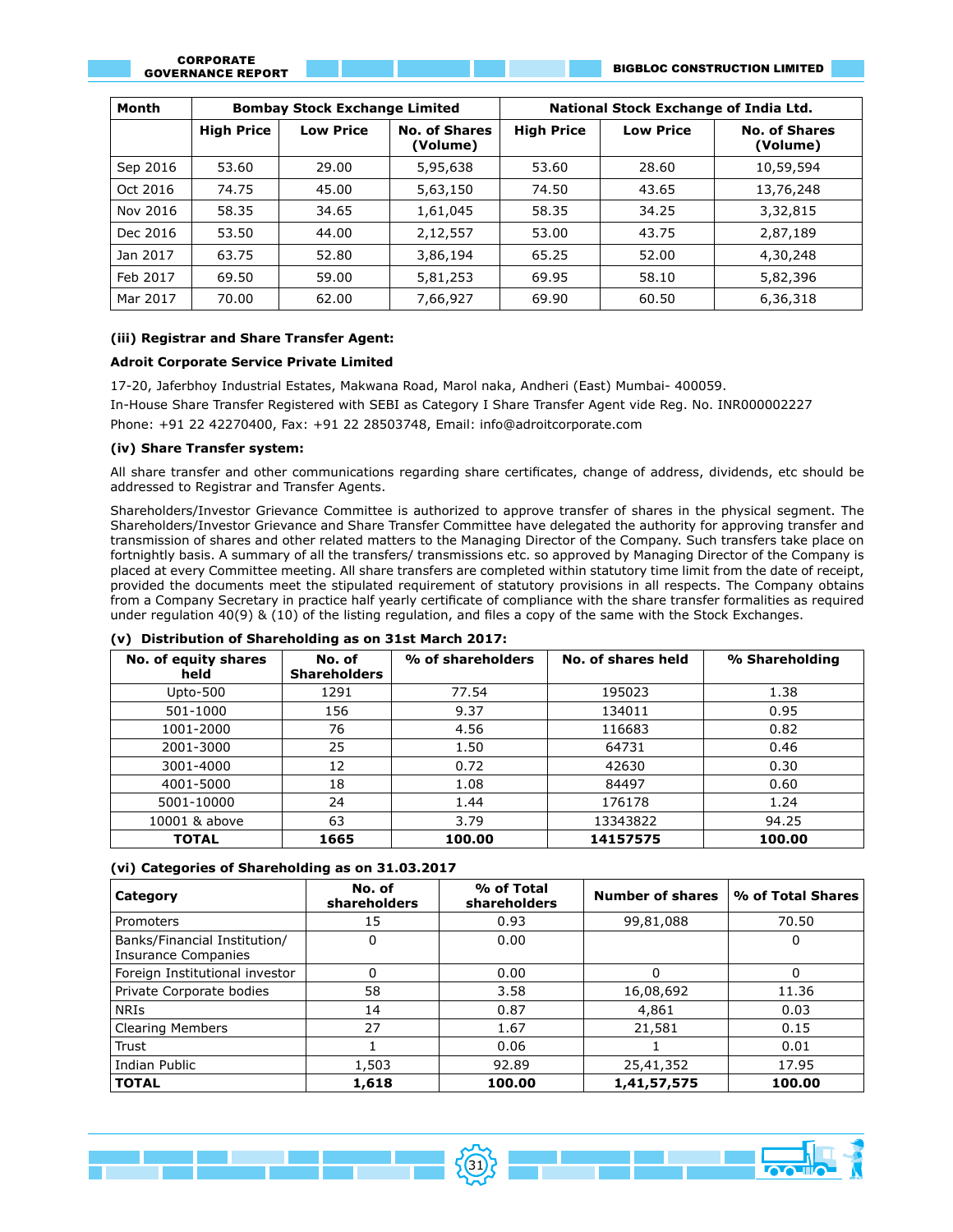#### **(vii) Dematerialization of Shares and Liquidity:**

About 99.73% of the Equity shares were in dematerialized form as on March 31, 2017. The equity shares of the Company are traded at BSE Limited (BSE) and National Stock Exchange of India Ltd. (NSE).

| Physical and Demat Shares as on 31st March, 2017 |                            |               |             |  |  |  |
|--------------------------------------------------|----------------------------|---------------|-------------|--|--|--|
|                                                  | <b>No. of Shareholders</b> | No. of Shares | % of Shares |  |  |  |
| Shares held by CDSL                              | 694                        | 37,33,833     | 26.37       |  |  |  |
| Shares held by NSDL                              | 904                        | 1,03,85,710   | 73.36       |  |  |  |
| <b>Physical Shares</b>                           | 67                         | 38,032        | 0.27        |  |  |  |
| <b>TOTAL</b>                                     | 1665                       | 1,41,57,575   | 100.00      |  |  |  |

#### **(viii) Outstanding GDRs/ADRs/Warrants or any Convertible Instrument, Conversion date and Likely impact on equity: Nil**

# **(ix) Commodity or foreign exchange risk and hedging activities :**

The Company has not made any commodity risk or hedging activities during the year under review

#### **(x) Plant Location : Umargaon Plant**

Survey No. 279/7, Paikee 1, 2, Manda Khatalwada Rd., Khatalwada, Umargaon, Dist. Valsad, (Gujarat) India

#### **(xi) Address of Correspondence**

**BIGBLOC CONSTRUCTION LIMITED:** A/601/B, International Trade Centre, Majura Gate, Ring Road, Surat 395002, Gujarat, Ph : +91-0261-2463261/62/63 Fax : +91-0261-2463264 Email : bigblockconstructionltd@gmail.com / cs\_anjana@nxtbloc.in,

Website: www.bigblocconstruction.com / www.nxtbloc.in

# **DECLARATION BY MANAGING DIRECTOR REGULATION 34(3) PART D OF THE SEBI LISTING REGULATIONS**

#### To, The Members **Bigbloc Construction Ltd.**

I hereby declare that all the Directors and the designated employees in the Senior Management of the Company have affirmed compliance with their respective codes for the financial year ended March 31, 2017.

> **For Bigbloc Construction Limited Naresh Saboo Managing Director**

**Place : Surat Date : 07.07.2017**

# **C.S. CERTIFICATE ON CORPORATE GOVERNANCE**

To, The Board of Directors, **Bigbloc Construction Limited**

I have examined the compliance of conditions of Corporate Governance by Bigbloc Construction Limited (the Company) for the year ended March 31, 2017, as stipulated in regulations 17 to 27, clauses (b) to (i) of sub-regulation (2) of regulation 46 and paragraph C, D and E of Schedule V of the SEBI (Listing Obligations and Disclosure Requirements) Regulations, 2015 ("Listing Regulations").

The compliance of conditions of Corporate Governance is the responsibility of the company's management. My examinations were limited to procedures and implementation thereof, adopted by the Company for ensuring the compliance of the conditions of Corporate Governance. It is neither an audit nor an expression of opinion on the financial statements of the Company.

In my opinion and to the best of my information and according to the explanations given to me, I certify that the Company has complied with the conditions of Corporate Governance as stipulated in the above-mentioned Listing Regulations.

I further state that such compliance is neither an assurance as to the future viability of the Company nor the efficiency or effectiveness with which the management has conducted the affairs of the Company.

 $5(32)$ 

**Dhiren R. Dave Company Secretary M. No. FCS 4889 C.P. No. 2496**

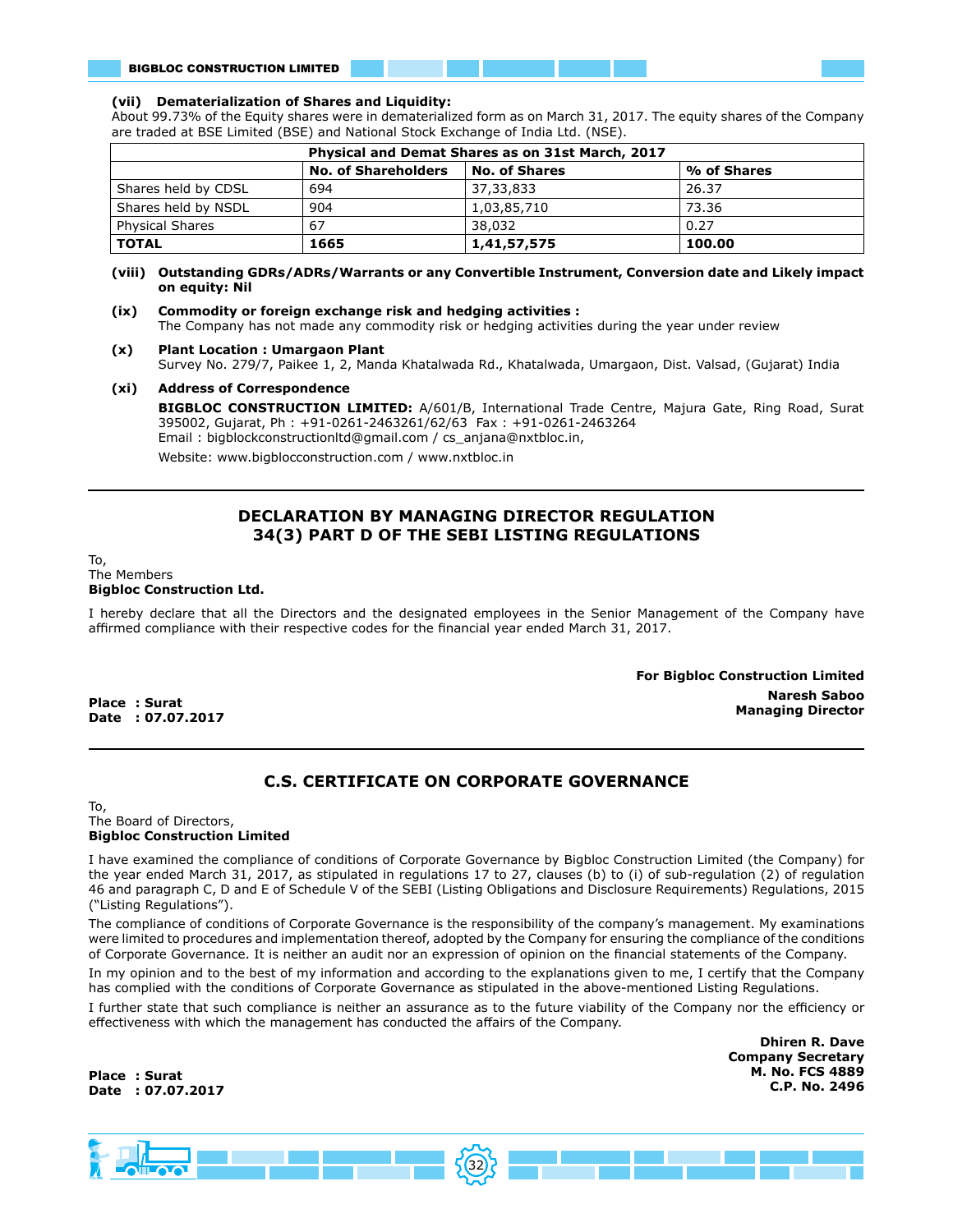# **CHIEF EXECUTIVE OFFICER (CEO) / CHIEF FINANCIAL OFFICER (CFO) CERTIFICATION**

#### To, The Board of Directors, **Bigbloc Construction Limited**

We have reviewed the financial statements and the cash flow statement for the financial year ended 31st March, 2017 and to the best of our knowledge and belief, we state that::

- I. These statements do not contain any materially untrue statement or omit any material fact or contain statements that may be misleading;
- II. These statements together present a true and fair view of the Company's affairs and are in compliance with existing accounting standards, applicable laws and regulations.
	- b) We further state that to the best of our knowledge and belief, there are no transactions entered into by the Company during the year, which are fraudulent, illegal or violative of the Company's code of conduct.
	- c) We hereby declare that all the members of the Board of Directors and Management Committee have confirmed compliance with the Code of Conduct as adopted by the Company.
	- d) We are responsible for establishing and maintaining internal controls and for evaluating the effectiveness of the same over the financial reporting of the Company and have disclosed to the Auditors and the Audit Committee, deficiencies in the design or operation of internal controls, if any, of which we are aware and the steps we have taken or propose to take to rectify these deficiencies.
	- e) We have indicated, based on our most recent evaluation, wherever applicable, to the Auditors and Audit Committee:
- I. Significant changes in accounting policies made during the year and that the same have been disclosed suitably in the notes to the financial statements; and
- II. Instances of significant fraud of which we have become aware and the involvement therein, if any, of the management or an employee having a significant role in the company's internal control system over financial reporting
- III. Significant changes in internal control over financial reporting during the year.

**Place : Surat Date : 07.07.2017**

**Naresh Saboo Managing Director DIN No. 00223350**

**Mohit Saboo CFO& Director DIN No. 02357431**

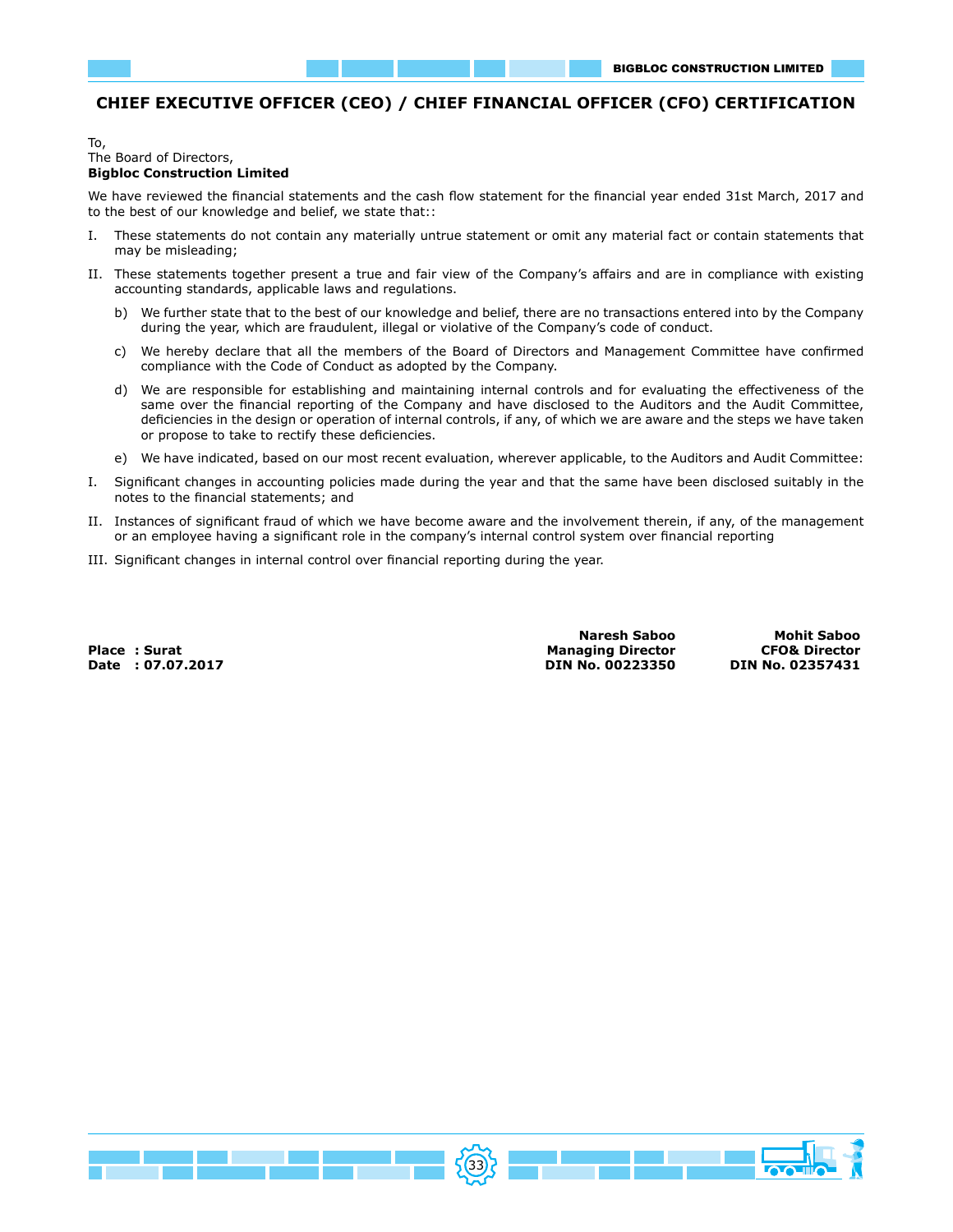# **MANAGEMENT DISCUSSION & ANALYSIS REPORT**

#### **MACROECONOMIC REVIEW**

Since the onset of global financial crisis, global economy is still struggling to revive and grow at a healthy rate. A large number of political and economic disturbances have been witnessed over the past one year, from uprisings in the Middle East, economic turmoil in Euro Area and Brexit. Volatility in commodity prices and general uncertainty has impacted business environment across the globe and recovery pace in both mature and emerging markets.

While the global economies continued to witness slow growth during the current year as well, the Indian economy on a macro basis stayed fairly robust. India's per capita income in real terms in 2016-17 also slowed to a growth pace of 5.7% to ₹ 82,296 (\$1,276) against 6.8% growth last year. India, however, was one of the faster growing large economies in the world, with a currency that performed better than most other emerging market currencies.

There was a significant upturn in commodity prices after a year of deflation. Consumer spending remained subdued during the early part of the year impacted by two years of drought. The gradual recovery of the market was temporarily impacted by adverse liquidity conditions post demonetisation and especially in the December quarter. The construction sector shrank 3.7% in the March quarter, compared with a 3.4% growth in the preceding quarter. The announcement that a real estate regulator will be appointed to ensure higher accountability in the sector may have also contributed to the slowdown.

The year was marked by two major domestic policy developments: passage of the Constitutional amendment which paved way for implementing the transformational Goods and Service Tax (GST), and the action to demonetize the ₹ 500 and ₹ 1,000 bank notes in the country. The GST will create a common Indian market, improve tax compliance and governance, and boost investment and growth. It is also a bold new experiment in the governance of India's cooperative federalism.

Your Company's performance for the year 2016-17 has to be viewed in the context of aforesaid economic and market environment.

#### **AAC (AUTO-CLAVE AERATED CONCRETE) BLOCKS BUSINESS**

#### **INDUSTRY STRUCTURE & DEVELOPMENT**

Infrastructure sector is a key driver for the Indian economy. The sector is highly responsible for propelling India's overall development and enjoys intense focus from Government for initiating policies that would ensure time-bound creation of world class infrastructure in the country. Mr Nitin Gadkari, Minister of Road Transport and Highways, and Shipping, has announced the government's target of ₹ 25 trillion (US\$ 376.53 billion) investment in infrastructure over a period of three years, which will include Rs 8 trillion (US\$ 120.49 billion) for developing 27 industrial clusters and an additional ₹ 5 trillion (US\$ 75.30 billion) for road, railway and port connectivity projects.

Infrastructure sector includes power, bridges, dams, roads and urban infrastructure development. In 2016, India jumped 19 places in World Bank's Logistics Performance Index (LPI) 2016, to rank 35th amongst 160 countries. A total of 6,604 km out of the 15,000 km of target set for national highways in 2016-17 has been constructed by the end of February 2017, according to the Minister of State for Road, Transport & Highways, Government of India.

- The Government of India is taking every possible initiative to boost the infrastructure sector. Some of the steps taken in the recent past are being discussed hereafter. In the Union Budget 2017-18, the Government of India has taken the following measures for the development of infrastructure.
	- Increased total infrastructure outlay and defense capital expenditure by 10 per cent and 20.6 per cent to ₹ 3,96,135 crore (US\$ 59.18 billion) and ₹ 86,488 crore (US\$ 13.1 billion) respectively, over FY17 revised estimate.
	- X Railway expenditure allocation has increased by 8 per cent to ₹ 1,31,000 crore (US\$ 19.58 billion) for laying down 3,500 km of railway lines in 2017-18.
	- **EXECUTE:** Affordable housing has been given infrastructure status.
	- X Lock-in period for long-term capital gains on land and buildings has been reduced from three to two yea₹
- l The Government of India has laid out a roadmap to complete 23 Priority-I projects by 2016-17, 31 Priority-II projects by 2017-18 and balance 45 Priority-III projects by December 2019 under the Prime Minister Krishi Sinchayee Yojana (PMKSY) and Accelerated Irrigation Benefits Programme (AIBP).
- l The Ministry Of Urban Development has approved investment of ₹ 2,863 crore (US\$ 433 million) in six states under the Atal Mission for Rejuvenation and Urban Transformation (AMRUT) scheme, for improving basic urban infrastructure over FY 2017-20.
- l Airports Authority of India (AAI) plans to increase its capital expenditure for 2017-18 by 25 per cent to ₹ 2,500 crore (US\$ 0.37 billion), primarily to expand capacity at 12 airports to accommodate increase air traffic, as per the Chairman of AAI.
- l The Government of India has earmarked ₹ 50,000 crore (US\$ 7.34 billion) to develop 100 smart cities across the country, etc.

#### **AAC INDUSTRY IN INDIA "AN ECO-FRIENDLY INITIATIVE FOR THE CONSTRUCTION INDUSTRY"**

AAC became much popular gradually all over the world. Now AAC is one of the most ideal and environment friendly building materials.

For environmentally conscious AAC Blocks means eco-friendly products and for those who occupy buildings built with AAC blocks it means better safety and lower energy costs for cooling or heating.

There is a central government gadget notification mandating government departments and CPWD to use 100% AAC Blocks in their all constructions directly or through contractor This factor will help the marketability of AAC product immensely. Fly Ash generated by a power plant should be provided free of cost to a consumer within a radius of 100 kms.

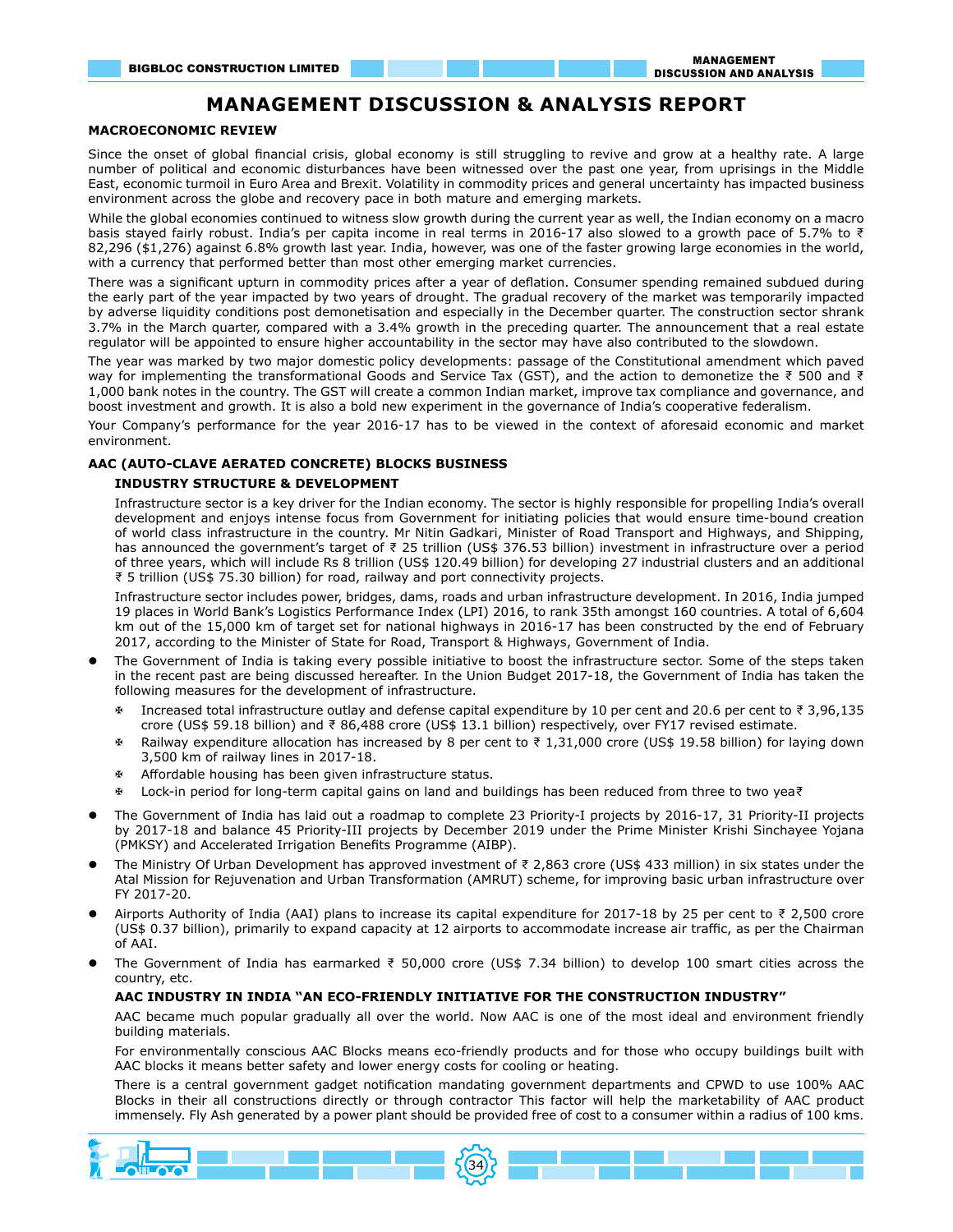**Government Thrust on Affordable Housing:** The government of India has taken many initiatives to make affordable housing scheme "Housing for All by 2022" a reality:

- l **Credit Linked Subsidy Scheme (CLSS) for MIG:** The Hon'ble Prime Minister of India, in his address to the Nation on 31st December, 2016 announced the government interest subsidy scheme for addressing the housing needs of the Middle Income Group (MIG) segment of society in view of the projected growth of urbanization in India and the consequent housing demands.
- l **Infrastructure Status given to Affordable Housing:** The Union Minister for Finance and Corporate Affairs, Shri Arun Jaitley while presenting the General Budget 2017-18 in Parliament said that affordable housing will now be given infrastructure status, which will enable these projects to avail the associated benefits. The National Housing Bank (NHB) will refinance individual housing loans of about ₹ 20,000 crore in 2017-18.
- l **Benefits to Affordable Housing Developers:** Infrastructure status to affordable housing will ensure easier access to institutional credit and help in reducing developers' cost of borrowing for affordable projects. The approval process for affordable projects will be simplified; it will create clear guidelines and increase transparency in the segment. Affordable housing promoters will also get more time for project completion. The deadline will increase to five years, up from the current three year
- l Construction developers should strictly follow eco-friendly development technologies. Many other initiatives were taken for affordable housing scheme, which will increase demand for our company's product.

GST has been implemented from 01st July, 2017 in India, completely overhauling the indirect tax regime. GST is set to improve ease of doing business in India and reducing tax burden by eliminating or integrating many of the tax codes. With the implementation of GST, flat 12% GST is leviable on your company's product, instead of Excise duty @ 12.5%, VAT/CST @ 2%-5% and Octroi @ 5.5%. Thus, GST has proven to be beneficial for your company, as the tax rate has been reduced from 20%-25% to flat 12% on final product.

Ministry of Civil Aviation (MOCA), GOI has given approval for the development of Greenfield airport at the Navi Mumbai and subsequently the State Cabinet, GOM has also approved the development of Navi Mumbai International Airport. This will lead to development of huge infrastructure in the area ranging from Ghodbunder to Lonavala. Thus, demand for AAC blocks is expected to rise in this region in near future.

#### **OPPORTUNITY & STRENGTH**

- **•** Reduction of GHG Emission or Earning of Carbon Credit
- **•** High Demand in Future as Green product
- **•** Conserves natural resources and decreases air pollution as well as Earthquake Resistance
- **•** Use of Fly ash Industrial Waste- as an ingredient of building material and No Generation of Waste in atmosphere.
- l Better Quality employment creation and Reduction of Dependence on fossil fuels.
- Demand for world-class infrastructure in India.
- "Make in India" initiative would demand good infrastructure specifically roads, railways, etc thus increase in demand for AAC blocks.
- l Government's "100 smart cities" initiative.
- l Higher budgetary allocation for infrastructure sector.
- Housing for all by 2022

#### **RISK AND CONCERN**

- l High transportation Cost
- l High Finance Cost and Investment cost
- Lack of entry barrier attracting new entrant into line of business

#### **BUSINESS OUTLOOK**

Your Company has Autoclaved Aerated Concrete (AAC) blocks manufacturing unit of capacity 300,000 m3/annum in Umargaon, Gujarat. Your Company's AAC Blocks are marketing in Brand Name of "NXTBLOC". The market Characteristic shows the demand for AAC Blocks as green product increase due to its various advantages like natural lightweight, earthquake and fire resistance attracts more customers in future. Sixty-Five percent of the AAC block by weight is fly ash, which is a by-product of coal combustion. Therefore, AAC makes productive use of recycled industrial wastage. It is also a raw material that is obtained at almost no cost.

The AAC Block industry is only viable if the manufacturing facilities are located within 250 kms from the client place/ construction. Our manufacturing facilities are strategically located at Umargaon, which caters to Mumbai, Pune & Surat where the major construction activities take place. Our current capacity to produce AAC stands at 3,00,000 m3/annum. Our plant can produce 35 truckloads/enough AAC blocks required for a 10 storey building in a day.

New Nargol port, which is just 6kms from our plant, is to be commissioned soon leading to savings in transportation costs. Additionally it will lead to increase in demand due to new industrial and commercial set ups, construction of ports will also require AAC blocks in huge quantity. As per research Mumbai and Bengaluru have been rated as the top real investment destinations in Asia.

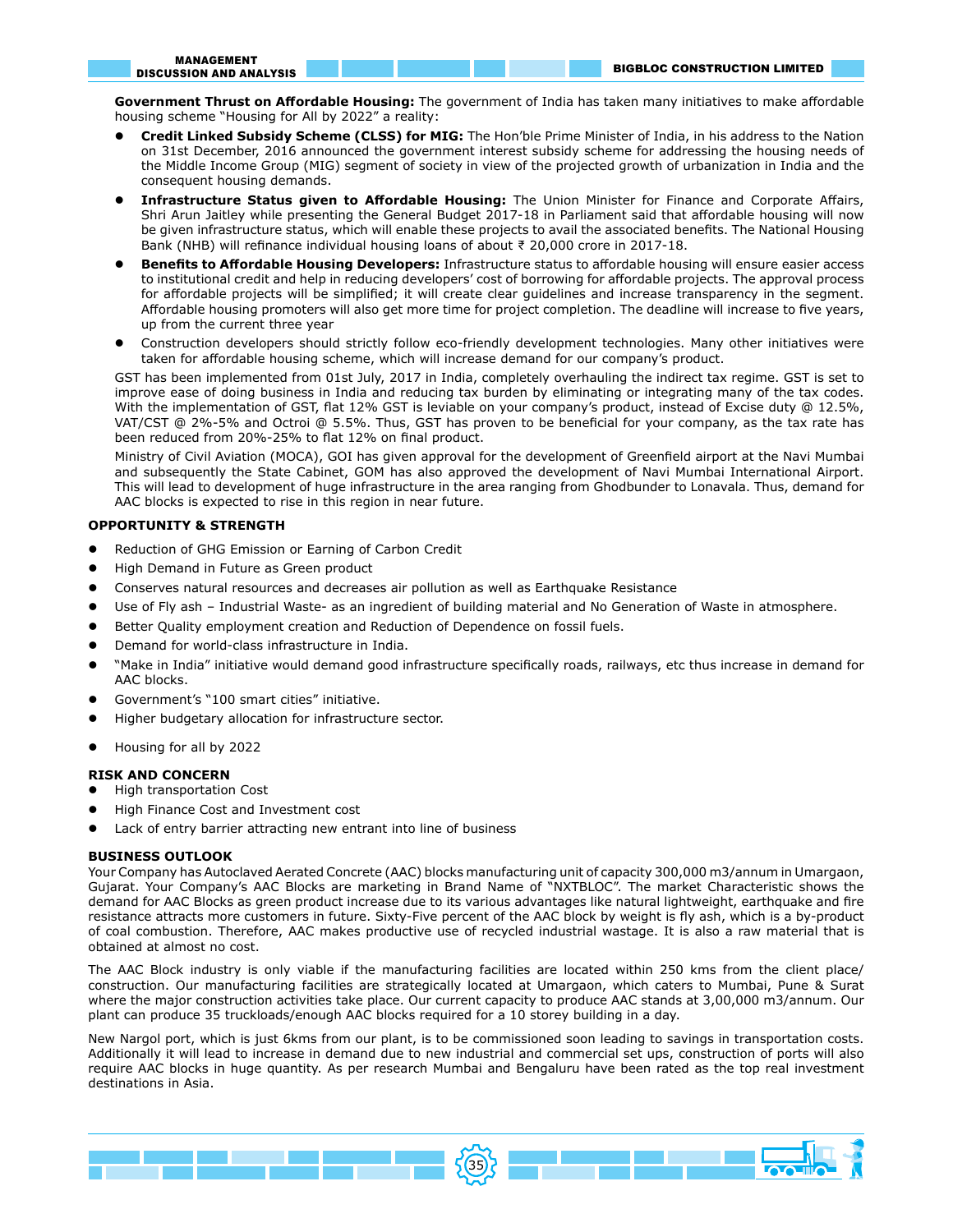MANAGEMENT DISCUSSION AND ANALYSIS

#### **COMPANY'S FINANCIAL PERFORMANCE**

|                                            |            | (₹ in Lakhs) |
|--------------------------------------------|------------|--------------|
| <b>PARTICULARS</b>                         | 31.03.2017 | 31.03.2016   |
| Net Sales                                  | 6,282.67   | 6035.48      |
| PBIDT                                      | 1,041.51   | 649.67       |
| <b>Finance Cost</b>                        | 321.91     | 351.44       |
| Depreciation                               | 244.40     | 228.06       |
| Profit before taxation & Exceptional items | 475.20     | 70.17        |
| Exceptional items                          | $- -$      | $- -$        |
| Tax Expense                                | 182.58     | 23.52        |
| Net profit                                 | 292.62     | 46.65        |
| Earning Per Shares                         | 2.07       | 0.33         |

#### **INTERNAL CONTROL SYSTEM AND THEIR ADEQUACY**

The Company has a proper and adequate internal control system to ensure that all assets are safeguarded and protected against loss from unauthorized use or disposition and those transactions are authorised, recorded and reported correctly. The internal control is exercised through documented policies, guidelines and procedures. It is supplemented by an extensive program of internal audits conducted by in house trained personnel. The audit observations and corrective action taken thereon are periodically reviewed by the audit committee to ensure effectiveness of the internal control system. The internal control is designed to ensure that the financial and other records are reliable for preparing financial statements and other data, and for maintaining accountability of persons.

#### **RISK MANAGEMENT**

Risk is inherent in all kinds of business and is an integral part of the textile business. In the normal course of business, a company is exposed to various risks like Credit risk, Market risk and Operational risk, besides other residual risks such as Liquidity risk, Interest rate risk, Regulation risk etc. With a view to efficiently manage such risks, your Company has put various risk management system and practices. Your Company aims at enhancing and maximizing shareholders value by achieving appropriate balance between risks and returns. The risk management strategy adopted by your Company is clearly based on a clear understanding of the risk and the level of the risk appetite and that is dependent on the willingness to take the risk in the normal course of business. Various committees operate within the broad policy framework to ensure and enhance the risk control and governance framework.

#### **HUMAN RESOURCES/ INDUSTRIAL RELATIONS**

The Company's HR philosophy is to establish and build a high performing organization, where each individual is motivated to perform to the fullest capacity: to contribute to developing and achieving individual excellence and departmental objectives and continuously improve performance to realize the full potential of our personnel. The Company is giving direct employment to 137 employees and worker Industrial relations are cordial and satisfactory.

#### **ENVIRONMENT, HEALTH AND SAFETY**

Your Company is fully committed to the safety, health and well-being of its employees and to minimizing the environmental impact on its business operations. A safe and healthy environment is maintained, and appropriate steps are taken with the object of minimizing the environmental impact on all processes and practices. The Company has a range of policies, including on quality, safety and health aspects to guide the employees work practices, actions and decisions. The Company strives to continuously improve the effectiveness of its policies and the employees are encouraged to contribute their mite in this direction. All employees are obliged to ensure that they fully understand all policies and do fully comply with the requirements.

#### *Disclaimer Statement*

The discussion contains forward-looking statements and reflects our current views with respect to future events and financial performance. Actual results may differ materially from those anticipated in these forward-looking statements. No representation is made on the accuracy and comprehensiveness through the same is based on sources believed to be reliable. Utmost care has been taken to ensure that the opinions expressed by us herein contain our view on the significant events having impact on the Company's operations but it is not exhaustive.

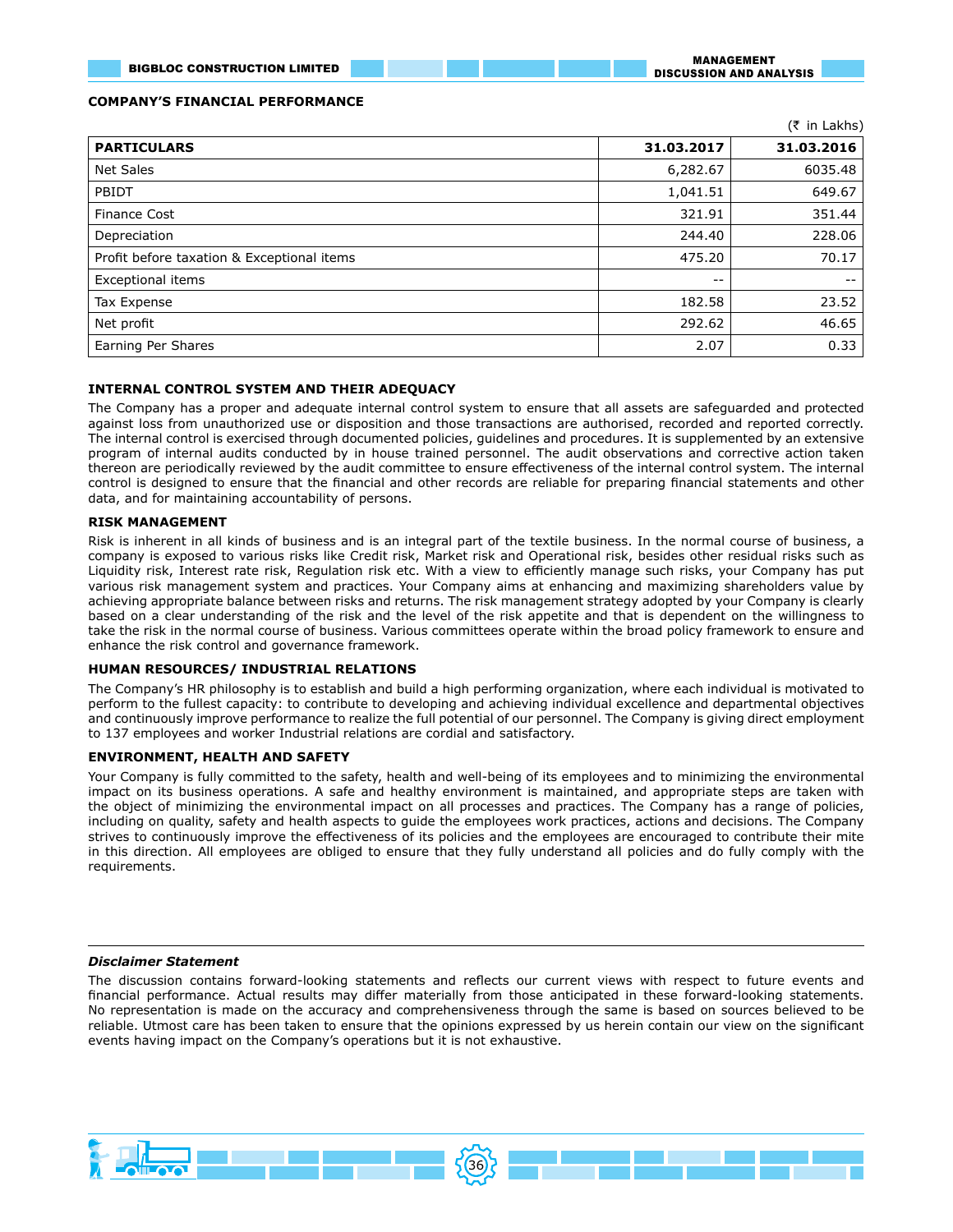# **INDEPENDENT AUDITOR'S REPORT**

To,

The Members of

# **BIGBLOC CONSTRUCTION LIMITED**

#### **Report of the Financial Statements**

We have audited the accompanying financial statements of Bigbloc Construction Limited ("the Company"), which comprise the balance sheet as at 31 March 2017, the statement of profit and loss and the cash flow statement for the year then ended, and a summary of significant accounting policies and other explanatory information.

#### **Management's Responsibility for the Financial Statements**

The Company's Board of Directors is responsible for the matters stated in Section 134(5) of the Companies Act, 2013 ("the Act") with respect to the preparation and presentation of these financial statements that give a true and fair view of the financial position, financial performance and cash flows of the Company in accordance with the accounting principles generally accepted in India, including the Accounting Standards specified under Section 133 of the Act, read with Rule 7 of the Companies (Accounts) Rules, 2014. This responsibility also includes maintenance of adequate accounting records in accordance with the provisions of the Act for safeguarding the assets of the Company and for preventing and detecting frauds and other irregularities; selection and application of appropriate accounting policies; making judgments and estimates that are reasonable and prudent; and design, implementation and maintenance of adequate internal financial controls, that were operating effectively for ensuring the accuracy and completeness of the accounting records, relevant to the preparation and presentation of the financial statements that give a true and fair view and are free from material misstatement, whether due to fraud or error.

#### **Auditor's Responsibility**

Our responsibility is to express an opinion on these financial statements based on our audit.

We have taken into account the provisions of the Act, the accounting and auditing standards and matters which are required to be included in the audit report under the provisions of the Act and the Rules made thereunder.

We conducted our audit in accordance with the Standards on Auditing specified under Section 143(10) of the Act. Those Standards require that we comply with ethical requirements and plan and perform the audit to obtain reasonable assurance about whether the financial statements are free from material misstatement.

An audit involves performing procedures to obtain audit evidence about the amounts and the disclosures in the financial statements. The procedures selected depend on the auditor's judgment, including the assessment of the risks of material misstatement of the financial statements, whether due to fraud or error. In making those risk assessments, the auditor considers internal financial control relevant to the Company's preparation of the financial statements that give a true and fair view in order to design audit procedures that are appropriate in the circumstances. An audit also includes evaluating the appropriateness of the accounting policies used and the reasonableness of the accounting estimates made by the Company's Directors, as well as evaluating the overall presentation of the financial statements.

We believe that the audit evidence we have obtained is sufficient and appropriate to provide a basis for our audit opinion on the financial statements.

#### **Basis of Qualified Opinion**

The company has not provided for Long Term Employee Benefits such as Gratuity and Leave Encashment on accrual basis but provides the same as and when they become due for payment. This method of accounting of Long Term Employee Benefits is in deviation with Accounting Standard-15 on Employee Benefits in respect of provision for Long Term Employee Benefit & Defined Benefit plans. As there is no actuarial report or basis of calculation available with the management of such long term employee benefits, the quantum of deviation cannot be determined. If the company had followed the method accounting as per AS – 15, then employee benefit expense would have increased and correspondingly long term provision would have also increased for such employee benefits.

#### **Opinion**

In our opinion and to the best of our information and according to the explanations given to us, except for the effects of matter described in the 'Basis of Qualified Opinion' Paragraph above, the aforesaid standalone financial statements give the information required by the Act in the manner so required and give a true and fair view in conformity with the accounting principles generally accepted in India, of the state of affairs of the Company as at 31st March 2017 and its profit and its cash flows for the year ended on that date.

#### **Report on Other Legal and Regulatory Requirements**

- 1. As required by the Companies (Auditor's Report) Order, 2016 ("the Order") issued by the Central Government of India in terms of sub-section (11) of section 143 of the Act, we give in the Annexure A, a statement on the matters specified in the paragraph 3 and 4 of the Order, to the extent applicable.
- 2. As required by Section 143(3) of the Act, we report that:
	- a) We have sought & obtained all the information and explanations which to the best of our knowledge and belief were necessary for the purposes of our audit.

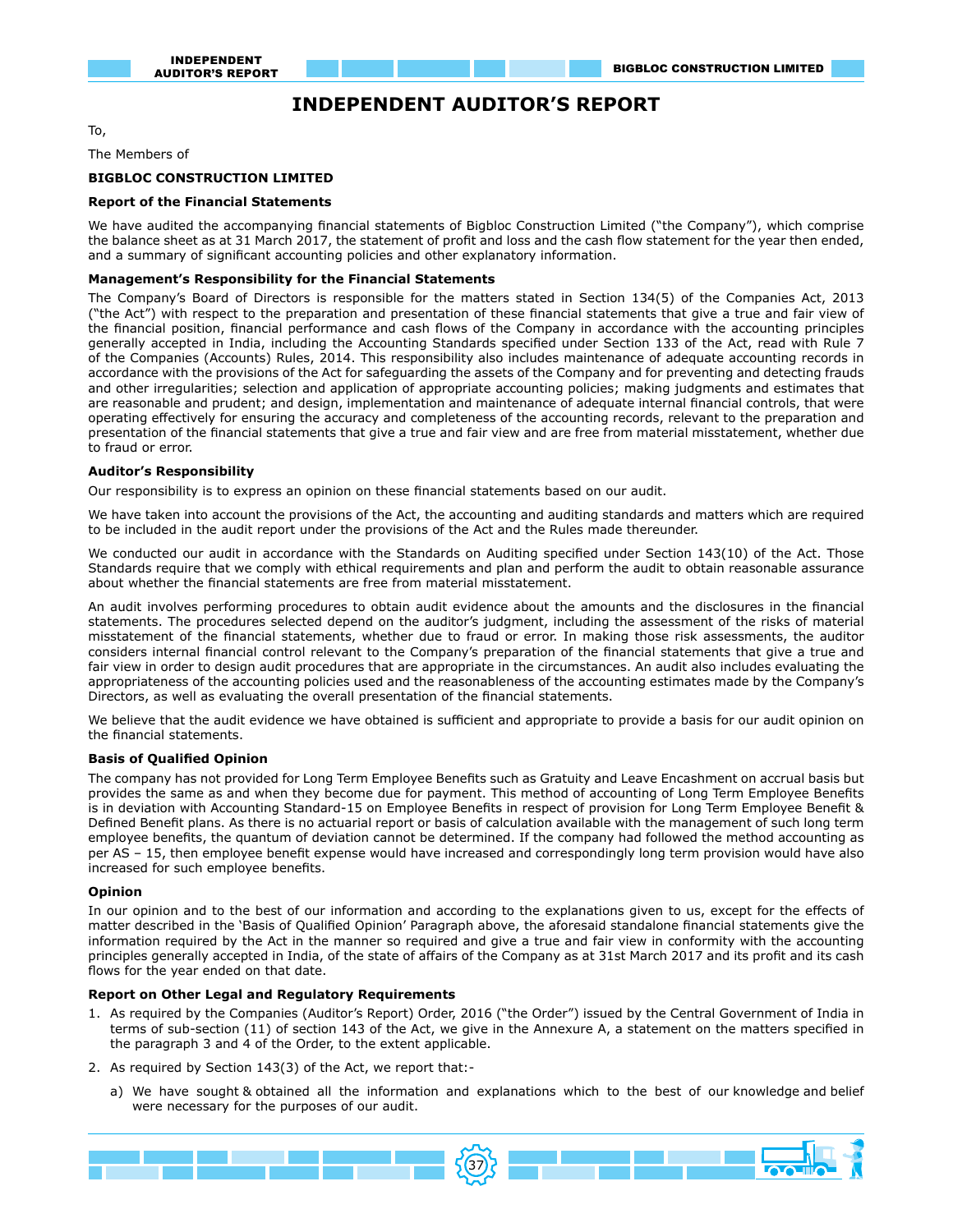- b) In our opinion proper books of accounts as required by law have been kept by the company so far as appears from our examination of such books.
- c) The Balance Sheet, Statement of Profit & Loss Account and cash flow statement dealt with by this report are in agreement with the books of account.
- d) In our opinion, the aforesaid standalone financial statements comply with the Accounting Standards specified under Section 133 of the Act, read with Rule 7 of the Companies (Accounts) Rules, 2014 except for Accounting Standard-15 on Employee Benefits in respect of provision for Long Term Employee Benefit & Defined Benefit plans.
- e) On the basis of the written representations received from the directors as on 31st March, 2017 and taken on record by the board of directors, none of the directors is disqualified as on 31st March, 2017 from being appointed as a directors in terms of section 164(2) of the Act.
- f) With respect to the adequacy of the internal financial controls over financial reporting of the Company and the operating effectiveness of such controls, refer to our separate report in "Annexure B"; and
- g) With respect to the other matters to be included in the Auditor's Report in accordance with Rule 11 of the Companies (Audit and Auditors) Rules, 2014, in our opinion and to the best of our information and according to the explanations given to us:
	- i. the Company has disclosed the impact of pending litigations on its financial position in its financial statements Refer Note 24 (i) to the financial statements;
	- ii. the Company did not have any long-term contracts including derivative contracts for which there were any material foreseeable losses;
	- iii. there were no amounts which were required to be transferred to the Investor Education and Protection Fund by the Company.
	- iv. The company has provided requisite disclosures in its financial statements as to holdings as well as dealings in Specified Bank Notes during the period from 8th November, 2016 to 30th December, 2016. Based on audit procedures and relying on the management representation, we report that the disclosures are in accordance with the books of accounts maintained by the Company (Refer Note 34 to the financial statements).

 **For RKM & CO. Chartered Accountants Firm Registration No.: 108553W** 

> **(Ramesh Kumar Malpani) Partner Membership No. 33840**

**Place : Surat Date : 17th May, 2017**

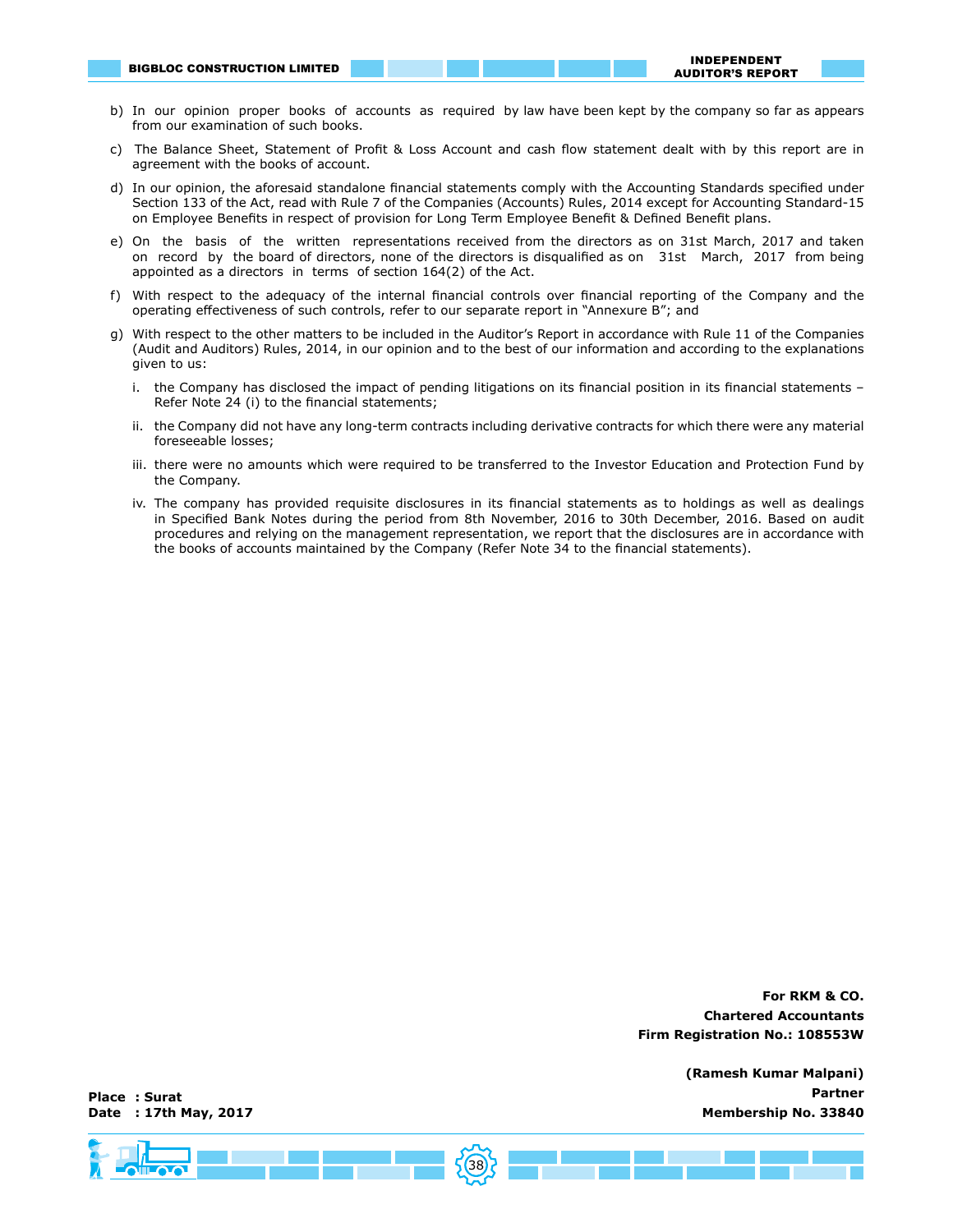# **Annexure "A" to the Independent Auditor's Report of Even date on the Financial Statements of Bigbloc Construction Limited for year ended on 31st March, 2017**

#### **(Referred to in Paragraph '1' under "Report on Other Legal and Regulatory Requirements' of our report of even date)**

- i. (a) The Company has maintained proper records showing full particulars including quantitative details and situation of fixed assets.
	- (b) The Company has a regular programme of physical verification of its fixed assets by which fixed assets are verified at reasonable intervals. In accordance with this programme, certain fixed assets were verified during the year and no material discrepancies were noticed on such verification.
	- (c) The immovable properties are vested in the company in pursuance of Scheme of Arrangement (De-merger) of AAC Block Division of Mohit Industries Limited in the company. Though the scheme has become effective and according to order of the Gujarat High Court the immovable properties are vested in the company, however, the procedure of the transfer of titles in name of the company is pending as on date of audit report.
- ii. Physical verification of inventory has been conducted by the management at reasonable intervals. The company has not maintained quantitative records of purchase and consumption of Flyash (which is one of main Raw Materials), Stores & Spares and Other Consumable items. In the absence of such records, it is not possible to ascertain the discrepancy, if any, on such physical verification.
- iv. In our opinion and according to the information and explanations given to us, the Company has complied with the provisions of section 185 and 186 of the Act, with respect to the loans and investments made.
- v. According to information & explanation given to us, the company has not accepted any deposits.
- vii. (a) According to the information and explanations given to us and on the basis of our examination of the records of the Company, amounts deducted/ accrued in the books of account in respect of undisputed statutory dues including provident fund, income–tax, sales tax, value added tax, duty of customs, duty of excise, cess and other material statutory dues (except service tax and dividend distribution tax) have generally been regularly deposited during the year by the Company with the appropriate authorities. The company has not deducted employees' state insurance and thus question of payment does not arise. However, there has been delay in depositing the service tax and dividend distribution tax by the company.

According to the information and explanation given to us, no undisputed outstanding amounts in respect of provident fund, income tax, sales tax, duty of customs, duty of excise, value added tax, cess were in arrears, as at 31st March, 2017 for a period of more than six months from the date they became payable. However, undisputed service tax outstanding of ₹ 26.87 Lakhs were in arrears as at 31st March, 2017 for period of more than six months from the date they became payable.

- (b) According to the information and explanation given to us, there are no dues of income tax, sales tax, service tax, duty of customs, duty of excise, value added tax, cess, which have not been deposited on account of any dispute.
- viii. In our opinion and according to the information and explanations given to us, the company has not defaulted in repayment of loans or borrowing to the financial institutions, banks or government. As explained to us, no debenture has been issued by the company.
- ix. The Company did not raise any money by way of initial public offer or further public offer (including debt instruments). According to information and explanations given to us, we are of the opinion that the term loans have been applied for the purposes for which they were raised.
- x. According to the information and explanations given to us, no fraud by the Company or on the Company by its officers or employees has been noticed or reported during the course of our audit.
- xi. According to the information and explanations give to us and based on our examination of the records of the Company, the Company has paid/provided for managerial remuneration in accordance with the requisite approvals mandated by the provisions of section 197 read with Schedule V to the Act.
- xii. In our opinion and according to the information and explanations given to us, the Company is not a nidhi company. Accordingly, paragraph 3(xii) of the Order is not applicable.
- xiii. According to the information and explanations given to us and based on our examination of the records of the Company, transactions with the related parties are in compliance with sections 177 and 188 of the Act where applicable and details of such transactions have been disclosed in the financial statements as required by the applicable accounting standards.
- xiv. According to the information and explanations give to us and based on our examination of the records of the Company, the Company has not made any preferential allotment or private placement of shares or fully or partly convertible debentures during the year.
- xv. According to the information and explanations given to us and based on our examination of the records of the Company, the Company has not entered into non–cash transactions with directors or persons connected with him. Accordingly, paragraph  $3(xv)$  of the Order is not applicable.
- xvi. The Company is not required to be registered under section 45–IA of the Reserve Bank of India Act 1934.

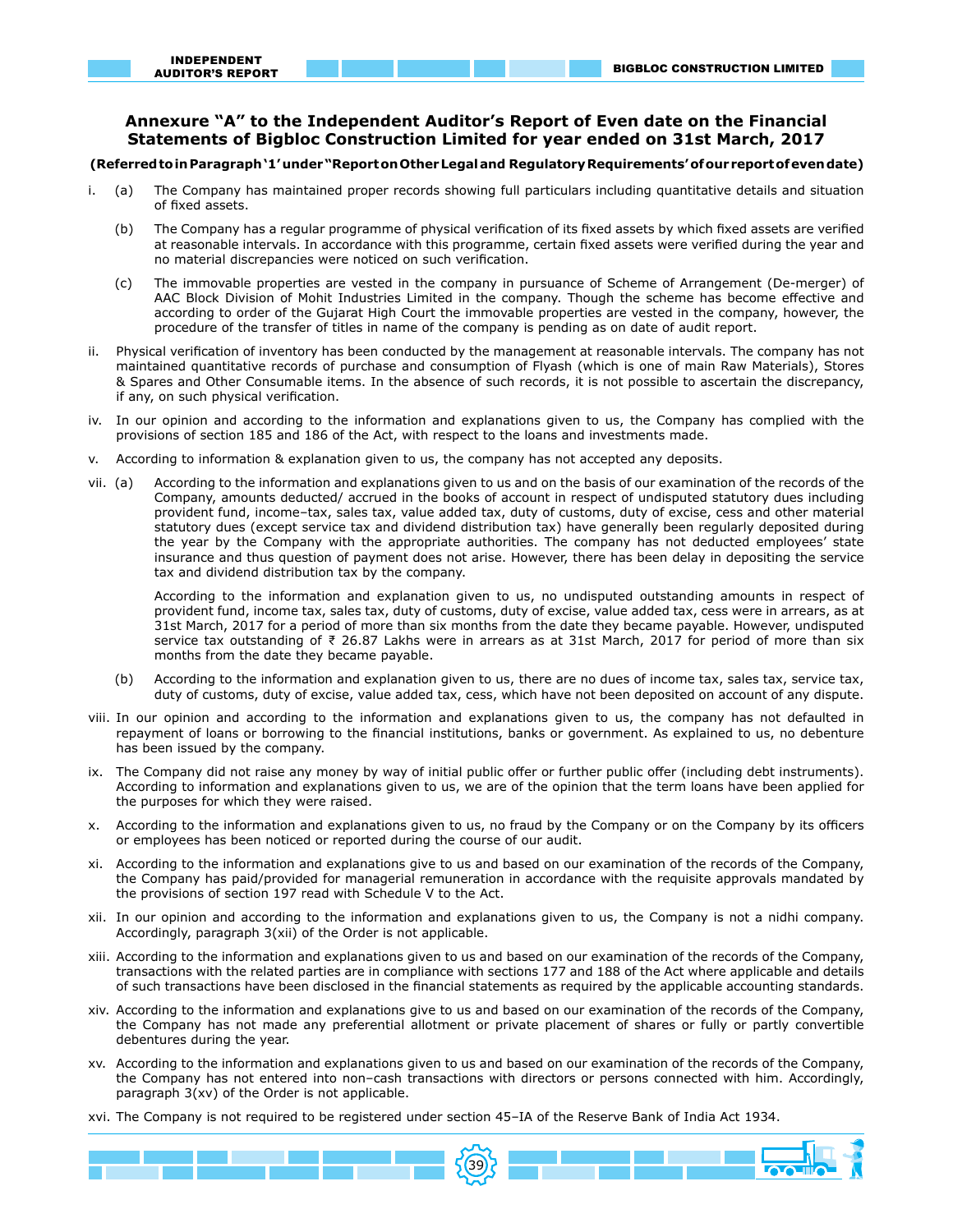# **Annexure "B" to the Independent Auditor's Report of Even date on the Financial Statements of Bigbloc Construction Limited for year ended on 31st March, 2017**

#### **Report on the Internal Financial Controls under Clause (i) of Sub-section 3 of Section 143 of the Companies Act, 2013 ("the Act")**

We have audited the internal financial controls over financial reporting of Bigbloc Construction Limited ("the Company") as of 31 March 2017 in conjunction with our audit of financial statements of the Company for the year ended on that date.

#### **Management's Responsibility for Internal Financial Controls**

The Company's management is responsible for establishing and maintaining internal financial controls based on the internal control over financial reporting criteria established by the Company considering the essential components of internal control stated in the Guidance Note on Audit of Internal Financial Controls over Financial Reporting issued by the Institute of Chartered Accountants of India ('ICAI'). These responsibilities include the design, implementation and maintenance of adequate internal financial controls that were operating effectively for ensuring the orderly and efficient conduct of its business, including adherence to company's policies, the safeguarding of its assets, the prevention and detection of frauds and errors, the accuracy and completeness of the accounting records, and the timely preparation of reliable financial information, as required under the Companies Act, 2013.

#### **Auditors' Responsibility**

Our responsibility is to express an opinion on the Company's internal financial controls over financial reporting based on our audit. We conducted our audit in accordance with the Guidance Note on Audit of Internal Financial Controls over Financial Reporting (the "Guidance Note") and the Standards on Auditing, issued by ICAI and deemed to be prescribed under section 143(10) of the Companies Act, 2013, to the extent applicable to an audit of internal financial controls, both applicable to an audit of Internal Financial Controls and, both issued by the Institute of Chartered Accountants of India. Those Standards and the Guidance Note require that we comply with ethical requirements and plan and perform the audit to obtain reasonable assurance about whether adequate internal financial controls over financial reporting was established and maintained and if such controls operated effectively in all material respects.

Our audit involves performing procedures to obtain audit evidence about the adequacy of the internal financial controls system over financial reporting and their operating effectiveness. Our audit of internal financial controls over financial reporting included obtaining an understanding of internal financial controls over financial reporting, assessing the risk that a material weakness exists, and testing and evaluating the design and operating effectiveness of internal control based on the assessed risk. The procedures selected depend on the auditor's judgment, including the assessment of the risks of material misstatement of the financial statements, whether due to fraud or error.

We believe that the audit evidence we have obtained is sufficient and appropriate to provide a basis for our Qualified opinion on the Company's internal financial controls system over financial reporting.

#### **Meaning of Internal Financial Controls over Financial Reporting**

A company's internal financial control over financial reporting is a process designed to provide reasonable assurance regarding the reliability of financial reporting and the preparation of financial statements for external purposes in accordance with generally accepted accounting principles. A company's internal financial control over financial reporting includes those policies and procedures that (1) pertain to the maintenance of records that, in reasonable detail, accurately and fairly reflect the transactions and dispositions of the assets of the company; (2) provide reasonable assurance that transactions are recorded as necessary to permit preparation of financial statements in accordance with generally accepted accounting principles, and that receipts and expenditures of the company are being made only in accordance with authorisations of management and directors of the company; and (3) provide reasonable assurance regarding prevention or timely detection of unauthorised acquisition, use, or disposition of the company's assets that could have a material effect on the financial statements.

#### **Inherent Limitations of Internal Financial Controls Over Financial Reporting**

Because of the inherent limitations of internal financial controls over financial reporting, including the possibility of collusion or improper management override of controls, material misstatements due to error or fraud may occur and not be detected. Also, projections of any evaluation of the internal financial controls over financial reporting to future periods are subject to the risk that the internal financial control over financial reporting may become inadequate because of changes in conditions, or that the degree of compliance with the policies or procedures may deteriorate.

#### **Opinion**

According to the information and explanations given us and based on our audit, the following material weakness has been identified as at March 31, 2017:

i) The Company did not have an appropriate internal control system for inventory with regard to purchase and consumption of Flyash (which is one of main Raw Materials), Stores & Spares and other consumables. The physical verification of inventory is carried out by the management at reasonable interval but quantitative records of inventory of purchase and consumption of Flyash, Stores & Spares and other consumables are not maintained by the company. This could potentially result in discrepancy in inventory not prevented or detected in timely manner.

A 'material weakness' is a deficiency, or a combination of deficiencies, in internal financial control over financial reporting, such that there is a reasonable possibility that a material misstatement of the company's annual or interim financial statements will not be prevented or detected on a timely basis.

In our opinion, considering the nature of business, size of operation and organizational structure of the entity, except for possible effects of the material weakness described above on the achievement of the objectives of the control criteria, the Company has maintained, in all material respects, adequate internal financial controls over financial reporting and such internal financial controls over financial reporting were operating effectively as of March 31, 2017, based on the internal control over financial reporting criteria established by the Company considering the essential components of internal control stated in the Guidance Note on Audit of Internal Financial Controls Over Financial Reporting issued by the Institute of Chartered Accountants of India.

We have considered the material weakness identified and reported above in determining the nature, timing, and extent of audit tests applied in our audit of the March 31, 2017 financial statements of the Company, and the material weakness does not affect our opinion on the financial statements of the Company.

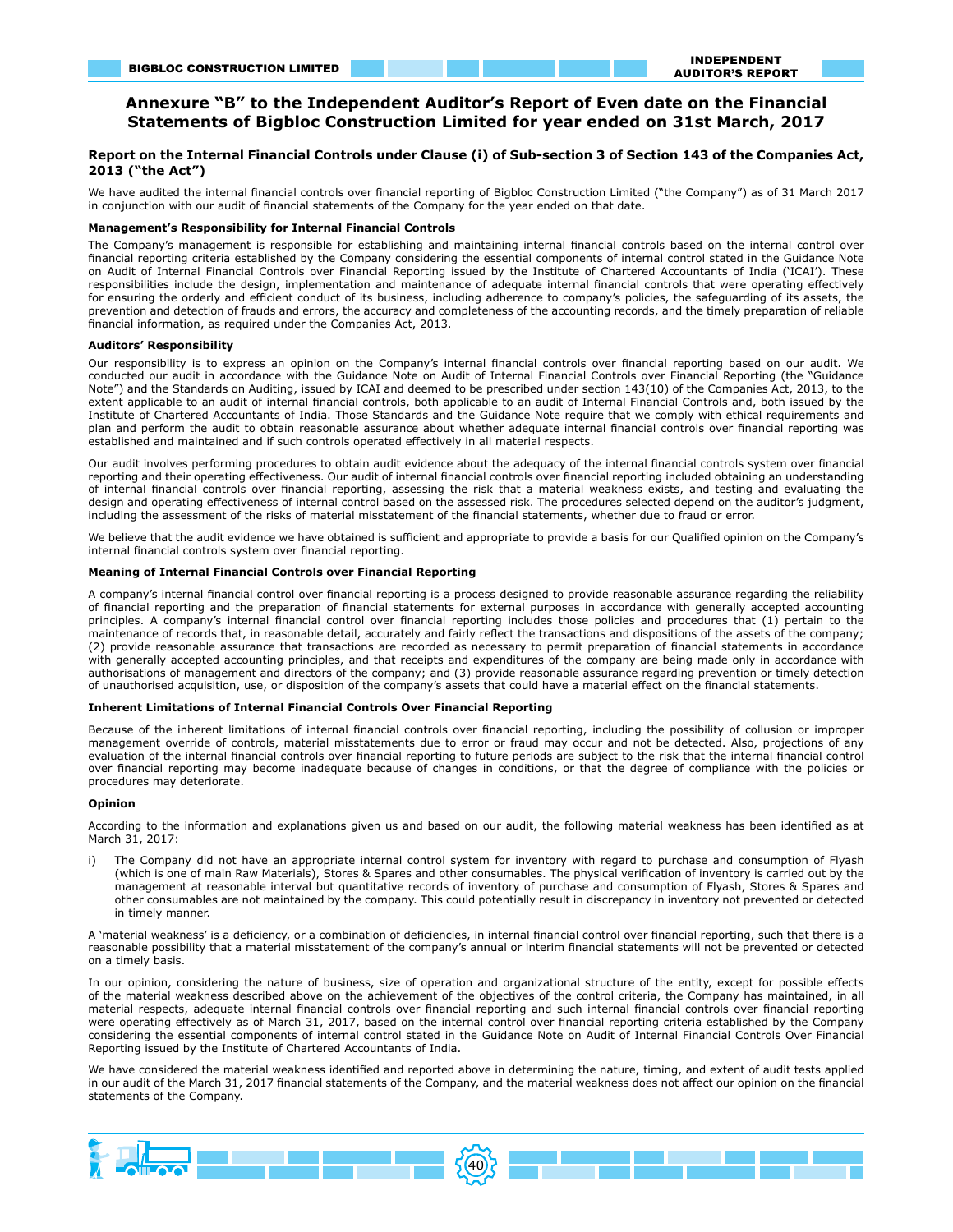# **Balance Sheet as at 31st March, 2017**

|              |                         |                                                                |                  |                         |                                          | (Amount in ₹)                         |
|--------------|-------------------------|----------------------------------------------------------------|------------------|-------------------------|------------------------------------------|---------------------------------------|
|              |                         | <b>Particulars</b>                                             |                  | <b>Note</b><br>No.      | <b>Figures as at</b><br>31st March, 2017 | Figures as at 31st<br>March, 2016     |
| I            |                         | <b>EQUITIES &amp; LIABILITIES</b>                              |                  |                         |                                          |                                       |
| 1            |                         | Shareholders' funds                                            |                  |                         |                                          |                                       |
|              | (a)                     | Share Capital                                                  |                  | $\overline{\mathbf{2}}$ | 14, 15, 75, 750                          | 7,00,000                              |
|              | (b)                     | Reserves & Surplus                                             |                  | 3                       | 8,82,33,667                              | 87,25,687                             |
|              | (c)                     | Share Capital & Premium pending allotment                      |                  |                         |                                          | 19,96,42,750                          |
|              |                         |                                                                | <b>Sub-Total</b> |                         | 22,98,09,417                             | 20,90,68,437                          |
| $\mathbf{2}$ |                         | <b>Non- Current Liabilities</b>                                |                  |                         |                                          |                                       |
|              | (a)                     | Long Term Borrowings                                           |                  | 4                       | 13,57,63,542                             | 12,79,77,613                          |
|              | (b)                     | Other Non-Current Liabilities                                  |                  | 5                       | 5,00,000                                 | 5,00,000                              |
|              | (c)                     | Deferred Tax Liability                                         |                  |                         | 3,69,01,297                              | 3,28,18,667                           |
|              |                         |                                                                | Sub-Total        |                         | 17,31,64,839                             | 16,12,96,280                          |
| 3            |                         | <b>Current Liabilities</b>                                     |                  |                         |                                          |                                       |
|              | (a)                     | Short Term Borrowings                                          |                  | 6                       | 10,85,22,120                             | 11,13,65,249                          |
|              | (b)                     | <b>Trade Payables</b>                                          |                  | 7                       | 8,05,88,241                              | 6,43,23,092                           |
|              | (c)                     | <b>Other Current Liabilities</b>                               |                  | 8                       | 5,74,43,429                              | 5,41,36,578                           |
|              | (d)                     | <b>Short Term Provisions</b>                                   |                  | 9                       | 1,70,75,530                              | 47,45,045                             |
|              |                         |                                                                | Sub-Total        |                         | 26,36,29,321                             | 23,45,69,964                          |
|              |                         |                                                                | <b>TOTAL</b>     |                         | 66,66,03,578                             | 60,49,34,681                          |
| П.           | <b>ASSETS</b>           |                                                                |                  |                         |                                          |                                       |
| 1            |                         | <b>Non-Current Assets</b>                                      |                  |                         |                                          |                                       |
|              | (a)                     | <b>Fixed Assets</b>                                            |                  |                         |                                          |                                       |
|              |                         | (i) Tangible & Intangible Assets                               |                  | 10                      | 38,10,85,765                             | 36,00,48,925                          |
|              |                         | (ii) Capital Work In Progress                                  |                  |                         | 42,85,463                                | 16,60,188                             |
|              |                         |                                                                |                  |                         | 38,53,71,228                             | 36,17,09,113                          |
|              | (b)                     | Long Term Loans & Advances                                     |                  | 11                      | 99,21,308                                | 40,46,116                             |
|              | (c)                     | <b>Other Non-current Assets</b>                                | Sub-Total        | 12                      | 39,52,92,536                             | 12, 12, 788<br>36,69,68,017           |
|              |                         |                                                                |                  |                         |                                          |                                       |
| $\mathbf{z}$ |                         | <b>Current Assets</b>                                          |                  |                         |                                          |                                       |
|              |                         | (a) Inventories                                                |                  | 13                      | 4,71,14,782                              | 4,29,45,621                           |
|              |                         | (b) Trade Receivables                                          |                  | 14                      | 19,99,29,477                             | 17,45,67,078                          |
|              |                         | (c) Cash & Bank Balances                                       |                  | 15                      | 92,66,893                                | 76,34,552                             |
|              |                         | (d) Short Term Loans & Advances                                |                  | 16                      | 1,49,99,889                              | 1,28,19,412                           |
|              |                         |                                                                | Sub-Total        |                         | 27, 13, 11, 041                          | 23,79,66,663                          |
|              |                         |                                                                | <b>TOTAL</b>     |                         | 66,66,03,578                             | 60,49,34,681                          |
|              |                         | <b>Statement of Accounting Policies</b>                        |                  | 1                       |                                          |                                       |
|              |                         | <b>Notes Forming Part of Financial Statements</b>              |                  | $2 - 34$                |                                          |                                       |
|              |                         | As per our Audit Report Attached                               |                  |                         |                                          | For & On Behalf of Board of Directors |
|              |                         | For RKM & CO.                                                  |                  |                         |                                          | Chairman                              |
|              |                         | <b>Chartered Accountants</b><br>Firm Registration No.: 108553W |                  |                         | Narayan Saboo                            |                                       |
|              |                         |                                                                |                  |                         | <b>Naresh Saboo</b>                      | Managing Director                     |
|              |                         | (Ramesh Kumar Malpani)                                         |                  |                         | <b>Mohit Saboo</b>                       | Director & CFO                        |
|              | Partner<br>M. No. 33840 |                                                                |                  |                         | Anjana Sanghavi                          | Company Secretary                     |
|              | Place: Surat            |                                                                |                  |                         | Place : Surat                            |                                       |
|              |                         | Date: 17th May, 2017                                           |                  |                         | Date: 17th May, 2017                     |                                       |
|              |                         |                                                                |                  |                         |                                          |                                       |
|              |                         |                                                                |                  |                         |                                          |                                       |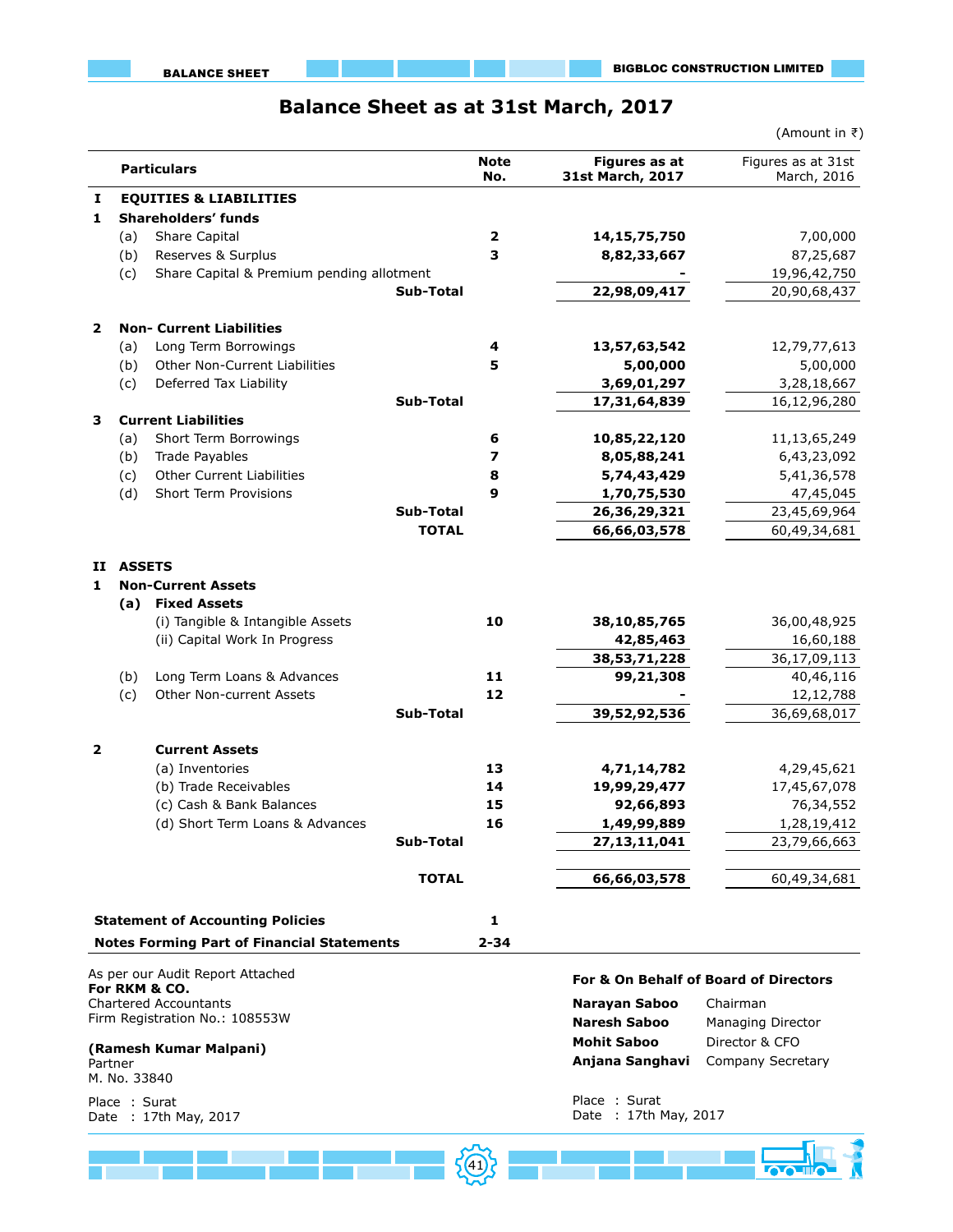# **Statement of Profit & Loss Account for the year ended 31st March, 2017**

|      |                                                   |          |                                                       | (Amount in ₹)                                  |
|------|---------------------------------------------------|----------|-------------------------------------------------------|------------------------------------------------|
|      | <b>Particulars</b>                                | Note No. | <b>Figures for the</b><br>year ended on<br>31-03-2017 | Figures for the<br>year ended on<br>31-03-2016 |
|      |                                                   |          |                                                       |                                                |
| I.   | <b>Revenue from Operations</b>                    | 17       | 68,63,16,206                                          | 66,15,07,387                                   |
|      | Less:-Excise Duty                                 |          | 5,80,49,672                                           | 5,79,59,083                                    |
|      | <b>Revenue from Operations (net)</b>              |          | 62,82,66,534                                          | 60,35,48,304                                   |
| II.  | <b>Other Income</b>                               | 18       | 4,86,670                                              | 9,58,201                                       |
| III. | <b>Total Revenue (I+II)</b>                       |          | 62,87,53,204                                          | 60,45,06,505                                   |
| IV.  | <b>Expenses</b>                                   |          |                                                       |                                                |
|      | <b>Raw Material Consumed</b>                      | 19       | 13,43,81,786                                          | 17,09,65,379                                   |
|      | Purchase of Traded Goods                          |          | 61,29,237                                             | 3,49,140                                       |
|      | Changes in Inventories of Finished Goods          |          |                                                       |                                                |
|      | & Work in Progress                                | 23       | 89,56,857                                             | 68,54,789                                      |
|      | <b>Employee Benefit Expenses</b>                  | 20       | 7,26,03,317                                           | 6,53,24,769                                    |
|      | <b>Finance Costs</b>                              | 21       | 3,21,91,018                                           | 3,51,44,344                                    |
|      | Depreciation & Amortization                       | 10       | 2,44,40,549                                           | 2,28,05,653                                    |
|      | Other Expenses                                    | 22       | 30,25,31,138                                          | 29,60,45,441                                   |
|      | <b>Total Expenses</b>                             |          | 58,12,33,902                                          | 59,74,89,514                                   |
| V.   | Profit / (Loss) Before Tax                        |          | 4,75,19,302                                           | 70,16,991                                      |
| VI.  | <b>Tax Expenses</b>                               |          |                                                       |                                                |
|      | (1) Current Tax                                   |          | 1,28,15,599                                           | 13,37,100                                      |
|      | (2) Income Tax For Earlier Years                  |          | 1,47,442                                              |                                                |
|      | Less: - MAT Credit Entitlement                    |          | (12, 12, 788)                                         | 12,12,788                                      |
|      | Net Current Tax                                   |          | 1,41,75,829                                           | 1,24,312                                       |
|      | (3) Deferred Tax                                  |          | 40,82,630                                             | 22, 27, 235                                    |
|      | <b>Sub-Total</b>                                  |          | 1,82,58,459                                           | 23,51,547                                      |
|      | VII. Profit / (Loss) for the Period (After Tax)   |          | 2,92,60,843                                           | 46,65,444                                      |
|      | VIII. Earnings Per Share (Basic & Diluted)        | 32       | 2.07                                                  | 0.33                                           |
|      | <b>Statement of Accounting Policies</b>           | 1        |                                                       |                                                |
|      | <b>Notes Forming Part of Financial Statements</b> | 2 to 34  |                                                       |                                                |

As per our Audit Report Attached **For RKM & CO.** Chartered Accountants Firm Registration No.: 108553W

# **(Ramesh Kumar Malpani)**

Partner M. No. 33840

Place : Surat Date : 17th May, 2017

#### **For & On Behalf of Board of Directors**

| Narayan Saboo       | Chairman                 |  |  |
|---------------------|--------------------------|--|--|
| <b>Naresh Saboo</b> | <b>Managing Director</b> |  |  |
| <b>Mohit Saboo</b>  | Director & CFO           |  |  |
| Anjana Sanghavi     | Company Secretary        |  |  |

Place : Surat Date : 17th May, 2017

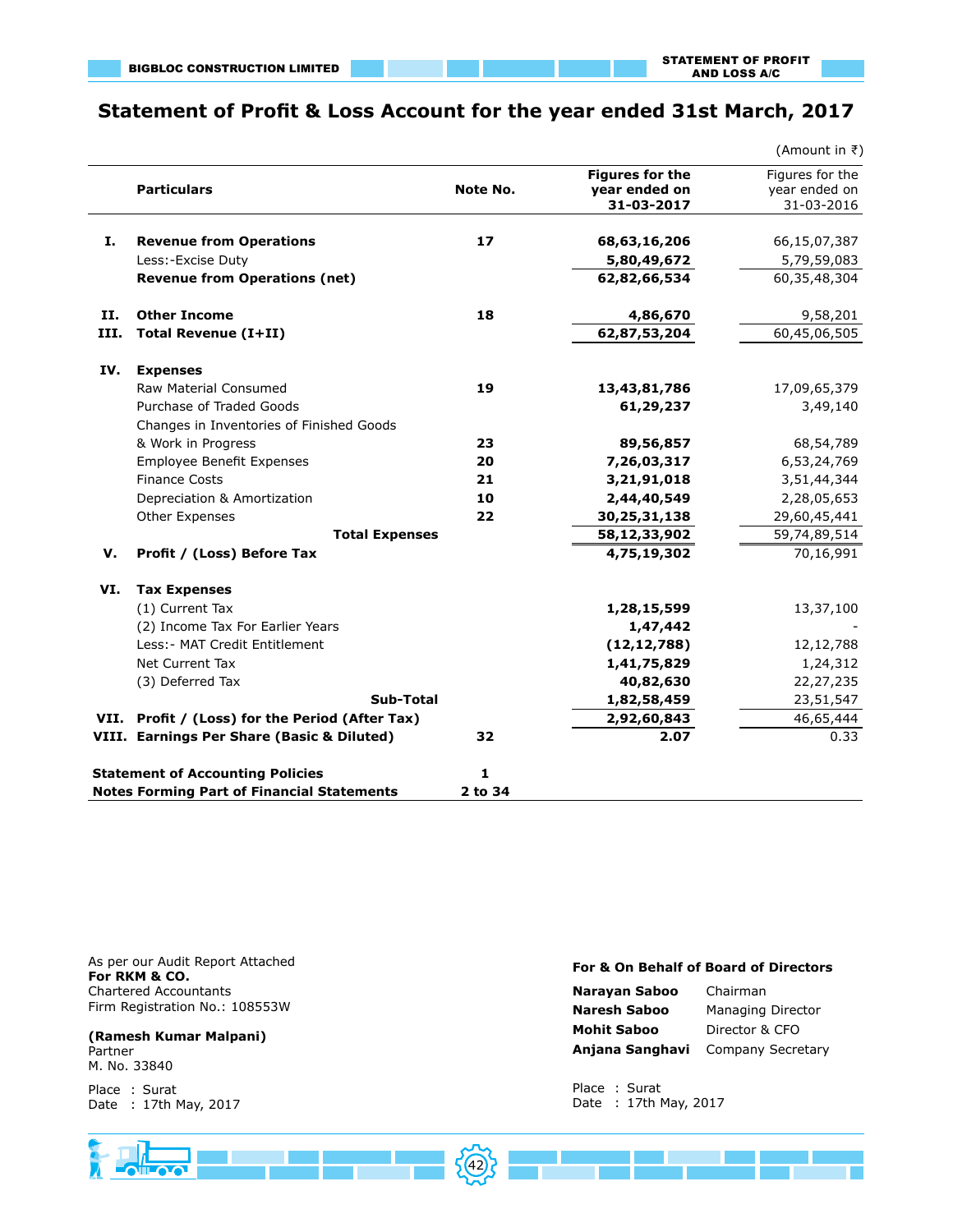# **CASH FLOW STATEMENT FOR THE YEAR ENDED ON 31ST MARCH, 2017**

|    |                                                                          |               | (Amount in ₹)    |
|----|--------------------------------------------------------------------------|---------------|------------------|
|    | <b>PARTICULARS</b>                                                       | 2016-17       | 2015-16          |
| А. | <b>CASH FLOW FROM OPERATING ACTIVITIES</b>                               |               |                  |
|    | Net Profit before tax and extra-ordinary items                           | 4,75,19,302   | 70,16,991        |
|    | <b>ADJUSTMENTS FOR:</b>                                                  |               |                  |
|    | Depreciation & Amortization<br>1                                         | 2,44,40,549   | 2,28,05,653      |
|    | <b>Interest Received</b><br>2                                            | (2, 56, 244)  | (6, 11, 988)     |
|    | <b>OPERATING PROFIT BEFORE WORKING CAPITAL</b>                           |               |                  |
|    | <b>CHANGES</b>                                                           | 7,17,03,607   | 2,92,10,656      |
|    | <b>ADJUSTMENTS FOR:</b>                                                  |               |                  |
|    | Trade & Other Receivable<br>1                                            |               |                  |
|    | a) Debtors                                                               | (2,53,62,399) | (4,50,49,346)    |
|    | b) Loans & Advances                                                      | (59, 43, 328) | 1,24,04,644      |
|    | Inventories<br>2                                                         | (41, 69, 161) | 89,02,485        |
|    | Trade Payables, Current Liabilities & Other Non-current liabilities<br>3 | 1,52,21,736   | 1,55,36,101      |
|    | <b>CASH GENERATED FROM OPERATIONS</b>                                    | 5,14,50,455   | 2,10,04,539      |
|    | <b>Direct Taxes Paid</b><br>1                                            | (32, 63, 883) | (46, 772)        |
|    | <b>NET CASH FROM OPERATING ACTIVITIES</b>                                | 4,81,86,572   | 2,09,57,767      |
| в. | CASH FLOW FROM INVESTMENT ACTIVITIES                                     |               |                  |
|    | Purchase of Fixed Assets<br>$\mathbf{1}$                                 | (4,81,02,664) | (1, 43, 69, 405) |
|    | Movement in Loans & Deposits<br>2                                        | (83,000)      | 56,75,553        |
|    | <b>Interest Received</b><br>3                                            | 2,56,244      | 6,11,988         |
|    | NET CASH USED IN INVESTMENT ACTIVITIES                                   | (4,79,29,420) | (80, 81, 864)    |
| c. | <b>CASH FLOW FROM FINANCING ACTIVITIES</b>                               |               |                  |
|    | Increase/(Decrease) in Working Capital from Bank<br>1                    | (18,05,505)   | 57,14,954        |
|    | Increase/(Decrease) in Term Loans<br>2                                   | (1,78,63,806) | (4,87,67,968)    |
|    | Dividend Paid<br>3                                                       | (63,70,909)   |                  |
|    | Dividend Distribution Tax Paid<br>4                                      | (12, 96, 967) |                  |
|    | Increase/(Decrease) in Unsecured Loans<br>5                              | 2,89,62,377   | 3,35,28,130      |
|    | <b>NET CASH FROM FINANCING ACTIVITIES</b>                                | 16,25,190     | (95, 24, 884)    |
|    | NET INCREASE IN CASH & CASH EQUIVALENTS                                  | 18,82,341     | 33,51,019        |
|    | <b>CASH &amp; CASH EQUIVALENTS (OPENING)</b>                             | 73,84,552     | 40,33,533        |
|    | CASH AND CASH EQUIVALENTS (CLOSING)                                      | 92,66,893     | 73,84,552        |

As per our Audit Report Attached **For RKM & CO.** Chartered Accountants Firm Registration No.: 108553W

# **(Ramesh Kumar Malpani)**

Partner M. No. 33840

Place : Surat Date : 17th May, 2017

# **For & On Behalf of Board of Directors**

| Narayan Saboo       | Chairman                          |  |  |
|---------------------|-----------------------------------|--|--|
| <b>Naresh Saboo</b> | Managing Director                 |  |  |
| <b>Mohit Saboo</b>  | Director & CFO                    |  |  |
|                     | Anjana Sanghavi Company Secretary |  |  |

Place : Surat Date : 17th May, 2017

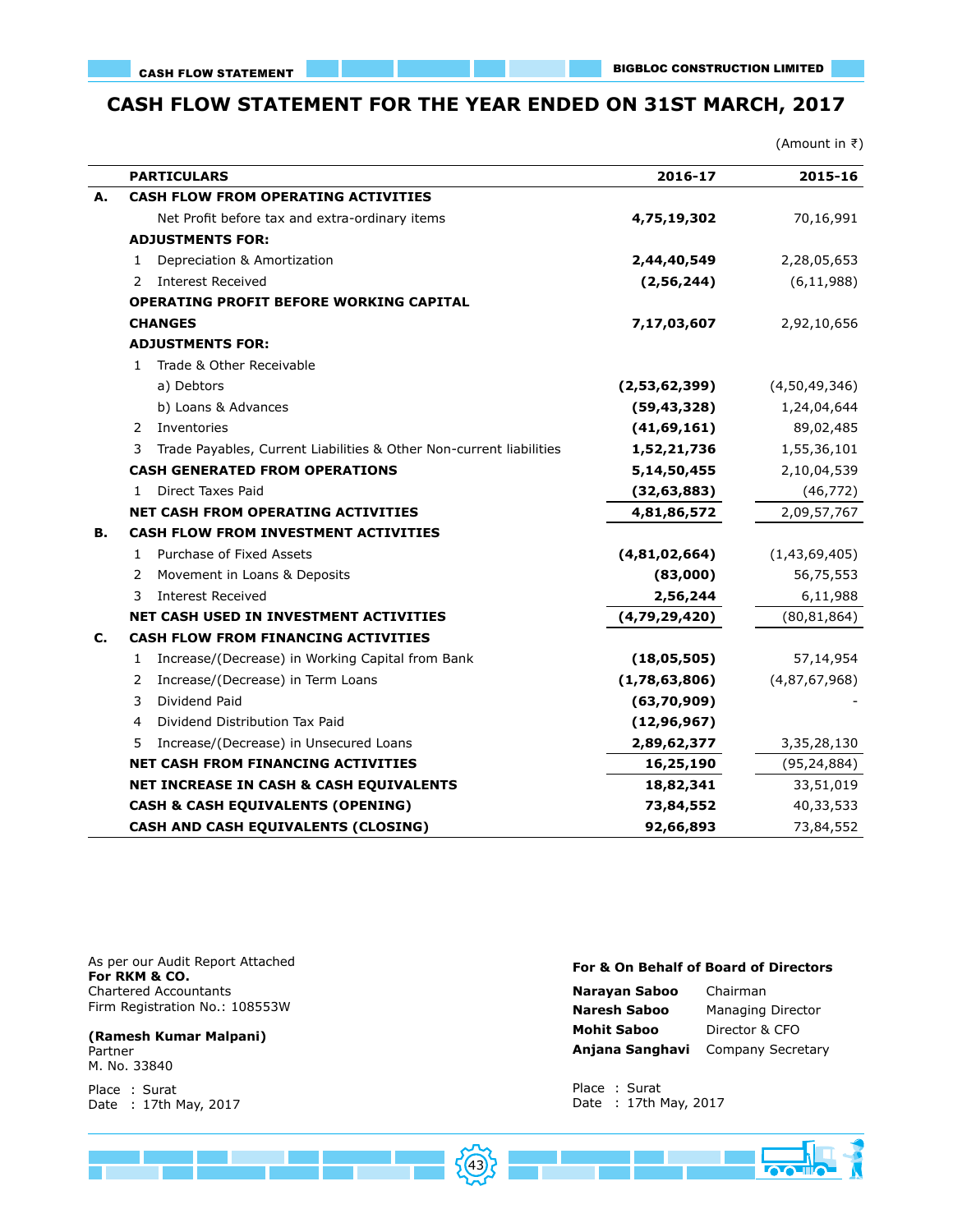#### **Notes Forming Part of Financial Statements for the year ended 31st March, 2017**

#### **1 SIGNIFICANT ACCOUNTING POLICIES**

#### **A. BASIS OF PRESENTATION OF FINANCIAL STATEMENTS**

The financial statements have been prepared under the Historical Cost Convention in accordance with the generally accepted accounting principles in India and the provisions of the Companies Act, 2013.

#### **B. USE OF ESTIMATES**

The preparation of financial statements in confirmation with GAAP requires the management to make estimates and assumptions considered in reported amounts of assets and liabilities (including contingent liabilities) and the reported income and expenses during the year. The management believes that estimates used in preparation of financial statements are prudent and reasonable. Future results could differ due to these estimates and the difference between actual results and the estimates are recongnised in the periods in which these gets materialized.

#### **C. INVENTORIES**

 Closing stocks are valued at lower of cost or estimated realisable value. Cost of inventories comprise Cost of Purchase, Cost of Conversion and other costs incurred in bringing them to their respective present location and condition. The cost has been calculated on FIFO basis.

#### **D. DEPRECIATION & AMORTIZATION**

- I) Depreciation on fixed assets has been charged on straight line method (SLM) on useful life of assets as prescribed in Schedule II of the Companies Act, 2013 except for intangible assets.
- II) Depreciation on all assets are charged at rates of Single Shift.

III)Depreciation on addition has been provided from the date of putting the assets into use.

IV) Cost of Software capitalized is amortized over period of five year.

#### **E. EMPLOYEE BENEFITS**

- (a) All the Short Term Employee Benefits are accounted for on the basis of services rendered by the employees of the company.
- (b) Company contributes towards Provident Fund which is Defined Contribution schemes. Liability in respect thereof is determined on basis of contribution required to be made as per statutes/ rules.
- (c) No provision has been made for Long Term Employee Benefits such as Gratuity and Leave Encashment on accural basis but same are accounted for as and when they become due for payment.

#### **F. FIXED ASSETS**

Fixed Assets are stated at Cost, Less Accumulated Depreciation. All Costs, including Financing Cost till the asset is put to use are included in Total cost and accordingly capitalised in Fixed Assets. Capital Work In Progress includes Capital Items not installed or Building construction not completed.

#### **G. REVENUE RECOGNITION**

#### **Sale of Goods**

Sales of goods are recognised, net of returns, on transfer of significant risks and rewards of ownership to the buyer which generally coincides with the delivery of goods.

#### **H. BORROWING COST**

Borrowing Costs that are attributable to the acquisition, construction or production of qualifying assets are capitalized as part of Cost of such assets. A qualifying asset is one that necessarily takes a substantial period of time to get ready for its intended use. All other borrowing costs are charged to revenue.

#### **I. CENVAT and VALUE ADDED TAX (VAT):-**

CENVAT and VAT credit received on purchases is reduced from respective item of purchases. Excise Duty & VAT on Sales is credited to Payable account and differential amount, if any, is paid. Thus, the company has followed exclusive method of accounting whereby purchases, sales and stock is shown exclusive of Cenvat & VAT and accounted for in separate Account.

#### **J. TAXES ON INCOME**

Tax Expenses comprises of both current and deferred tax at the applicable enacted rates. Current tax represents the amount of income tax payable in respect of taxable income for the reporting period.

Deferred tax represents the effect of timing differences between taxable income and accounting income for the reporting period that originate in one period and are capable of reversal in one or more subsequent periods. MAT credit available on current tax is recognised as asset. MAT credit is recognised if there is convincing evidence of realization of the same.

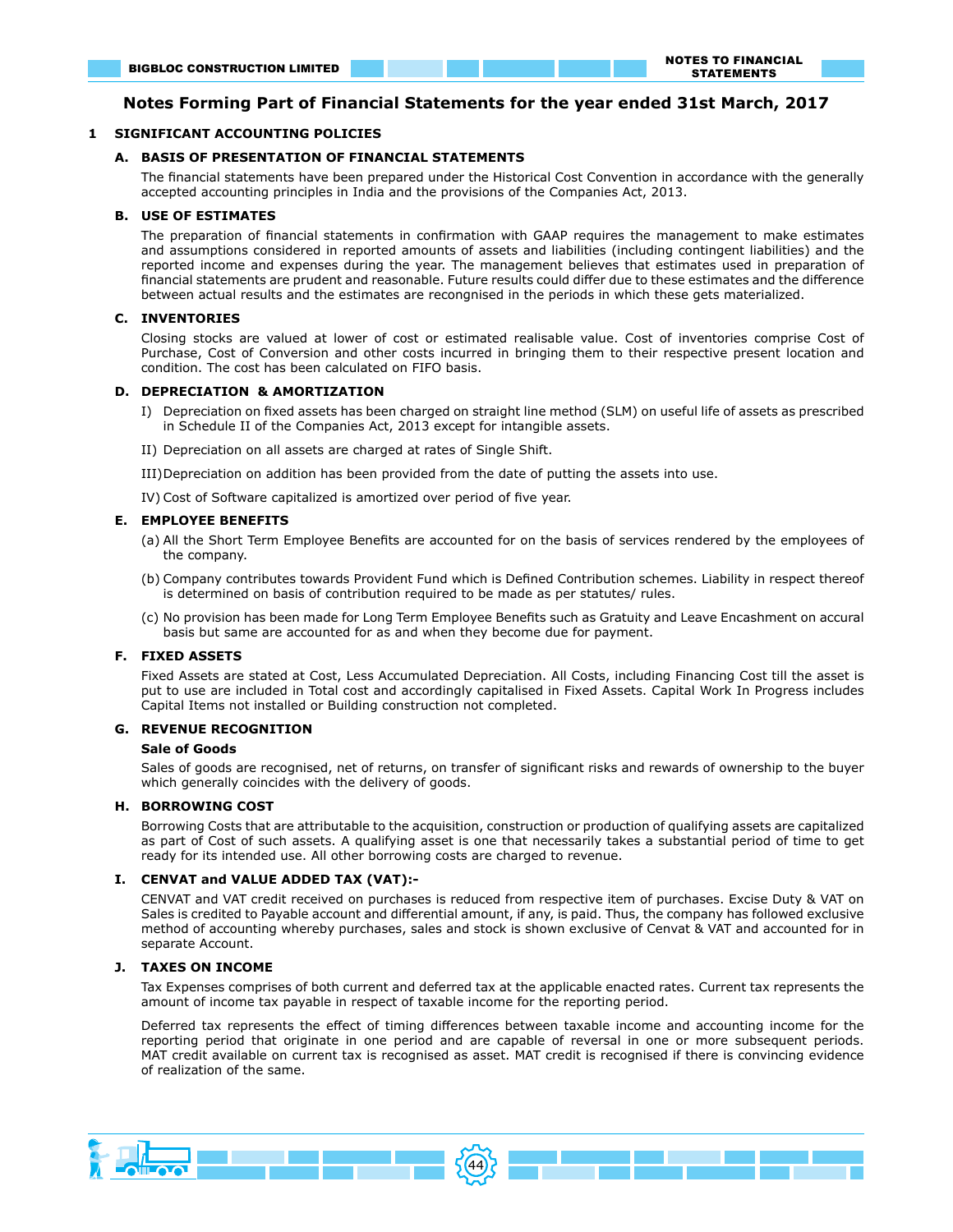# **Notes Forming Part of Financial Statements for the year ended 31st March, 2017**

|                |                                               |                |                                  | (Amount in ₹ )                   |
|----------------|-----------------------------------------------|----------------|----------------------------------|----------------------------------|
|                | <b>Particulars</b>                            |                | As At 31st<br><b>March, 2017</b> | As At 31st<br><b>March, 2016</b> |
| $\overline{2}$ | <b>Share Capital</b>                          |                |                                  |                                  |
|                | <b>Authorized Share Capital</b>               |                |                                  |                                  |
|                | 1,50,00,000 Equity shares of ₹ 10/- each      |                | 15,00,00,000                     | 5,10,00,000                      |
|                | (P.Y. 51,00,000 Equity Shares of ₹ 10/- each) |                |                                  |                                  |
|                | <b>Issued Share Capital</b>                   |                |                                  |                                  |
|                | 1,41,57,575 Equity Shares of ₹10/- each       |                | 14, 15, 75, 750                  | 7,00,000                         |
|                | (P.Y. 70,000 Equity Shares of ₹ 10/- each)    |                |                                  |                                  |
|                | <b>Subscribed &amp; Fully Paid Up</b>         |                |                                  |                                  |
|                | 14157575 equity shares of ₹ 10/- each,        |                |                                  |                                  |
|                | fully paid up (P.Y. 70,000 Equity Shares)     |                | 14,15,75,750                     | 7,00,000                         |
|                |                                               | <b>TOTAL ₹</b> | 14, 15, 75, 750                  | 7,00,000                         |

**2.1** The Company has only one class of shares referred to as Equity Shares having face value of ₹10/- each. Each equity Shareholder is eligible for one vote per share held.

**2.2** Reconciliation of No. of Equity Shares Outstanding at the Beginning & End of the reporting period:

|                                                        | As at 31st         | As at 31st  |
|--------------------------------------------------------|--------------------|-------------|
| <b>Particulars</b>                                     | <b>March, 2017</b> | March, 2016 |
|                                                        | (Number)           | (Number)    |
| Shares Outstanding at the Beginning of the Year        | 70,000             |             |
| (+) Shares Allotted during Year on account of Demerger | 1,41,57,575        | 70,000      |
| (-) Cancellation of Shares on Demerger                 | 70,000             |             |
| Shares Outstanding at the End of the year              | 1,41,57,575        | 70,000      |

#### **2.3 Shares in the company held by each shareholder holding more than 5% Equity Shares Equity Shares**

|                            | <b>EQUITY SNATES</b> |                     |                                                                       |                     |  |
|----------------------------|----------------------|---------------------|-----------------------------------------------------------------------|---------------------|--|
| <b>Name of Shareholder</b> |                      | As at 31 March 2017 |                                                                       | As at 31 March 2016 |  |
|                            |                      |                     | No. of Shares held   % of Holding   No. of Shares held   % of Holding |                     |  |
| Mask Investments Limited   | 15,02,706            | 10.61%              |                                                                       | $0.00\%$            |  |
| Mohit Overseas Limited     | 15,98,622            | 11.29%              |                                                                       | $0.00\%$            |  |
| Mohit Yarns Limited        | 20,40,609            | 14.41%              |                                                                       | $0.00\%$            |  |
| NXT Fab Pvt. Ltd.          | 7,34,654             | 5.19%               |                                                                       | $0.00\%$            |  |
| Narayan S. Saboo           | 10,70,676            | 7.56%               |                                                                       | $0.00\%$            |  |
| Madhu N. Saboo             | 9,35,815             | 6.61%               |                                                                       | $0.00\%$            |  |

#### **3 Reserves & Surplus**

L

 $\overline{a}$ 

**(a) Securities Premium Account**

| Opening Balance                                                                            |             |             |
|--------------------------------------------------------------------------------------------|-------------|-------------|
| Add: - Additions on allotment as per Demerger Scheme                                       | 5,87,67,000 |             |
| Less: - Securities Premium Utilized                                                        |             |             |
| Closing Balance                                                                            | 5,87,67,000 |             |
| (b) General Reserve                                                                        |             |             |
| Opening Balance                                                                            | 74,68,188   |             |
| Add: - Additions on account of Demerger adjustment                                         |             | 3,80,59,620 |
| Less: - Reduction on account of Deferred Tax liability pertaining to<br>AAC Block Division |             | 3,05,91,432 |
| Closing Balance                                                                            | 74,68,188   | 74,68,188   |
| (c) Surplus                                                                                |             |             |
| Opening Balance                                                                            | 12,57,499   |             |
| Add: - Current Years' Net Profit / (Loss)                                                  | 2,92,60,843 | 46,65,444   |
|                                                                                            | 3,05,18,341 | 46,65,444   |
| Less:-                                                                                     |             |             |
| (i) Interim Dividend Paid                                                                  | 35,39,394   |             |
| (ii) Dividend Distribution Tax on Interim Dividend                                         | 7,20,537    |             |
| (iii) Proposed Final Dividend                                                              | 35,39,394   | 28,31,515   |
| (iv) Dividend Distribution Tax on Final Dividend                                           | 7,20,537    | 5,76,430    |
| Closing Balance                                                                            | 2,19,98,479 | 12,57,499   |
| <b>TOTAL</b>                                                                               | 8,82,33,667 | 87,25,687   |

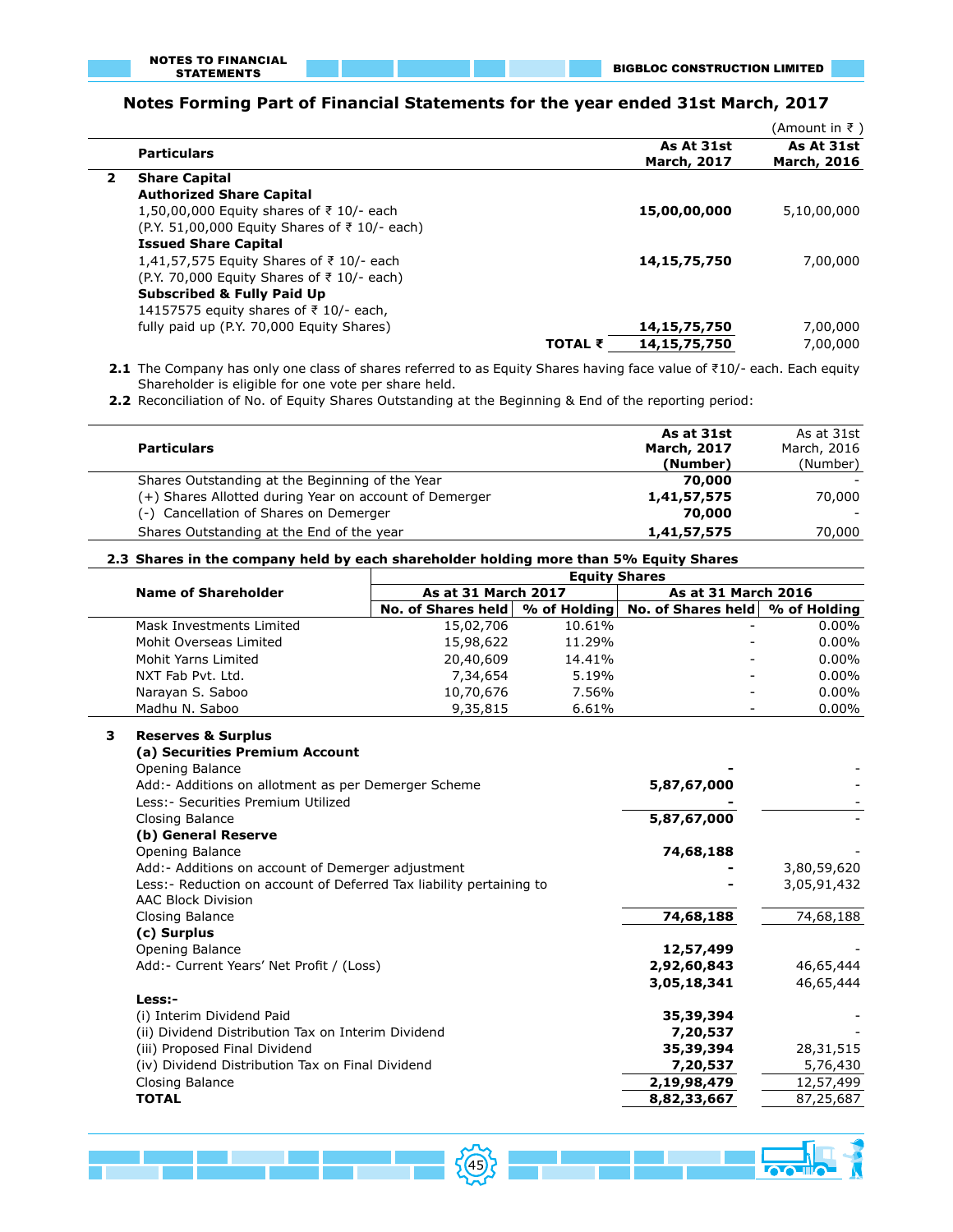|   | <b>BIGBLOC CONSTRUCTION LIMITED</b>          | <b>NOTES TO FINANCIAL</b><br><b>STATEMENTS</b> |                                  |                           |
|---|----------------------------------------------|------------------------------------------------|----------------------------------|---------------------------|
|   | <b>Particulars</b>                           |                                                | As At 31st<br><b>March, 2017</b> | As At 31st<br>March, 2016 |
| 4 | <b>Long Term Borrowings</b>                  |                                                |                                  |                           |
|   | (a) Secured Loans                            |                                                |                                  |                           |
|   | <b>Term Loans - from Banks &amp; NBFC</b>    |                                                |                                  |                           |
|   | Term Loans from Banks                        |                                                | 12,79,56,859                     | 16,80,83,294              |
|   | HDFC Bank Commercial Vehicle Loan            |                                                | 1,42,04,500                      |                           |
|   | Volkswagen Finance Car Loan                  |                                                | 66,91,326                        |                           |
|   | <b>ICICI Bank Car Loan</b>                   |                                                | 13,79,196                        | 12,393                    |
|   |                                              |                                                | 15,02,31,881                     | 16,80,95,687              |
|   | Less: - Current Maturities of Long Term Debt |                                                | 4,36,39,217                      | 3,82,09,000               |
|   | Interest Accrued but not Due                 |                                                | 8,29,122                         | 19,09,074                 |
|   |                                              |                                                | 10,57,63,542                     | 12,79,77,613              |
|   | (b) Unsecured Loans                          |                                                |                                  |                           |
|   | (i) Loans from Other Companies               |                                                | 3,00,00,000                      |                           |
|   |                                              | <b>TOTAL</b>                                   | 13,57,63,542                     | 12,79,77,613              |

**4.1** Car Loans from Bank are secured by hypothecation of Motor Cars for which loan has been taken.

**4.2** Term Loans from Banks are secured by hypothecation of all the fixed assets of the company.

- **4.3** The Term Loans of the company is secured by Land & Building of Factory at Umargaon, Valsad (Gujarat).
- **4.4** The Term Loans are also secured against personal properties of the directors and sister concern M/s Mohit Yarns Limited and Mohit Industries Limited. All the term loans are guaranteed by directors of the company.
- **4.5** The Term Loans from State Bank of Travancore, Central Bank of India and The Shamrao Vithal Co. Op. Bank Ltd. of ₹ 1279.57 Lakhs are repayable in Equal Monthly Instalments of ₹ 38.70 Lakhs by March, 2020. The rate of interest at the year end is 12.70% & 13.20%.
- **4.6** The Commercial Vehicle Loan taken from HDFC Bank is secured against hypothecation of Trucks purchased against the same. The rate of Interest is 8.60%.

| 5 | <b>Other Non-Current Liabilities</b>                                                           |              |              |                 |
|---|------------------------------------------------------------------------------------------------|--------------|--------------|-----------------|
|   | (a) Deposits from Customers & Transporters                                                     |              | 5,00,000     | 5,00,000        |
|   |                                                                                                | <b>Total</b> | 5,00,000     | 5,00,000        |
| 6 | <b>Short Term Borrowings</b>                                                                   |              |              |                 |
|   | (a) Secured Loans                                                                              |              |              |                 |
|   | (i) Loans from Bank Repayable on Demand                                                        |              |              |                 |
|   | (a) Cash Credit Limit from Banks                                                               |              | 7,60,31,614  | 7,78,37,119     |
|   | (b) Unsecured Loans                                                                            |              |              |                 |
|   | (a) Loans from related parties (Company)                                                       |              | 2,93,61,532  | 3,35,28,130     |
|   | (b) Loans from Other Companies                                                                 |              | 31,28,975    |                 |
|   |                                                                                                | <b>TOTAL</b> | 10,85,22,120 | 11, 13, 65, 249 |
| 7 | <b>Trade Payables</b>                                                                          |              |              |                 |
|   | A. Total outstanding dues of micro enterprises and small enterprises                           |              |              |                 |
|   | (See Note No. 33)                                                                              |              |              |                 |
|   | B. Total outstanding dues of creditors other than micro enterprises and small<br>enterprises:- |              |              |                 |
|   | (a) Sundry Creditors For Goods & Capital Goods                                                 |              | 3,63,73,479  | 2,11,84,159     |
|   | (b) Sundry Creditors For Services                                                              |              | 4,42,14,762  | 4,31,38,933     |
|   |                                                                                                | <b>TOTAL</b> | 8,05,88,241  | 6,43,23,092     |
| 8 | <b>Other Current Liabilities</b>                                                               |              |              |                 |
|   | (a) Current Maturities of Long term Borrowings                                                 |              | 4,36,39,217  | 3,82,09,000     |
|   | (b) Interest Payable on Term Loans                                                             |              | 8,29,122     | 19,09,074       |
|   | (c) Unclaimed Dividend                                                                         |              | 29,609       |                 |
|   | (d) Expenses Payable                                                                           |              | 34,06,342    | 23,78,938       |
|   | (e) Statutory Dues Payable                                                                     |              | 95,39,139    | 1,16,39,566     |
|   |                                                                                                | <b>TOTAL</b> | 5,74,43,429  | 5,41,36,578     |
| 9 | <b>Short Term Provisions</b>                                                                   |              |              |                 |
|   | Provision for Current Tax                                                                      |              | 1,28,15,599  | 13,37,100       |
|   | Proposed Dividend                                                                              |              | 35,39,394    | 28, 31, 515     |
|   | Dividend Distribution Tax Payable                                                              |              | 7,20,537     | 5,76,430        |
|   |                                                                                                | <b>TOTAL</b> | 1,70,75,530  | 47,45,045       |

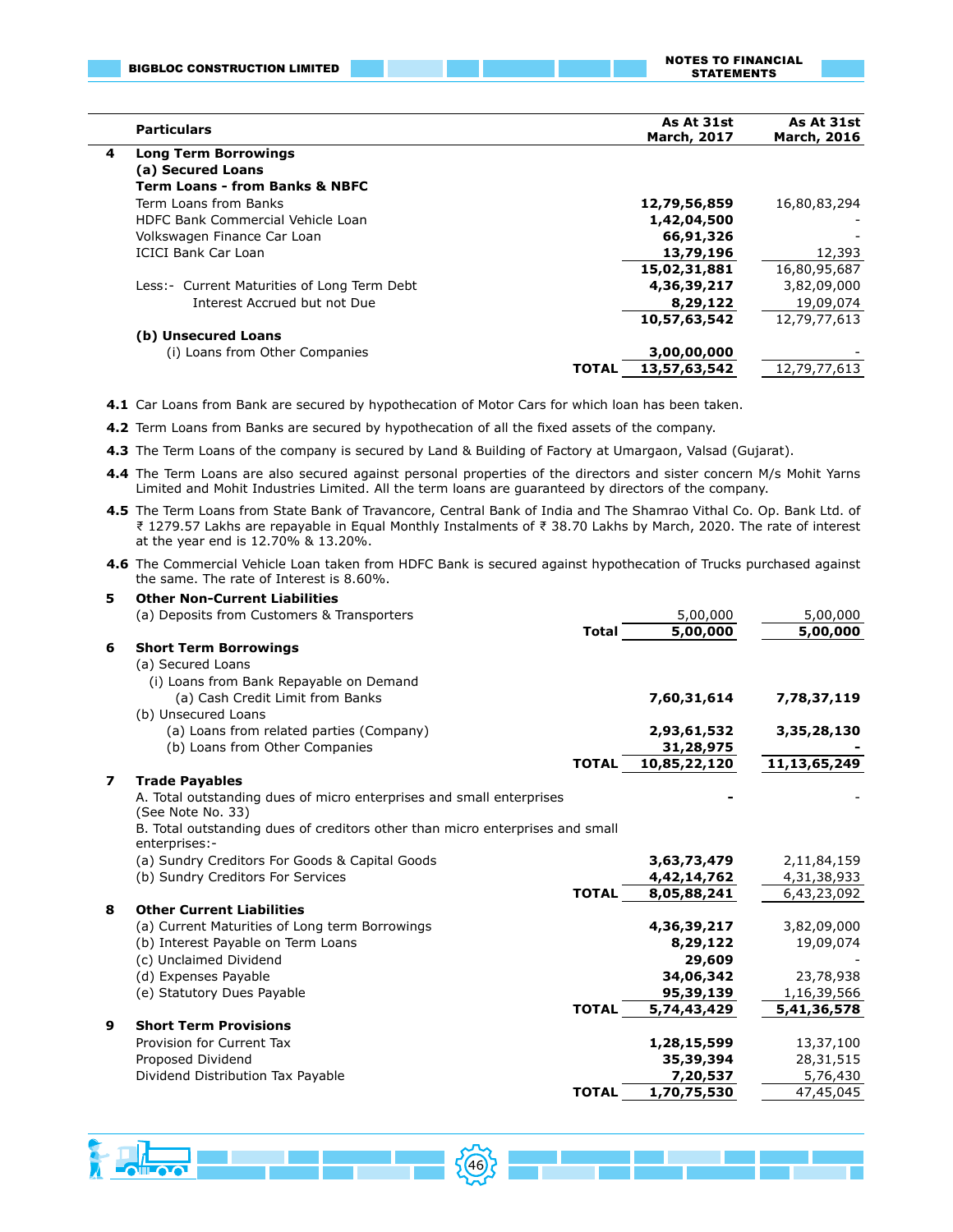| Ξ.<br>r |
|---------|
|         |
|         |
|         |
|         |
|         |
|         |
|         |
|         |
|         |
|         |

 $\overline{\phantom{a}}$ 

|                                |                                         |                          |                                       |                                      |                                            |                                        |                       |                                             |                                             | íΨ<br>Amount in                             |
|--------------------------------|-----------------------------------------|--------------------------|---------------------------------------|--------------------------------------|--------------------------------------------|----------------------------------------|-----------------------|---------------------------------------------|---------------------------------------------|---------------------------------------------|
| PARTICULARS                    |                                         | <b>GROSS B</b>           | <b>LOCK</b>                           |                                      |                                            | DEPRECIATION BLOCK                     |                       |                                             | NET BLOCK                                   |                                             |
|                                | 1st April, 2016<br><b>Balance as at</b> | Adjustments<br>Additions | ments<br><b>Disposals</b><br>/Retire- | Balance as at<br>2017<br>31st March, | <b>Balance as at</b><br>1st April,<br>2016 | Charge for the<br>year<br>Depreciation | sals<br>င်္<br>Dispo- | <b>Balance as at</b><br>2017<br>31st March, | <b>Balance as at</b><br>2017<br>31st March, | 2016<br><b>Balance as at</b><br>31st March, |
| TANGIBLE ASSETS (Not On Lease) |                                         |                          |                                       |                                      |                                            |                                        |                       |                                             |                                             |                                             |
| <b>Land</b>                    | 32654794                                | 2751510                  | 0                                     | 35406304                             | 0                                          | 0                                      | $\circ$               | $\circ$                                     | 35406304                                    | 32654794                                    |
| Factory Building               | 136986139                               | 0                        | $\circ$                               | 136986139                            | 13060434                                   | 4391172                                | $\circ$               | 17451606                                    | 119534533                                   | 123925705                                   |
| Road                           | 9470919                                 | 0                        | $\circ$                               | 9470919                              | 2579488                                    | 1055127                                | 0                     | 3634615                                     | 5836304                                     | 6891431                                     |
| Plant & Machinery              | 228317633                               | 4063402                  | 48847                                 | 232332188                            | 45662460                                   | 15684705                               | $\circ$               | 61347165                                    | 170985023                                   | 182655173                                   |
| Electric Installation          | 14208720                                | 0                        | 0                                     | 14208720                             | 4025618                                    | 1547279                                | 0                     | 5572897                                     | 8635823                                     | 10183102                                    |
| Furniture                      | 419220                                  | 48550                    | 0                                     | 467770                               | 94135                                      | 44530                                  | 0                     | 138665                                      | 329105                                      | 325085                                      |
| Vehicle                        | 3618292                                 | 38463651                 | $\circ$                               | 42081943                             | 1379364                                    | 1249845                                | $\circ$               | 2629209                                     | 39452734                                    | 2238928                                     |
| Computer                       | 761350                                  | 39500                    | $\circ$                               | 800850                               | 479725                                     | 126814                                 | $\circ$               | 606539                                      | 194311                                      | 281625                                      |
| Office Equipments              | 793617                                  | 109373                   | 0                                     | 902990                               | 415561                                     | 202271                                 | 0                     | 617832                                      | 285158                                      | 378056                                      |
| INTANGIBLE ASSETS              |                                         |                          |                                       |                                      |                                            |                                        |                       |                                             |                                             |                                             |
| Computer Software              | 1043781                                 | 50250                    | 0                                     | 1094031                              | 528756                                     | 138806                                 | 0                     | 667562                                      | 426469                                      | 515025                                      |
| <b>Total</b>                   | 428274466                               | 45526236                 | 48847                                 | 473751855                            | 68225541                                   | 24440549                               | ۰                     | 92666090                                    | 381085765                                   | 360048925                                   |
| <b>PREVIOUS YEAR</b>           | 395191104                               | 33083362                 | $\bullet$                             | 428274466                            | 45419888                                   | 22805653                               | $\bullet$             | 68225541                                    | 360048925                                   | 349771216                                   |

47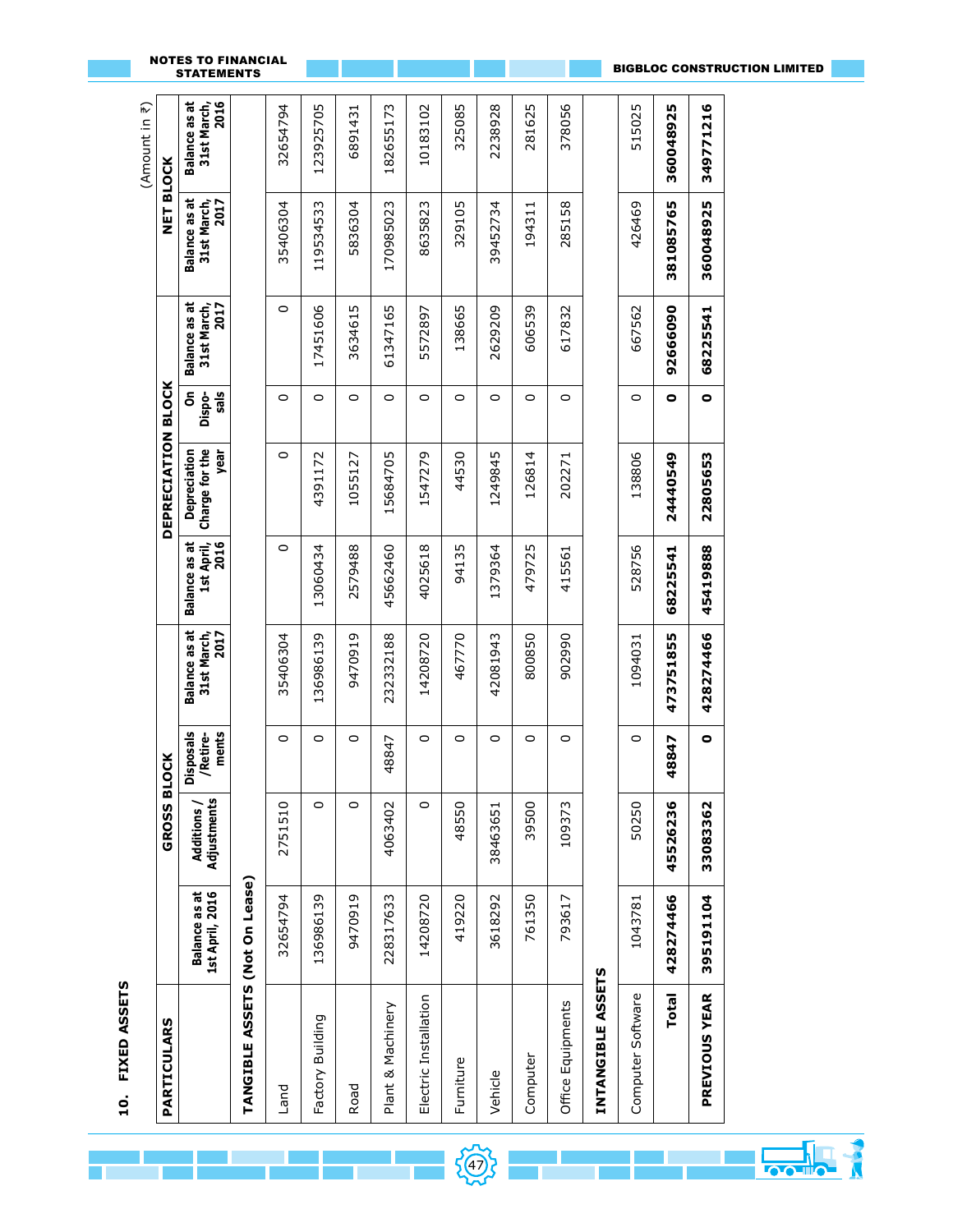|    | <b>BIGBLOC CONSTRUCTION LIMITED</b>                           |              |                                  | <b>NOTES TO FINANCIAL</b><br><b>STATEMENTS</b> |
|----|---------------------------------------------------------------|--------------|----------------------------------|------------------------------------------------|
|    |                                                               |              |                                  | (Amount in ₹)                                  |
|    | <b>Particulars</b>                                            |              | As At 31st<br><b>March, 2017</b> | As At 31st<br><b>March, 2016</b>               |
| 11 | <b>Long Term Loans &amp; Advances</b>                         |              |                                  |                                                |
|    | (Unsecured, Considered Good by Directors)                     |              |                                  |                                                |
|    | (a) Security Deposits                                         |              | 36,87,686                        | 33,54,686                                      |
|    | (b) Capital Advances                                          |              | 62,33,622                        | 6,91,430                                       |
|    |                                                               | <b>TOTAL</b> | 99,21,308                        | 40,46,116                                      |
| 12 | <b>Other Non-Current Assets</b>                               |              |                                  |                                                |
|    | (a) MAT Credit entitlement                                    |              |                                  | 12,12,788                                      |
|    |                                                               |              |                                  | 12,12,788                                      |
| 13 | <b>Inventories</b>                                            |              |                                  |                                                |
|    | 1) Finished Goods<br>2) Stock in Process                      |              | 2,45,64,098<br>5,45,748          | 3,35,30,607                                    |
|    | 3) Raw Material                                               |              | 1,89,32,236                      | 5,36,096<br>73,83,118                          |
|    | 4) Stores & Spares                                            |              | 17,98,600                        | 7,58,500                                       |
|    | 5) Packing Material                                           |              | 12,74,100                        | 7,37,300                                       |
|    |                                                               | <b>TOTAL</b> | 4,71,14,782                      | 4,29,45,621                                    |
| 14 | <b>Trade Receivables</b>                                      |              |                                  |                                                |
|    | <b>Sundry Debtors</b>                                         |              |                                  |                                                |
|    | (Unsecured, considered good by Directors)                     |              |                                  |                                                |
|    | (a) Outstanding for more than 6 months from due date          |              | 4,85,67,844                      | 3,90,24,859                                    |
|    | (b) Others                                                    |              | 15, 13, 61, 633                  | 13,55,42,220                                   |
|    |                                                               | <b>TOTAL</b> | 19,99,29,477                     | 17,45,67,078                                   |
| 15 | <b>Cash &amp; Bank Balances</b>                               |              |                                  |                                                |
|    | Cash & Cash Equivalents                                       |              |                                  |                                                |
|    | (a) Cash on hand                                              |              | 28,96,543                        | 21,81,222                                      |
|    | (b) Balances with Current Account                             |              | 63,70,350                        | 52,03,330                                      |
|    | Balances in Fixed deposits with Banks as margin money deposit |              |                                  |                                                |
|    | (c) F.D. With S.B.T.                                          |              |                                  | 2,50,000                                       |
|    |                                                               | <b>TOTAL</b> | 92,66,893                        | 76,34,552                                      |
| 16 | <b>Short Term Loans &amp; Advances</b>                        |              |                                  |                                                |
|    | (Unsecured, considered good by the Director)                  |              |                                  |                                                |
|    | (a) Balances with Revenue Authorities                         |              | 35,20,628                        | 37,71,229                                      |
|    | (b) Interest Accrued on Bank FDR                              |              |                                  | 19,239                                         |
|    | (c) Advances to suppliers and staff                           |              | 1,14,79,261                      | 52,76,845                                      |
|    | (d) Electricity Duty exemption receivable                     |              |                                  | 37,52,099                                      |
|    |                                                               | <b>TOTAL</b> | 1,49,99,889                      | 1,28,19,412                                    |
| 17 | <b>Revenue from Operations</b>                                |              |                                  |                                                |
|    | Sales of Manufactured Goods (See Note No. 27)                 |              | 67,40,75,504                     | 66,00,73,786                                   |
|    | Sales of Traded Goods (See Note No. 27)                       |              | 1, 12, 18, 143                   | 6,13,691                                       |
|    | <b>Factory Sales</b>                                          |              | 10,22,559                        | 8,19,910                                       |
|    |                                                               |              | 68, 63, 16, 206                  | 66,15,07,387                                   |
| 18 | <b>Other Income</b>                                           |              |                                  |                                                |
|    | <b>Interest from Debtors</b>                                  |              | 2,30,426                         | 2,79,365                                       |
|    | Interest Received From DGVCL                                  |              | 2,40,468                         | 2,72,931                                       |
|    | Interest on F.D                                               |              | 15,776                           | 3,39,057                                       |
|    | Late Payment Charges received                                 | <b>TOTAL</b> |                                  | 66,848<br>9,58,201                             |
|    |                                                               |              | 4,86,670                         |                                                |

 $\frac{1}{2}$  ,  $\frac{1}{2}$  ,  $\frac{1}{2}$  ,  $\frac{1}{2}$  ,  $\frac{1}{2}$  ,  $\frac{1}{2}$  ,  $\frac{1}{2}$  ,  $\frac{1}{2}$  ,  $\frac{1}{2}$  ,  $\frac{1}{2}$  ,  $\frac{1}{2}$  ,  $\frac{1}{2}$  ,  $\frac{1}{2}$  ,  $\frac{1}{2}$  ,  $\frac{1}{2}$  ,  $\frac{1}{2}$  ,  $\frac{1}{2}$  ,  $\frac{1}{2}$  ,  $\frac{1$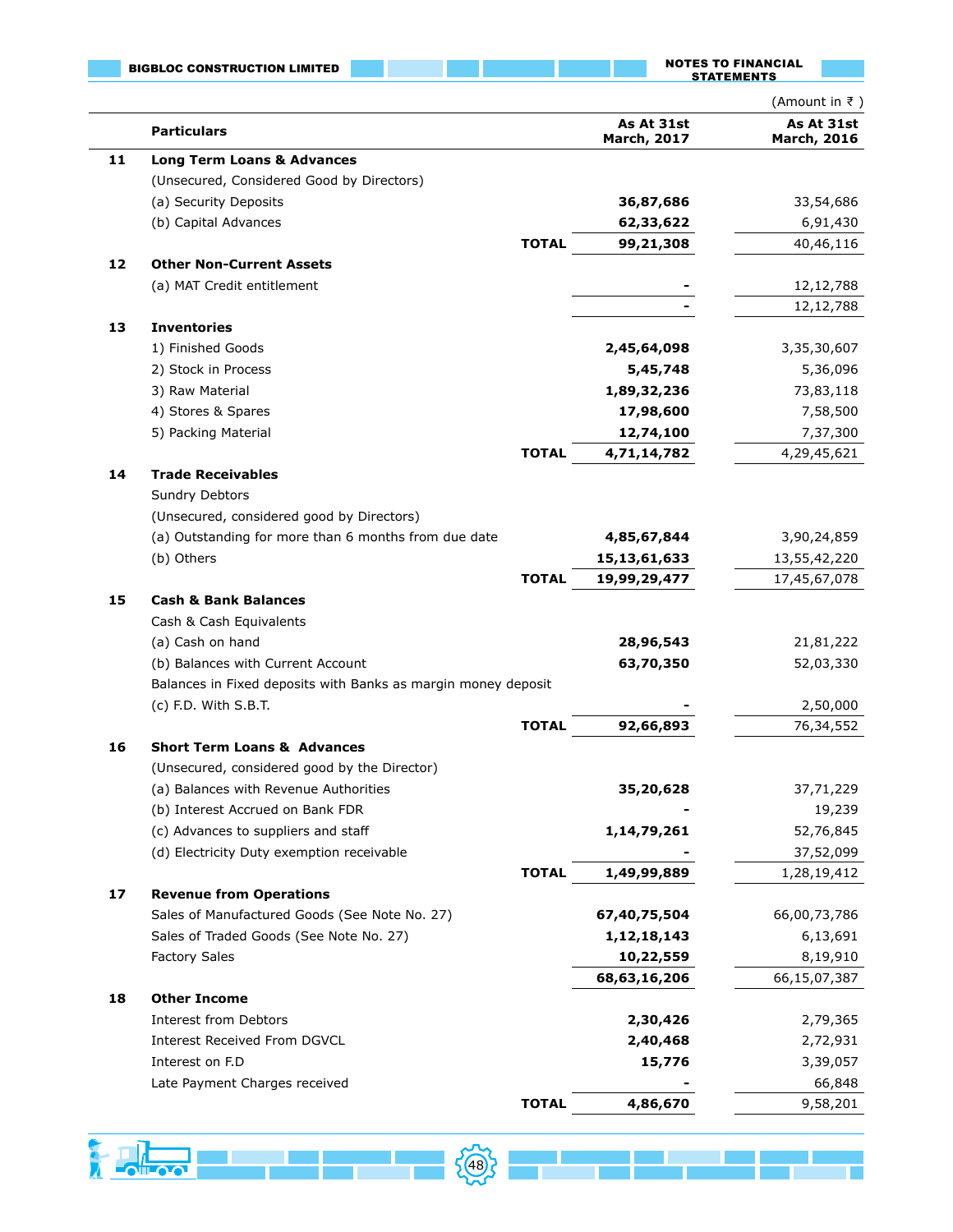|    | <b>NOTES TO FINANCIAL</b><br><b>STATEMENTS</b>       |              | <b>BIGBLOC CONSTRUCTION LIMITED</b> |                           |
|----|------------------------------------------------------|--------------|-------------------------------------|---------------------------|
| 19 | <b>Raw Material Consumed</b>                         |              |                                     |                           |
|    | Raw Material Consumed (See Note No. 28)              |              | 13,43,81,786                        | 17,09,65,379              |
|    |                                                      | <b>TOTAL</b> | 13,43,81,786                        | 17,09,65,379              |
| 20 | <b>Employee Benefit Expenses</b>                     |              |                                     |                           |
|    | Salary & Bonus                                       |              | 3,46,77,749                         | 3,01,13,361               |
|    | Labour Wages                                         |              | 3,52,31,941                         | 3,31,14,101               |
|    | <b>Staff Welfare</b>                                 |              | 26,93,627                           | 20,97,307                 |
|    |                                                      | <b>TOTAL</b> | 7,26,03,317                         | 6,53,24,769               |
| 21 | <b>Finance Cost</b>                                  |              |                                     |                           |
|    | <b>Interest Paid</b>                                 |              | 3,12,05,442                         | 3,41,63,570               |
|    | Other Bank & Finance Charges                         |              | 9,85,576                            | 9,80,774                  |
|    |                                                      | <b>TOTAL</b> | 3,21,91,018                         | 3,51,44,344               |
| 22 | <b>Other Expenses</b>                                |              |                                     |                           |
|    | Manufacturing Expenses                               |              |                                     |                           |
|    | Power & Fuel charges                                 |              | 3,50,97,057                         | 3,12,83,229               |
|    | Stores & Spares Consumed                             |              | 68,37,941                           | 1,02,72,581               |
|    | Carriage Inward                                      |              | 7,86,68,440                         | 6,59,12,435               |
|    | Factory Expenses                                     |              | 96,71,781                           | 87,14,791                 |
|    | Repairs to Machinery                                 |              | 19,92,299                           | 35,52,537                 |
|    |                                                      |              | 13,22,67,518                        |                           |
|    | <b>Administrative Expenses</b>                       |              |                                     | 11,97,35,573              |
|    | <b>Auditors Remuneration</b>                         |              | 2,25,000                            |                           |
|    | Demat Expense                                        |              | 50,553                              |                           |
|    | Travelling & Conveyance                              |              | 16,84,158                           | 15,16,768                 |
|    | <b>Electric Expenses</b>                             |              | 2,36,029                            | 3,71,474                  |
|    | Printing & Stationery                                |              | 4,86,526                            | 3,90,425                  |
|    | Postage, Telegram & Telephone Expenses               |              | 4,63,857                            | 4,93,938                  |
|    | <b>Insurance Charges</b>                             |              | 1,23,872                            | 1,20,755                  |
|    | Vehicle Expenses                                     |              | 11,99,756                           | 13,52,434                 |
|    | Donation                                             |              |                                     | 1,11,111                  |
|    | Office & General Expenses                            |              | 12,41,867                           | 13,99,654                 |
|    | Security Service Charges<br><b>Computer Expenses</b> |              | 12,29,763<br>4,61,241               | 12,14,879<br>5,90,738     |
|    | <b>Listing Fees</b>                                  |              | 6,02,000                            |                           |
|    | Membership Fees                                      |              | 20,000                              | 40,700                    |
|    | <b>Rent Paid</b>                                     |              | 11,99,540                           | 8,79,910                  |
|    | Demerger Expenses                                    |              | 16,45,187                           | 7,96,794                  |
|    | Legal & Professional fees                            |              | 19,28,357                           | 28,91,303                 |
|    | Misc. Balances w/off                                 |              | 2,347                               | 75,146                    |
|    | Municipal and Other Taxes                            |              | 28,338                              | 46,956                    |
|    | Interest on Sales Tax                                |              | 1,52,565                            |                           |
|    | Interest on Dividend Distribution Tax                |              | 70,613                              |                           |
|    | Interest on Excise duty<br>Interest on TDS           |              | 4,61,748<br>8,074                   | 3,15,187                  |
|    | Interest on Service Tax                              |              | 10,59,932                           | 62,839                    |
|    | Penalty                                              |              | 7,700                               | 86,801                    |
|    | Rate & Taxes                                         |              | 19,800                              | 19,800                    |
|    |                                                      |              | 1,46,08,823                         | 1,27,77,612               |
|    | <b>Selling &amp; Distribution Expenses</b>           |              |                                     |                           |
|    | Octroi                                               |              | 97,32,019                           | 82,90,932                 |
|    | Discount & Claim                                     |              | 2,79,765                            | 20,56,857                 |
|    | Packing Expense<br>Carriage Outward                  |              | 48,41,140<br>13,61,24,628           | 53,63,522<br>14,06,02,523 |
|    |                                                      |              |                                     |                           |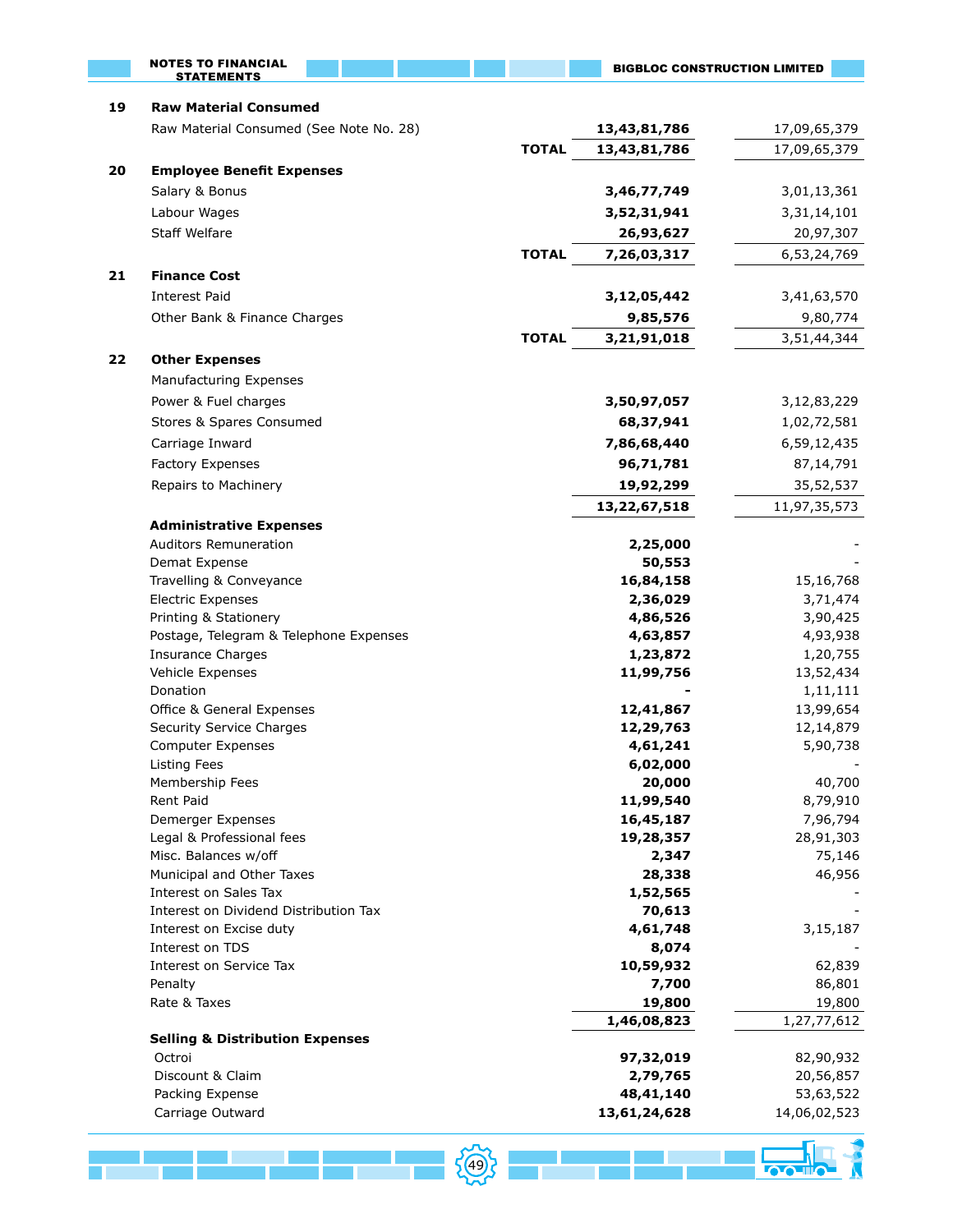|    | <b>BIGBLOC CONSTRUCTION LIMITED</b>             |                 |              | <b>NOTES TO FINANCIAL</b> |
|----|-------------------------------------------------|-----------------|--------------|---------------------------|
|    |                                                 |                 |              | <b>STATEMENTS</b>         |
|    |                                                 |                 |              |                           |
|    | Sales Promotion Expense                         |                 | 3,74,600     | 40,290                    |
|    | Rate Difference                                 |                 | 44,250       | 2,32,480                  |
|    | <b>Brokerage</b>                                |                 | 36,64,343    | 69,18,652                 |
|    | Advertisement & Sales Promotion                 |                 | 5,94,052     | 27,000                    |
|    |                                                 |                 | 15,56,54,797 | 16,35,32,256              |
|    |                                                 | TOTAL $(a+b+c)$ | 30,25,31,138 | 29,60,45,441              |
| 23 | <b>Changes in Inventories of Finished Goods</b> |                 |              |                           |
|    | Opening Stock of Finished Goods                 |                 | 3,35,30,607  | 4,03,56,307               |
|    | Opening Stock of WIP                            |                 | 5,36,096     | 5,65,185                  |
|    | Less: - Closing Stock of Finished Goods         |                 | 2,45,64,098  | 3,35,30,607               |
|    | Less: - Closing Stock of WIP                    |                 | 5,45,748     | 5,36,096                  |
|    |                                                 | <b>TOTAL</b>    | 89,56,857    | 68,54,789                 |

#### **24 CONTINGENT LIABILITY & COMMITMENTS:-**

**(i)** Contingent Liablilities not provided for ₹ 46.19 Lakhs in respect of Stamp Duty raised by Stamp Duty Department on Demerger of AAC Block Division of Mohit Industries Limited in the Company. The Company has disputed the amount of Stamp Duty.

#### **(ii) Commitments:-**

- (a) Estimated amount of contracts remaining to be executed on capital account and not provided for is ₹ 65 Lakhs (P.Y. NIL) against which advance paid is ₹ 62.33 Lakhs (P.Y. NIL).
- (b) Uncalled Liability on shares and other investments partly paid ₹ Nil (P.Y. ₹ Nil)
- (c) Other Commitments ₹ Nil (P.Y. ₹ Nil)

#### **25 PRODUCTION DETAILS**

| ITEM              | <b>UNITS</b> | <b>ACTUAL PRODUCTION</b> |
|-------------------|--------------|--------------------------|
| <b>AAC Blocks</b> | KGS.         | 136578623                |
|                   |              | (132389156)              |

#### **26 PARTICULARS OF OPENING & CLOSING STOCKS OF STOCK-IN-TRADE & FINISHED GOODS**

| <b>ITEM</b>             | <b>UNITS</b>  |           | <b>OPENING STOCK</b> |             | <b>CLOSING STOCK</b> |
|-------------------------|---------------|-----------|----------------------|-------------|----------------------|
|                         |               | QTY.      | AMOUNT (₹)           | OTY.        | AMOUNT (₹)           |
| AAC BLOCKS              | KGS.          | 520254    | 1476980              | 814453      | 21,42,430            |
|                         |               | (--)      | (--)                 | (520254)    | (14, 76, 980)        |
| <b>RUBBLE &amp; WIP</b> | <b>TONNES</b> | 18815.127 | 32049227             | 11932.077   | 2,22,85,138          |
|                         |               | (--)      | $\left( - - \right)$ | (18815.127) | (3, 20, 49, 227)     |
| NXT FIX (TRADING)       | KGS.          | 800       | 4400                 | 26640       | 1,36,530             |
|                         |               | ' --      | ' -- '               | (800)       | (4,400)              |

#### **27 PARTICULARS IN RESPECT OF PURCHASE & SALES OF FINISHED GOODS & GOODS IN TRADE**

| <b>ITEM</b>                 | <b>UNITS</b>  | <b>OPENING STOCK</b> |                          |             | <b>CLOSING STOCK</b> |
|-----------------------------|---------------|----------------------|--------------------------|-------------|----------------------|
|                             |               | OTY.                 | AMOUNT (₹)               | OTY.        | AMOUNT (₹)           |
| AAC BLOCK                   | KGS.          | -                    | $\overline{\phantom{0}}$ | 136284424   | 61, 19, 21, 482      |
|                             |               |                      |                          | (132457035) | (65, 36, 58, 601)    |
| <b>RUBBLE &amp; WASTAGE</b> | <b>TONNES</b> | -                    | ۰.                       | 17141.135   | 41,04,350            |
|                             |               |                      |                          | (8722.818)  | (64, 15, 185)        |
| NXT FIX (TRADING)           | KGS.          | 1182360              | 61,29,237                | 1156520     | 1,12,18,143          |
|                             |               | (63480)              | (3, 49, 140)             | (62680)     | (6, 13, 691)         |

# **28 CONSUMPTION OF RAW MATERIALS ITEM AMOUNTS (₹)** RAW MATERIAL 2008 134381786

#### FOR BLOCKS\*\* (170965379)

\*\* There are various Raw Materials like Aluminium Powder, Lime Powder, Cement, Gypsum Powder, Coal, Caustic Soda etc. are consumed to produce AAC Blocks. As quantity units of all raw materials consumed are different from each other, the same are not given above. However, value of Raw Material consumed and Closing Stock are given.

50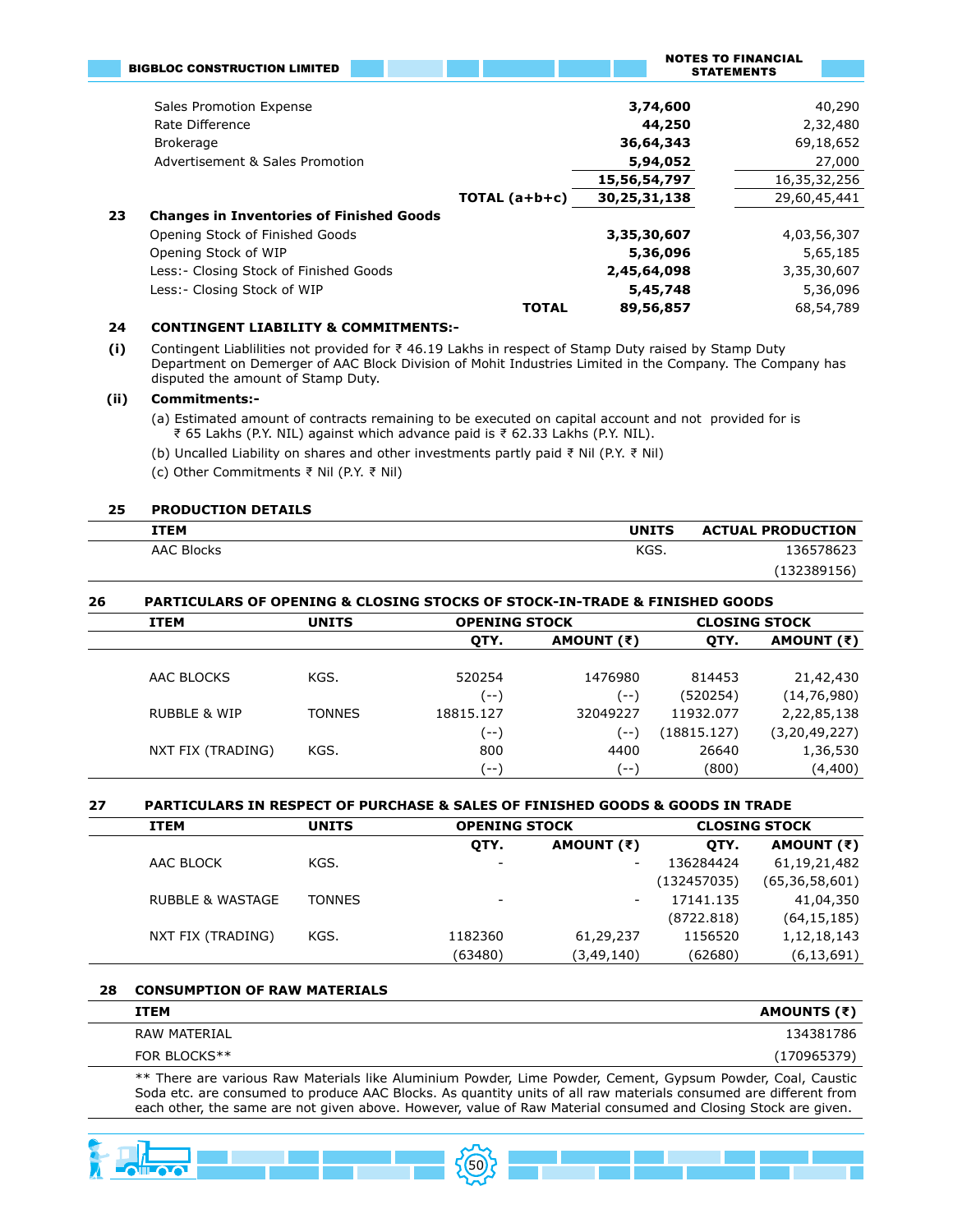|    |                                                         | NUILS TU FINANCIAL<br><b>STATEMENTS</b>                     | <b>BIGBLOC CONSTRUCTION LIMITED</b> |                          |
|----|---------------------------------------------------------|-------------------------------------------------------------|-------------------------------------|--------------------------|
| 29 | a)<br>b)                                                | Value of imports<br>Expenditure in Foreign Currency         | NIL<br>NIL                          | (P.Y. NIL)<br>(P.Y. NIL) |
|    | C)                                                      | Amount remitted in Foreign currency on dividend A/c.<br>NIL |                                     | (P.Y. NIL)               |
| 30 | a)                                                      | Exports on F.O.B.                                           | NIL                                 | (P.Y. NIL)               |
|    | Earnings in Foreign Currency<br>NIL<br>b)<br>(P.Y. NIL) |                                                             |                                     |                          |
| 31 |                                                         | <b>RELATED PARTY RELATIONSHIP AND TRANSACTION</b>           |                                     |                          |

#### **A. Name of Related Parties & Nature of Relationships**

#### **a) Enterprises Controlled by Key Managerial Personnel & their relatives**

- 1 Mohit Industries Limited 2 Soul Clothing Pvt. Ltd. 3 Mohit Exim Pvt. Ltd.
	- 4 Mohit Texport Pvt. Ltd. 5 Mask Investments Limited
		-

#### **b) Key Managerial Personnel**

NOTES TO FINANCIAL

1 Narayan S. Saboo 2 Naresh S. Saboo 3 Mohit N. Saboo

#### **B. Transactions with Related Parties** Amount in ₹ Lakhs **Particulars Enterprises Controlled by Key Management personnel Key Managerial Personnel & Their Relatives Current Year Previous Year Current Year Previous Year Transaction during the year** (a) Loans Taken 1,047.91 1,586.50 (b) Repayment of Loans Taken  $1,113.63$   $1,253.55$ (c) Interest Paid 26.73 2.59 - - (d) Sales of Goods and Table 3 and Table 3 and Table 3 and Table 3 and Table 3 and Table 3 and Table 3 and Table (e) Salary Paid - - 7.20 - **Balances as at Year End** (a) Trade Receivables 0.87 (b) Trade Payables - - - - - - - - - - - - - - - - - 7.20 (c) Unsecured Loans 293.62 335.28

#### **C. Disclosure in respect of Material Related party transaction during the year**

|                              |                             | Amount in ₹ Lakhs                                                                                           |
|------------------------------|-----------------------------|-------------------------------------------------------------------------------------------------------------|
| <b>Particulars</b>           | <b>Management personnel</b> | <b>Enterprises Controlled by Key Key Management Personnel &amp; Relatives</b><br>of Key Management Peronnel |
| (a) Loans Taken              |                             |                                                                                                             |
| -- Mohit Industries Limited  | 1,047.91                    |                                                                                                             |
| (b) Repayment of Loans Taken |                             |                                                                                                             |
| -- Mohit Industries Limited  | 1,113.63                    |                                                                                                             |
| (c) Interest Paid            |                             |                                                                                                             |
| -- Mohit Industries Limited  | 26.73                       |                                                                                                             |
| (d) Sales of Goods           |                             |                                                                                                             |
| -- Mohit Industries Limited  | 7.10                        |                                                                                                             |
| (e) Salary Paid              |                             |                                                                                                             |
| -- Mohit Saboo               |                             | 2.40                                                                                                        |
| -- Narayan Saboo             |                             | 2.40                                                                                                        |
| -- Naresh Saboo              |                             | 2.40                                                                                                        |

#### **32 EARNINGS PER SHARE**

| SI No. Particulars                         | <b>UNIT OF</b><br><b>MEASUREMENT</b> |             | March 31, 2017 March 31, 2016 |
|--------------------------------------------|--------------------------------------|-------------|-------------------------------|
| Net Profit / (Loss) after tax              | Rs.                                  | 2,92,60,843 | 46,65,444                     |
| Weighted Average Number of Equity Shares * | Number                               | 1,41,57,575 | 1,41,57,575                   |
| Earnings Per Share - Basic & Diluted       | 1/2                                  | 2.07        | 0.33                          |

{①}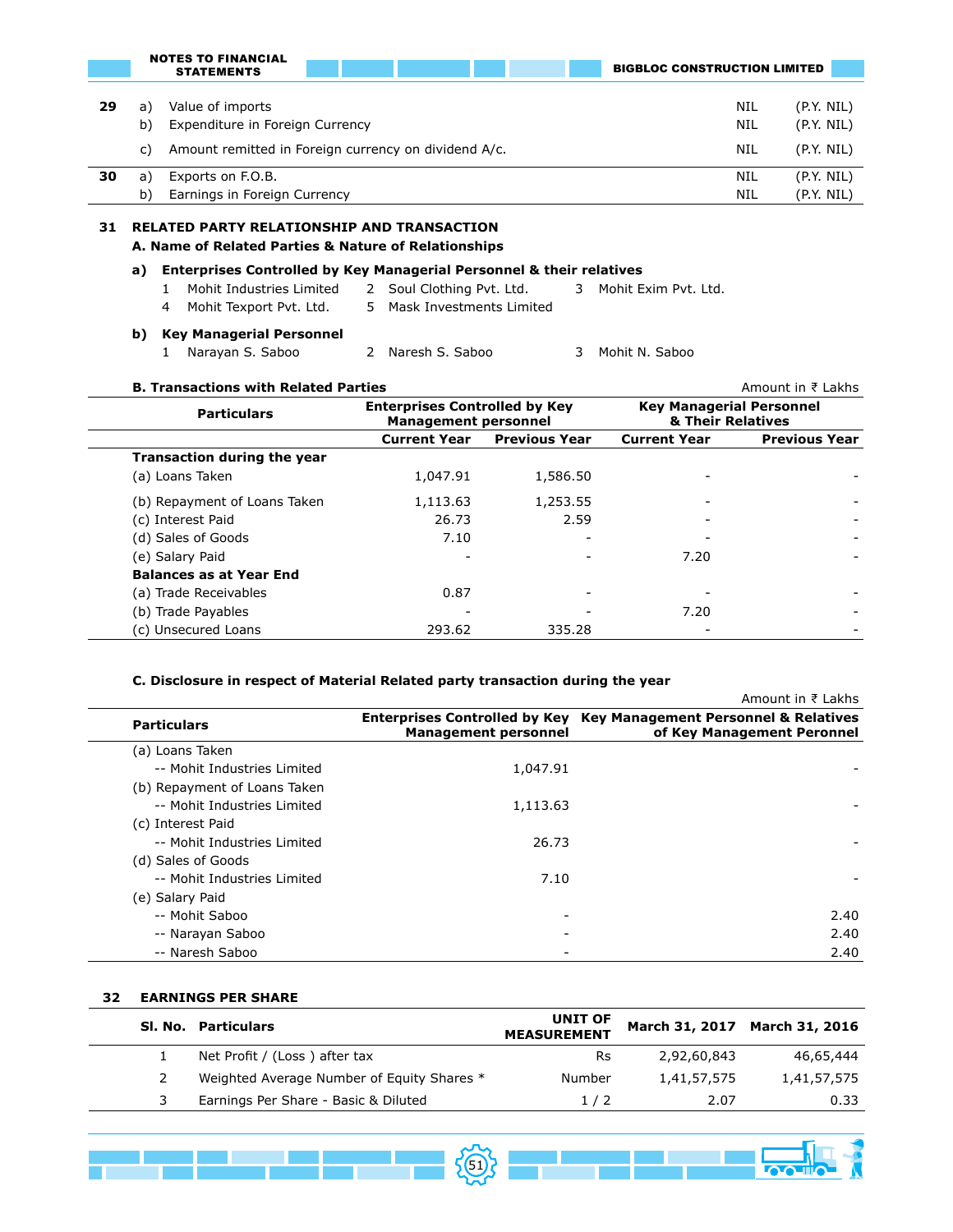#### **33 Disclosures of the Micro, Small and Medium Enterprises:-**

The management of the Company has not received any intimation from 'suppliers' regarding their status under the Micro, Small and Medium Enterprises Development Act, 2006 and hence disclosure requirements in this regard as per Schedule III of the Companies Act, 2013 could not be provided.

#### **34 Specified Bank Notes Disclosure (SBN's)**

During the year, the company has specified bank notes or other denomination note as defined in the MCA notification G.S.R. 308(E) dated March 30, 2017 on the details of Specified Bank Notes (SBN) held and transacted during the period from November 8, 2016 to December 30, 2016, the denomination wise SBNs and Other Notes as per the notification is given below :

| <b>Particulars</b>                           | <b>SBNs</b>              | <b>Other demonitation notes</b> | Total       |
|----------------------------------------------|--------------------------|---------------------------------|-------------|
| Closing cash in hand as on November 8, 2016  | 1,94,500                 | 9,63,661                        | 11,58,161   |
| (+) Permitted receipts                       | $\overline{\phantom{a}}$ | 13,52,039                       | 13,52,039   |
| (-) Permitted payments                       | 1,94,500                 | 15,19,037                       | 17, 13, 537 |
| (-) Amount deposited in Banks                | $\overline{\phantom{a}}$ | 10,000                          | 10,000      |
| Closing cash in hand as on December 30, 2016 | $\overline{\phantom{a}}$ | 7,86,663                        | 7,86,663    |
|                                              |                          |                                 |             |

As per our Audit Report Attached **For RKM & CO.** Chartered Accountants Firm Registration No.: 108553W

#### **(Ramesh Kumar Malpani)** Partner M. No. 33840

Place : Surat Date : 17th May, 2017

#### **For & On Behalf of Board of Directors**

| Narayan Saboo   | Chairman          |
|-----------------|-------------------|
| Naresh Saboo    | Managing Director |
| Mohit Saboo     | Director & CFO    |
| Anjana Sanghavi | Company Secretary |

Place : Surat Date : 17th May, 2017

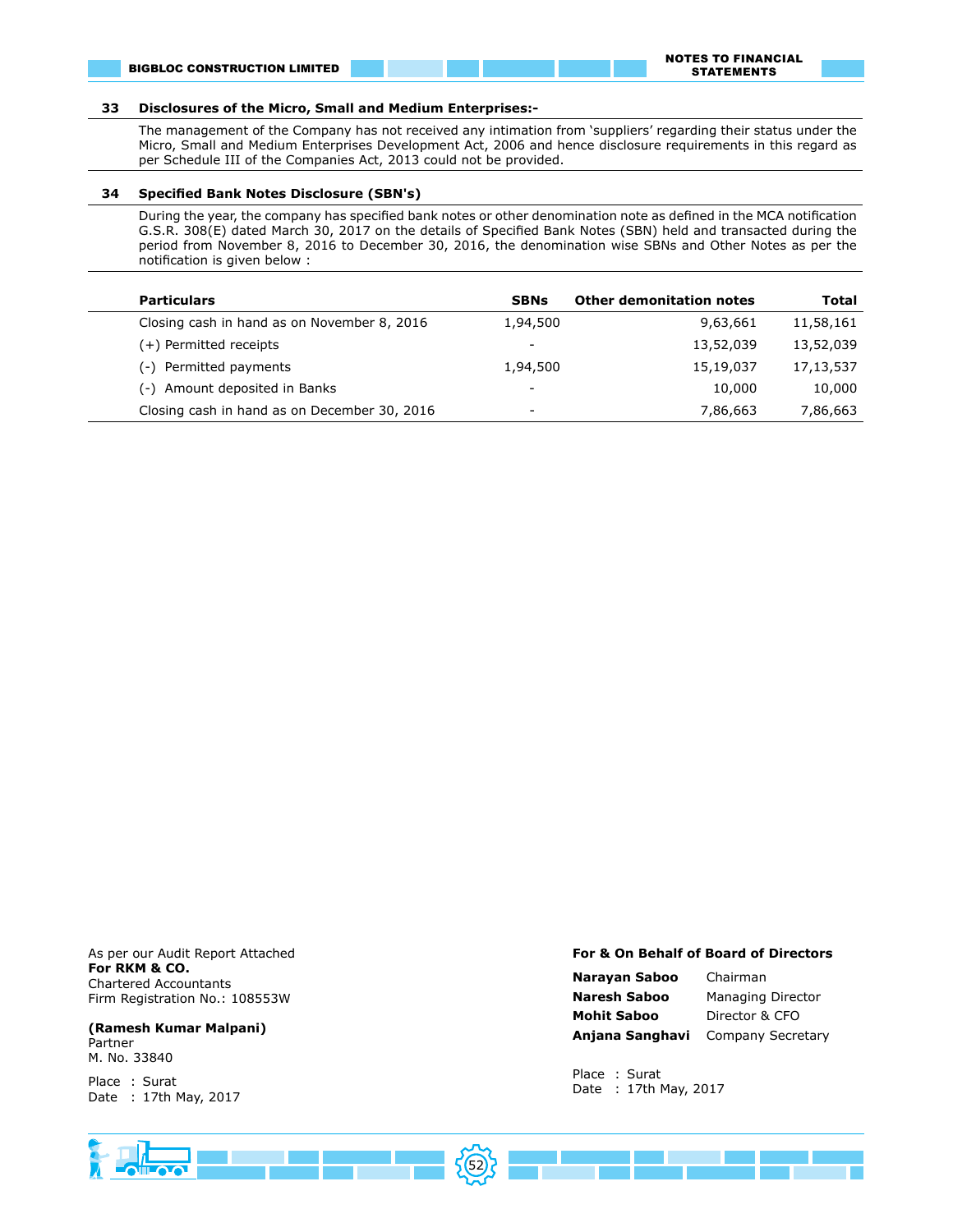

# **BIGBLOC CONSTRUCTION LIMITED CIN NO. L45200GJ2015PLC083577**

Regd. office: 6th Floor, A-601/B, International Trade Centre, Majura Gate Ring Road, Surat 395002 Phone: +91 261 2463261, Website: www.bigblocconstruction.com / www.nxtbloc.in

# **02nd ANNUAL GENERAL MEETING**

#### **ATTENDANCE SLIP**

## **PLEASE FILL ATTENDANCE SLIP AND HAND IT OVER AT THE ENTRANCE OF THE MEETING HALL**

Folio No./DP ID/ Client ID# No. of Equity Shares Held

I certify that I am member/proxy/authorized representative for the member of the Company.

I hereby record my presence at the 02nd Annual General Meeting of the Company being held at registered office of the Company at A-601/B, International Trade Centre, Majura Gate, Ring Road, Surat-395002, Gujarat on Monday, the 18th September, 2017 at 10.30 A.M.

| Name of Shareholder (In Block letter)                                          |  |
|--------------------------------------------------------------------------------|--|
| Name of proxy/ Authorized<br>Representatives attending*<br>l (In Block letter) |  |

\* Strike out whichever is not applicable

#Applicable for Shareholders holding Shares in Dematerialized Form.

Signature of the attending Shareholder/ Proxy/Authorised Representative\*

\_\_\_\_\_\_\_\_\_\_\_\_\_\_\_\_\_\_\_\_\_\_\_\_\_\_\_\_\_\_\_\_\_\_\_\_

# **BIGBLOC CONSTRUCTION LIMITED CIN NO. L45200GJ2015PLC083577**

Regd. office: 6th Floor, A-601/B, International Trade Centre, Majura Gate Ring Road, Surat 395002 Phone: +91 261 2463261, Website: www.bigblocconstruction.com / www.nxtbloc.in

| <b>PROXY FORM</b> |  |
|-------------------|--|
|                   |  |

# **FORM NO. MGT-11**

[Pursuant to section 105(6) of the Companies Act, 2013and Rule 19(3) of Companies Management and Administration) Rules, 2014]

| Name of the member (s): |                                                                                                                                                                                                                               |                                                        |
|-------------------------|-------------------------------------------------------------------------------------------------------------------------------------------------------------------------------------------------------------------------------|--------------------------------------------------------|
| Registered address:     |                                                                                                                                                                                                                               |                                                        |
| E-mail Id:              |                                                                                                                                                                                                                               |                                                        |
| Folio No/ Client Id:    |                                                                                                                                                                                                                               |                                                        |
| I/We                    |                                                                                                                                                                                                                               | being member(s) of above named company, hereby appoint |
|                         |                                                                                                                                                                                                                               |                                                        |
|                         |                                                                                                                                                                                                                               |                                                        |
|                         |                                                                                                                                                                                                                               |                                                        |
|                         | Email Id: Contract of the Contract of Signatures: Contract of the Contract of the Contract of the Contract of the Contract of the Contract of the Contract of the Contract of the Contract of the Contract of the Contract of |                                                        |
|                         |                                                                                                                                                                                                                               |                                                        |
|                         | Email Id: Contract of the Contract of Signatures: Contract of the Contract of the Contract of the Contract of the Contract of the Contract of the Contract of the Contract of the Contract of the Contract of the Contract of |                                                        |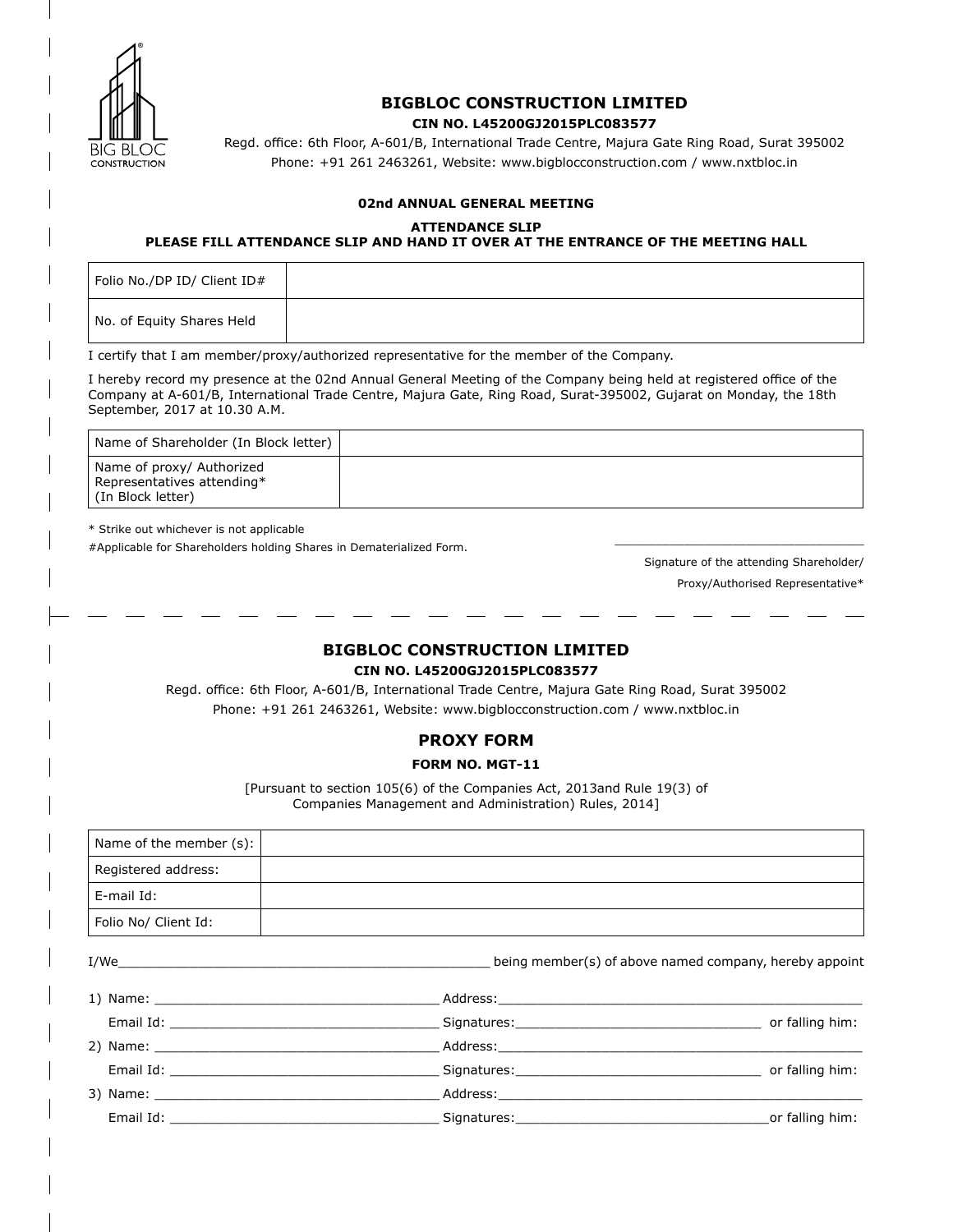as my/our proxy to attend and vote (on a poll) for me/us and on my/our behalf at the 02nd Annual General Meeting of the Company being held at registered office of the Company at A-601/B, International Trade Centre, Majura Gate, Ring Road, Surat-395002, Gujarat on Monday, the 18th September, 2017 at 10.30 A.M and at any adjournment thereof in respect of such resolutions as are indicated below:

| No. | Resolutions                                                                                                                                                       |     | Vote (*Optional) |  |
|-----|-------------------------------------------------------------------------------------------------------------------------------------------------------------------|-----|------------------|--|
|     | <b>Ordinary Business</b>                                                                                                                                          | For | Against          |  |
| 1.  | Ordinary Resolution for Adoption of Audited Financial Statements for the financial year ended March 31, 2017.                                                     |     |                  |  |
| 2.  | Ordinary Resolution for Declaration of Dividend on Equity Shares for the financial year ended March 31, 2017.                                                     |     |                  |  |
| 3.  | Ordinary Resolution for Re-appointment of Mr. Mohit Narayan Saboo, who retires by rotation.                                                                       |     |                  |  |
| 4.  | Ordinary Resolution for ratification of Appointment of R.K.M & Co., Chartered Accountants as Statutory Auditors<br>of the Company for the financial year 2017-18. |     |                  |  |
|     | <b>Special Business</b>                                                                                                                                           |     |                  |  |
| 5.  | Ordinary Resolution for appointment of Mr. Manish Saboo as a Non-Executive Director of the Company.                                                               |     |                  |  |
| 6.  | Ordinary Resolution for appointment of Premil Shah as an Additional Director of the Company.                                                                      |     |                  |  |

Signed this \_\_\_\_\_\_\_\_\_\_\_\_\_\_\_day of \_\_\_\_\_\_\_\_\_\_\_\_\_\_\_September, 2017

\_\_\_\_\_\_\_\_\_\_\_\_\_\_\_\_\_\_\_\_\_\_\_\_ Signature of the Shareholder

\_\_\_\_\_\_\_\_\_\_\_\_\_\_\_\_\_\_\_\_\_\_\_\_\_\_\_\_\_ Signature of Proxy Holder(s)

**Note:**<br>1. This form of proxy in order to be effective should be duly completed and deposited at the Registered Office of the Company, not less than 48 hours before the<br>commencement of the Meeting.

Affix ₹ 1 Revenue Stamp

- 2. For the Resolutions, Explanatory Statement and Notes, please refer to the Notice of the 02nd Annual General Meeting.
- 3. It is optional to put an 'X' in the appropriate column against the Resolutions indicated in the Box. If you leave the 'For' or 'against' column blank against any or all Resolutions, your proxy will be entitled to vote in the manner as he/she thinks appropriate.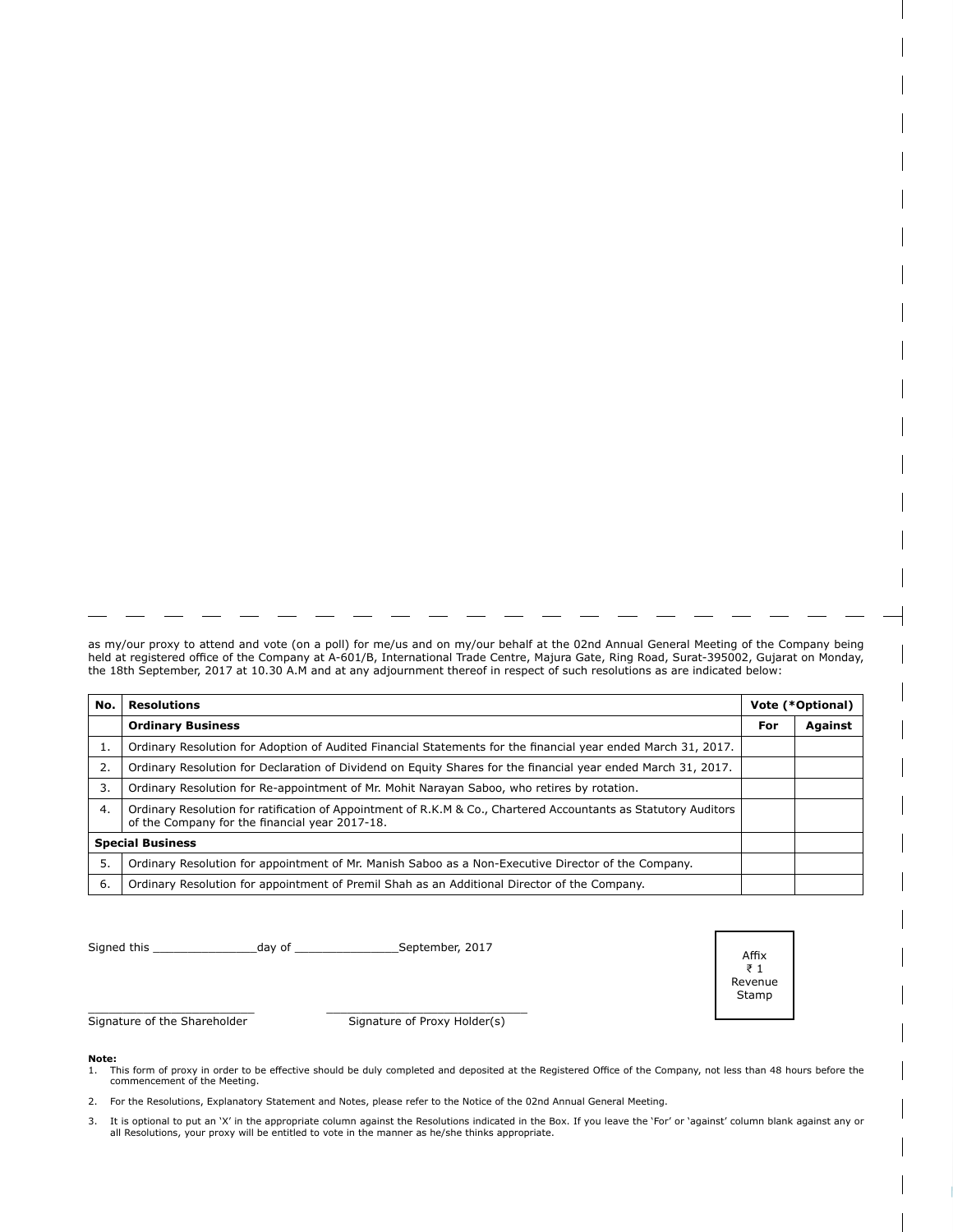# **VISION**

66

We are committed to innovative growth through our personal passion, reinforced by a professional mindset, creating value for all those we touch.

# **MISSION**

"To be the most preferred and most trusted company for green products and services that create safe and stable environments."

# **VALUES**

Our success is our commitment to the values.

We stick by the pillars of our organization: Integrity, commitment and Quality